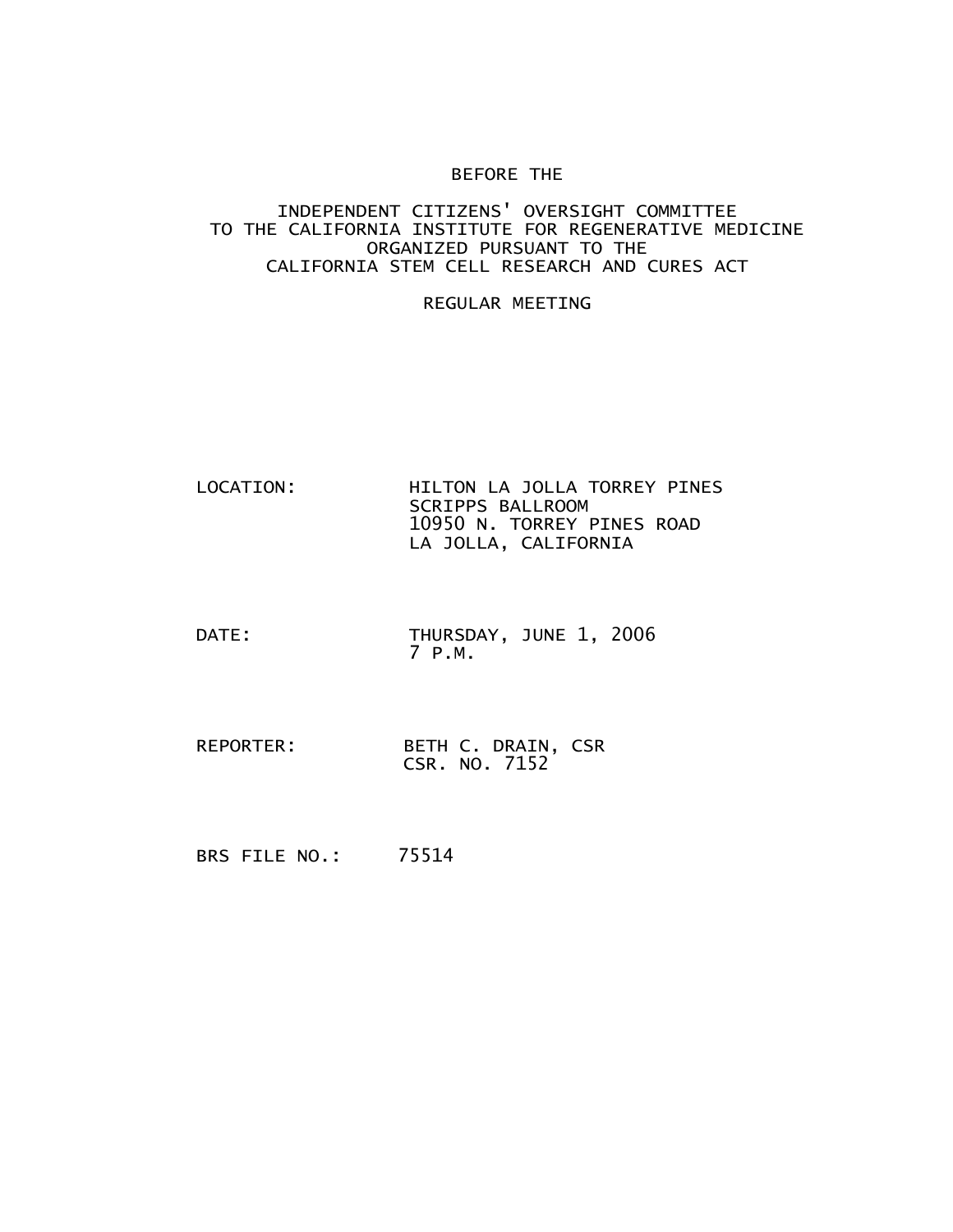## I N D E X

| <b>ITEM</b>        | <b>DESCRIPTION</b>                    | PAGE NO. |
|--------------------|---------------------------------------|----------|
| CALL TO ORDER      |                                       | 3        |
|                    | CONSIDERATION OF CIRM STRATEGIC PLAN: |          |
|                    | MISSION STATEMENT                     | 12       |
| <b>OBJECTIVES</b>  |                                       | 44       |
| <b>ADJOURNMENT</b> |                                       | 86       |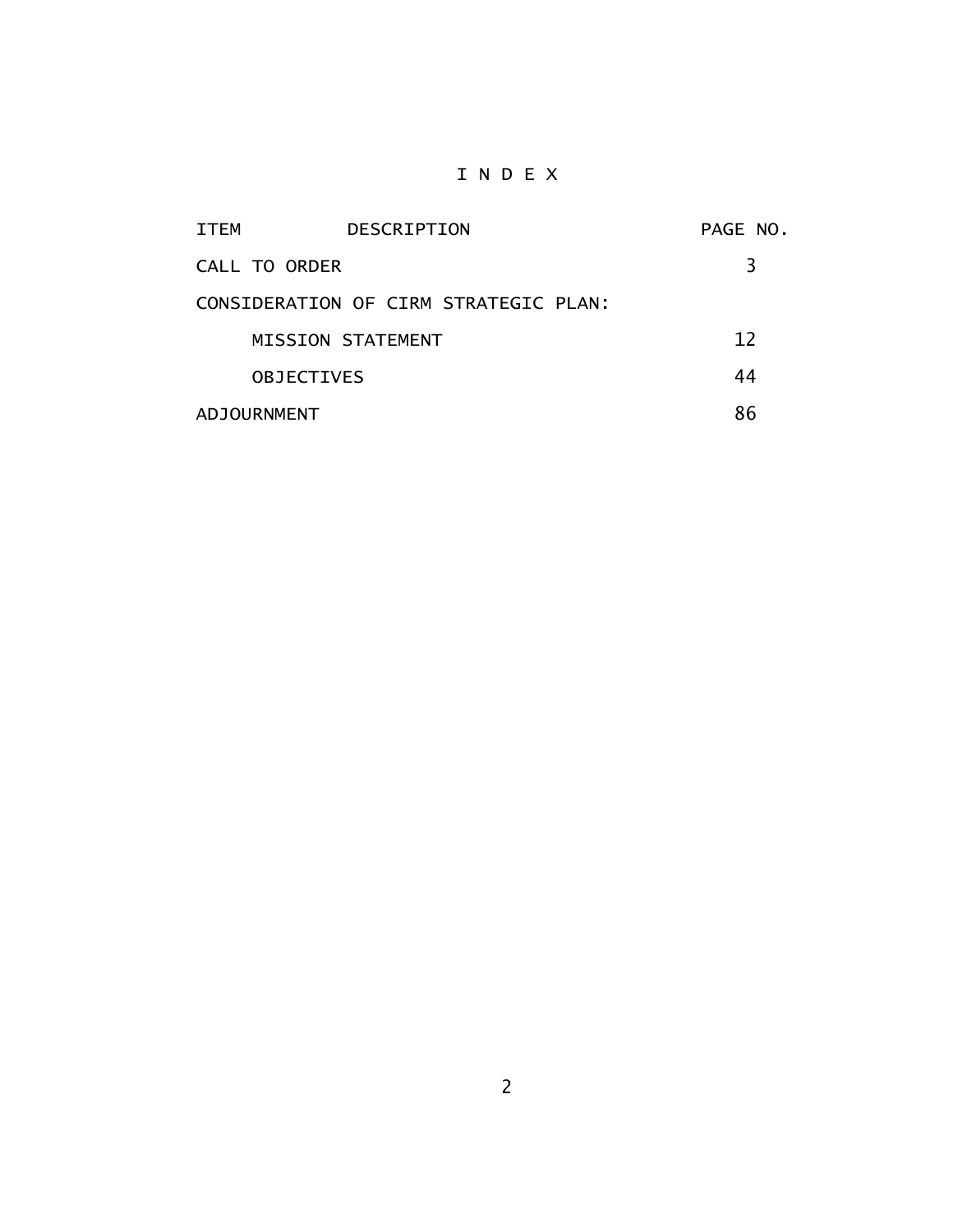| 1  | LA JOLLA, CALIFORNIA; THURSDAY, JUNE 1, 2006            |  |
|----|---------------------------------------------------------|--|
| 2  | 07:30 P.M.                                              |  |
| 3  |                                                         |  |
| 4  | CHAIRMAN KLEIN: ALL RIGHT. IF THE MEETING               |  |
| 5  | WILL PLEASE COME TO ORDER. WE APPRECIATE THE            |  |
| 6  | EXTRAORDINARY EFFORT BY BOARD MEMBERS TO MAKE THIS      |  |
| 7  | WORKING SESSION RELATED TO THE STRATEGIC PLAN. AND I'D  |  |
| 8  | LIKE TO RECOGNIZE THAT IMMEDIATELY TO MY RIGHT          |  |
| 9  | MR. DUANE ROTH IS ATTENDING HIS FIRST MEETING AS A      |  |
| 10 | BOARD MEMBER. I THINK WE SHOULD GIVE HIM ALL A GREAT    |  |
| 11 | ROUND OF APPLAUSE.                                      |  |
| 12 | (APPLAUSE.)                                             |  |
| 13 | CHAIRMAN KLEIN: WE'RE GOING TO IMMEDIATELY              |  |
| 14 | LAUNCH INTO THE SUBSTANTIVE MATERIAL OF THIS MEETING.   |  |
| 15 | AND, DR. ZACH HALL, IF YOU WILL PLEASE OPEN THIS        |  |
| 16 | DISCUSSION ON CONSIDERATION OF THE STRATEGIC PLAN       |  |
| 17 | MISSION AND OBJECTIVES.                                 |  |
| 18 | DR. HALL: THANK YOU, MR. CHAIR, BOB. AND                |  |
| 19 | WELCOME TO ALL OF THOSE WHO HAVE COME TONIGHT, BOTH THE |  |
| 20 | ICOC BOARD MEMBERS AND ALSO WE HAVE A NUMBER OF MEMBERS |  |
| 21 | OF THE PUBLIC, SOME WHO ARE LOCAL WE'RE VERY PLEASED TO |  |
| 22 | SEE, AND ALSO WE HAVE SOME FAMILIAR FRIENDS IN THE      |  |
| 23 | AUDIENCE AS WELL.                                       |  |
| 24 | I WANT TO BEGIN JUST BY SAYING A LITTLE BIT             |  |
| 25 | ABOUT THE STRATEGIC PLAN, AND THEN PLACING THE TOPIC    |  |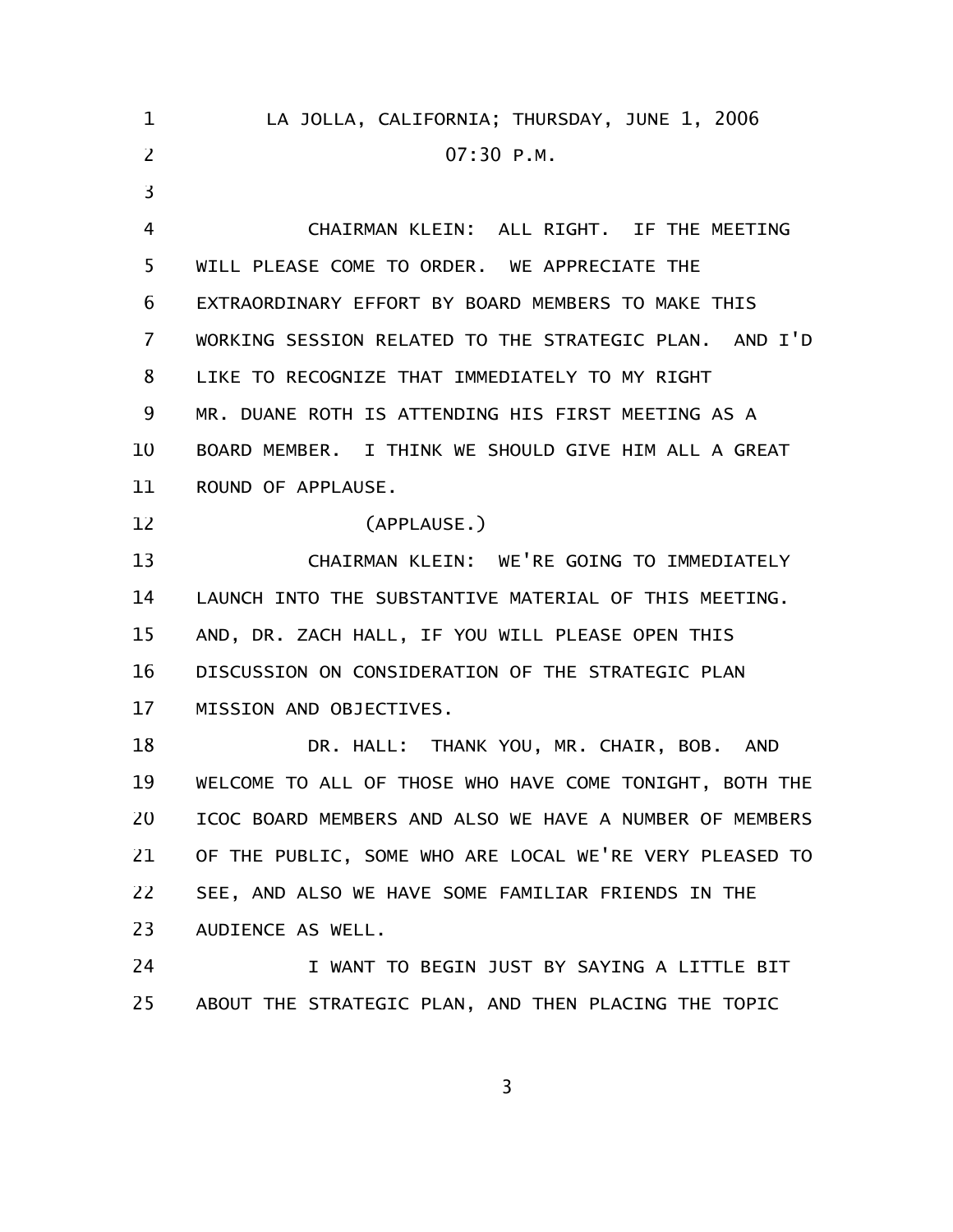FOR TONIGHT'S DISCUSSION WITHIN THE OVERALL FRAMEWORK OF WHAT WE'RE DOING. WHAT I'D LIKE TO DO IS TO START BY INTRODUCING OUR TEAM, AND THEN IN PARTICULAR DR. PATRICIA OLSON, WHOM YOU'VE NOT MET, WHO'S, I DESCRIBED TO YOU BEFORE, SHE'S A SCIENTIFIC OFFICER WHO HAS JOINED US. SHE WAS PREVIOUSLY WITH CHIRON WHERE SHE LED A STRATEGIC PLANNING EFFORT THERE AMONG A NUMBER OF OTHER RESPONSIBILITIES. SO WE'VE BEEN VERY FORTUNATE TO HAVE HER AS THE CIRM LEADER OF THE TEAM. I ALSO WOULD LIKE TO INTRODUCE TO YOU SEVERAL MEMBERS OF THE PRICEWATERHOUSECOOPERS TEAM WHO HAVE BEEN WORKING WITH US OVER THE LAST MONTH VERY 1 2 3 4 5 6 7 8 9 10 11 12

DILIGENTLY. THE LEADER IS DR. JERRY MCDOUGAL, WHO IS RIGHT HERE AT THE TABLE. I'M SORRY. WE'LL AWARD HIM AN HONORARY DOCTORATE FOR THE NIGHT. BARBARA WALSH HERE, TONY POLARI, AND SOMEWHERE WE HAVE RAY ANDERSON RIGHT IN THE BACK. THANK YOU. OKAY. 13 14 15 16 17

SO WHAT I'D LIKE TO DO IS TO DESCRIBE TO YOU WHAT WE'RE DOING HERE TONIGHT AND HOW IT FITS INTO THE OVERALL SIX-MONTH PROJECT THAT WE HAVE OF TRYING TO PUT TOGETHER A STRATEGIC PLAN FOR THIS HUGE AND WONDERFUL PROJECT. AND IF MELISSA WILL SHOW THE FIRST SLIDE, WHICH I THINK YOU ALL HAVE IN FRONT OF YOU. AND SO THIS IS JUST TO ORIENT YOU THAT WE HAVE ONE, TWO, THREE, FOUR MEETINGS INVOLVING EXPLICITLY ICOC MEMBERS 18 19 20 21 22 23 24 25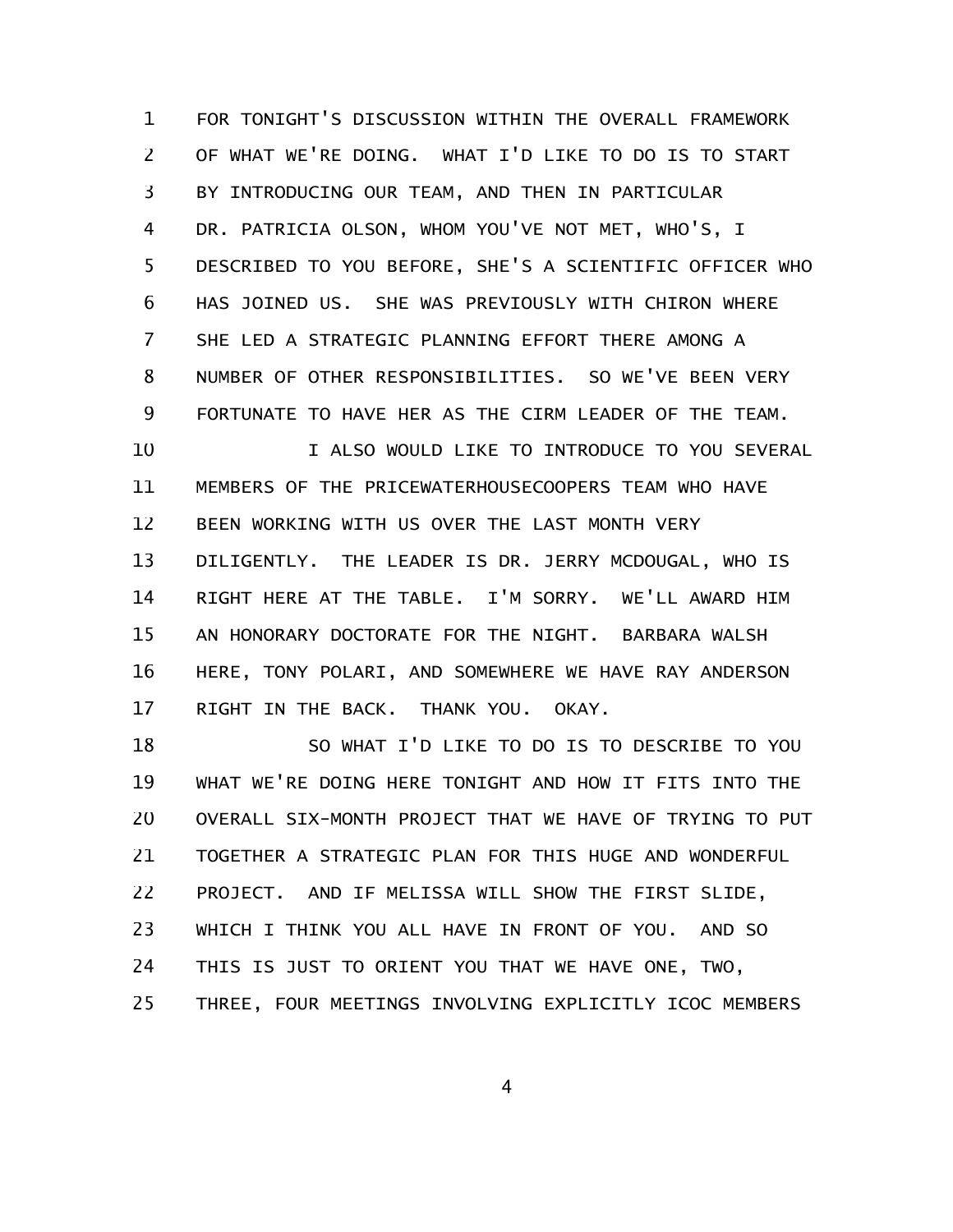TO TALK ABOUT THE STRATEGIC PLAN. AND THE TWO OF THEM ARE REGULAR ICOC MEETINGS. THE FIRST IS JUNE 1ST, WHICH IS TONIGHT, TO DEAL WITH MISSION STATEMENT AND LONG-TERM OBJECTIVES. THE SECOND ALSO SHOULD BE AUGUST 1ST, THE EVENING BEFORE THE AUGUST 2D MEETING, AND WE'RE GOING TO TALK ABOUT OUR VALUES THERE. AND I'LL SAY MORE ABOUT EACH OF THOSE IN JUST A MOMENT. AND THEN WE HAVE TWO CIRM SCIENTIFIC MEETINGS FOR ICOC MEMBERS AND THE PUBLIC. 1 2 3 4 5 6 7 8 9

WE HAD THE FIRST ONE LAST WEEK IN LOS ANGELES AT CALTECH ON MAY 25TH. WE DEALT WITH FUNDING STRUCTURES TO ADVANCE STEM CELL SCIENCE AND THERAPIES, AND WE HAD A SERIES OF TALKS. AND FOR THOSE OF YOU WHO WERE THERE, I THINK MOST PEOPLE FOUND IT A TERRIFICALLY INTERESTING DAY. WE HAD TALKS FROM MIKE RUDNICKI, WHO'S THE CHAIR OF THE CANADIAN STEM CELL PROJECT. WE HAD A TALK FROM DR. RICHARD INSEL, WHO IS THE SCIENTIFIC VICE PRESIDENT FOR JDRF. I THINK THAT'S HIS TITLE. AT ANY RATE, HE REALLY DIRECTS ALL THEIR SCIENTIFIC OPERATIONS. HE GAVE A TERRIFIC TALK. WE HEARD FROM DR. ETHAN SIGNER, WHO'S WITH THE HIGH Q FOUNDATION INTERESTED IN HUNTINGTON'S RESEARCH. WE HEARD FROM DR. MICHAEL AMOS FROM THE NATIONAL INSTITUTE OF STANDARDS AND TECHNOLOGY WHERE THEY HAVE AN ADVANCED TECHNOLOGY PROGRAM THAT HAS BEEN VERY, VERY SUCCESSFUL 10 11 12 13 14 15 16 17 18 19 20 21 22 23 24 25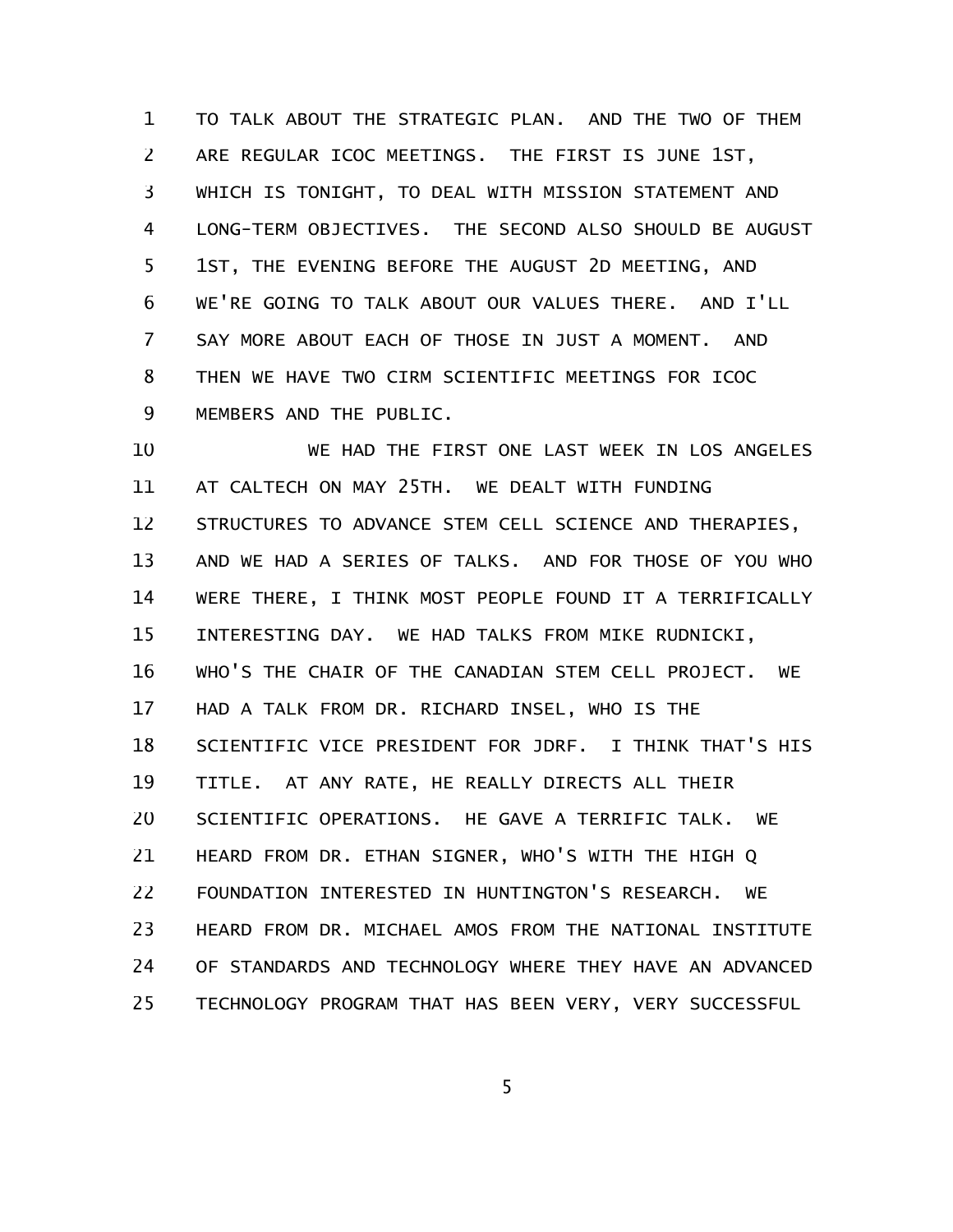AND VERY INTERESTING. AND FINALLY, WE HEARD FROM OUR OWN JON SHESTACK, WHO TALKED TO US ABOUT WHAT HE HAD DONE WITH CURE AUTISM NOW. AND THEN WE HAD A DISCUSSION AT THAT MEETING. 1 2 3 4

AND THEN WE WILL HAVE ANOTHER ONE ON JULY 13, 2006, AND WE'RE JUST LINING UP SPEAKERS FOR THAT MEETING. THAT WILL BE IN SAN FRANCISCO, AND IT WILL BE ON SCIENTIFIC STRATEGIES AND CHALLENGES TO ADVANCE STEM CELL THERAPIES AND RESEARCH. 5 6 7 8 9

SO HOW DO ALL THESE PIECES FIT TOGETHER? AND I WANT TAKE JUST A FEW MINUTES AND GIVE YOU A CONCEPTUAL SCHEME THAT WE HAVE BEEN USING JUST TO HELP US THINK ABOUT THIS. AND THERE'S NOTHING DEFINITIVE OR MAGICAL ABOUT THIS, BUT IT'S JUST MEANT TO HELP US PUT ALL THESE PIECES TOGETHER, AND I HOPE IT WILL BE USEFUL FOR YOU AS WELL. AND WE BEGIN BY THINKING ABOUT STEM CELL RESEARCH AS PROCEEDING ALONG A VERTICAL TIMELINE STARTING FROM SOMETIME IN THE PRESENT, 2006, AND WE IMAGINE THAT THIS WILL GO ON FOR DECADES. STEM CELL RESEARCH WILL CONTINUE FOR SOME LONG PERIOD OF TIME. AND I JUST REMIND YOU THAT THE FIRST 10 11 12 13 14 15 16 17 18 19 20 21

EXPERIMENTS ON TRANSPLANTING ADULT HEMATOPOIETIC CELLS WERE DONE IN THE '60S, AND NOW 40 YEARS LATER, AS WE HEARD IN OUR SCIENTIFIC MEETING LAST OCTOBER, THERE'S STILL A GREAT DEAL OF WORK TO BE DONE, AND THOSE 22 23 24 25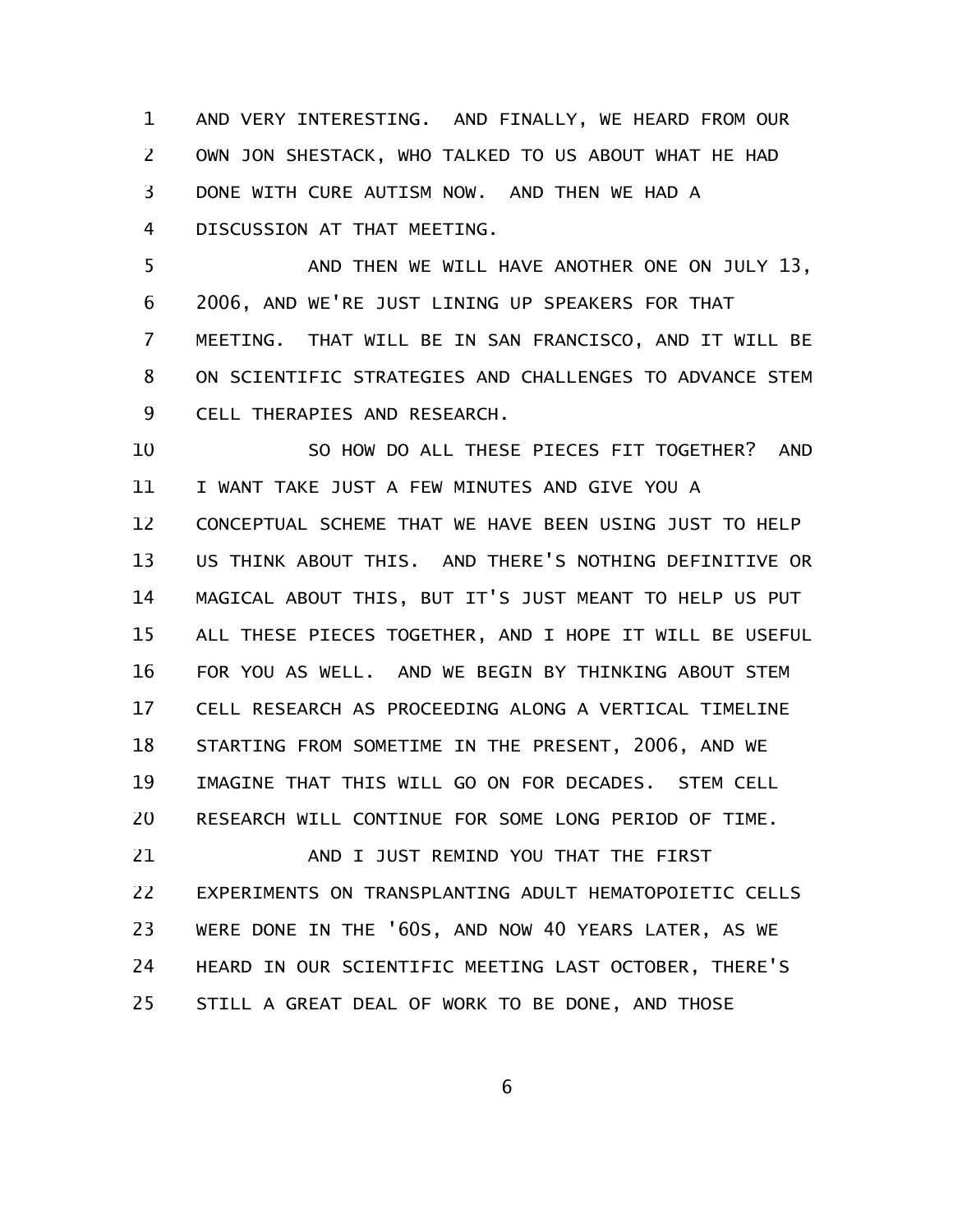EXPERIMENTS ARE STILL ONGOING AND IMPROVEMENTS ARE BEING MADE, SOME OF THEM DIRECTLY RELATED TO THE WORK THAT WE'RE DOING. SO WE CAN IMAGINE THAT STEM CELL RESEARCH IS GOING TO CONTINUE FOR SOME PERIOD OF TIME. WHAT WE'RE GOING TO DO TONIGHT IS TALK ABOUT THE MISSION STATEMENT AND THE OBJECTIVES, THE LONG-TERM OBJECTIVES OF OUR PLAN. SO IN THIS DECADES LONG 1 2 3 4 5 6 7

PROGRESS OF RESEARCH, WE ARE GOING MAKE A TEN-YEAR PLAN, STARTING IN 2006 OR 2007, HOWEVER ONE WANTS TO DEAL WITH IT. AND I THINK WE ALL NEED TO REALIZE THAT IN THE LONG CONTINUUM OF RESEARCH, THAT IS AN EARLY AND SOMEWHAT ARBITRARY POINT, BUT IT IS THE POINT OVER WHICH WE ARE PLANNING. 8 9 10 11 12 13

AT THE END OF THAT TIME, WE WANT TO HAVE MADE SOME ACCOMPLISHMENTS IN THE CLINICAL ARENA, WE WANT SOME ACCOMPLISHMENTS IN THE TRANSLATIONAL ARENA AND THE BASIC SCIENCE AND THE INFRASTRUCTURE ARENA. AND YOU MIGHT SAY, WELL, LOOK. SINCE OUR AIM IS CLINICAL AND WE KNOW THAT THESE OTHER TWO, BASIC SCIENCE AND TRANSLATIONAL, FIT INTO THE CLINICAL ARENA, WHY DON'T WE JUST HAVE THE CLINICAL? AND THE ANSWER IS THAT BECAUSE THIS IS ONGOING, THE CLINICAL WORK WILL CONTINUE ON. AND THE CLINICAL ADVANCES THAT WILL BE MADE AFTER 2016 OR WHENEVER OUR TEN-YEAR LINE IS WILL DEPEND VERY MUCH ON THE TRANSLATIONAL AND BASIC SCIENCE 14 15 16 17 18 19 20 21 22 23 24 25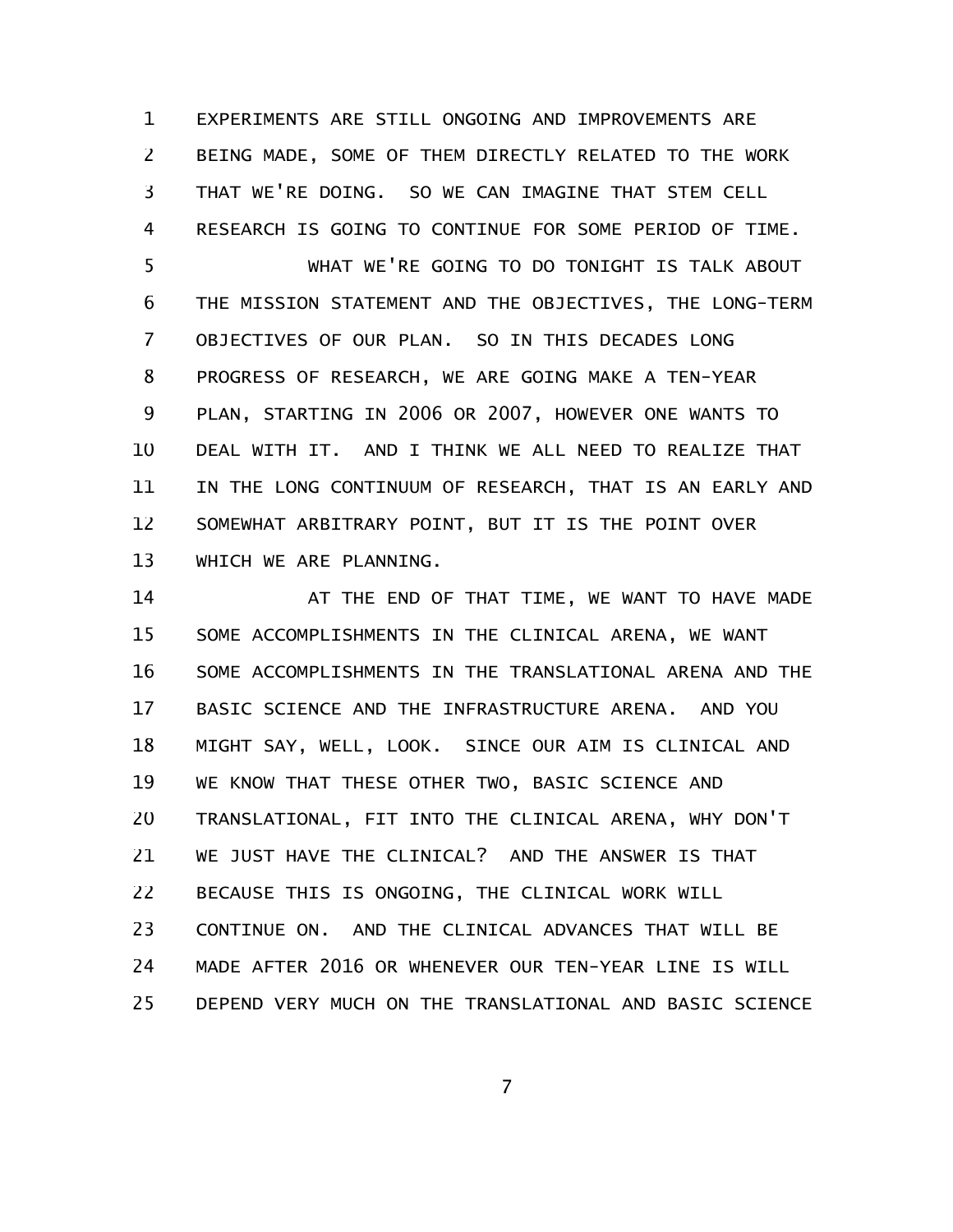PROGRESS THAT WE MAKE AT THE END OF THAT TIME. THAT IS, OUR ACCOMPLISHMENTS AT THE END OF TEN YEARS IN BASIC SCIENCE AND TRANSLATIONAL SCIENCE WILL BE THE FOUNDATION FOR FUTURE CLINICAL ADVANCES. SO WE NEED TO HAVE OBJECTIVES IN ALL THREE AREAS AND KEEP ALL OF THESE GOING INTO THE LONG-TERM COURSE THAT WE IMAGINE THIS RESEARCH WILL TAKE. 1 2 3 4 5 6 7

WE ALSO WILL WANT TO BUILD INFRASTRUCTURE, AND WE WANT INFRASTRUCTURE THAT WILL GO, OF COURSE, BEYOND THE TEN-YEAR PLAN. AND BY INFRASTRUCTURE WE MEAN FACILITIES, BRICKS AND MORTAR AND SPACE. WE MEAN CORE FACILITIES, MAJOR EQUIPMENT. WE ALSO MEAN THINGS LIKE NETWORKS OF SCIENTISTS THAT MAY ADVANCE EITHER BASIC OR CLINICAL RESEARCH. 8 9 10 11 12 13 14

SO OUR JOB HERE TONIGHT, THEN, WILL BE TO COME UP WITH A MISSION STATEMENT AND THEN TO POPULATE THE OBJECTIVES IN EACH OF THESE FOUR AREAS. AND THERE'S NOTHING, I SHOULD SAY, SACRED OR SACROSANCT ABOUT THESE PARTICULAR CATEGORIES. THEY'RE CONVENIENT ONES FOR US TO USE. WE MIGHT FIND AS WE GO ALONG THAT WE WANT TO CHANGE THOSE IF THOSE AREN'T THE MOST USEFUL, BUT IT SEEMED TO US THAT THESE WOULD BE A USEFUL TOOL FOR ORGANIZING THE DISCUSSION TONIGHT. 15 16 17 18 19 20 21 22 23

NOW, WHAT ABOUT THE PLAN ITSELF? HOW WILL WE GET TO THE OBJECTIVES THAT WE TALK ABOUT TONIGHT? AND 24 25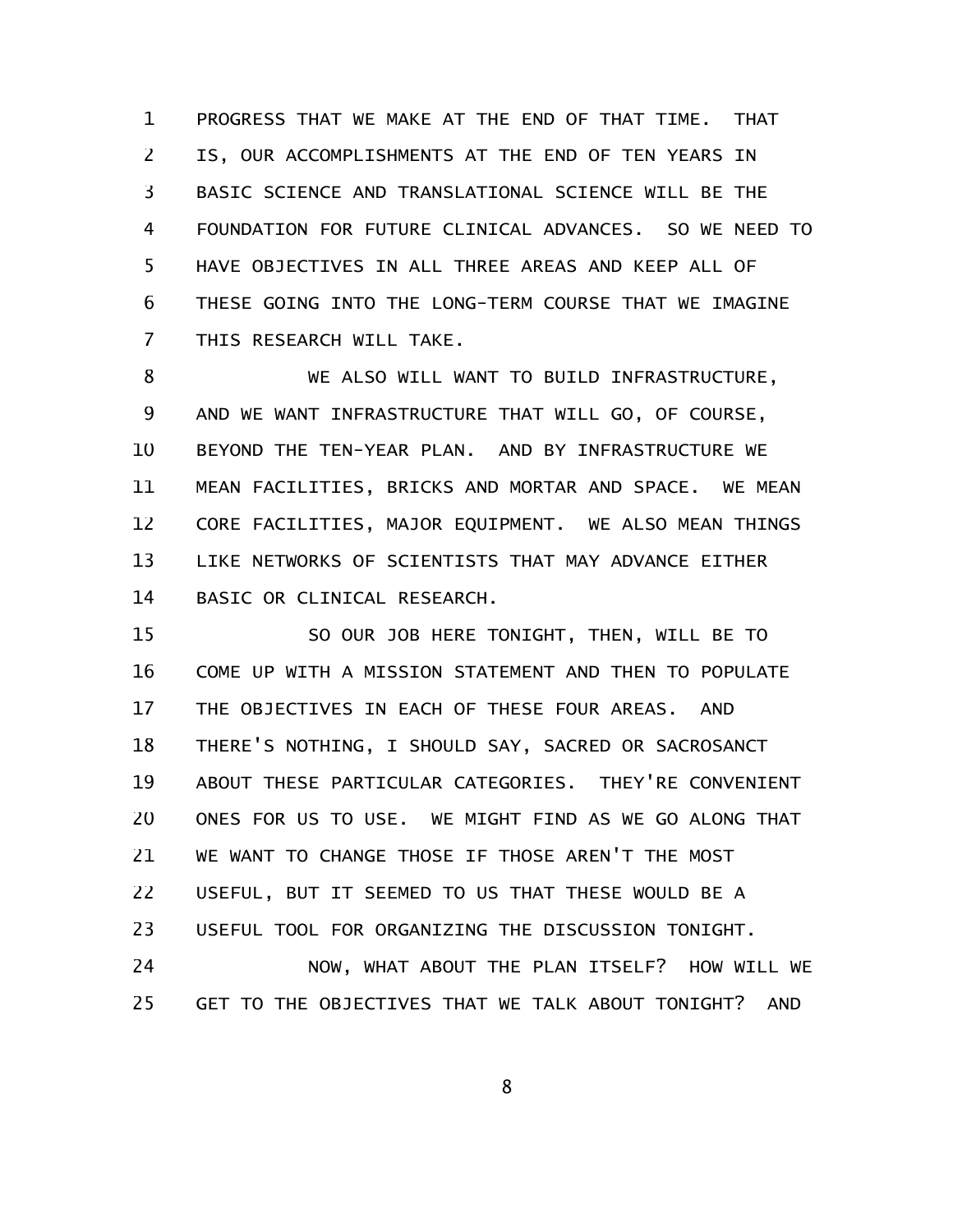WE WILL DO THAT THROUGH A SERIES OF INITIATIVES THAT WE CAN THINK ABOUT IN EACH OF THESE AREAS THAT WILL GO ON DURING THE YEARS, AND ALSO WE DON'T MEAN TO PUT THESE IN SILOS. WE HOPE THERE WILL BE INITIATIVES ACROSS AREAS, AND INITIATIVES IN BASIC SCIENCE WILL THEN LEAD TO PROGRESS IN TRANSLATIONAL AND CLINICAL SCIENCE. AND IT IS THESE INITIATIVES THAT REALLY IS AT THE CORE OF THE PLAN. THESE ARE WHAT WILL GIVE IT BODY, WHAT WILL MAKE IT GO FORWARD, AND OUR SUCCESS IN OBTAINING THE LONG-TERM OBJECTIVES THAT WE'RE GOING TO BE TALKING ABOUT TONIGHT WILL DEPEND ON HOW WELL AND HOW SOLIDLY WE PLAN OUR STRATEGIC PLAN IN ORDER TO GET TO THOSE OBJECTIVES. 1 2 3 4 5 6 7 8 9 10 11 12 13

SO HOW DO WE THEN PUT TOGETHER THESE VARIOUS INITIATIVES? AND OUR OTHER MEETINGS REALLY HAVE BEEN CONCERNED ABOUT THAT. THAT IS, WE WILL TALK ON AUGUST 1ST ABOUT THE VALUES. WHAT VALUES SHOULD OUR INITIATIVES EMBODY THAT WILL MAKE SURE WE REACH OUR OBJECTIVES? AND BY THAT WE MEAN THINGS LIKE COLLABORATION, THINGS LIKE INNOVATION VERSUS FEASIBILITY, THINGS LIKE RELATIONSHIP WITH THE PRIVATE SECTOR, PERHAPS PARTNERSHIPS WITH THOSE OUTSIDE THE STATE. ALL OF THESE KINDS OF THINGS WE CAN IMAGINE AS VALUES THAT WE NEED TO BUILD IN, AND THERE MAY BE OTHERS. 14 15 16 17 18 19 20 21 22 23 24 25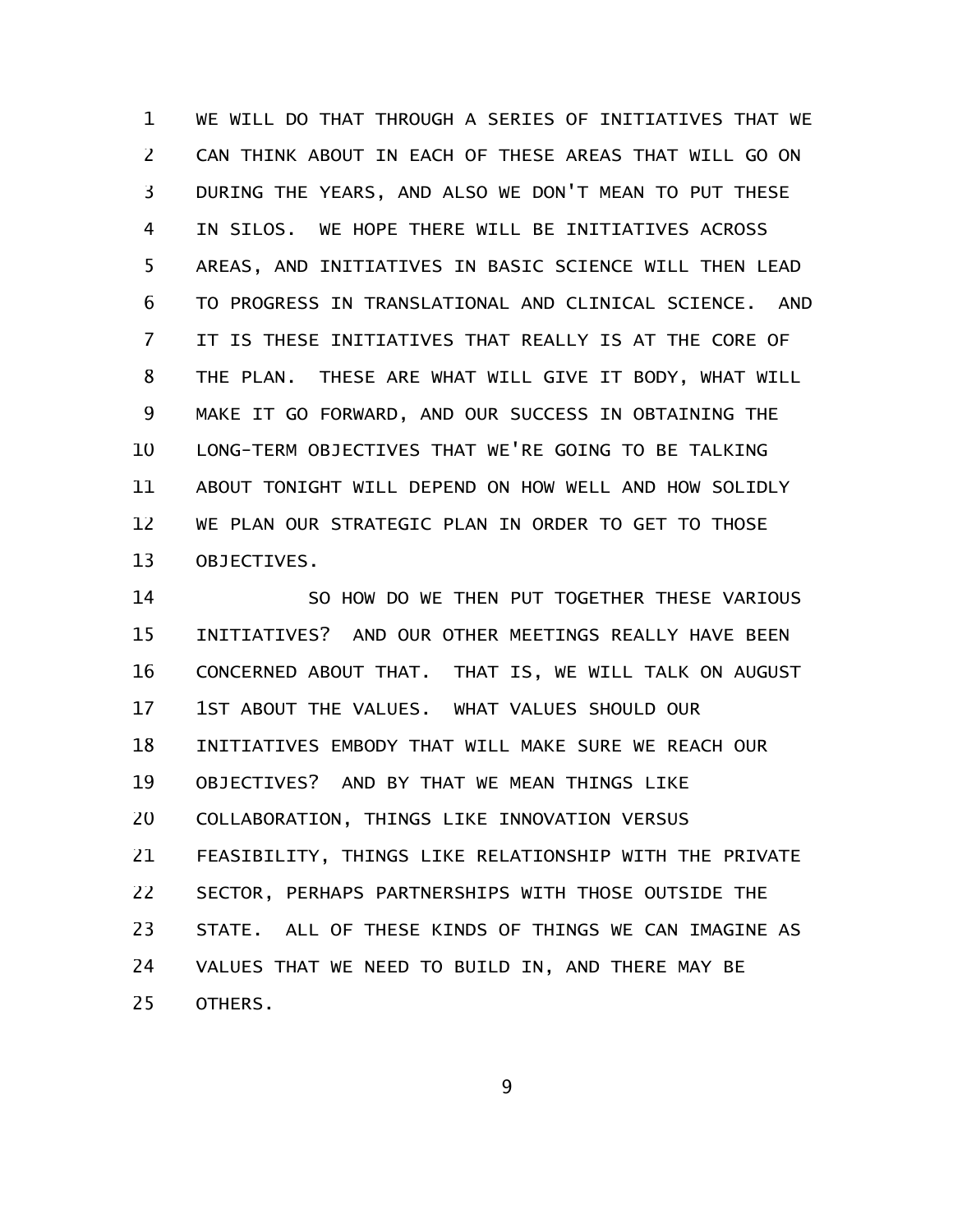THEN WE WILL BE TALKING ABOUT OUR SCIENTIFIC AND CLINICAL CHALLENGES IN JULY. THAT IS, WHAT ARE THE SCIENTIFIC PROBLEMS WE HAVE TO FACE? HOW WILL WE GET AROUND THOSE? WHAT CAN WE DO TO MAKE THE SCIENCE MOVE FORWARD? AND THEN THE DISCUSSION THAT WE HAD THE OTHER DAY REALLY FOCUSED ON THE FUNDING STRUCTURES. THAT IS, HOW DO WE SET UP STRUCTURES TO MAKE SURE WE HAVE THE PEOPLE, HIGHLY TRAINED PEOPLE, THAT WE NEED? HOW DO WE SET UP THOSE TO MAKE SURE WE HAVE DISCOVERY THAT WE'RE ABLE TO ACCOMMODATE DIRECTED RESEARCH, THAT WE BRING IN THE RIGHT TECHNOLOGY, THAT WE HAVE CORE SERVICES AND FACILITIES. AND WE TALKED A GOOD DEAL ABOUT PARTICULARLY NONPROFIT COMMERCIAL INTERACTIONS, BUT ALSO ABOUT BASIC AND CLINICAL. 1 2 3 4 5 6 7 8 9 10 11 12 13 14

SO WITH THAT SORT OF OVERVIEW THEN, TO PUT IN PLACE WHAT THE PURPOSE OF EACH OF OUR FOUR MEETINGS IS, WE SHOULD GO AHEAD AND MOVE ON, THEN, TO THE TOPIC OF TONIGHT'S MEETING. AND WE ARE GOING TO TALK ABOUT A MISSION STATEMENT. AND YOU HAVE A HANDOUT WITH A NUMBER OF MISSION STATEMENTS THERE, SOME FROM PROPOSITION 71, SOME ELSEWHERE. AND WE'RE GOING TO TALK ABOUT LONG-TERM OBJECTIVES. 15 16 17 18 19 20 21 22

AND I WANT TO SAY A COUPLE OF WORDS ABOUT THE LONG-TERM OBJECTIVES. THESE ARE, IN FACT, THE THINGS THAT WE WILL BUILD OUR PROGRAM ON, AND THEY ARE MEANT 23 24 25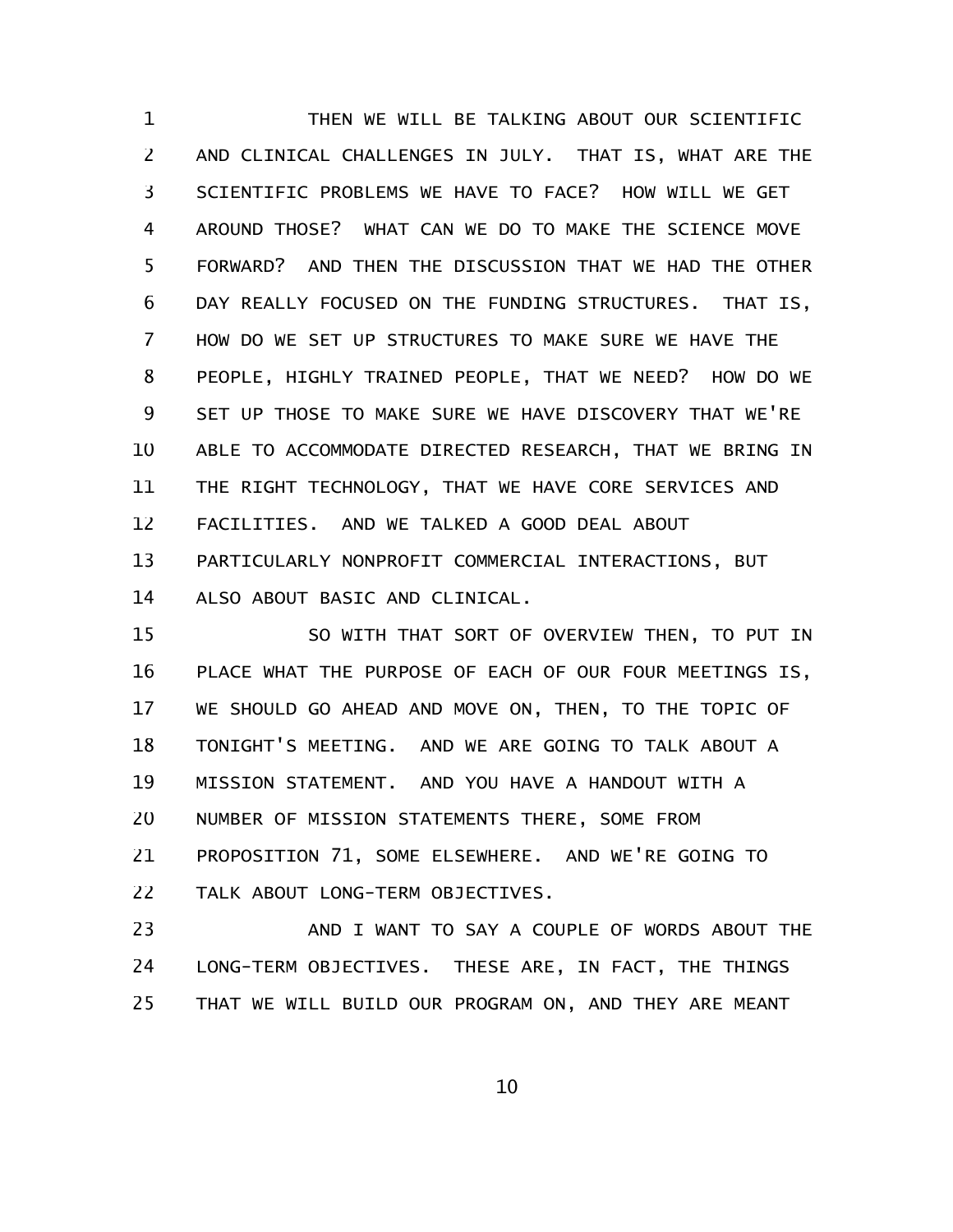TO DEFINE THE SPECIFIC GOALS THAT WE WILL WANT TO ACHIEVE AT THE END OF TEN YEARS. HOW WILL WE BE JUDGED IN TEN YEARS? HOW WILL WE DEFINE SUCCESS? I SHOULD SAY THIS IS ONE OF THE QUESTIONS THAT WE ASKED IN OUR INTERVIEWS FOR A NUMBER OF THE PEOPLE WE INTERVIEW. HOW SHOULD WE DEFINE SUCCESS IN TEN YEARS? WHERE SHOULD WE BE? BY WHAT YARDSTICK SHOULD WE BE JUDGED? AND THEN, SECONDLY, WE NEED TO KNOW OUR LONG-TERM OBJECTIVES IF WE ARE TO PLAN OUR PROGRAM. SOMEBODY POINTED OUT TO ME TONIGHT THAT IN THE SEVEN HABITS OF HIGHLY EFFECTIVE PEOPLE, ONE OF THEM IS TO BEGIN PROJECTS WITH THE END IN MIND. AND SO WE ARE STARTING BY LOOKING AT THAT END THAT WE ARE SHOOTING FOR. 1 2 3 4 5 6 7 8 9 10 11 12 13 14

NOW, WE HAVE ALREADY BEGUN TO COLLECT INFORMATION, SOME AT THE CONFERENCE, SOME THROUGH INTERVIEWS, AND WE HAVE HAD SOME DISCUSSIONS WITH VARIOUS PEOPLE. WE WILL CONTINUE TO DO THAT. BUT WE WANT, MOST OF ALL, TO HEAR FROM YOU TONIGHT ABOUT YOUR VIEWS ON THESE IMPORTANT TOPICS AND TO DISCUSS. AND OUR SENSE IS, AND, BOB, PLEASE ADD TO THIS OR AMEND IT AS YOU WISH, BUT OUR SENSE IS THAT IT MIGHT BE WORTH TRYING TO DEFINE A MISSION STATEMENT TONIGHT AND SEE IF WE CAN DO THAT, RECOMMEND IT TOMORROW. THE LONG-TERM OBJECTIVES WE SEE AS MORE PROVISIONAL. AS WE CONTINUE 15 16 17 18 19 20 21 22 23 24 25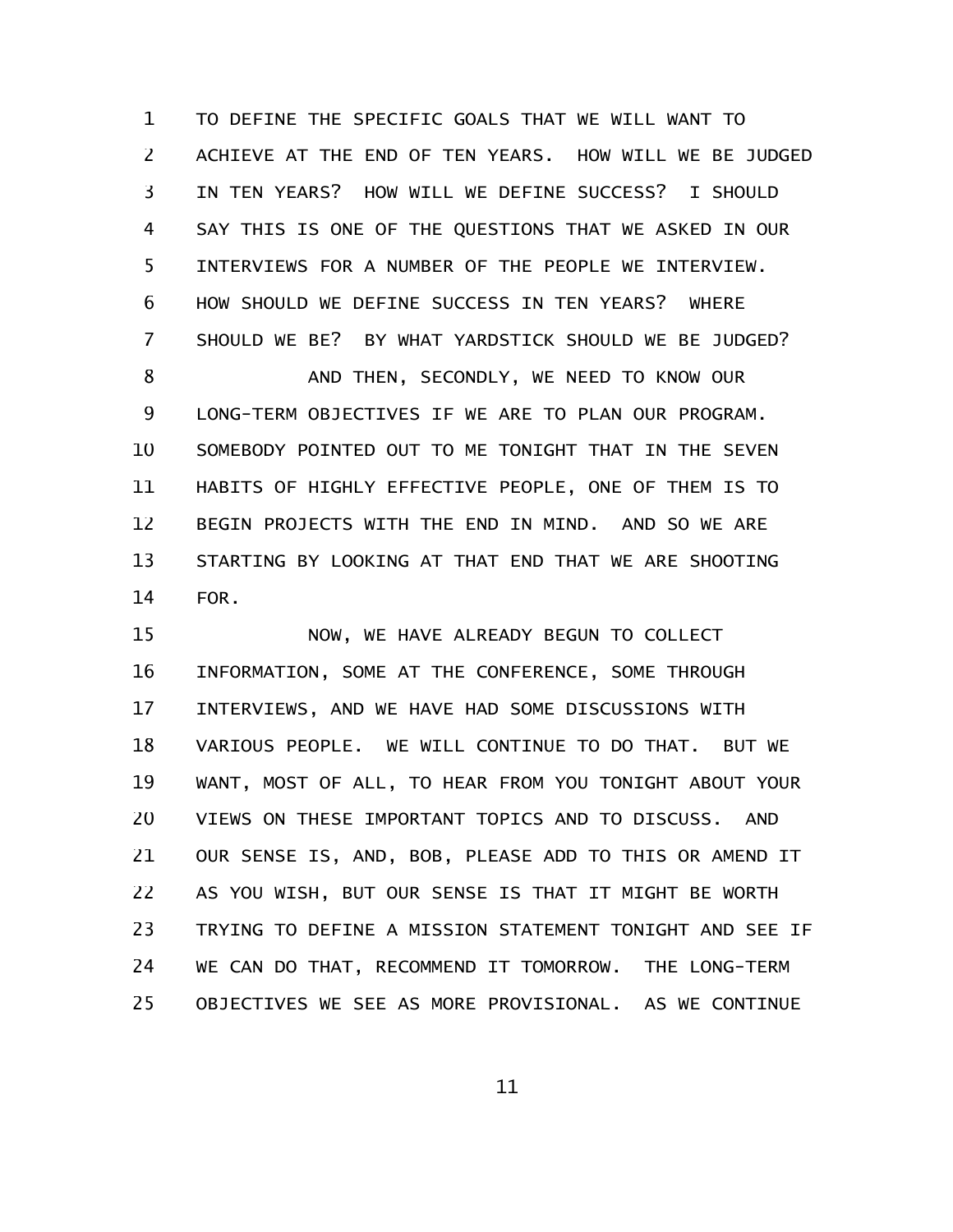TO GATHER INFORMATION, THESE WILL HELP GUIDE US. WE MAY WISH TO CHANGE THEM FURTHER DOWN. AND OUR PRIMARY PURPOSE THERE IS TO HEAR FROM YOU, TO GET YOUR THOUGHTS ABOUT THESE, AND TO TELL US WHAT YOU THINK. 1 2 3 4

MY PURPOSE HERE TONIGHT IS NOT TO DIRECT THE DISCUSSION OR TO LEAD TO ANY CONCLUSION AS FAR AS WHAT THE LONG-TERM OBJECTIVES ARE. IT REALLY IS TO BE A FACILITATOR FOR THE DISCUSSIONS THAT YOU AND MEMBERS OF THE PUBLIC MAY HAVE ABOUT WHAT THOSE APPROPRIATE OBJECTIVES MIGHT BE. 5 6 7 8 9 10

SO WITH THAT PREAMBLE, WHAT WE MIGHT DO, BOB, IS TO GO AHEAD AND CONSIDER THE MISSION STATEMENT UNLESS YOU WANT TO ADD SOME WORDS. 11 12 13

CHAIRMAN KLEIN: I THINK IT'S IMPORTANT AS WE GO INTO THE DISCUSSION OF THIS MISSION STATEMENT TO TREAT IT AS A PRELIMINARY MISSION STATEMENT BECAUSE IN THE PROCESS OF DEVELOPING THE STRATEGIC PLAN IN THE SCIENTIFIC MEETINGS, IN THE PRESENTATIONS OF STAFF AND CONSULTANTS, WE WILL GAIN INFORMATION ALONG THE WAY. SO WE'RE TRYING TO CREATE A PRELIMINARY FOUNDATION KNOWING THAT IN THIS PROCESS, WHEN WE GET TO THE END, WE'LL PROBABLY TURN BACK, LOOK AT IT AGAIN, AND SAY, NOW, WITH THE KNOWLEDGE WE HAVE AT THE END OF THE PROCESS, CAN WE REFINE THIS, CAN WE BUILD IT OUT, PUT MORE FLESH ON THIS STRUCTURE. 14 15 16 17 18 19 20 21 22 23 24 25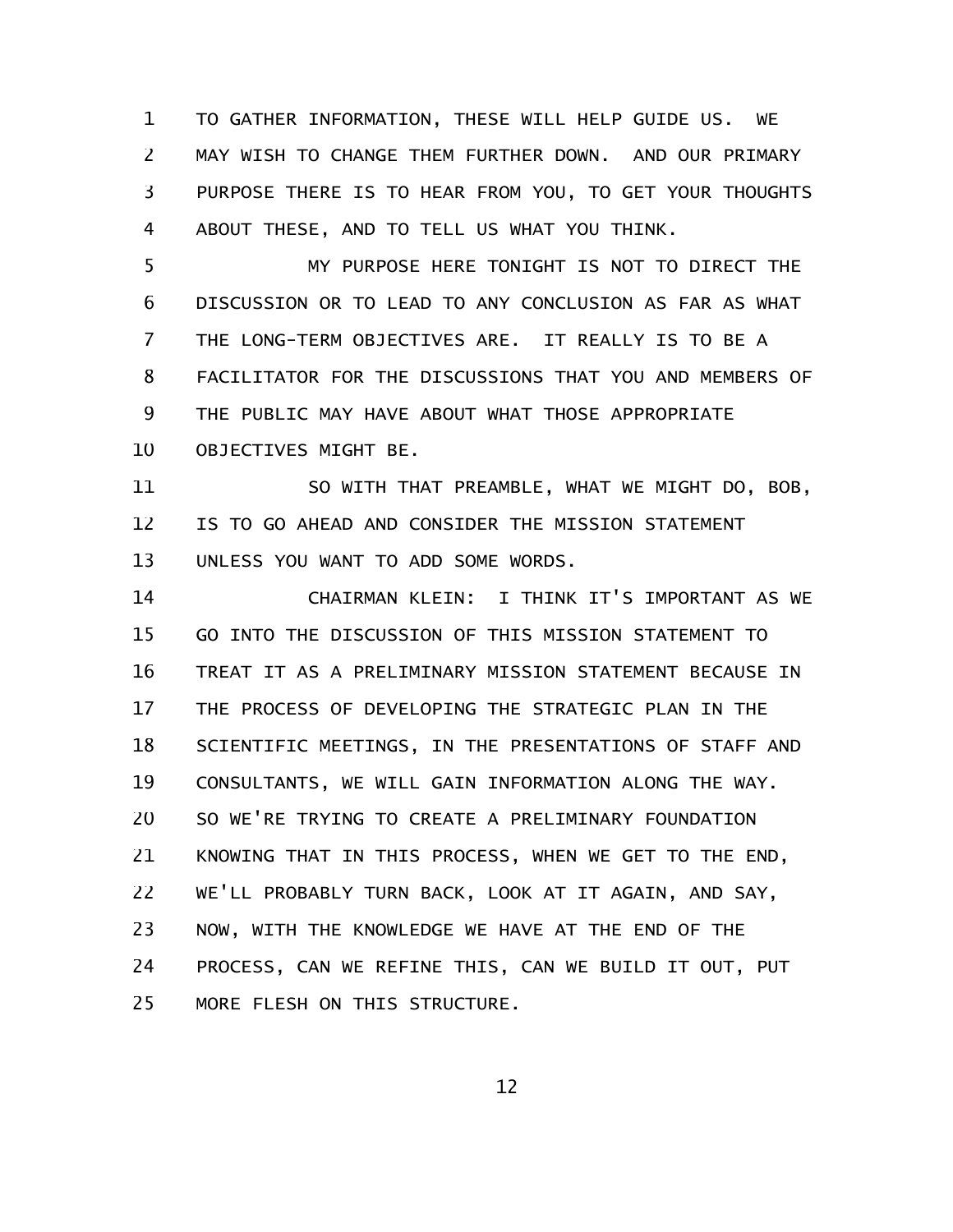SECONDLY, AS WE GO FROM TRYING TO CONSTRUCT A PRELIMINARY MISSION STATEMENT FORWARD, I THINK IT WOULD BE APPROPRIATE TO REALIZE THAT THE CONSTITUENCIES THAT ARE OUT THERE THAT WILL READ THIS MISSION STATEMENT ARE CONCERNED ABOUT UNDERSTANDING THAT THIS IS CONSISTENT WITH THE INITIATIVE THAT THE PUBLIC APPROVED. AND THERE ARE A NUMBER OF ISSUES THAT THE PUBLIC IS CONCERNED ABOUT THAT POTENTIALLY WE COULD ADOPT PART OF THE TEXT OF PROPOSITION 71 UNDER PURPOSE AND INTENT AS A PREAMBLE TO REMIND THE PUBLIC WE REMAIN DEDICATED TO THESE CONCEPTS UNDER THE PURPOSES AND INTENT AND, HAVING ADDRESSED THEM IN THAT MANNER, CAN KEEP OUR MISSION STATEMENT RELATIVELY SHORT. 1 2 3 4 5 6 7 8 9 10 11 12 13

FOR EXAMPLE, UNDER PURPOSES AND INTENT, IT TALKS ABOUT THE FACT THAT THE STANDARDS WILL BE BASED ON NATIONAL MODELS THAT PROTECT PATIENT SAFETY, PATIENT RIGHTS, AND PATIENT PRIVACY. THOSE ARE VERY KEY CONCEPTS FOR US. THE PUBLIC WANTS TO MAKE SURE WE'RE STILL DEDICATED TO THOSE CONCEPTS. AND, IN FACT, OUR MEDICAL AND ETHICAL STANDARDS CLEARLY ADDRESS THOSE CONCEPTS, BUT WE CAN'T REPEAT EVERYTHING IN THE MISSION STATEMENT. SO BY PICKING UP POTENTIALLY, AND WE'LL LATER PUT IT ON THE SCREEN HOPEFULLY, THE PURPOSE AND INTENT FROM THE INITIATIVE ITSELF, IF WE COULD ADOPT THAT AS A PREAMBLE, IT MAY SIMPLIFY OUR JOB AND ALLOW 14 15 16 17 18 19 20 21 22 23 24 25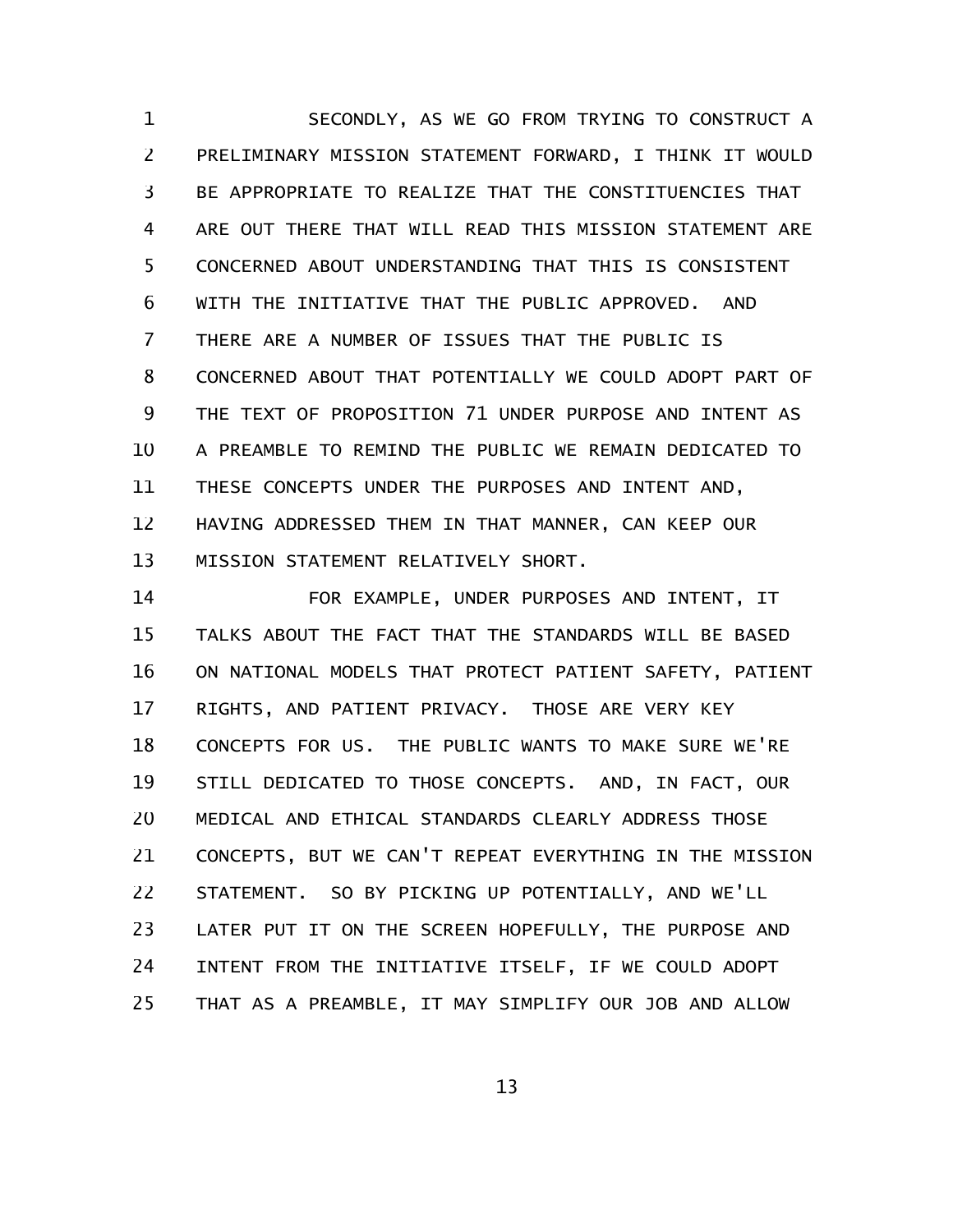US TO CONCENTRATE ON A CORE MESSAGE IN A TERSE MISSION STATEMENT. 1 2

DR. HALL: LET ME JUST SAY I STRONGLY SUPPORT. I THINK IF WE HAVE A FAIRLY CONCISE, CLEAR, STRONG MISSION STATEMENT, I THINK THAT WILL BE VERY, VERY IMPORTANT. AND THEN OTHER MATERIAL CAN BE ADDED IN A PREAMBLE, BUT I THINK THAT IS A VERY GOOD OBJECTIVE. 3 4 5 6 7 8

WE SIMPLY PUT TOGETHER SOME THINGS FROM VARIOUS GROUPS, AND I THINK IN SOME WAYS THE MOST IMPORTANT ONES, FROM WHAT BOB SAID, THE ONES ON PAGE 1 ARE SORT OF AN EXAMPLE FOR YOU TO SEE. BUT I THINK THE STATEMENTS FROM PROPOSITION 71 ARE VERY MUCH TO THE POINT. AND I THINK THEY MIGHT PROVIDE A SORT OF STARTING POINT FOR WHAT WE WANT TO CONSIDER. 9 10 11 12 13 14 15

DR. BRYANT: I WOULD JUST LIKE TO OFFER A DIFFERENT VIEW. THAT IS, THAT THESE STATEMENTS AT THE END HERE ARE BOILED DOWN FROM SOME LONGER MESSAGE. AND I THINK THAT WE SHOULD START WITH A PARAGRAPH THAT ENCAPSULATES WHAT WE'RE TRYING TO DO AND HOW WE ARE GOING TO GET THERE AND, YOU KNOW, WHY WE'RE DOING IT AND ALL OF THAT, AND AT THE END COME UP WITH -- SO THAT THE MISSION STATEMENT WOULD BE A SHORT PARAGRAPH, BUT THEN YOU COULD HAVE A, YOU KNOW, SENTENCE THAT ENCAPSULATED THE MOST IMPORTANT PART OF IT. I THINK TO 16 17 18 19 20 21 22 23 24 25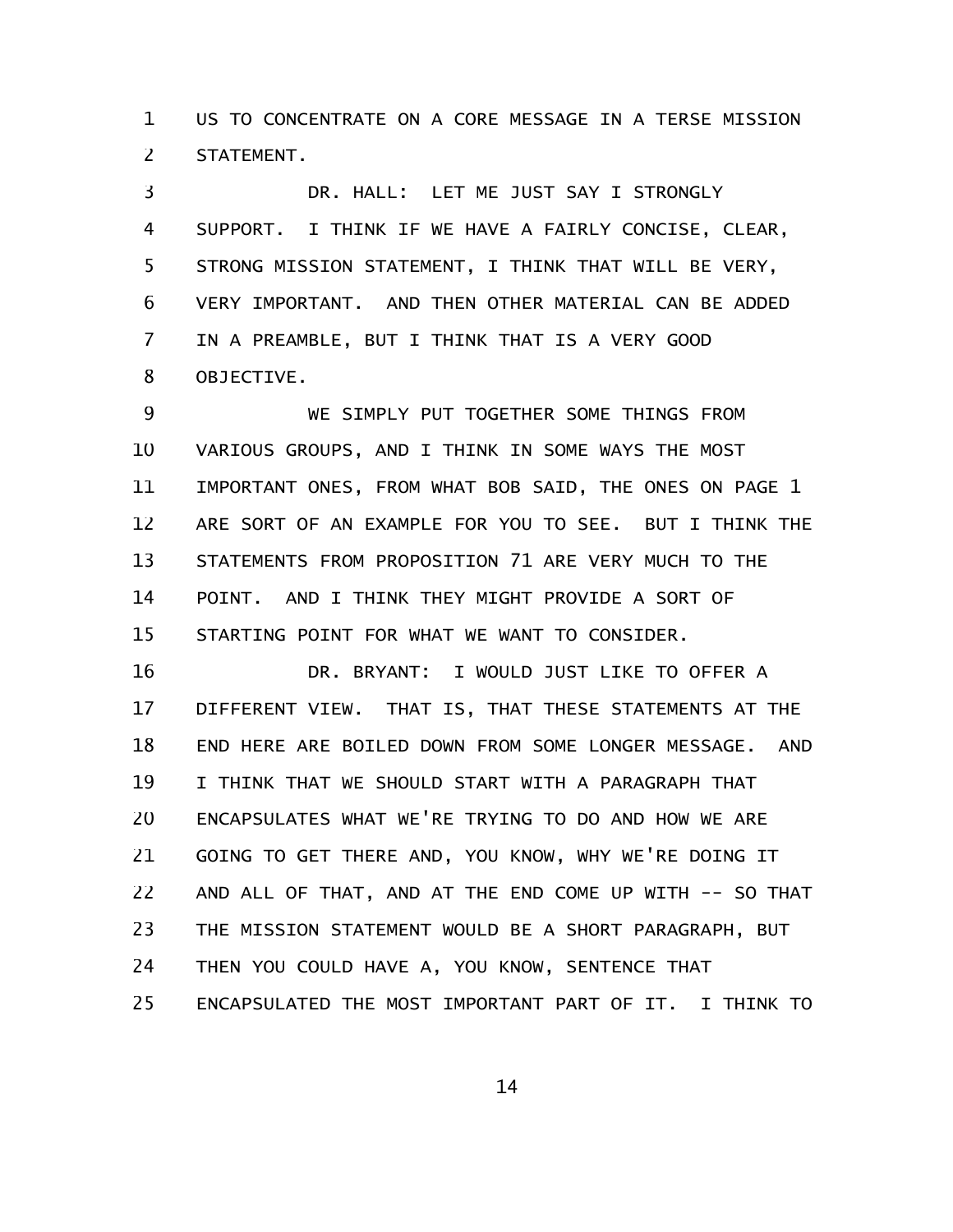GO STRAIGHT TO THIS WOULD BE DIFFICULT AND WE WOULD MISS A LOT OF WHAT WE'RE ABOUT, WHAT OUR PHILOSOPHIES ARE, FOR INSTANCE. 1 2 3

DR. HALL: WELL, FOR VARIOUS USES, WE NEED STATEMENTS OF VARYING DENSITIES. AND MAYBE WE SHOULD HAVE IT SO THAT WE HAVE EACH OF THOSE AVAILABLE FOR WHATEVER THE PARTICULAR PURPOSES. WE HAVE A SLOGAN SORT OF AROUND CIRM THAT WHAT WE'RE ABOUT IS SCIENCE IN THE SERVICE OF THERAPIES. 4 5 6 7 8 9

DR. BRYANT: THAT'S PRETTY GOOD. 10

DR. HALL: SO THAT'S ALMOST LIKE A SLOGAN. 11

DR. BRYANT: THAT'S WHAT THESE ARE. 12

DR. HALL: THEY'RE, I WOULD SAY, A LITTLE MORE ELABORATED, AND THEN WHAT YOU'RE TALKING ABOUT IS YET ANOTHER STAGE AS WELL. MAYBE WHAT WE CAN DO IS COME OUT WITH, AS I SAY, WE DON'T HAVE TO CALL THEM ALL MISSION STATEMENTS, BUT STATEMENTS, YES, OF VARYING SORT OF LENGTHS AND LEVELS OF DENSITY THAT CAN BE USED FOR PARTICULAR PURPOSES. AND THERE'S SOME CASES WHEN YOU WANT A LINE, AND THERE ARE OTHER CASES WHEN YOU WANT A THOUGHTFUL STATEMENT. I THINK THAT WOULD BE PART OF THE IDEA. 13 14 15 16 17 18 19 20 21 22

SO DO YOU HAVE IDEAS ABOUT THE BEST WAY TO CONSTRUCT SOMETHING LIKE THAT? ACTUALLY OUR THOUGHT HERE WAS TO LET YOU START WITH PROPOSITION 71 23 24 25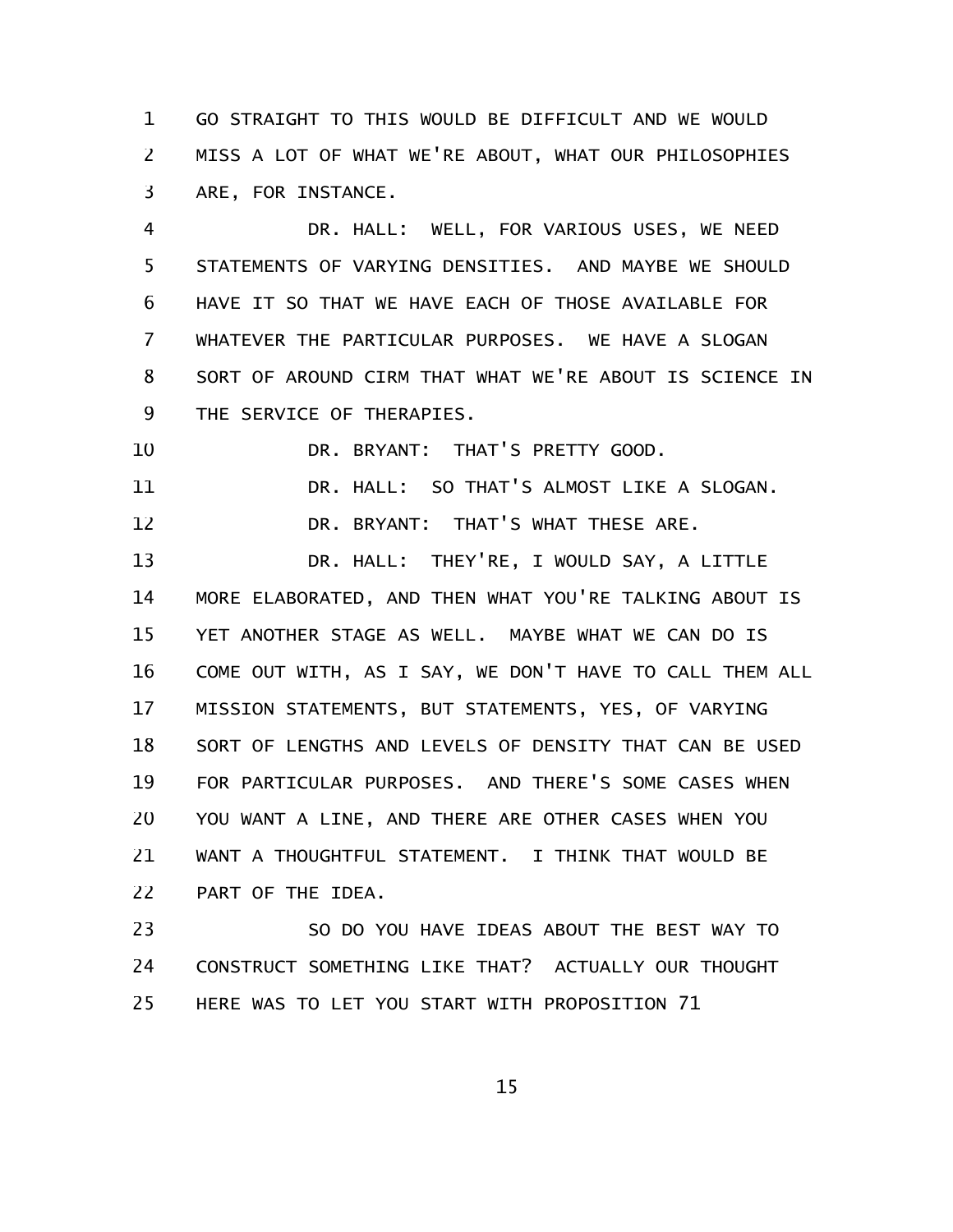STATEMENTS AND DO AS YOU WISH, BUT YOU MAY WANT TO TAKE ANOTHER TACK. SO WE HAVE PROVIDED -- OTHER THAN WHAT YOU SEE HERE, WE HAVE NOT PROVIDED ANY OTHER MATERIAL. BOB, YOU INDICATED YOU HAD SOME THINGS THAT YOU WANTED TO PUT UP? CHAIRMAN KLEIN: IF WE CAN JUST TAKE A COUPLE OF MINUTES, SHE CAN PUT UP THE PURPOSE AND INTENT SECTION FROM PROPOSITION 71. WE CAN SCROLL THROUGH THAT, AND IT WILL REFOCUS US ON THE STARTING POINT WITH THE PUBLIC MANDATE. MELISSA IS TELLING US THAT WE HAVE A SHORT LICENSE HERE TO TALK ABOUT WHATEVER WE LIKE AS SHE BRINGS UP THIS SLIDE. DR. LOVE: CAN I PUT A QUESTION OUT THEN? CHAIRMAN KLEIN: GO AHEAD. DR. LOVE: I THINK ONE OF THE THINGS I ALWAYS TRY TO PERSONALLY STEP BACK AND ASK MYSELF IS WHAT AM I TRYING TO ACHIEVE. AND MAYBE ONE QUESTION I'D LIKE TO PUT ON THE TABLE IS WHO IS THE MISSION STATEMENT FOR? WHO IS THE CUSTOMER HERE? IS IT US, TRYING TO INFORM US ABOUT WHAT WE'RE TRYING TO DO, OR IS IT US TRYING TO GIVE SOME REASSURANCE TO PEOPLE WHO MIGHT COME AND LOOK AT OUR MISSION STATEMENT, THAT WE ARE, IN FACT, EXECUTING WHAT THE CITIZENS RATIFIED IN THE FORM OF THEIR TAX DOLLARS? WHO IS THE CUSTOMER THAT WE EXPECT 1 2 3 4 5 6 7 8 9 10 11 12 13 14 15 16 17 18 19 20 21 22 23 24 25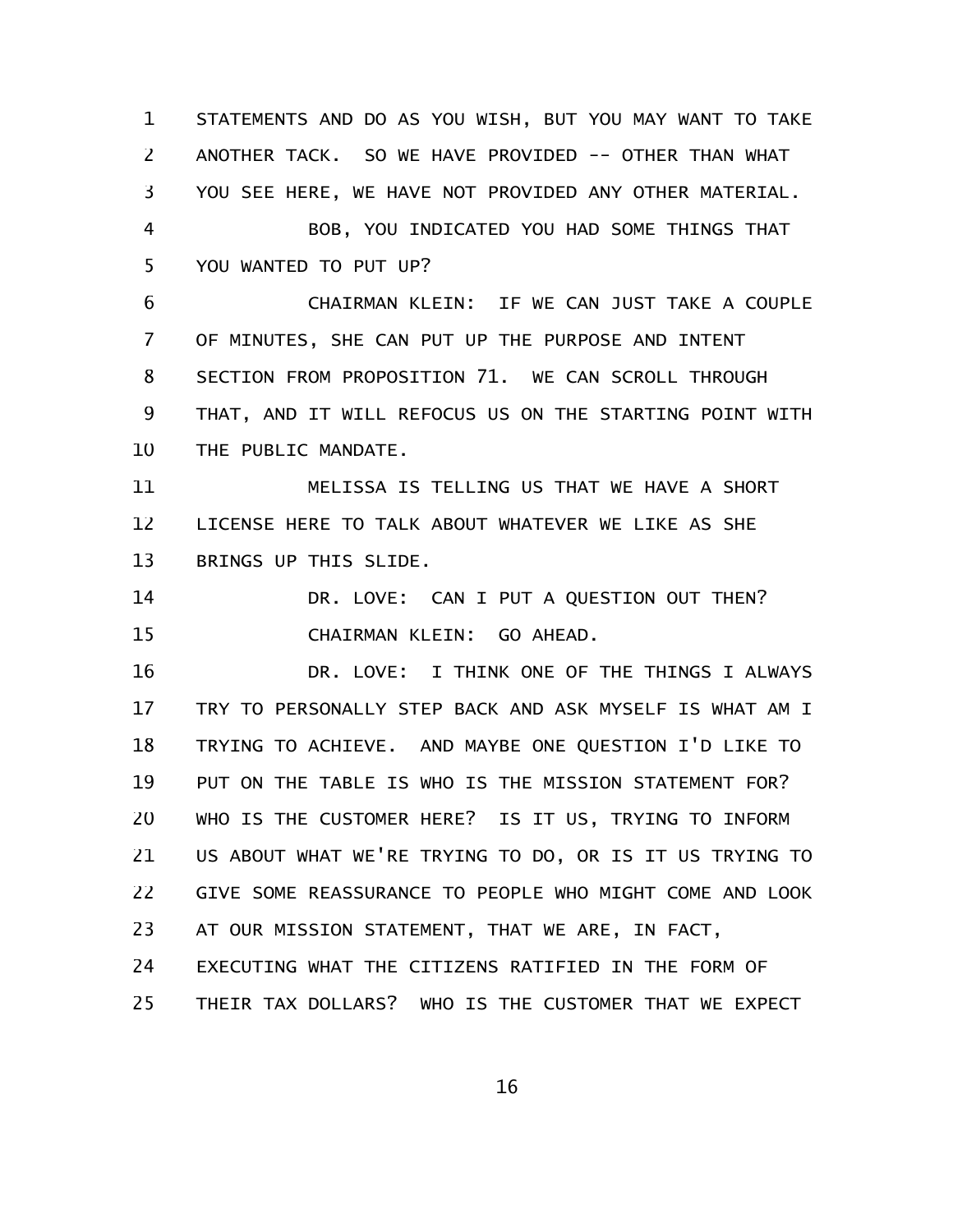TO SATISFY IN THE MISSION STATEMENT? 1

CHAIRMAN KLEIN: I THINK THERE'S SEVERAL CUSTOMERS THAT WE NEED TO BE PARTICULARLY FOCUSED ON. THE FIRST IS THAT WITH THE MISSION STATEMENT AND THE OBJECTIVES, WE NEED TO REALIZE THAT WHEN THE JOINT LEGISLATIVE AUDIT COMMITTEE CONVENES TO REVIEW EACH YEAR, AS WE CAN EXPECT THEY WILL, WHAT WE ARE DOING, THEY WILL TRY AND TEST US ON THE GROUNDS THAT WE'VE DEFINED OUR OWN MISSION AND OBJECTIVES. 2 3 4 5 6 7 8 9

SECONDLY, THE FINANCIAL OVERSIGHT COMMITTEE WILL LOOK TO DEFINE OUR ACCOUNTABILITY BASED UPON THEIR READING OF PROPOSITION 71, BUT THEY WILL TEST US CERTAINLY IN TERMS OF OUR DECLARED MISSION AND OBJECTIVES. 10 11 12 13 14

AND FINALLY, THE LEGISLATURE WILL LOOK AT OUR DEFINED MISSION AND OBJECTIVES AND TEST US ON THAT GROUND AS WILL THE CONSTITUENT GROUPS, THE PATIENT ADVOCACY ORGANIZATIONS, THE CHAMBERS OF COMMERCE, AND THE OTHER HIGHLY INFORMED AND FOCUSED GROUPS LOOKING AT OUR PERFORMANCE AND TESTING IT AGAINST THE INTENT OF PROPOSITION 71. BUT IT IS LESS AN ISSUE OF OUR OWN GUIDANCE THAN IT IS AN ISSUE OF CONSENSUS ON WHAT WE BELIEVE WE'RE DEDICATING OURSELVES TO AND HOW WE'RE GOING TO BE TESTED IN THESE PUBLIC ARENAS AGAINST WHAT WE'VE HELD OURSELVES ACCOUNTABLE FOR AS A MISSION AND 15 16 17 18 19 20 21 22 23 24 25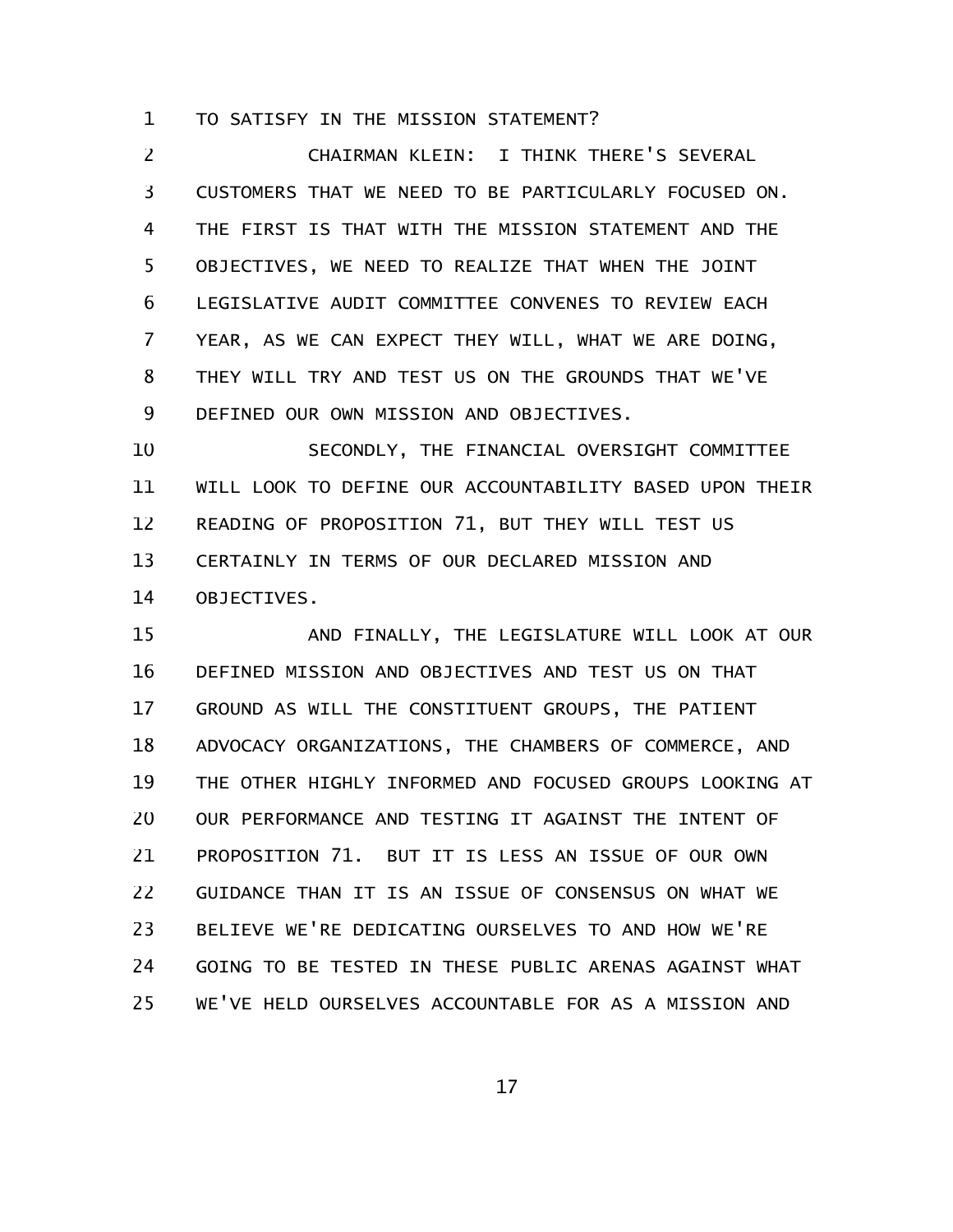OBJECTIVES. 1

DR. HALL: I WOULD OFFER A SLIGHTLY DIFFERENT PERSPECTIVE. I THINK WHAT BOB SAYS IS IMPORTANT. HOWEVER, I THINK IT'S ALSO IMPORTANT FOR US. AND I THINK AND MY SENSE IS IT NEEDS -- IT'S SOMETHING THAT SHOULD EXPRESS THE CORE OF OUR MISSION, AND IT'S SOMETHING THAT SHOULD BE A TOUCHSTONE FOR US AS WE HAVE DISCUSSIONS ABOUT VARIOUS THINGS. WE SHOULD BE ABLE TO SAY, NOW, WAIT A MINUTE. WHAT ARE WE ALL ABOUT? LET'S GO BACK AND REMEMBER EVERYTHING SHOULD BE GUIDED BY THIS. THIS IS THE FINAL VALUE. 2 3 4 5 6 7 8 9 10 11

AND I KNOW IN SOME OF OUR DISCUSSIONS, WE'VE SPENT A LOT OF TIME THIS LAST YEAR ON ADMINISTRATIVE AND PROCEDURAL MATTERS. WHY? TOWARDS AN END, AND THIS MISSION STATEMENT SHOULD BE THE FINAL END. IT'S IMPORTANT THAT WE HAVE HIGH MEDICAL AND ETHICAL STANDARDS. WHY? IN ORDER TO GET CURES AND THERAPIES AND DIAGNOSTICS, HOWEVER WE WANT PUT IT, IN ORDER TO AMELIORATE DISEASE. THERE SHOULD BE -- IT IS -- IF YOU WANT TO THINK IN A HIERARCHICAL SENSE, IT IS THE VALUE THAT SUPERSEDES ALL VALUES, AND IN THE END, IT'S THE ONE WE HAVE TO SATISFY. I THINK, YES, WE DO NEED IT FOR THE OUTSIDE WORLD, AND WE NEED FOR PEOPLE TO SEE THAT. WE ALSO NEED IT. IT'S OUR OWN INTERNAL COMPASS, I WOULD SAY, THAT WE ALWAYS SET OUR NEEDLE STRAIGHT BY 12 13 14 15 16 17 18 19 20 21 22 23 24 25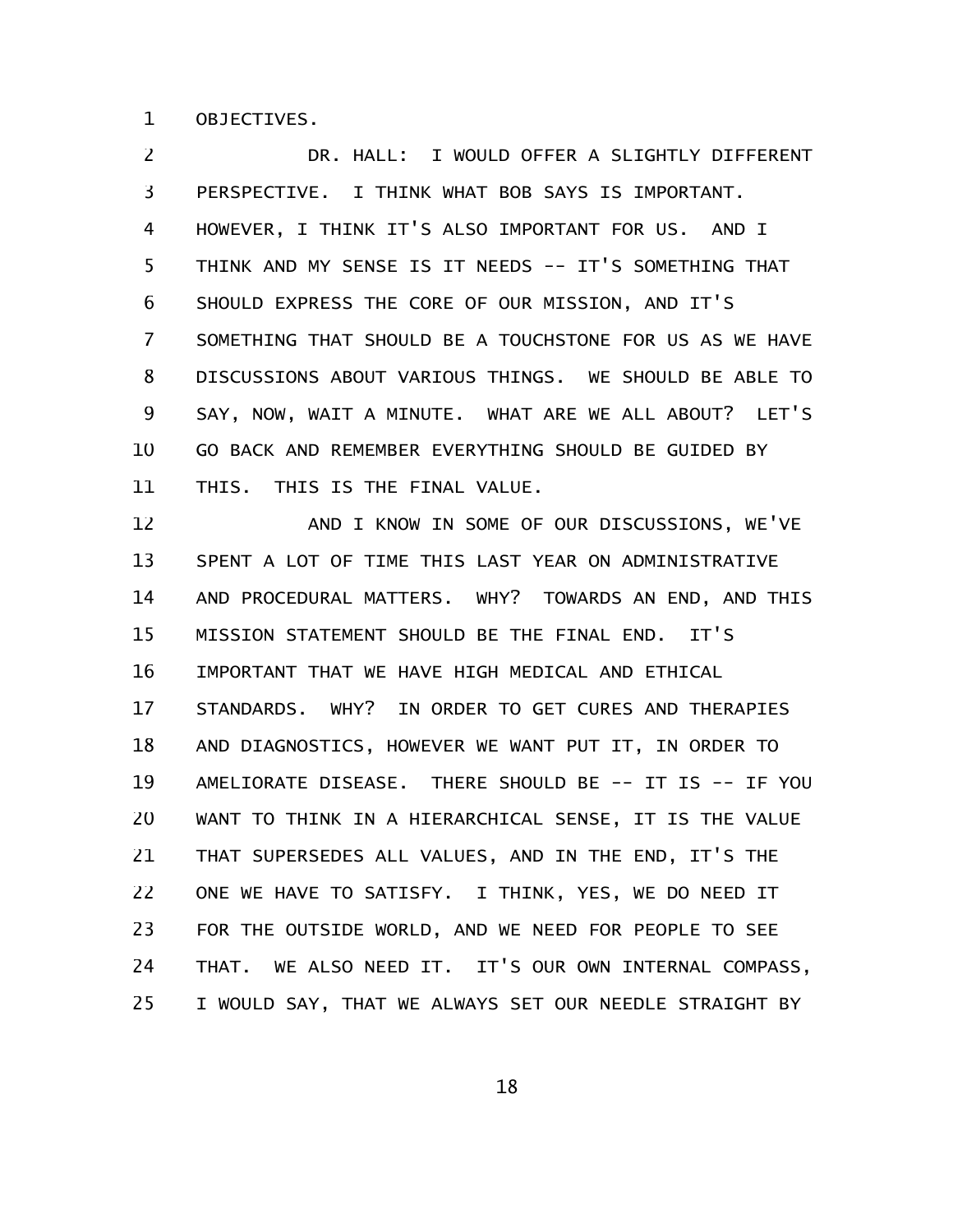THAT AND SAY, OKAY, IS THAT WHERE WE'RE HEADED? IS THAT WHAT WE'RE DOING? AND EVERYTHING SHOULD BE JUSTIFIED UNDER THAT IN SOME WAY OR ANOTHER. ANY OF OUR ACTIVITIES THAT WE'RE DOING SHOULD FALL UNDER THAT. YES, IN THE END WE'RE DOING THIS IN ORDER TO GET THERE, IN ORDER TO GET THERE, IN ORDER TO DO THAT. 1 2 3 4 5 6

SO I JUST SEE THAT AS OUR -- THAT FOR ME IS WHAT IT IS. MAYBE OTHERS HAVE DIFFERENT OPINIONS, AND I WOULD ENCOURAGE PEOPLE TO SAY. 7 8 9

DR. BRYANT: I WAS GOING TO MAKE A SUGGESTION THAT WOULD WORK FOR ME. THAT IS, IF I WERE SITTING BY MYSELF DOING THIS, WHICH I DIDN'T DO BEFOREHAND, BUT I DID START TO DO NOW, IS I WOULD THINK OF WORDS, INDIVIDUAL WORDS, THAT ARE ESSENTIAL TO OUR MISSION. AND THEN AFTERWARDS WORRY ABOUT HOW THEY GO TOGETHER. SO SOME OF THE THINGS THAT ARE IMPORTANT OBVIOUSLY ARE CURES, IT'S EXCELLENT BASIC SCIENCE, IT'S COLLABORATION, IT'S OPEN PUBLICATION, IT'S EFFICIENT TECH TRANSFER. I MEAN THERE ARE A LOT OF THINGS THAT WE WANT TO HAVE HAPPEN HERE. DR. HALL: LET ME JUST PUSH A LITTLE BIT ON 10 11 12 13 14 15 16 17 18 19 20 21

THAT. I WOULD SAY THERE'S A HIERARCHY OF THINGS IN WHAT YOU SAY. 22 23

DR. BRYANT: BUT THERE'S THE FUNDAMENTALS. DR. HALL: YES. LET ME MAKE A PERSONAL ASIDE 24 25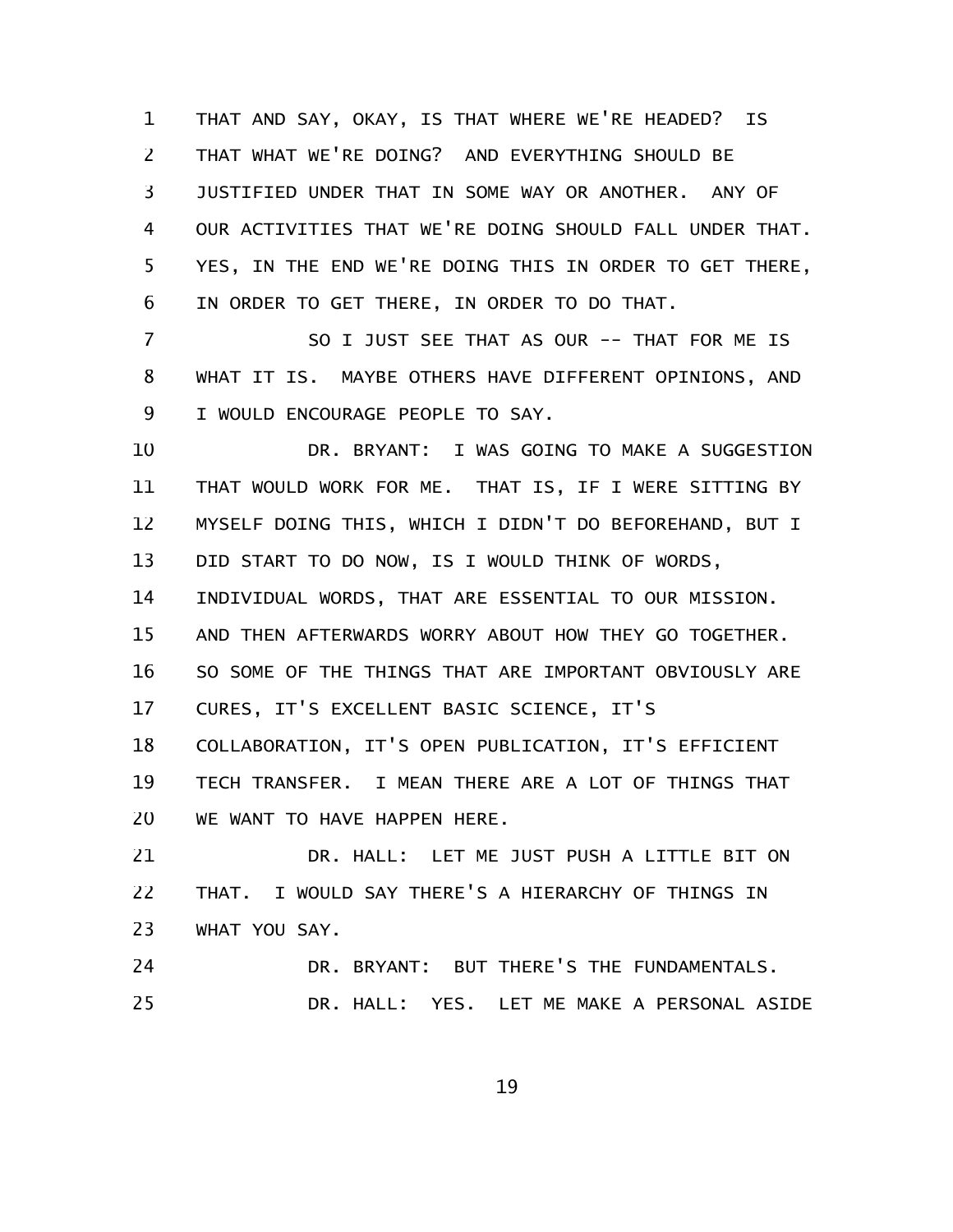HERE. YEARS AND YEARS AGO I TOOK A COURSE IN PATHOLOGY. I ACTUALLY SPENT A COUPLE YEARS IN MEDICAL SCHOOL BEFORE I DROPPED OUT. THEN, AS I SUPPOSE ALWAYS, A MEDICAL STUDENT'S MAJOR DEVICE FOR LEARNING WAS ACRONYMS. AND SO, YOU KNOW, THE CRANIAL NERVES ON OLD OLYMPUS TOWERING TOP AND SO FORTH AND SO FORTH. ANYHOW, WE HAD ALL THESE ACRONYMS FOR DIFFERENT THINGS WE HAD TO REMEMBER. WE HAD ONE PERSON IN OUR CLASS WHO SAID BEFORE THE FINAL EXAM THAT HE HAD FINALLY SUCCEEDED IN HAVING A HIERARCHY. HE HAD AN ACRONYM FOR ACRONYMS, AND HE HAD THE WHOLE PATHOLOGY COURSE IN ONE ACRONYM WHICH HE COULD DECODE AND SPREAD OUT THROUGH THE WHOLE THING. THAT'S A SORT OF SILLY EXAMPLE. 1 2 3 4 5 6 7 8 9 10 11 12 13

BUT FOR ME IT SHOULD BE SOMETHING THAT IS THE DISTILLED FINAL FROM THAT. SO I WOULD SAY OF THE WORDS YOU MENTIONED, THAT THEY'RE NOT ALL EQUALLY IMPORTANT, AND THE MISSION STATEMENT SHOULD SOMEHOW REFLECT THAT HIERARCHY, AND THAT WHAT WE REALLY WANT IS THE FINAL ONE. OKAY. 14 15 16 17 18 19

DR. BRYANT: THAT'S JUST A SUGGESTION OF HOW TO GET THERE. 20 21

MR. ROTH: I'M GLAD, ZACH, YOU INCLUDED THESE TWO MISSION STATEMENTS FROM THE PRESENTERS LAST WEEK. I THOUGHT THEY WERE PARTICULARLY GOOD. AFTER LOOKING AT MANY, MANY MISSION STATEMENTS, THEY CLEARLY STATE 22 23 24 25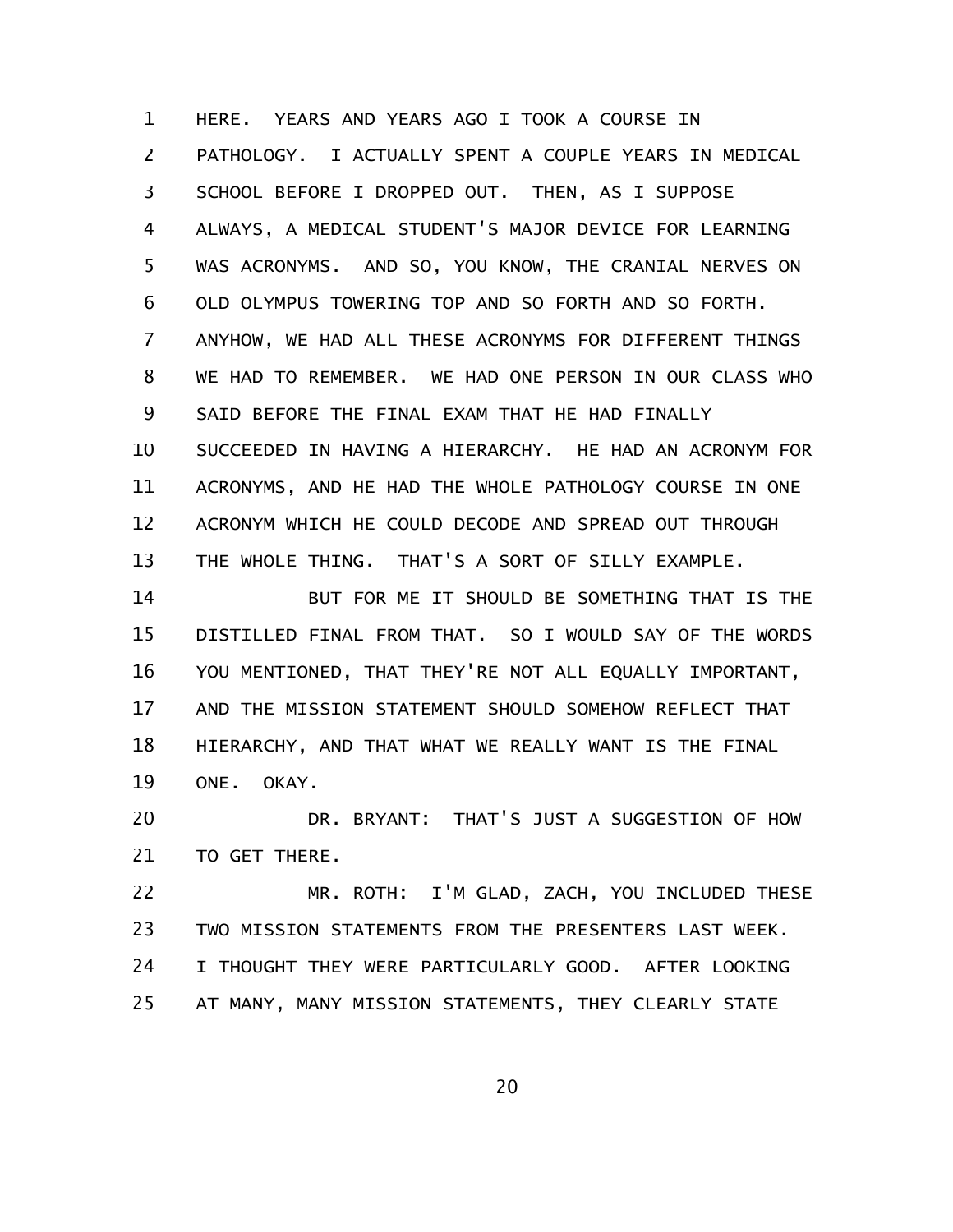THE PURPOSE OF WHY THOSE ORGANIZATIONS EXIST. THE JDRF, TO FIND A CURE FOR DIABETES. VERY SIMPLE. IT'S HARD TO ESCAPE WHAT THEY'RE ABOUT. AND THE SECOND, HIGH Q, WHICH IS A BIT DIFFERENT, BUT TO BRING TOGETHER ACADEMIC INDUSTRY, GOVERNMENT AGENCIES, AND OTHER FUNDING ORGANIZATIONS IN SEARCH FOR HUNTINGTON'S DISEASE TREATMENTS. AGAIN, VERY SPECIFIC ABOUT WHAT THEIR PURPOSE IS AND WHAT THEY'RE TRYING TO DO. 1 2 3 4 5 6 7 8

I THINK ANYTHING WE CAN DO THAT'S REALLY SHORT AND TO THE POINT AND REALLY ENCOMPASSES AN AWFUL LOT IS IMPORTANT. AND I AGREE WITH WHAT SUSAN JUST SAID. WORDS COME OUT; FOR EXAMPLE, CATALYST, ADVANCING TECHNOLOGY. THERE ARE MANY THINGS YOU CAN THINK ABOUT AS THE REASON THIS ORGANIZATION OR THIS BODY EXISTS, AND THAT'S REALLY TO ADVANCE THIS TECHNOLOGY AND MAKE IT AS BROAD AS POSSIBLE, NOT WELL BEYOND TREATMENTS ONLY. I THINK IT'S TO ADVANCE THE WHOLE FIELD AND TO BE A CATALYST FOR THAT OVER THE NEXT TEN YEARS. 9 10 11 12 13 14 15 16 17 18

DR. HALL: MAYBE YOU SHOULD HAVE A TRY AT PUTTING DOWN WHAT YOU JUST SAID, DUANE, AS A STARTING POINT. 19 20 21

MR. ROTH: I THINK IF WE CAN SAY SOMETHING THAT IS REALLY VERY BROADBASED ABOUT OUR PURPOSE IS REALLY TO SEED THIS TECHNOLOGY. WE'RE HERE TO SEED IT, TO ADVOCATE FOR IT, TO CATALYZE IT. ALL OF THOSE 22 23 24 25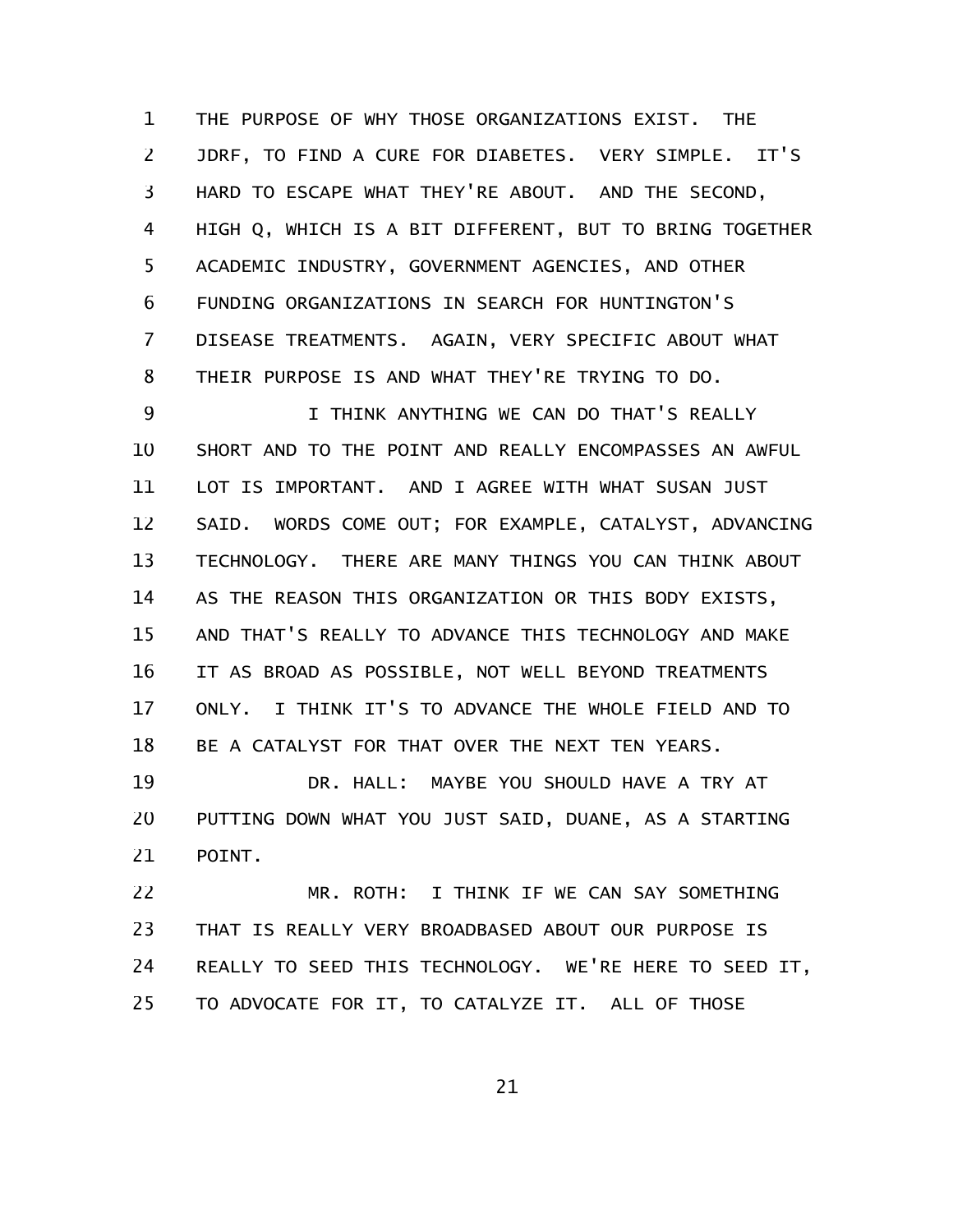THINGS IS WHAT WE HOPE TO DO IN TEN YEARS. 1

DR. HALL: WELL, IT IS INTERESTING BECAUSE, I'M GLAD YOU CALLED ATTENTION TO THESE, BECAUSE YOU COULD HARDLY FIND SOMETHING PUNCHIER THAN THE JDRF ONE. AND THE OTHER ALTERNATIVE IS TO BRING IN SOME OF THESE OTHER THINGS. THAT'S GOOD. ANY OTHER COMMENTS? MS. FEIT: I THINK THE MISSION STATEMENT NEEDS TO BE VERY CONCISE AND SHORT. IT NEEDS TO STAND THE TEST OF TIME. IF YOU GO IN AFTER THREE YEARS OR FOUR YEARS AND TRY TO START ALTERING IT AGAIN, YOU'RE CHANGING YOUR ORGANIZATION. SO WHATEVER THE MISSION 2 3 4 5 6 7 8 9 10 11

STATEMENT IS, IT NEEDS TO BE VERY SIMPLISTIC, AND IT NEEDS TO STAND THE TEST OF TIME. AND EVERYTHING THE ORGANIZATION DOES NEEDS TO BE BENCHED AGAINST THAT MISSION STATEMENT. 12 13 14 15

AND AN EXAMPLE WOULD BE, SAY, SIX YEARS FROM NOW, WE GET ALL CAUGHT UP IN FACILITIES, AND THE MISSION STATEMENT SHOULD HELP GET US BACK ON TRACK. IT SHOULD SAY, "WAIT A MINUTE. WHAT IS THE FOCUS OF THIS ORGANIZATION? ARE WE SPENDING TOO MUCH OF THE RESOURCES AND TIME ON ONE PURPOSE OF THE ORGANIZATION AND NOT FOCUSING ON THE TRUE MISSION OF THE ORGANIZATION?" SO IT SHOULD STAND THE TEST OF TIME WAY BEYOND ANY PROBABLY OF OUR PARTICIPATION. AND YOU DON'T WANT TO MESS WITH IT. ONCE YOU HAVE COMMITTED TO 16 17 18 19 20 21 22 23 24 25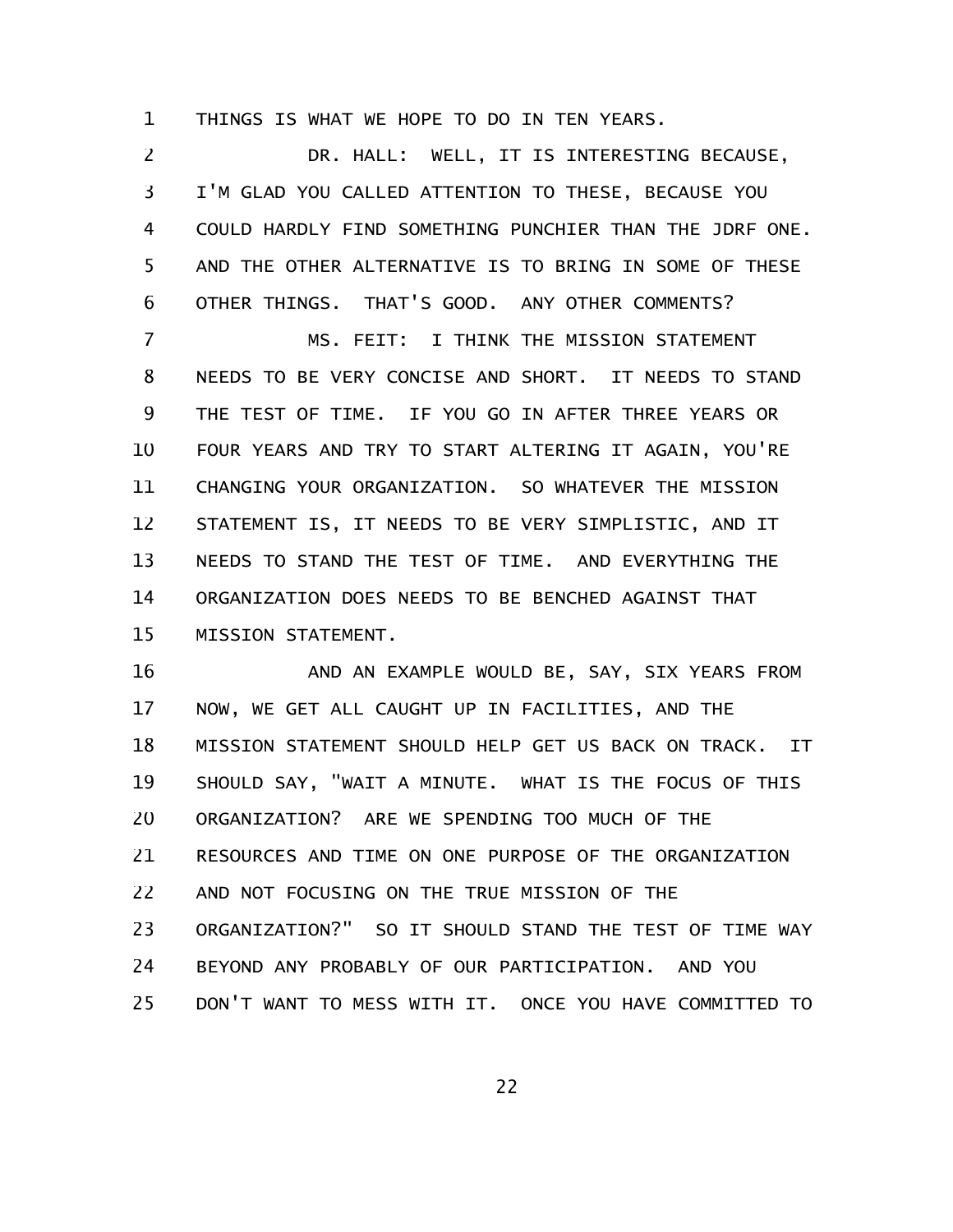THE MISSION OF THE ORGANIZATION, IT IS THE TRUE PURPOSE OF THE ORGANIZATION. SO THAT WOULD BE MY ONLY COMMENT. I THINK ON THE SECOND PAGE, FOR ME A STARTING POINT IS THE SENTENCE IN THE MIDDLE OF THE PAGE THAT SAYS TO SUPPORT STEM CELL RESEARCH AND RELATED TECHNOLOGIES UNDER THE HIGHEST STANDARDS WITH AIMING OF DEVELOPING TREATMENTS AND THERAPIES FOR CHRONIC DISEASE AND INJURIES. IT REALLY KIND OF SUMMARIZES WHAT THE ORGANIZATION'S CORE PURPOSE IS. IT'S A LITTLE LENGTHY, BUT FOR ME IT'S THE BEGINNING STATEMENT OF A LOT OF WHAT WAS SAID HERE. THERE'S SOME GREAT SINGLE STATEMENTS IN ONE WORDS THAT SUSAN BROUGHT UP, AND I THINK THOSE COULD BE USED. AGAIN, I WOULD ADVOCATE FOR SOMETHING VERY SIMPLE THAT WILL STAND THE TEST OF TIME. DR. HALL: THAT'S AN INTERESTING AND IMPORTANT POINT, THAT IT NEEDS TO BE SOMETHING THAT WILL BE ENDURING AND NOT REFLECT PARTICULAR CONCERNS OF THE MOMENT, BUT THAT WILL LAST US A GOOD LONG TIME. VERY IMPORTANT POINT. 1 2 3 4 5 6 7 8 9 10 11 12 13 14 15 16 17 18 19

DR. REED: I THINK ONE THING THAT I WOULD LIKE TO SEE INCORPORATED INTO THE MISSION STATEMENT WOULD BE NOT ONLY THE TERM TO SUPPORT BECAUSE OF THE GRANT FUNDING MISSION OF THIS, BUT ALSO TO PROMOTE IN THE SENSE THAT THIS IS -- I THINK THIS ORGANIZATION HAS A LARGER OBJECTIVE THAT IS REQUIRED IN THE CURRENT 20 21 22 23 24 25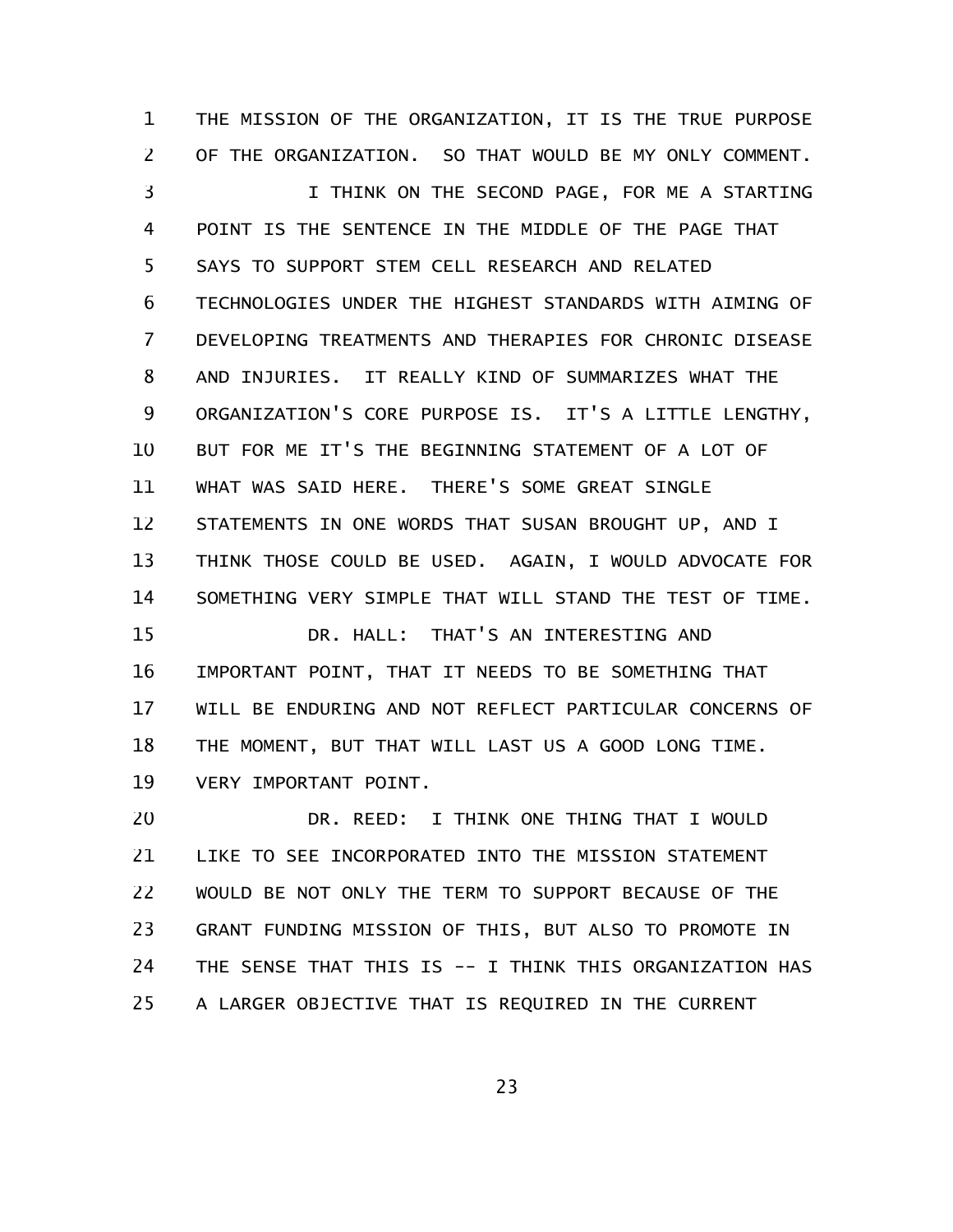SOCIETY THAT WE DEAL WITH, WHICH REQUIRES THAT WE NOT ONLY SUPPORT FINANCIALLY, BUT WE ALSO PROMOTE IN VARIOUS WAYS STEM CELL RESEARCH AND RELATED TECHNOLOGIES SO THAT WE CAN ACHIEVE THESE THERAPIES FOR CHRONIC DISEASE AND INJURY. 1 2 3 4 5

6

DR. HALL: I THINK THAT'S EXCELLENT.

DR. LOVE: I THOUGHT SUSAN'S POINT WAS ACTUALLY A VERY GOOD ONE. WHAT MIGHT BE A USEFUL EXERCISE FOR US IS FOR US TO AT LEAST LAY OUT ELEMENTS OF THINGS THAT WE THINK NEED TO BE INCORPORATED INTO THE MISSION STATEMENT. AND AS YOU SAID, ZACH, MANY OF THOSE THINGS WILL HAVE A HIERARCHY AND WILL FALL INTO ONE THEME. 7 8 9 10 11 12 13

THE REASON I ASKED THE POINT ABOUT WHO THE AUDIENCE IS, AND I THINK I ACTUALLY HEARD, BASICALLY IT'S A VERY BROAD AUDIENCE, IS THAT I THINK WE SHOULD, ALL THE POINTS THAT HAVE ALREADY MADE ABOUT BEING CRISP AND ABOUT BEING SUCCINCT, WE DO NEED TO RECOGNIZE THERE PROBABLY ARE MANY CONSUMERS FOR THIS MISSION STATEMENT. AS WE SIT HERE AND THINK ABOUT WHAT THE MISSION STATEMENT OUGHT TO SAY, WE PROBABLY OUGHT TO REFLECT THE FACT THAT WE WANT OTHER AUDIENCES WHO LOOK AT THIS TO FEEL LIKE IT'S APPROPRIATE. 14 15 16 17 18 19 20 21 22 23

AND I THINK ALSO, TO SUSAN'S POINT, IT MIGHT BE REASONABLE FOR US TO THINK ABOUT AT LEAST STARTING 24 25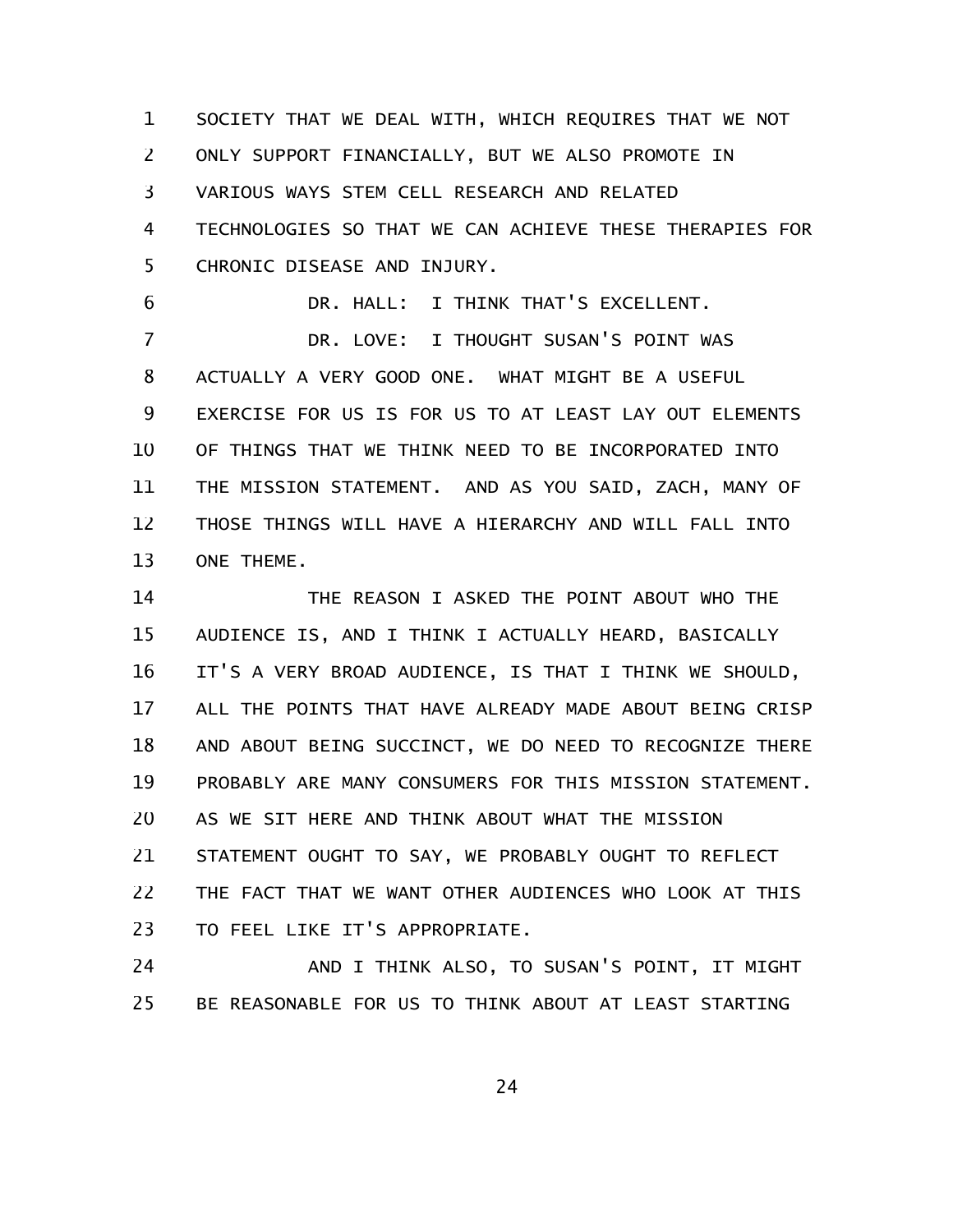OUR MISSION STATEMENT WITH A SIMPLE STATEMENT ABOUT WHY WE EXIST, WHY THE CITIZENS OF CALIFORNIA EVEN CREATED THIS, AND JUST TO SAY THIS IS WHERE WE ARE AND THEN TO SAY OUR MISSION. IT MIGHT ADD A LITTLE BIT OF LENGTH TO IT, BUT I THINK IT MIGHT BE APPROPRIATE AT LEAST, PARTICULARLY FOR US GIVEN OUR ORIGINS, TO START OUT WITH A STATEMENT ABOUT WHY WE EXIST BEFORE WE STATE WHAT WE'RE TRYING TO ACHIEVE. 1 2 3 4 5 6 7 8

DR. HALL: TED, IF WE WERE TO TAKE MARCY'S POINT, THEN WHAT YOU'VE SAID, WHICH I THINK IS IMPORTANT AND VALUABLE, MIGHT BE PART OF A PREAMBLE. AND THEN UNDERNEATH IT ONE WOULD HAVE, THEN, SOMETHING THAT IS MORE -- YOU CAN IMAGINE IN FIVE, SIX, SEVEN YEARS THE REASON IT GOT STARTED MIGHT BE OF EVEN HISTORICAL VALUE, NOT VALUELESS, STILL VERY IMPORTANT, BUT JUST THAT I ACTUALLY WAS TAKEN BY MARCY'S POINT ABOUT DOING SOMETHING THAT WAS TIMELESS. 9 10 11 12 13 14 15 16 17

CHAIRMAN KLEIN: IN TERMS OF WHAT -- ZACH, IN TERMS OF WHAT TED JUST MENTIONED, DO YOU HAVE THE ABILITY TO GO TO THE FINDINGS AND DECLARATIONS SECTION ABOVE THAT? FINDINGS AND DECLARATION. YOU SCROLLED A LITTLE TOO FAR. THE INITIATIVE STARTS OFF WITH THESE FINDINGS AND DECLARATIONS, TALKING ABOUT WHO WE'RE COMMITTED TO. AND THEN STEPS DOWN TO THE PURPOSE AND INTENT. BUT WHY DON'T WE JUST TAKE A SECTION A SECOND 18 19 20 21 22 23 24 25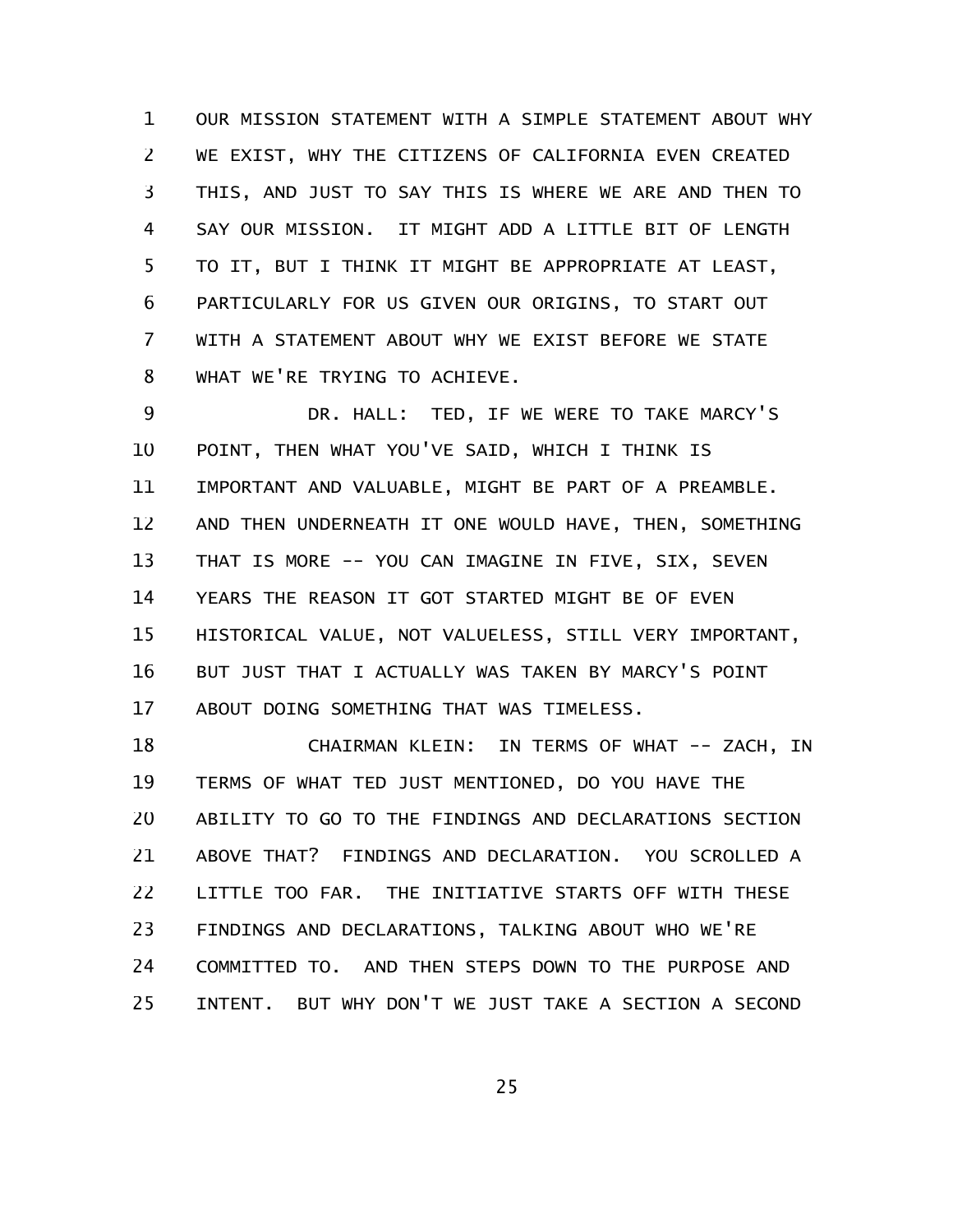SO WE REMEMBER THE MANDATE THAT THE PUBLIC STARTED WITH AND READ THIS FINDINGS AND DECLARATION AND THEN PURPOSE AND INTENT, AND I THINK THAT'S WHAT I WAS REFERRING TO EARLIER, THAT BY RESTATING THOSE, IT SHOWS THAT WE'RE INTENDING TO BE TRUE TO THE MANDATE. AND FOR THESE REASONS, AS STATED IN FINDINGS AND DECLARATION, PURPOSE AND INTENT, WE, THEREFORE, DECLARE OUR MISSION TO BE. 1 2 3 4 5 6 7

DR. HALL: UH-HUH. UH-HUH. BOB, I THINK IT WOULD BE VERY APPROPRIATE IF YOU WERE TO READ THIS. CHAIRMAN KLEIN: THE PEOPLE OF CALIFORNIA FIND AND DECLARE THE FOLLOWING: MILLIONS OF CHILDREN AND ADULTS SUFFER FROM DEVASTATING DISEASES OR INJURIES THAT ARE CURRENTLY INCURABLE, INCLUDING CANCER, DIABETES, HEART DISEASE, ALZHEIMER'S, PARKINSON'S, SPINAL CORD INJURIES, BLINDNESS, LOU GEHRIG'S DISEASE, HIV/AIDS, MENTAL HEALTH DISORDERS, MULTIPLE SCLEROSIS, HUNTINGTON'S DISEASE, AND MORE THAN 70 OTHER DISEASES AND INJURIES. 8 9 10 11 12 13 14 15 16 17 18

RECENTLY MEDICAL SCIENCE HAS DISCOVERED A NEW WAY TO ATTACK CHRONIC DISEASES AND INJURIES. THE CURE AND TREATMENT OF THESE DISEASES CAN POTENTIALLY BE ACCOMPLISHED WITH THE USE OF NEW REGENERATIVE MEDICAL THERAPIES, INCLUDING A SPECIAL TYPE OF HUMAN CELLS CALLED STEM CELLS. THESE LIFESAVING MEDICAL BREAKTHROUGHS CAN ONLY HAPPEN IF ADEQUATE FUNDING IS 19 20 21 22 23 24 25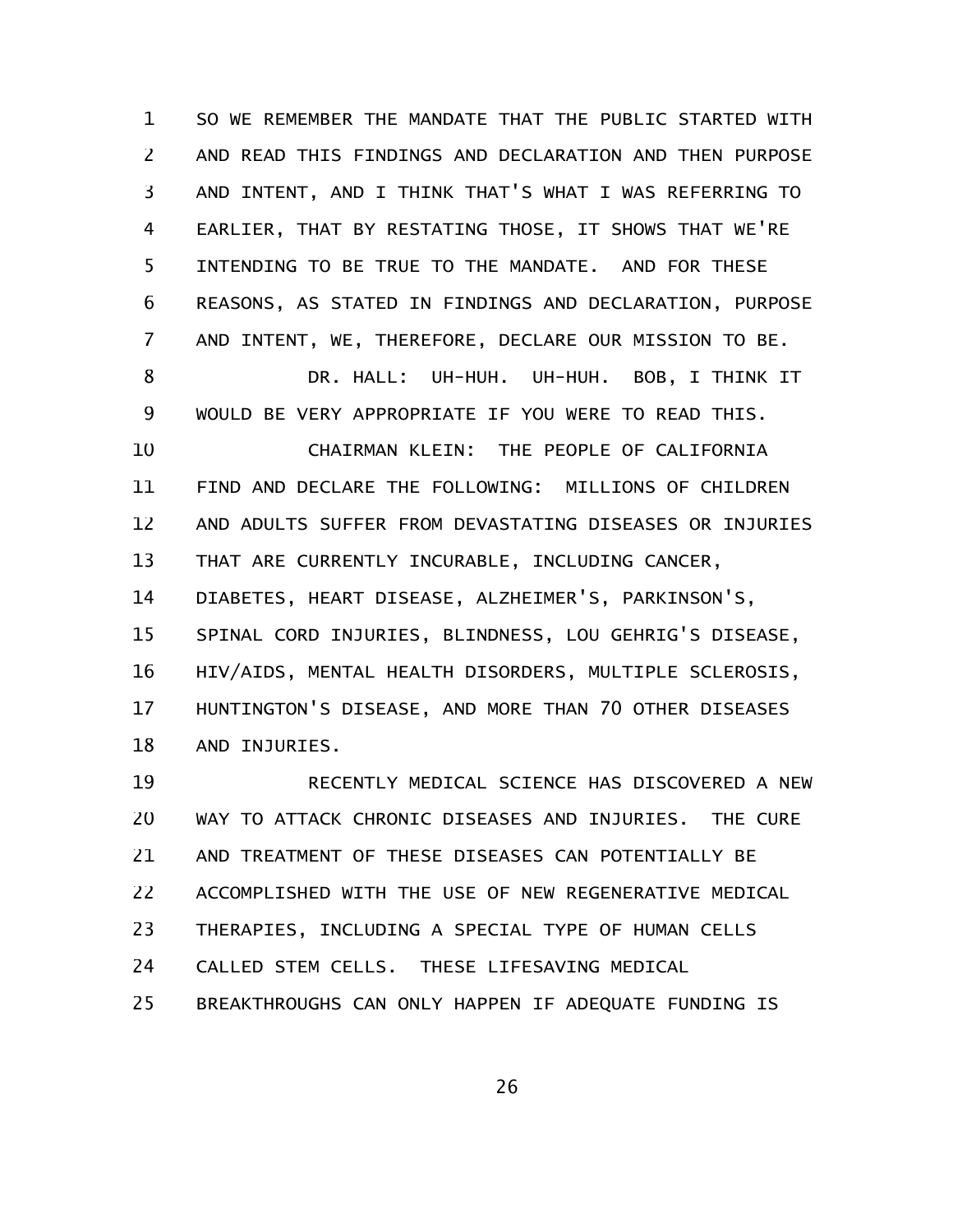MADE AVAILABLE TO ADVANCE STEM CELL RESEARCH, DEVELOP THERAPIES, AND CONDUCT CLINICAL TRIALS. 1 2

ABOUT HALF OF CALIFORNIA'S FAMILIES HAVE A CHILD OR ADULT WHO HAVE SUFFERED OR WILL SUFFER FROM A SERIOUS, OFTEN CRITICAL OR TERMINAL MEDICAL CONDITION THAT COULD POTENTIALLY BE TREATED OR CURED WITH STEM CELL THERAPIES. IN THESE CASES OF CHRONIC ILLNESS OR WHEN PATIENTS FACE A MEDICAL CRISIS, THE HEALTHCARE SYSTEM MAY SIMPLY NOT BE ABLE TO MEET THE NEEDS OF PATIENTS OR CONTROL SPIRALING COSTS UNLESS THERAPY FOCUS SWITCHES AWAY FROM MAINTENANCE AND TOWARD PREVENTION AND CURES. 3 4 5 6 7 8 9 10 11 12

UNFORTUNATELY, FEDERAL GOVERNMENT IS NOT PROVIDING ADEQUATE FUNDING NECESSARY FOR THE URGENT RESEARCH AND FACILITIES NEEDED TO DEVELOP STEM CELL THERAPIES TO TREAT AND CURE DISEASES AND SERIOUS INJURIES. THIS CRITICAL FUNDING GAP CURRENTLY PREVENTS THE RAPID ADVANCEMENT OF RESEARCH THAT COULD BENEFIT MILLIONS OF CALIFORNIANS. THE CALIFORNIA STEM CELL RESEARCH AND CURES ACT WILL CLOSE THIS FUNDING GAP BY ESTABLISHING AN INSTITUTE WHICH WILL ISSUE BONDS TO SUPPORT STEM CELL RESEARCH, EMPHASIZING PLURIPOTENT STEM CELL AND PROGENITOR CELL RESEARCH AND OTHER VITAL MEDICAL TECHNOLOGIES FOR THE DEVELOPMENT OF LIFESAVING REGENERATIVE MEDICAL TREATMENTS AND CURES. 13 14 15 16 17 18 19 20 21 22 23 24 25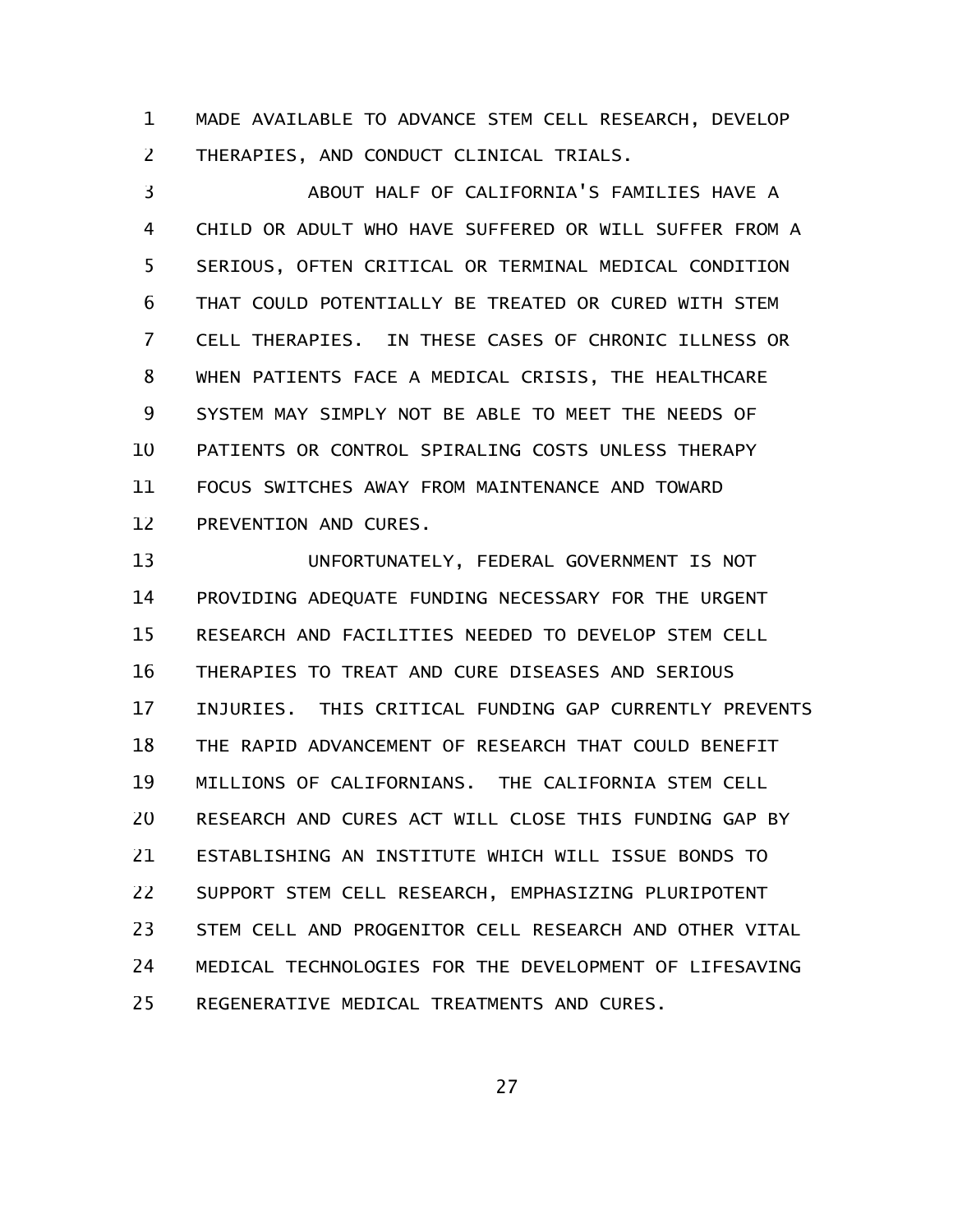NOW, IN THE FOLLOWING SECTION, PURPOSE AND INTENT, IN TERMS OF THE SCIENTIFIC PLAN, I WOULD SAY THAT IT'S THE FIRST THREE OR FOUR PARAGRAPHS THAT REALLY ADDRESS THE SCIENTIFIC GOALS. FOLLOWING THOSE GOALS, YOU GO INTO ISSUES OF ACCOUNTABILITY AND FINANCIAL PLANNING AND FINANCIAL OBJECTIVES FOR THE STATE; TO CONTRIBUTE TO THE STATE'S ECONOMY, FOR EXAMPLE. 1 2 3 4 5 6 7 8

THERE IS SEPARATELY CALLED FOR IN THE INITIATIVE A FINANCIAL STRATEGIC PLAN WHICH WE'RE NOT ADDRESSING HERE. BUT IN TERMS OF THE FIRST SECTIONS HERE, PURPOSE AND INTENT, I THINK WE CAN SKIP THE PARAGRAPH ABOUT THE AVERAGE OF 295 MILLION. WE KNOW THAT. BUT SUBSTANTIVELY, AS ONE OF THE QUOTES THAT'S IN THIS TEXT BEFORE YOU SAYS, MAXIMIZE THE USE OF RESEARCH FUNDS BY GIVING PRIORITY TO STEM CELL RESEARCH THAT HAS THE GREATEST POTENTIAL FOR THERAPIES AND CURES SPECIFICALLY FOCUSED ON PLURIPOTENT STEM CELL AND PROGENITOR CELL RESEARCH AMONG OTHER VITAL RESEARCH OPPORTUNITIES THAT CANNOT OR ARE UNLIKELY TO RECEIVE TIMELY OR SUFFICIENT FEDERAL FUNDING UNENCUMBERED BY LIMITATIONS THAT WOULD IMPEDE THE RESEARCH. 9 10 11 12 13 14 15 16 17 18 19 20 21 22

RESEARCH SHALL BE SUBJECT TO ACCEPTED PATIENT DISCLOSURE AND PATIENT CONSENT STANDARDS. ASSURE THAT THE RESEARCH IS CONDUCTED SAFELY AND ETHICALLY BY 23 24 25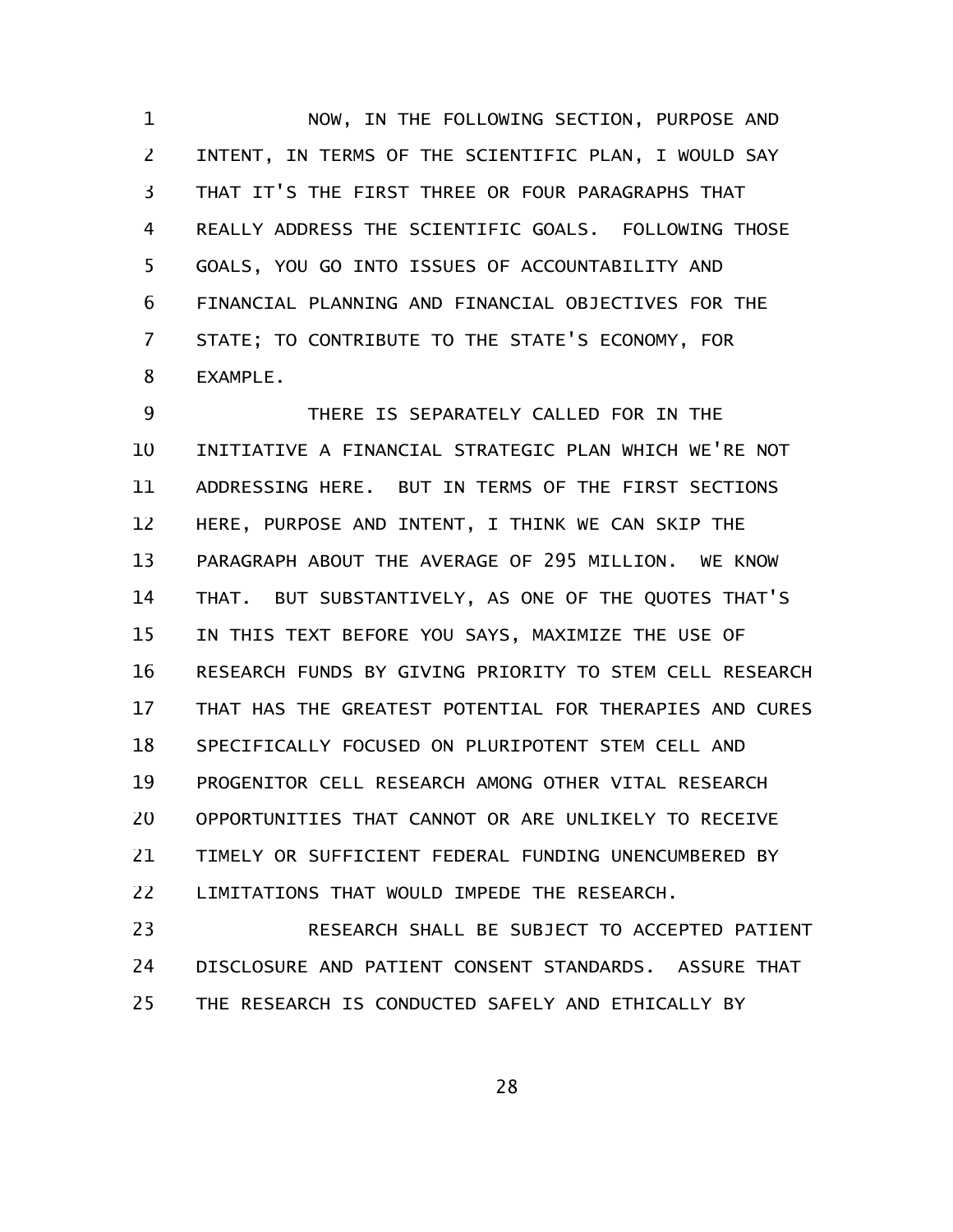INCLUDING PROVISIONS TO REQUIRE COMPLIANCE WITH STANDARDS BASED ON NATIONAL MODELS THAT PROTECT PATIENT SAFETY, PATIENT RIGHTS, AND PATIENT PRIVACY, AND PROHIBIT THE USE OF BOND PROCEEDS OF THE INITIATIVE FOR FUNDING FOR HUMAN REPRODUCTIVE CLONING. IMPROVE THE CALIFORNIA HEALTHCARE SYSTEM AND REDUCE THE LONG-TERM HEALTHCARE COST BURDEN ON CALIFORNIA THROUGH THE DEVELOPMENT OF THERAPIES THAT TREAT DISEASES AND INJURIES WITH THE ULTIMATE GOAL TO CURE THEM. THROUGH THAT POINT, IT ADDRESSES THE SCIENTIFIC GOALS WITH THE PREFATORY DECLARATION AND FINDINGS. DR. HALL: THANK YOU VERY MUCH. GOOD. CHAIRMAN KLEIN: TED, HOW DO YOU FEEL ABOUT USING THOSE SECTIONS AS A PREAMBLE? DR. LOVE: WELL, I THINK IT WAS TOO LONG, BUT I THINK THERE'S SOME THINGS THERE THAT DO GET AT THE CORE OF WHY WE'RE ALL HERE AND THE CORE OF WHY CALIFORNIA PASSED THIS INITIATIVE. AND I THINK IF WE COULD, TO MARCY'S POINT, MAKE THAT A VERY SUCCINCT AND BRIEF STATEMENT, I THINK THAT WILL BE TIMELESS ALSO. IT MAY BE HISTORICAL, BUT I THINK IT WILL CONTINUE TO BE TIMELESS JUST AS THE CREATION OF THE NIH WAS TIMELESS IN ITS MISSION. DR. PRICE: IN THE SPIRIT THAT MISSION 1 2 3 4 5 6 7 8 9 10 11 12 13 14 15 16 17 18 19 20 21 22 23 24 25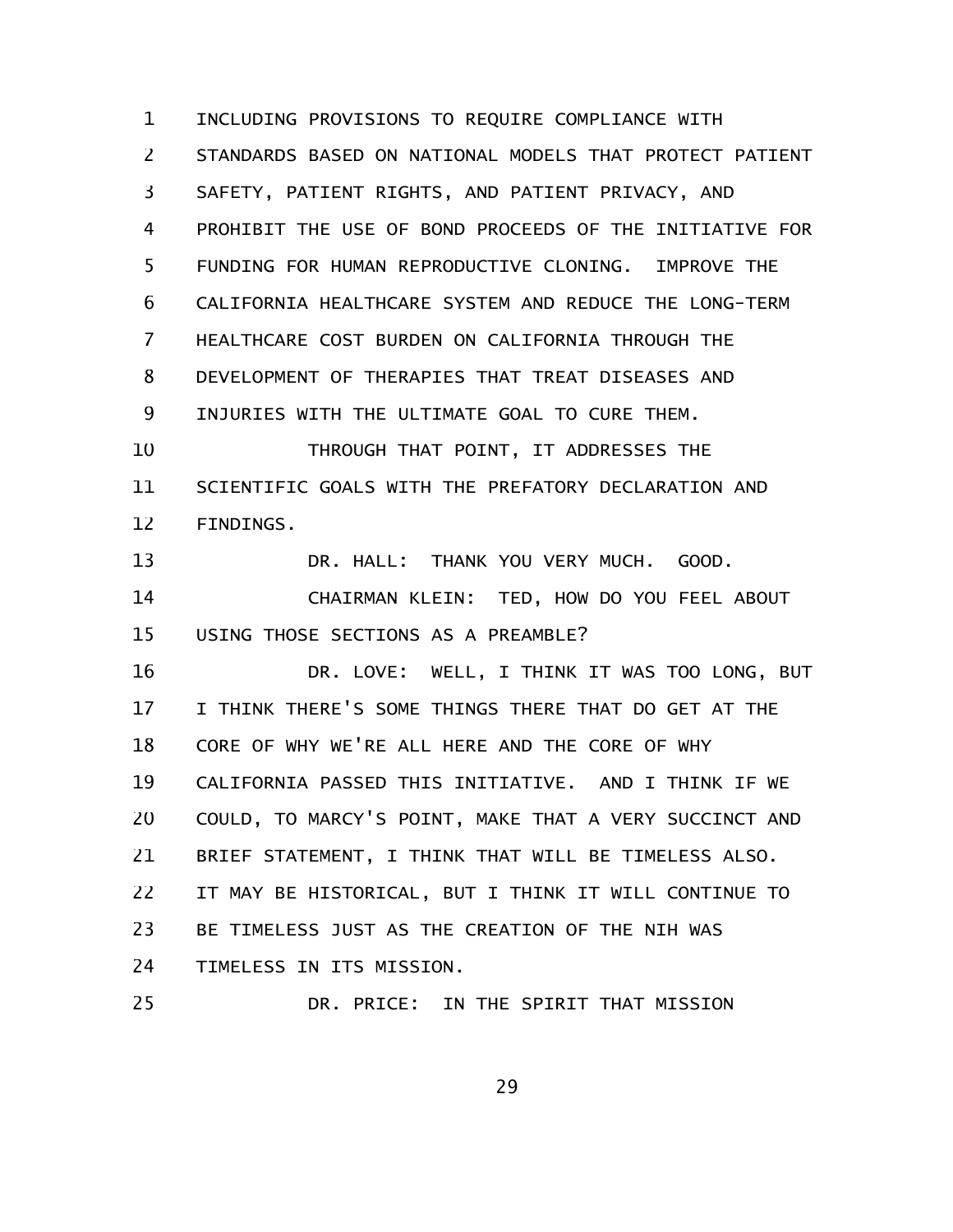STATEMENTS SHOULD BE SUCCINCT AND SOMETHING THAT SOMEBODY CAN READ IN A PARAGRAPH AND GRASP, LET ME OFFER THE FOLLOWING SORT OF SUGGESTION ON THE TABLE. AND THAT IS WE BEGIN WITH SOME VERSION OF THE FIRST PARAGRAPH OF THE PROP 71 STATEMENT THAT YOU READ, WHICH LAYS OUT THE SERIOUS DISEASES AND SO ON. AND THEN LET ME JUST SUGGEST THE FOLLOWING SENTENCE WHICH SHOULD FOLLOW FROM THAT. 1 2 3 4 5 6 7 8

THE MISSION OF THE CIRM IS TO MOBILIZE AND COORDINATE THE VERY BEST SCIENTIFIC EXPERTISE SO AS TO DEVELOP STEM CELL BASED DIAGNOSTICS, THERAPIES, AND CURES FOR THESE DISEASES AND INJURIES, REFERRING TO THE ONES THAT WE JUST MENTIONED. 9 10 11 12 13

DR. HALL: FOR THE RECORD, DID WE GET THAT DOWN, OR DO YOU NEED TO REPEAT IT? 14 15

CHAIRMAN KLEIN: IS THERE A WAY, MELISSA, THAT AS HE READS THE STATEMENT, YOU CAN PUT IT ON THE SCREEN? 16 17 18

DR. HALL: WE HAD AN EARLIER ONE. AS I UNDERSTOOD, THE AMENDED VERSION WAS TO PROMOTE STEM CELL RESEARCH AND RELATED TECHNOLOGIES UNDER THE HIGHEST STANDARDS WITH THE AIM OF -- THAT STATEMENT RIGHT AT THE BOTTOM HERE WAS JUST PROMOTE. THOSE ARE THE TWO SUCCINCT STATEMENTS WE'VE HAD AT THIS POINT. DR. LOVE: WHILE SHE'S TYPING THAT, LET ME 19 20 21 22 23 24 25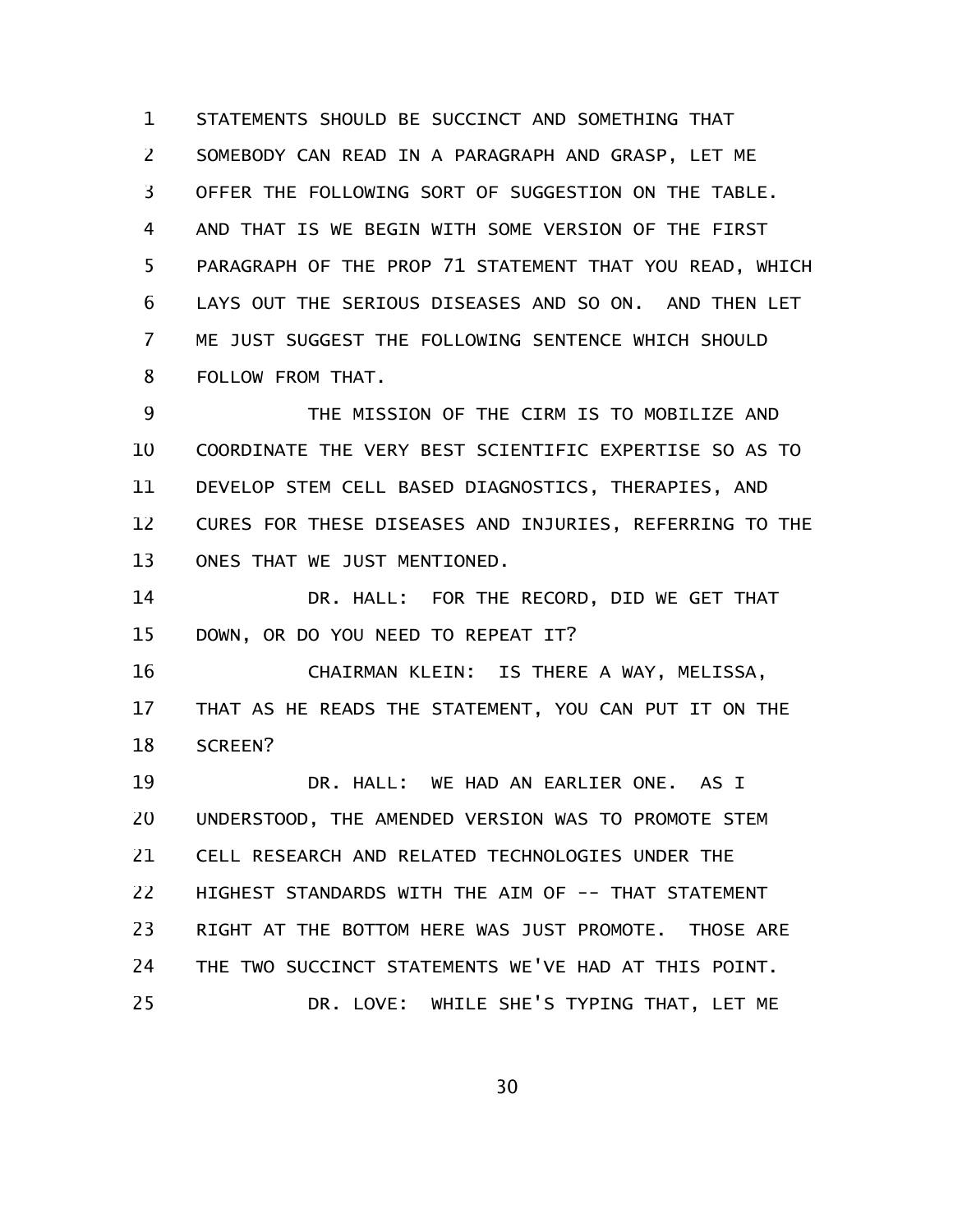ASK ONE QUESTION. SOMETHING THAT HASN'T BEEN MENTIONED, WE MAY NOT WANT TO MENTION, BUT THERE'S BEEN TALK ABOUT RETURNING SOME FINANCIAL BENEFIT TO THE CITIZENS OF CALIFORNIA. NOW, MAY NOT WANT TO MENTION THAT, BUT THAT COMES UP A LOT. I'M JUST WONDERING DO WE WANT THAT ANYWHERE IN OUR MISSION STATEMENT? 1 2 3 4 5 6

CHAIRMAN KLEIN: THAT IS IN THE PURPOSE AND INTENT SECTION. SO TAKING YOUR ADVICE, IF WE WERE TO TAKE AND PARE DOWN PURPOSES AND INTENT, DR. PRICE, THE INTENT WAS HERE THE MISSION STATEMENT ITSELF WOULD BE VERY SHORT, BUT BY UTILIZING SECTIONS OF THE PURPOSE AND INTENT OR FINDINGS AND DECLARATION OR BOTH AND RESTATING THOSE, IT WOULD BE A DECLARATION WE WERE STILL COMMITTED TO THOSE ISSUES AND THOSE GOALS, BUT TRYING TO REALLY REFINE OUR MISSION THAT WE HAVE TO IMPLEMENT VERY TERSELY. 7 8 9 10 11 12 13 14 15 16

DR. STEWARD: I GUESS I'M GOING TO ALSO MOVE IN THE DIRECTION OF BREVITY. AND, YOU KNOW, I GUESS WHAT I WOULD REALLY LIKE AT SOME POINT IS TO SEE THE VERY FIRST SENTENCE OF THIS BE SOMETHING THAT YOU COULD ALMOST INCORPORATE INTO THE LETTERHEAD OF THE INSTITUTE. VERY SUCCINCT, VERY FOCUSED ON THE PURPOSE, AND PERHAPS ENDING BY THE WORD "BY," WHICH WOULD THEN LEAD TO A SERIES OF BULLETS THAT WOULD, IN FACT, DEAL WITH SOME OF THE SPECIFICS THAT WE'VE ALL MENTIONED. 17 18 19 20 21 22 23 24 25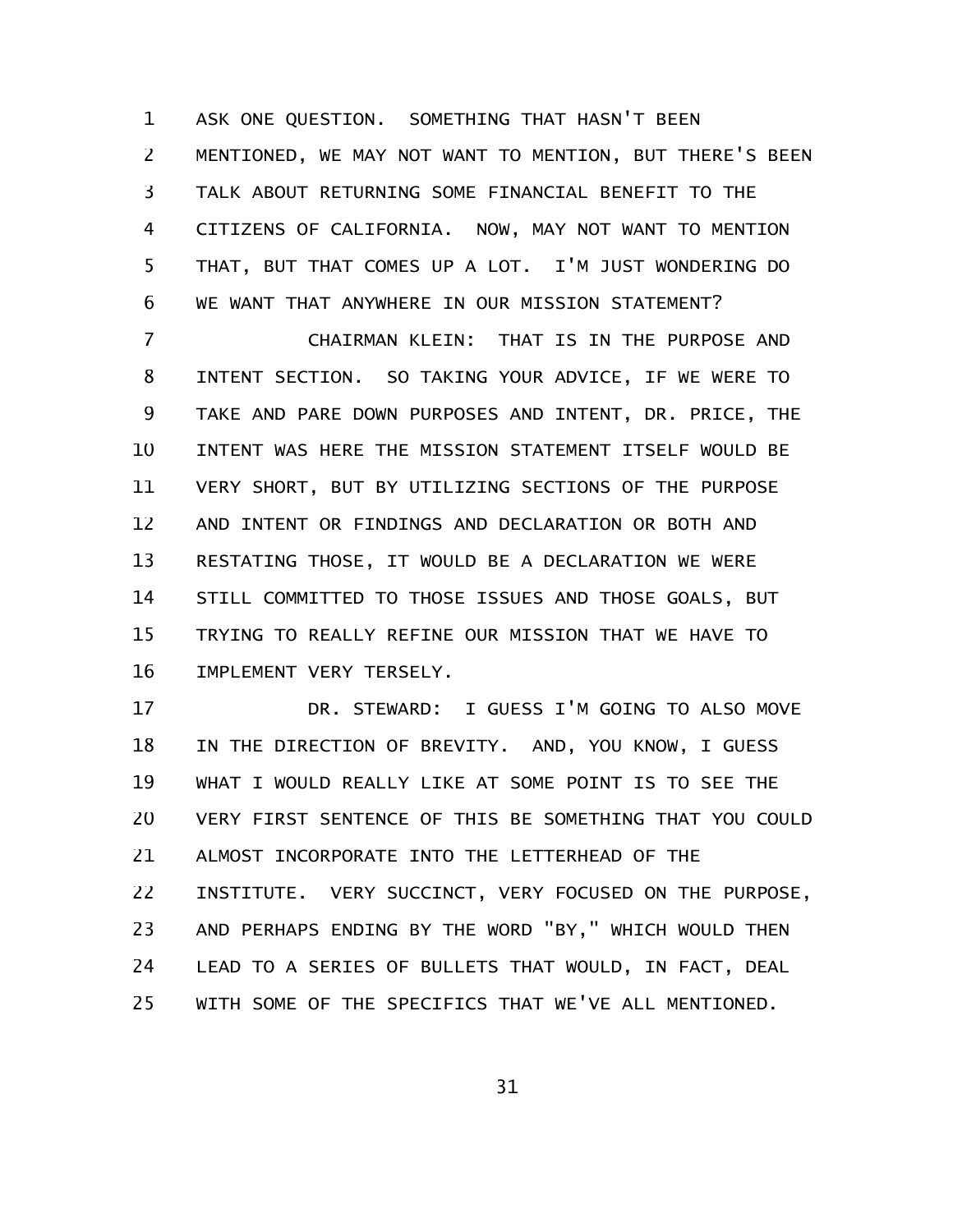SO I'LL THROW ONE OUT HERE, AND IT IS TO DEVELOP MEDICAL THERAPIES AND CURES USING EMBRYONIC STEM CELL TECHNOLOGY, PERIOD. THE BILL, AFTER ALL, IS THE CALIFORNIA STEM CELL RESEARCH AND CURES ACT. 1 2 3 4

CHAIRMAN KLEIN: HOW DO YOU FEEL ABOUT THE OTHER VITAL RESEARCH OPPORTUNITIES? 5 6

DR. STEWARD: I THINK THAT DEVELOP IS, IN FACT, PART OF THAT, IN GENERAL. IF YOU END THAT SENTENCE WITH A BY, THEN YOU ACTUALLY SAY -- YOU CAN HAVE THAT AS A BULLET. YOU CAN HAVE A WHOLE TON OF THINGS AS BULLETS, BUT REALLY I THINK ZACH'S POINT WAS RIGHT ON THE MARK. THAT SORT OF FINAL VALUE, WHERE IS ALL THIS LEADING. AND I WOULD SAY IT'S TO DEVELOP TREATMENTS AND CURES, PERIOD. 7 8 9 10 11 12 13 14

DR. WRIGHT: I AGREE OS. AND THE ONLY THING I WOULD ADD EITHER TO BOB'S SUGGESTION OR TO OS' IS THAT WE END IT WITH TO REDUCE HUMAN SUFFERING OR SOMETHING TO THAT EFFECT BECAUSE IT'S NOT JUST THE PRODUCTION OF THE CURES AND TREATMENTS. THE GOAL IS TO REDUCE THE SUFFERING. AND TO ME IT DOESN'T MATTER IF IT'S CHRONIC, ACUTE, TRAUMATIC, WHAT THE ETIOLOGY IS, BUT GETTING BACK TO THE TERSE POINT, WE'RE AT IT TO REDUCE SUFFERING. 15 16 17 18 19 20 21 22 23

DR. HALL: ALL RIGHT. WE'RE WORKING TO INCORPORATE THESE CHANGES HERE, PRODUCING THEM FASTER 24 25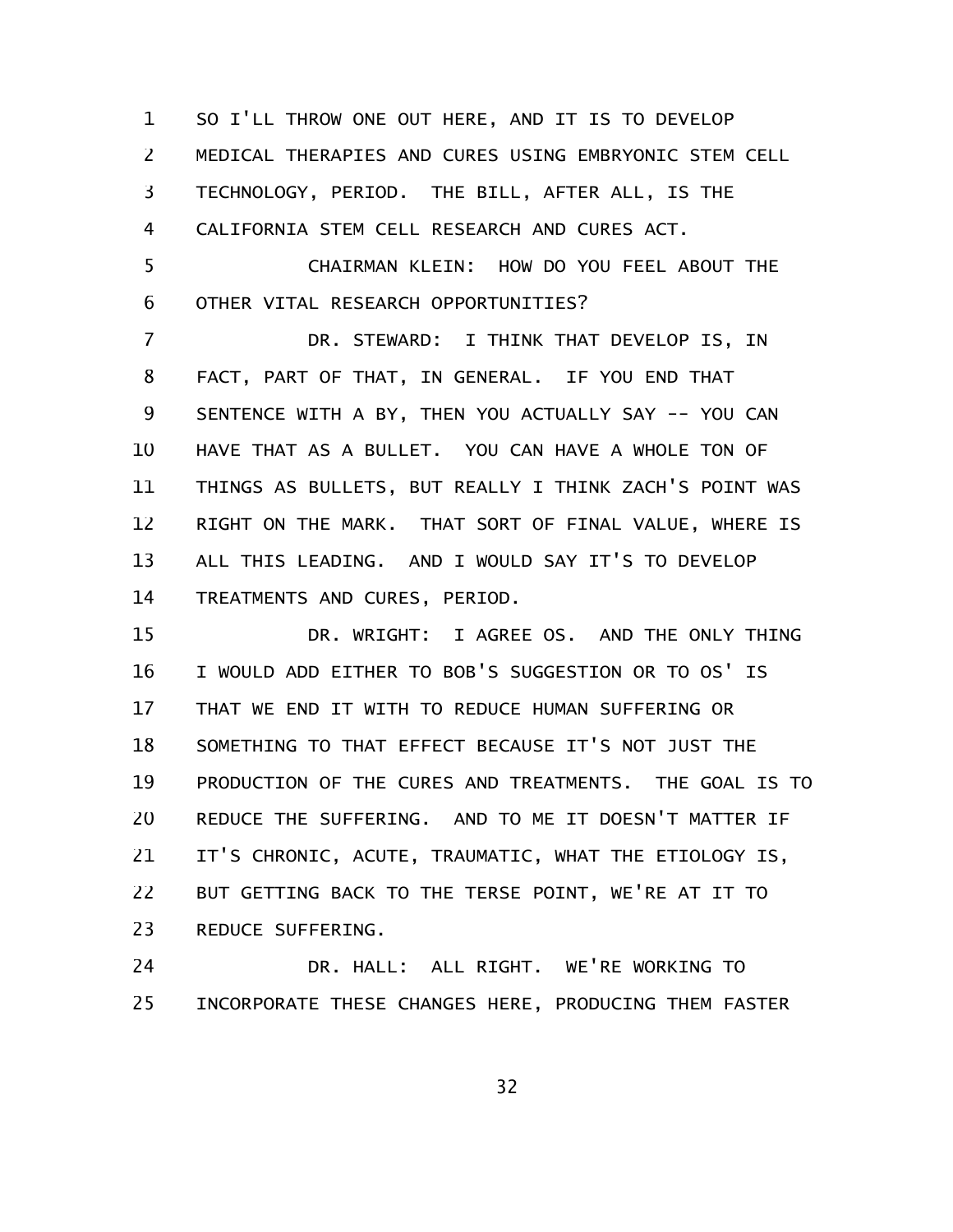THAN WE CAN KEEP UP WITH THEM PRACTICALLY, BUT I THINK OUR TEAM HAS GOT IT HERE. 1 2

MS. FEIT: I THINK IN TERMS OF A STRUCTURE OF HOW, BECAUSE THERE'S A LOT OF GOOD THINGS THAT NEED TO BE SAID, IS TO HAVE A PARAGRAPH THAT OPENS UP THAT GIVES AN EXPLANATION OF THE ORGANIZATION, TO HAVE A SIMPLE MISSION STATEMENT THEN THAT REALLY DRIVES THE CORE VALUE AND PURPOSE OF THE ORGANIZATION THAT'S TIMELESS. AND THEN FROM TIME TO TIME PURPOSES AND OBJECTIVES WILL BE LISTED, AND THEY WILL CHANGE, BUT THE MISSION STATEMENT, THEY NEED TO BE ABLE TO REFLECT IT BACK TO THAT. AND ANY TIME THE ORGANIZATION CANNOT WRITE A PURPOSE OR AN OBJECTIVE STATEMENT TO PUT ON A PIECE OF PAPER WITH THE MISSION STATEMENT, THEN YOU HAVE TO ASK YOURSELF ARE WE OFF TRACK HERE, AND ARE WE NOT CONTINUING ON THE MISSION THAT WE ORIGINALLY SAID WE WERE? SO IT BECOMES A REALLY GOOD COMPASS. 3 4 5 6 7 8 9 10 11 12 13 14 15 16 17

SO I WOULD ADVOCATE TO SAY THAT EVERYTHING THAT'S BEEN STATED SO FAR IS ABSOLUTELY ON TRACK. IT'S JUST THAT YOU CAN'T PUT IT IN ONE SIMPLE, SUCCINCT QUESTION. SO I WOULD ADVOCATE FOR A STRUCTURE THAT WOULD ALLOW US TO HAVE AN OPENING STATEMENT ABOUT THE ORGANIZATION AND THEN THE SIMPLE MISSION STATEMENT AND THEN A LIST OF IMMEDIATE PURPOSES AND OBJECTIVES THAT WE ALREADY KNOW WHAT WE WANT TO ACCOMPLISH. AND THEY 18 19 20 21 22 23 24 25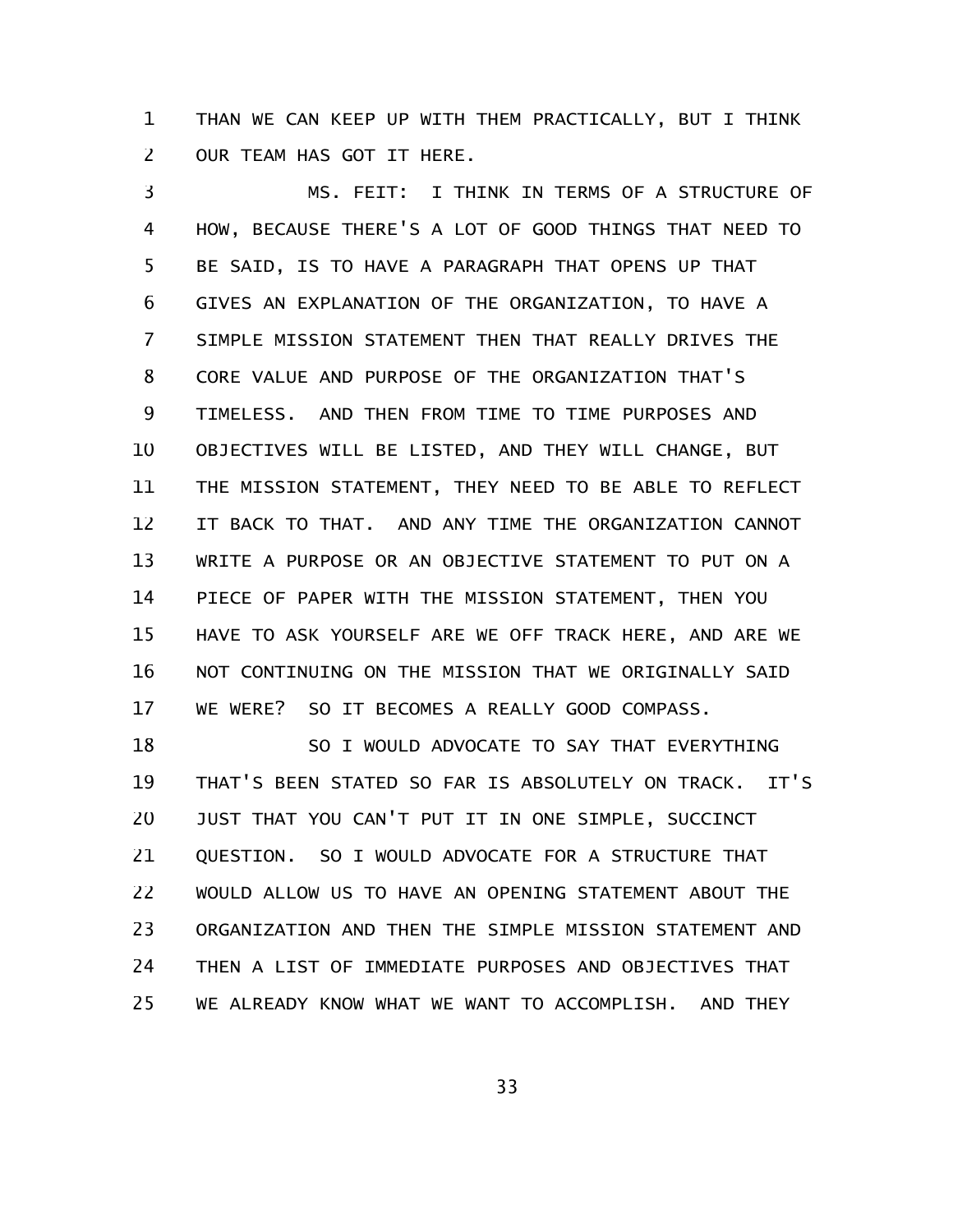WILL CHANGE. THEY WILL CERTAINLY BE DIFFERENT SEVEN YEARS FROM NOW. 1 2

DR. HALL: CAN WE JUST ASK, OSSIE, DOES THAT CATCH WHAT YOU SAID? 3 4

DR. STEWARD: THE ONLY THING I WOULD ADD IS USING STEM CELL TECHNOLOGIES. 5 6

DR. HALL: DEVELOP CURES AND THERAPIES USING STEM CELL TECHNOLOGIES. WE CAN WORDSMITH IT LATER. BY SUSAN'S DICTUM, WE'VE GOT THE KEY WORDS IN THERE. WE'LL JUST KEEP REARRANGING THEM TILL WE GET IT RIGHT. 7 8 9 10

AT ANY RATE, THERE WAS ANOTHER COMMENT. 11

MR. ROTH: JOHN, DID YOU MEAN TO DROP THE WORD "SUPPORT" IN YOUR VERSION OR JUST ADD PROMOTE? 12 13

DR. REED: I WANTED TO HAVE "PROMOTE" ADDED TO "SUPPORT." 14 15

MR. ROTH: ALSO, I WOULD AMEND THIS SLIGHTLY TO TAKE OUT THE WORD "UNDER THE HIGHEST STANDARDS." I THINK THAT'S UNNECESSARY. IT WOULD READ WITH THE AIM. IT'S OBVIOUS WE WOULD THINK IT'S UNDER THE HIGHEST STANDARDS, BUT I DON'T THINK YOU NEED THAT IN THE MISSION STATEMENT. IT'S KIND OF MOTHERHOOD AS OPPOSED TO ANYTHING TANGIBLE. IT WILL MAKE IT SHORTER. DR. HALL: JUST A LITTLE BIT MORE HERE AND 16 17 18 19 20 21 22 23

WE'RE GOING TO CONVERGE. THEY'RE COMING CLOSER. DR. REED: WITH RESPECT TO THIS CONCEPT OF A 24 25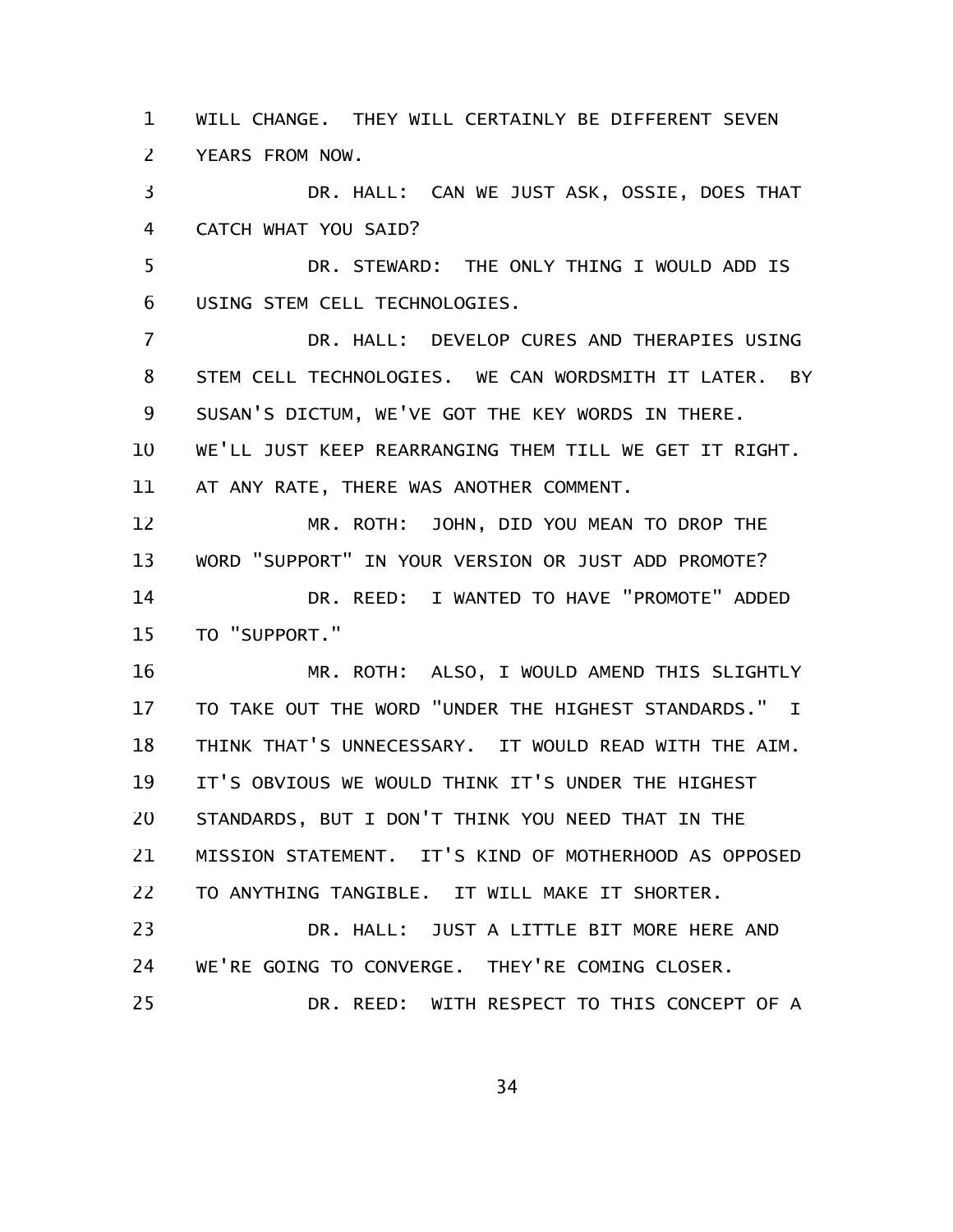PREAMBLE THAT WOULD PRECEDE IT, I MIGHT SUGGEST SOMETHING VERY SUCCINCT. SEE HOW THIS GRABS PEOPLE, BUT SOMETHING ALONG THE LINES OF "IN ACCORDANCE WITH THE MANDATE OF THE CITIZENS OF CALIFORNIA, AS SPECIFIED IN CALIFORNIA," -- WHATEVER ACT, I DON'T KNOW THAT THE BILL NUMBER IS -- "THE MISSION OF THE CALIFORNIA INSTITUTE OF REGENERATIVE MEDICINE IS TO," AND THEN PROCEED WITH WHICHEVER MISSION STATEMENT. 1 2 3 4 5 6 7 8

DR. HALL: WOULD YOU MIND WRITING THAT DOWN AND WE CAN JUST PICK IT UP? THAT WOULD BE THE EASIEST. FROM US TRYING TO -- SEVERAL PEOPLE TRYING TO HEAR IT AND PUT IT TOGETHER, IF YOU COULD JUST WRITE THAT DOWN AND GIVE IT TO MELISSA, AND WE'LL PUT IT UP THERE. 9 10 11 12 13

CHAIRMAN KLEIN: SPECIFICALLY THE FORMAL NAME IS THE CALIFORNIA STEM CELL RESEARCH AND CURES ACT. 14 15

DR. PRIETO: WELL, A COUPLE OF THINGS. I WOULD AGREE WITH DROPPING THE MENTION OF HIGHEST STANDARDS IN THE INITIAL STATEMENT, BUT I THINK THE INITIAL SENTENCE NEEDS TO BE THE CORE, THE THING THAT GRABS PEOPLE'S ATTENTION. I DON'T KNOW THAT WE NECESSARILY NEED TO REFER IN ACCORD WITH THE MANDATE OF THE PEOPLE OF CALIFORNIA. I THINK THAT'S PERHAPS SELF-EVIDENT. I THINK WE JUST WANT TO SAY THIS IS WHAT WE'RE ABOUT, THIS IS WHAT WE'RE DOING. AND I LIKE THE SENTENCES THAT ARE UP THERE, 16 17 18 19 20 21 22 23 24 25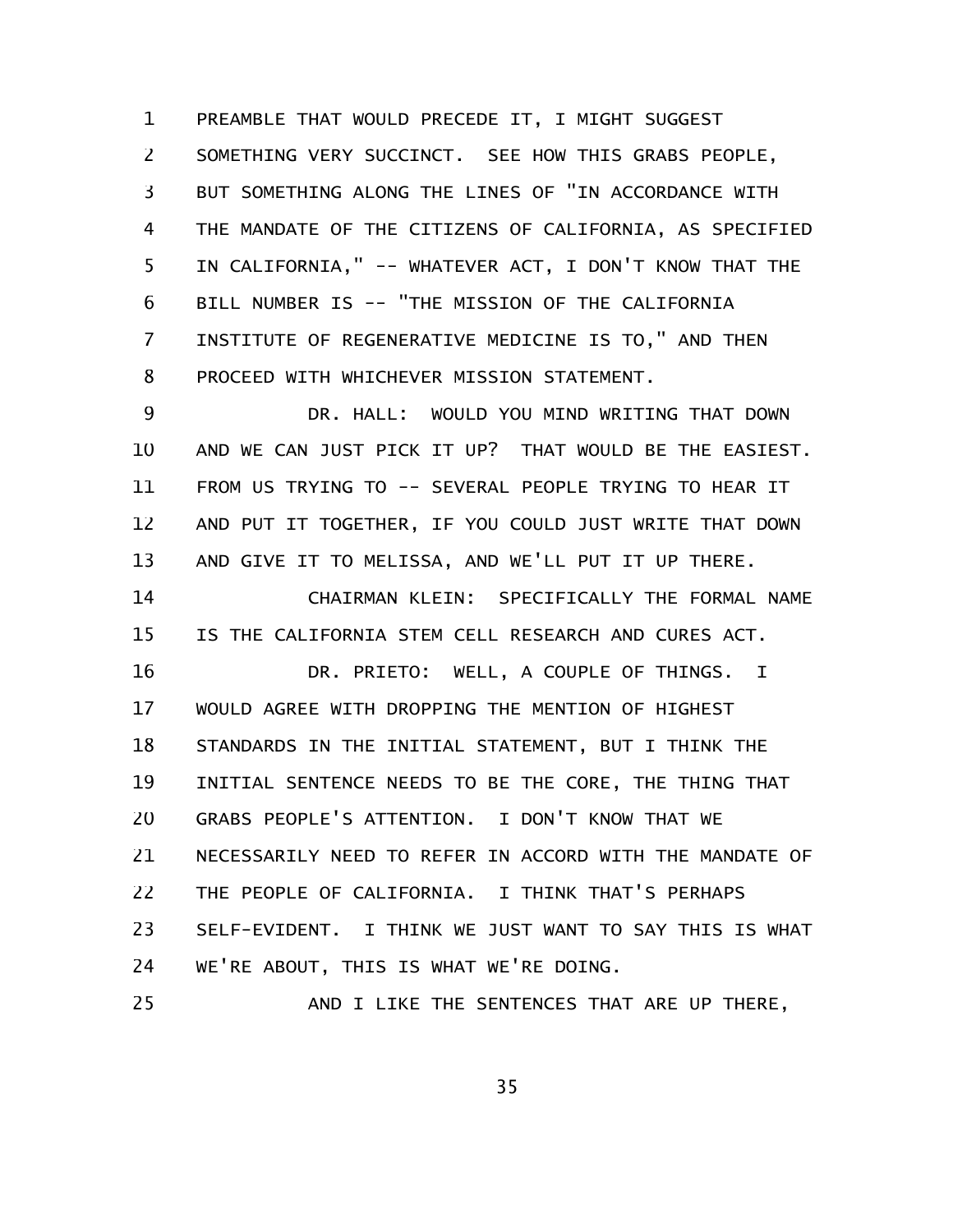TO SUPPORT AND PROMOTE STEM CELL RESEARCH. WELL, IN ONE PART OF THE PROPOSITION, IT SAYS OTHER VITAL MEDICAL TECHNOLOGIES FOR THE DEVELOPMENT OF LIFESAVING REGENERATIVE MEDICAL TREATMENTS AND CURES TO REDUCE HUMAN SUFFERING. AND I THOUGHT THAT WAS A VERY IMPORTANT POINT, THAT THAT IS REALLY WHAT WE'RE ALL ABOUT. I'M NOT SUGGESTING MORE LANGUAGE EXCEPT PERHAPS TO ADD JANET'S SENTENCE OR JANET'S PHRASE TO OUR FIRST SENTENCE. 1 2 3 4 5 6 7 8 9

DR. HALL: FIRST SENTENCE OF WHICH ONE HERE? DR. LOVE: DO WE WANT TO IMPROVE HUMAN HEALTH? I KNOW THE MERCK MISSION STATEMENT, THAT'S THERE, AND IT KIND OF TIES INTO WHAT JANET SAID. I THINK THE MERCK MISSION STATEMENT SAYS SOMETHING ABOUT ERADICATING HUMAN SUFFERING AND IMPROVING HUMAN HEALTH, WHICH ARE ACTUALLY DIFFERENT THINGS. 10 11 12 13 14 15 16

DR. BRYANT: HOW ABOUT REGENERATIVE MEDICINE? DR. LOVE: IS THAT ADDING TOO MUCH? DR. HALL: THAT'S FINE. LET'S KEEP THAT ON. 17 18 19

WE MAY HAVE TO START WITH A SECOND PAGE HERE. WE HAVE AN INTERESTING POINT. I JUST WANT TO PICK UP SUSAN'S POINT. HOW DO WE WANT TO USE THE TWO TERMS, STEM CELL 20 21 22

THERAPIES OR STEM CELL RESEARCH, STEM CELL 23

TECHNOLOGIES, VERSUS REGENERATIVE MEDICINE? DO WE WANT TO USE ONE OR BOTH OR HOW? HOW DOES THAT FIT IN? 24 25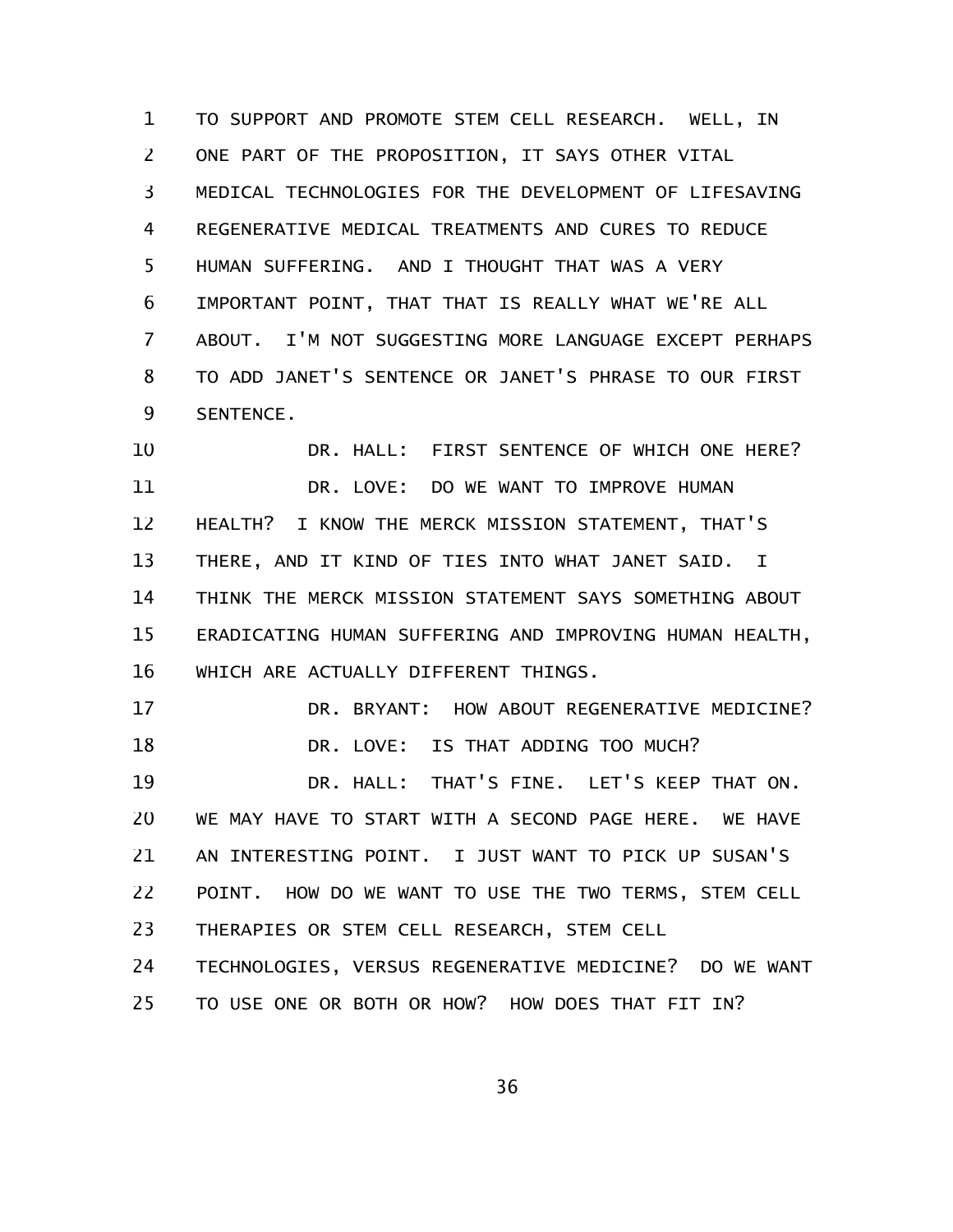REGENERATIVE MEDICINE CAN BE TAKEN AS BEING BROADER THAN STEM CELL TECHNOLOGIES. 1 2

DR. BRYANT: MAYBE USING STEM CELL THERAPIES TO PROMOTE OR TO ENHANCE REGENERATIVE MEDICINE OR SOMETHING OF THAT KIND. THE LOWER FOR THE HIGHER. STEM CELLS IS A WAY TOWARDS REGENERATIVE MEDICINE. DR. HALL: STEM CELL TECHNOLOGIES AND OTHER REGENERATIVE MEDICINE. DR. WRIGHT: STEM CELLS THERAPIES TO ADVANCE REGENERATIVE MEDICINE. CHAIRMAN KLEIN: THE ADVANTAGE HERE, LET'S REMIND EVERYONE, THERE WAS EXTRAORDINARY DEBATE UP AND DOWN THE STATE, WHICH CONTINUES, ABOUT THIS PHRASE "OTHER VITAL RESEARCH OPPORTUNITIES" AND THE DYNAMIC CAPACITY TO FOLLOW RESEARCH WHERE IT MAY LEAD AND REDIRECT OUR RESOURCES AND REMAIN TRUE TO OUR MISSION. SO THE OTHER VITAL RESEARCH OPPORTUNITIES IS AND HAS BEEN PERCEIVED AS A CORE PART OF OUR MISSION WHILE RECOGNIZING THE NEED TO FOCUS RESOURCES ON THIS UNDERSERVED AREA OF PLURIPOTENT AND PROGENITOR STEM CELL RESEARCH, WHICH IS THE LEAD PORTION OF THE MISSION. 3 4 5 6 7 8 9 10 11 12 13 14 15 16 17 18 19 20 21 22

DR. HALL: BOB, WOULD YOU WANT TO SAY THAT STEM CELL AND OTHER VITAL TECHNOLOGIES OF REGENERATIVE MEDICINE? BRING THEM IN UNDER THE RUBRIC REGENERATIVE 23 24 25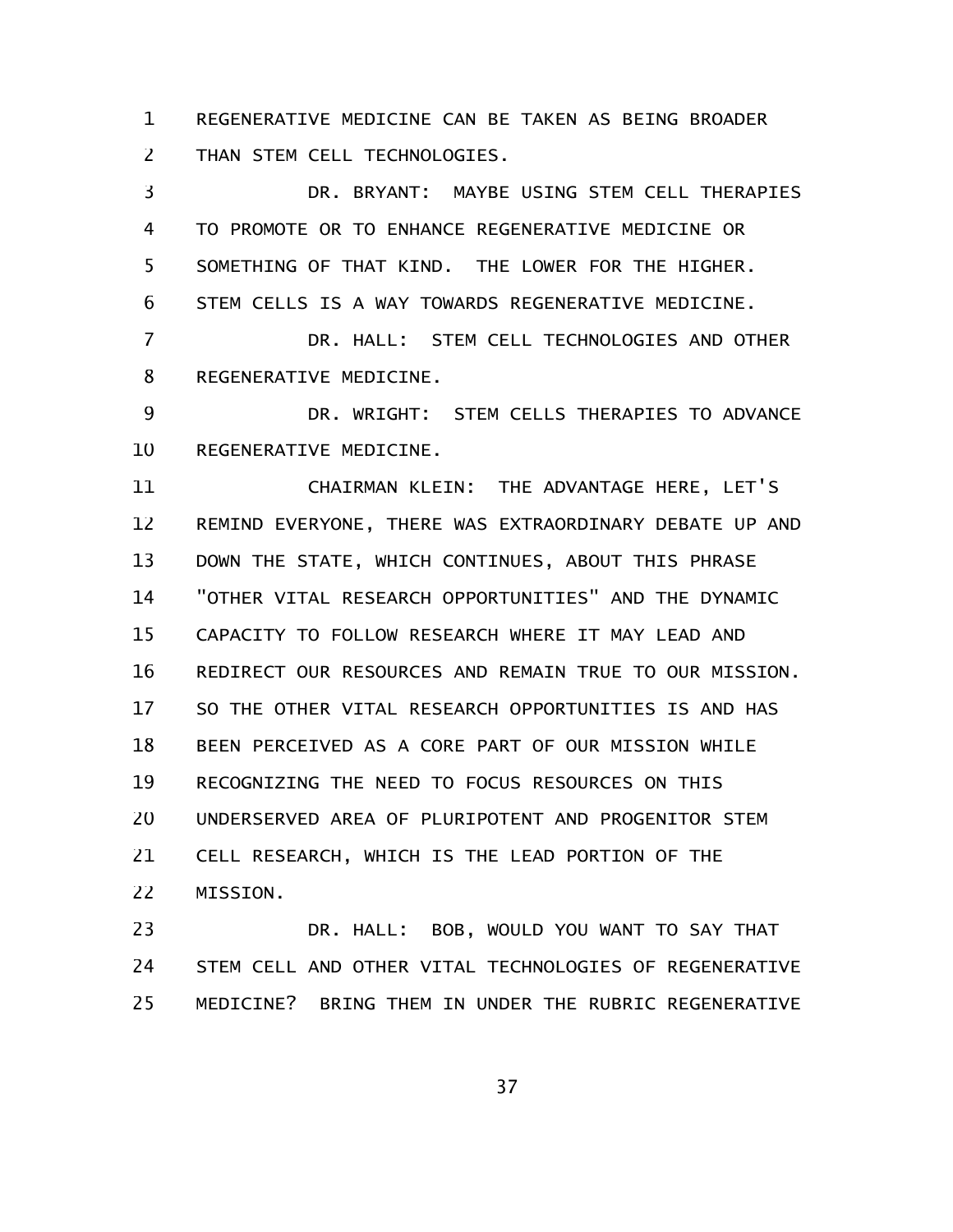MEDICINE? IN YOUR VIEW DOES THE OTHER VITAL 1

TECHNOLOGIES BASICALLY GIVE US A LICENSE TO GO WHERE WE WISH? 2 3

CHAIRMAN KLEIN: WELL, AS YOU KNOW, THIS IS A VERY SENSITIVE QUESTION. THE OTHER VITAL RESEARCH OPPORTUNITIES, CELL SIGNALING, CELL GROWTH FACTORS, ARE SUPPORTIVE OF THIS FIELD OF STEM CELL RESEARCH. THEY'RE ALL A PART OF REGENERATIVE MEDICINE. DR. HALL: ONE COULD INCLUDE IT IN A PHRASE 4 5 6 7 8 9

THAT SAID STEM CELL TECHNOLOGIES AND OTHER VITAL RESEARCH OPPORTUNITIES TO ADVANCE REGENERATIVE MEDICINE. IN THE END WE ARE THE INSTITUTE OF REGENERATIVE MEDICINE. WE HAVE TO HAVE SOME ALLEGIANCE TO THAT TERM HERE, AND I THINK THAT'S A GOOD IDEA. THAT'S A GOOD POINT. 10 11 12 13 14 15

MR. ROTH: I THINK, TO ANSWER BOB'S QUESTION, THE RELATED TECHNOLOGIES IS BROAD. AND YOU WON'T HAVE TO CHANGE THAT OVER MANY YEARS BECAUSE THAT CAN TAKE YOU WHERE THE RESEARCH GOES, AND IT WILL BE RELATED. THERE WILL BE SOME RELATIONSHIP TO THE PRIMARY PURPOSE, WHICH IS IN THE FIRST MISSION STATEMENT, STEM CELLS AND RELATED TECHNOLOGIES. 16 17 18 19 20 21 22

DR. HALL: BOB, IT MIGHT BE AN APPROPRIATE TIME TO ASK FOR MEMBERS OF THE PUBLIC WHO WISH TO COMMENT, OR DO YOU WANT TO HOLD THAT FOR THE MOMENT? 23 24 25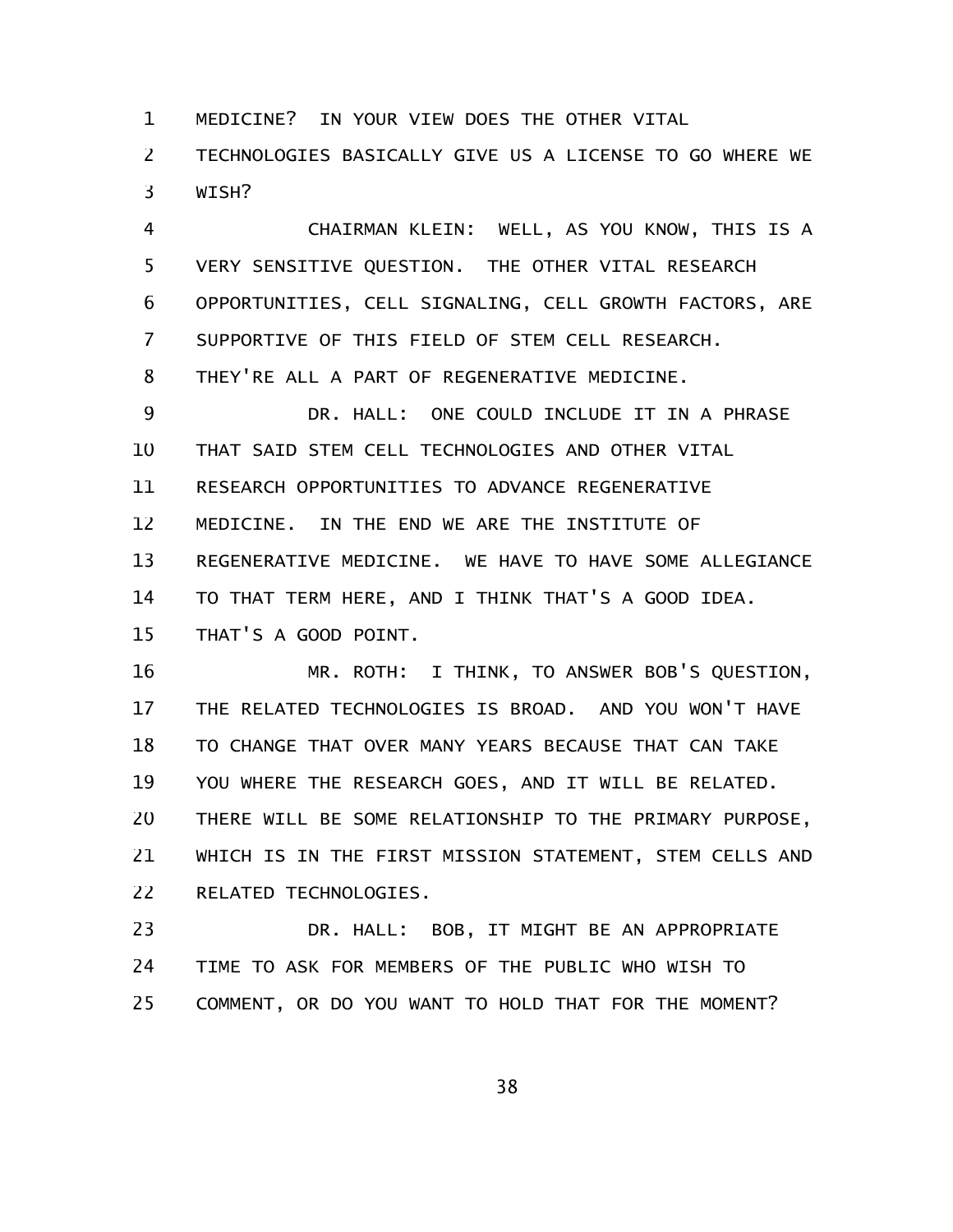CHAIRMAN KLEIN: WE CAN DO THAT. IN TERMS OF OUR RESOURCES OF TIME TONIGHT, IT'S ABOUT FIVE AFTER EIGHT. AND I THOUGHT A COUPLE THINGS. ONE IS WE COULD TAKE A FIVE-MINUTE BREAK RIGHT NOW, COME BACK AND GET SOME PUBLIC COMMENT. BUT IN TERMS OF OUR TASK, THE OTHER PART OF OUR TASK TONIGHT, BESIDES TRYING TO LAY OUT THESE PRELIMINARY CONCEPTS THAT HOPEFULLY MAYBE WE CAN TAKE BACK AND TRY AND CRAFT INTO THIS MISSION STATEMENT, HAVING CAPTURED THESE IDEAS, THE OTHER PART OF OUR TASK IS TO GET ON THE TABLE THE AGENDAS OF THE OBJECTIVES OF THIS RESEARCH BECAUSE WE HAVE A RICH BOARD CONSTITUENCY HERE REPRESENTING MANY DIFFERENT ELEMENTS, AND WE NEED TO PUT THESE OBJECTIVES ON THE TABLE SO THAT WE CAN GET A HEALTHY DISCUSSION WITH STAFF. AND THE STAFF CAN GO INTO THIS BOARD MEETING, WHICH WILL FURTHER THIS DISCUSSION, AND THEN ADVANCE THE STRATEGIC PLAN, UNDERSTANDING THE PERSPECTIVES THAT THE BOARD MEMBERS ARE COMING FROM. 1 2 3 4 5 6 7 8 9 10 11 12 13 14 15 16 17 18

IT IS NOT TO SAY -- WE'RE NOT GOING TO VOTE ON OBJECTIVES TONIGHT, BUT WE'RE GOING TO INFORM OURSELVES AND THE PUBLIC AND GET THE BENEFIT OF THE PUBLIC'S INPUT ON THE RANGE OF OBJECTIVES WE'RE ALL TRYING TO CAPTURE. SO IF WE COULD TAKE JUST A FIVE-MINUTE BREAK, THEN WE'LL COME BACK AND HAVE PUBLIC COMMENT AND TRY AND PROCEED AS LONG AS THE BOARD 19 20 21 22 23 24 25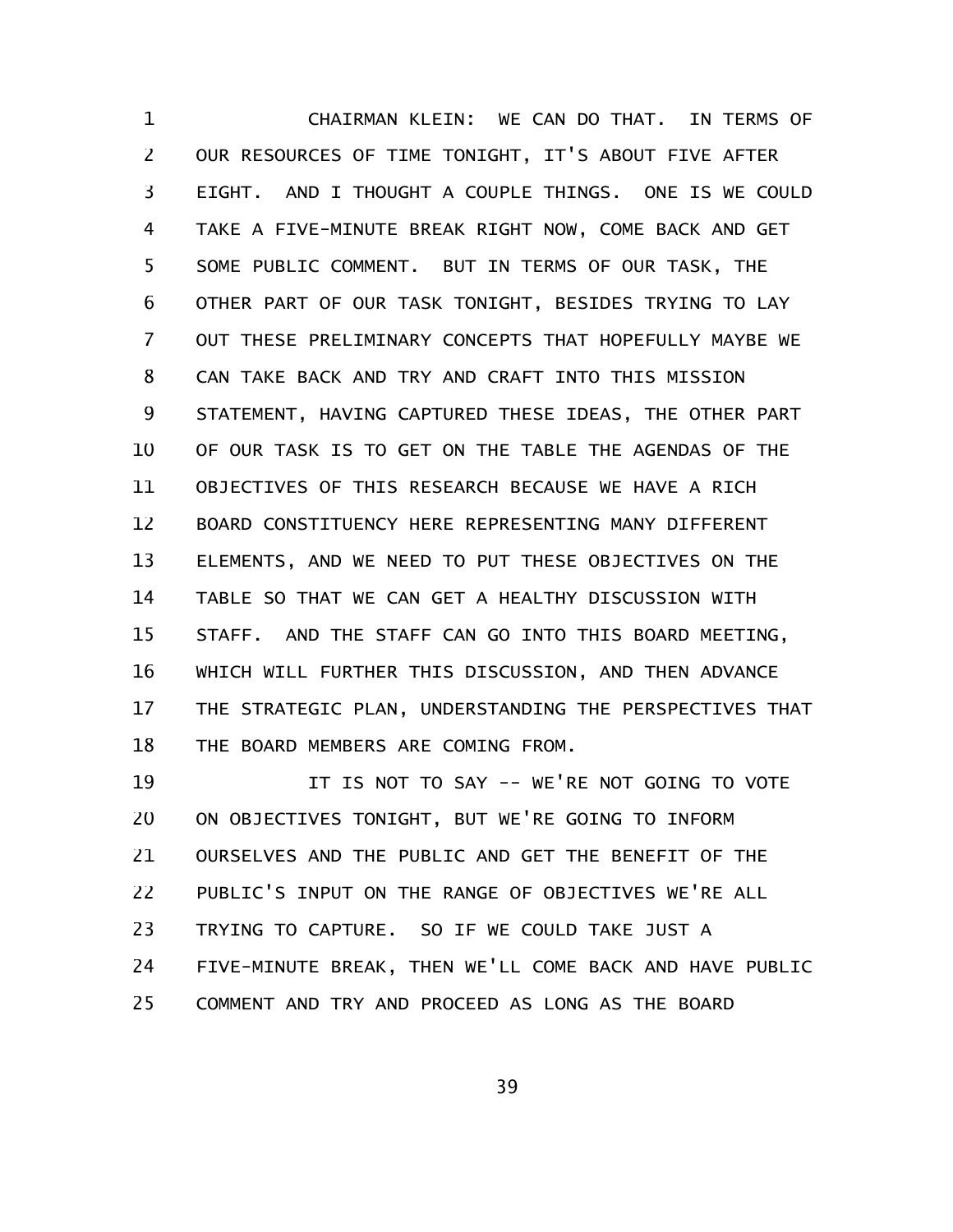ACCEPTS THIS ALLOCATION OF RESOURCES. 1

(A RECESS WAS TAKEN.) CHAIRMAN KLEIN: IF WE CAN GET THE BOARD MEMBERS TO ALL COME TO THE DAIS. DR. PRICE, IF YOU COULD LOOK OUTSIDE AND SEE IF THERE'S ANY RESCUABLE BOARD MEMBERS. OKAY. I THINK A COUPLE HAVE STEPPED OUT TO THE PATIO THERE FOR PHONE RECEPTION. IF WE CAN OPEN THIS FOR A FEW MINUTES TO PUBLIC COMMENT FOR THE PUBLIC, PLEASE TRY AND KEEP YOUR COMMENTS TO THREE MINUTES. AS WE ARE PROCEEDING HERE, AS STATED EARLIER, WE ARE BRINGING TOGETHER IDEAS. THIS IS GOING TO BE BROUGHT UP AGAIN TOMORROW. COMMENTS FROM THE PUBLIC ARE WELCOME. YOU'RE NOT REQUIRED TO STATE YOUR NAME, BUT IF YOU COULD, AND AFFILIATION, THAT WOULD BE HELPFUL. DR. RAO: NAME IS MAHENDRA RAO, AND I'M THE VICE PRESIDENT FOR STEM CELL REGENERATIVE MEDICINE AT INVITROGEN CORPORATION. I JUST WANTED TO SAY THAT I THOUGHT THE MISSION STATEMENT WAS VERY SUCCINCT, BUT I FELT THAT ONE SHOULD ADD ONE MORE WORD, AND THAT WAS DISCOVERIES. IF YOU GO BACK TO YOUR SENTENCE UP THERE, YOU SAY TO MOBILIZE AND COORDINATE THE VERY BEST SCIENTISTS TO DEVELOP. I THINK IT SHOULD BE TO DISCOVER AND DEVELOP BECAUSE THE DISCOVERY PROCESS IS 2 3 4 5 6 7 8 9 10 11 12 13 14 15 16 17 18 19 20 21 22 23 24

GOING TO BE A CRITICAL PIECE OF WHAT NEEDS TO BE DONE. 25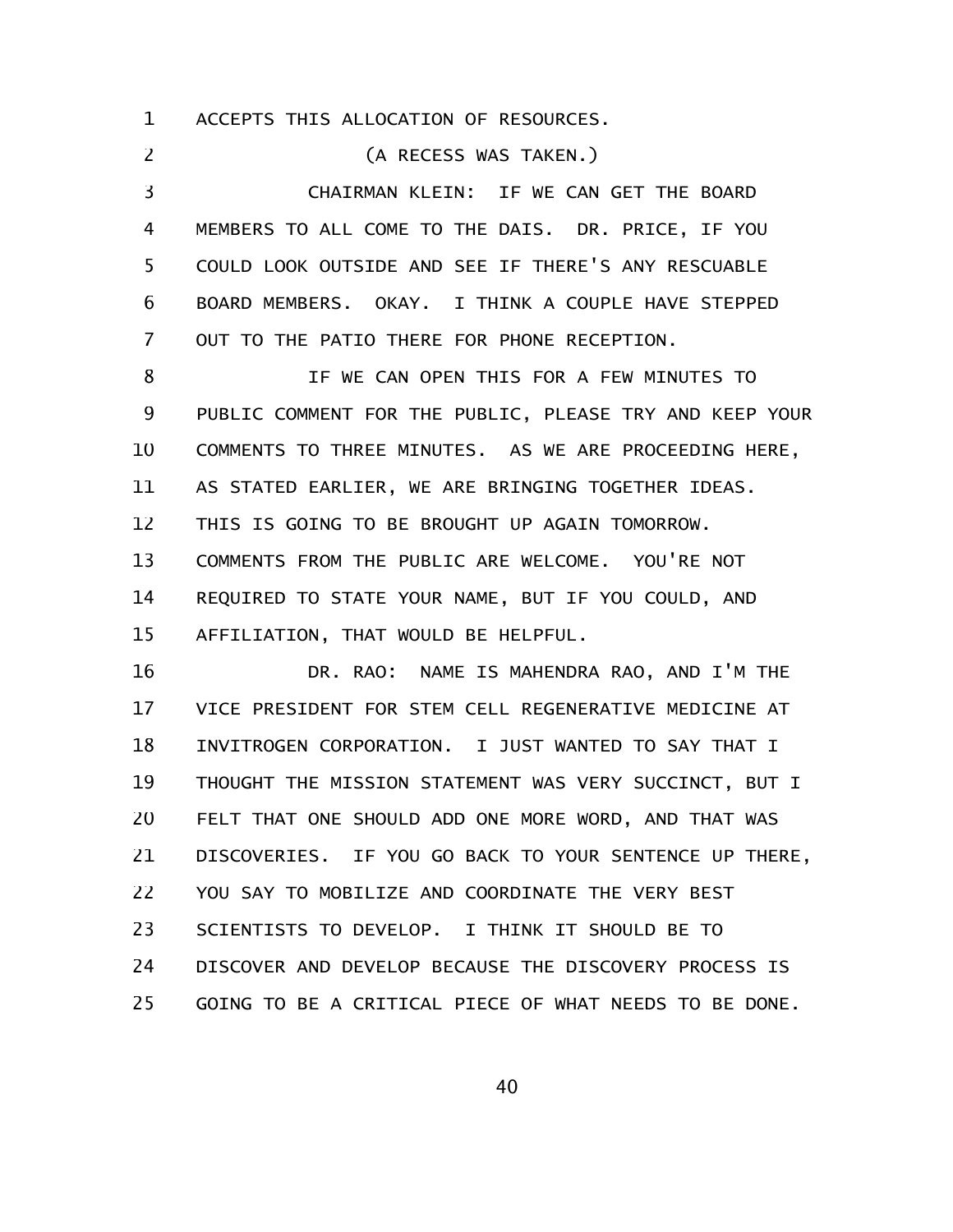AND THAT WILL BE THE INITIAL START OF WHAT YOU WILL PROBABLY BE DOING IN THE FIRST YEAR. THAT SEEMED TO ME IMPORTANT. 1 2 3

DR. PRICE: WHILE YOU'RE ON THIS SLIDE, COULD YOU PUT VERY BEST SCIENTIFIC EXPERTISE? PURPOSE IS NOT TO MOBILIZE SCIENTISTS. YOU MOBILIZE THEIR EXPERTISE. DR. HALL: I MIGHT JUST GIVE A WORD OF 4 5 6 7

DESCRIPTION. DR. RAO IS A VERY DISTINGUISHED STEM CELL SCIENTIST WHO WAS AT THE NATIONAL INSTITUTE OF AGING. AND HE IS ONE OF CALIFORNIA'S -- IT'S TO OUR BENEFIT THAT HE IS HERE IN CALIFORNIA, AND WE'RE DELIGHTED TO HAVE HIM IN THE STATE. JUST WANTED TO SAY THAT HE'S VERY WELL-KNOWN IN THE STEM CELL RESEARCH COMMUNITY. CHAIRMAN KLEIN: ZACH, CAN WE SEE IF THERE'S ANY OTHER PUBLIC COMMENT? 8 9 10 11 12 13 14 15

MR. BAETGE: MY NAME IS ED BAETGE. I'M THE CSO OF CYTHERA HERE IN SAN DIEGO. WE'RE A STEM CELL-BASED COMPANY FOCUSED ON EMBRYONIC STEM CELLS, AND OUR FOCUS IS PRIMARILY IN THE DIABETES AREA. BUT WE WENT THROUGH A PROCESS VERY SIMILAR TO WHAT YOU'RE DOING TODAY TO DEVELOP A MISSION STATEMENT FOR OUR COMPANY. AND IT'S SIMILAR. I WROTE SOMETHING DOWN VERY EARLY IN THIS DISCUSSION WHEN YOU STARTED TO HAVE THE DISCUSSION AND MENTIONED ALL THE DIFFERENT STATEMENTS AND WORDS THAT YOU THOUGHT MIGHT BE 16 17 18 19 20 21 22 23 24 25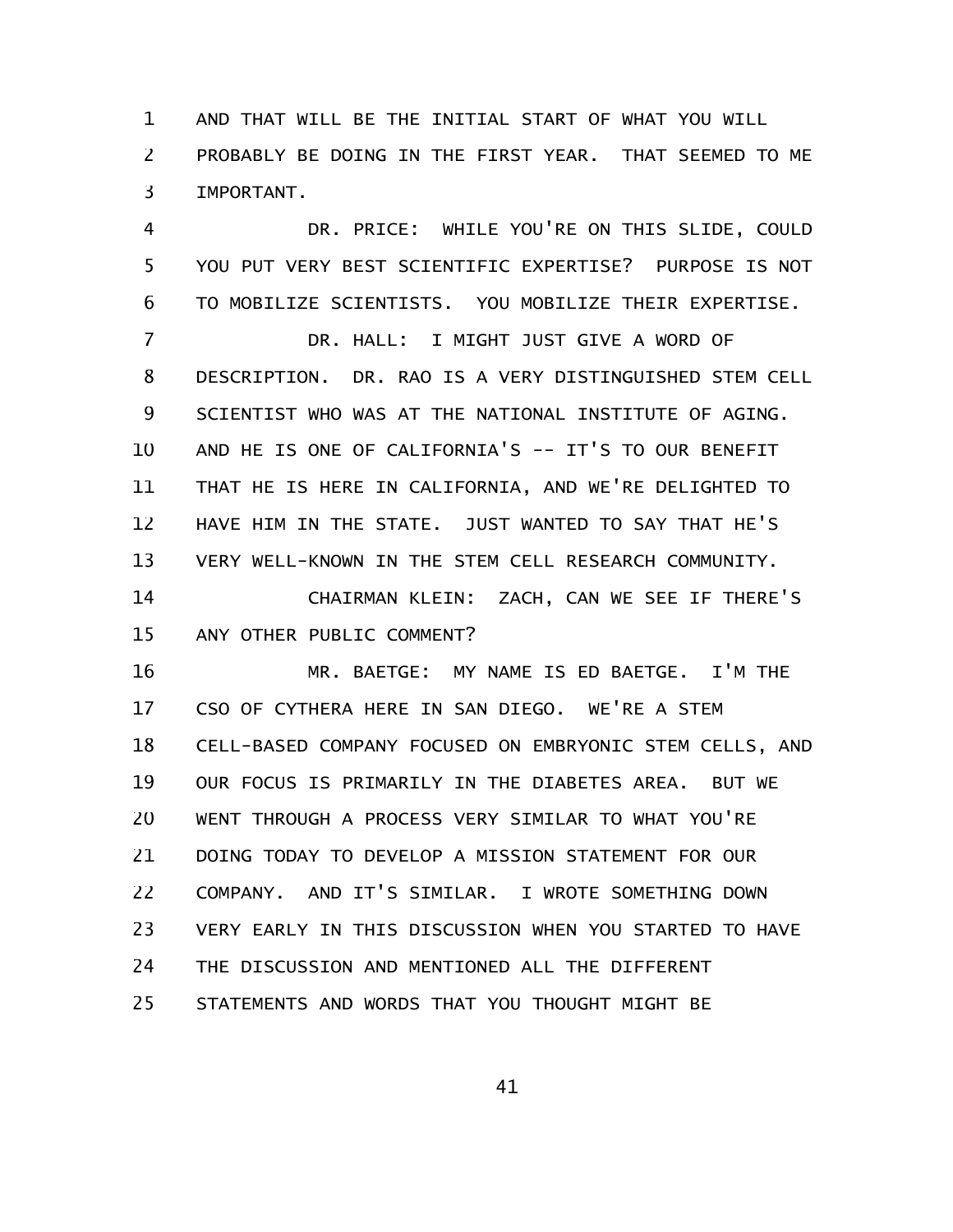APPROPRIATE. AND MANY OF THEM I THINK I INCORPORATED, AND IT'S VERY SIMPLE, AND I THINK IT COVERS EVERYTHING THAT YOU MIGHT POSSIBLY WANT TO HAVE IN A MISSION STATEMENT. 1 2 3 4

BUT I WOULD JUST SAY DEVELOPMENT OF STEM CELL AND RELATED TECHNOLOGIES FOR THE TREATMENT OF SERIOUS HUMAN DISORDERS OR DISEASES. 5 6 7

AND I THINK THAT IF YOU CAN THINK ABOUT THAT OVER THE LIFETIME, IT COVERS THE RELATED TECHNOLOGIES AS WELL AS IT COVERS THE USE OF STEM CELLS, NOT ONLY FOR CELL THERAPIES, BUT FOR DRUG DISCOVERY THAT CAN EVENTUALLY MOVE INTO THE TREATMENT OF THESE DISEASES. CHAIRMAN KLEIN: THANK YOU VERY MUCH. MR. SIMPSON: JOHN SIMPSON FROM THE 8 9 10 11 12 13 14

FOUNDATION FOR TAXPAYER AND CONSUMER RIGHTS. I HAVEN'T CRAFTED THIS. I JUST WANTED TO STRESS TO MY MIND THAT THIS RIGHT NOW IS THE BEGINNING OF FORMING A STATEMENT THAT PROBABLY WILL BE THE MOST IMPORTANT STATEMENT THAT YOU END UP WITH, WHICH IS THE THING THAT YOU WILL USE TO JUDGE EVERYTHING ELSE THAT YOU DO AGAINST. IT WILL DECIDE, OKAY, THIS PARTICULAR THING FITS IN OR IT DOESN'T FIT IN. 15 16 17 18 19 20 21 22

SO THIS IS A VERY GOOD, I THINK, BEGINNING, BUT I DON'T THINK YOU SHOULD WALK OUT OF THE ROOM TONIGHT NECESSARILY FEELING THAT YOU'VE GOT IT YET. I 23 24 25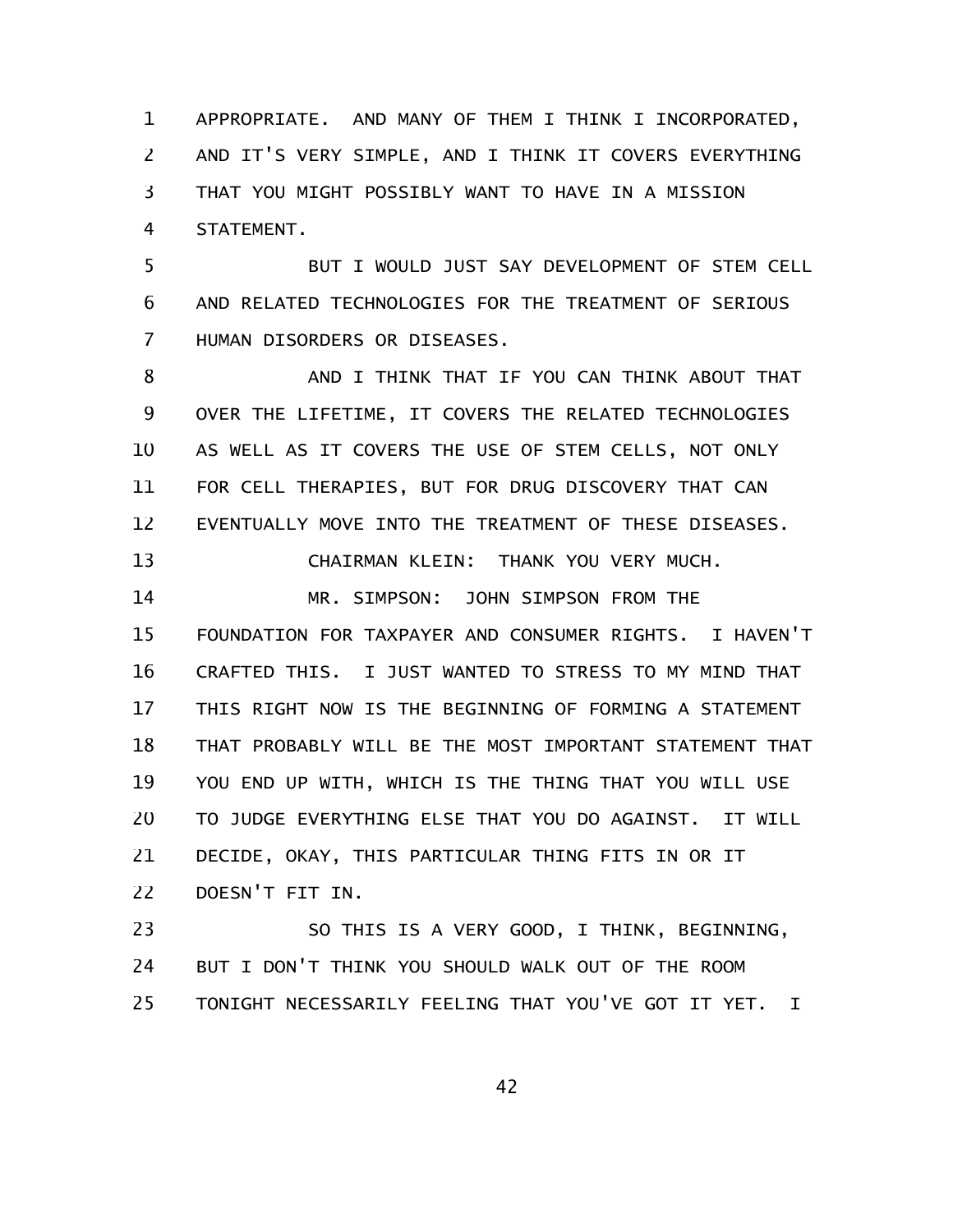MEAN WAYS TO GET THIS OUT AND COMMENTED ON AND MARKED UP AND WORKED OVER, I THINK, ARE GOING TO BE REALLY ESSENTIAL, BUT THIS IS A REALLY IMPORTANT AND GOOD BEGINNING TO A PROCESS THAT I THINK IS ABSOLUTELY ESSENTIAL. 1 2 3 4 5

AND I'M STILL MULLING THE WORDS. AND THE THING THAT I THINK YOU NEED TO MAKE SURE YOU DO IS NOT FOCUS TOO MUCH ON STEM CELLS WITHOUT HAVING SOME WAY OF DRAWING IN THE RELATED TECHNOLOGIES AND REGENERATIVE MEDICINE BECAUSE IT COULD WELL BE THAT, WHILE MANY PEOPLE SORT OF THINK THAT CELLULAR THERAPY IS WHAT'S GOING TO PAY OFF, THAT MAY NOT BE THE CASE AT ALL. AND I THINK YOU'VE GOT TO LEAVE THINGS OPEN AS YOU GO DOWN THE ROAD. THANK YOU. 6 7 8 9 10 11 12 13 14

CHAIRMAN KLEIN: THANK YOU VERY MUCH. ANY ADDITIONAL PUBLIC COMMENT? 15 16

DR. HALL, I THINK IT WOULD BE APPROPRIATE AT THIS POINT, UNLESS THE BOARD WANTS TO MAKE ADDITIONAL COMMENTS HERE, IF WE WERE TO TAKE WHAT IS A VERY GOOD START ON SOME PRELIMINARY CONCEPTS HERE FOR THE MISSION, WE'RE GOING TO DISCUSS THIS AGAIN TOMORROW, AND THE STAFF CAN WORK ON IT, GIVEN THE HOURS OF TIME IN THE INTERIM, AND WE COULD IN THE REMAINING TIME GO INTO OBJECTIVES AND TRY AND GET A BROAD SPECTRUM INVENTORY OF THE OBJECTIVES THAT WE SEE FROM EACH OF 17 18 19 20 21 22 23 24 25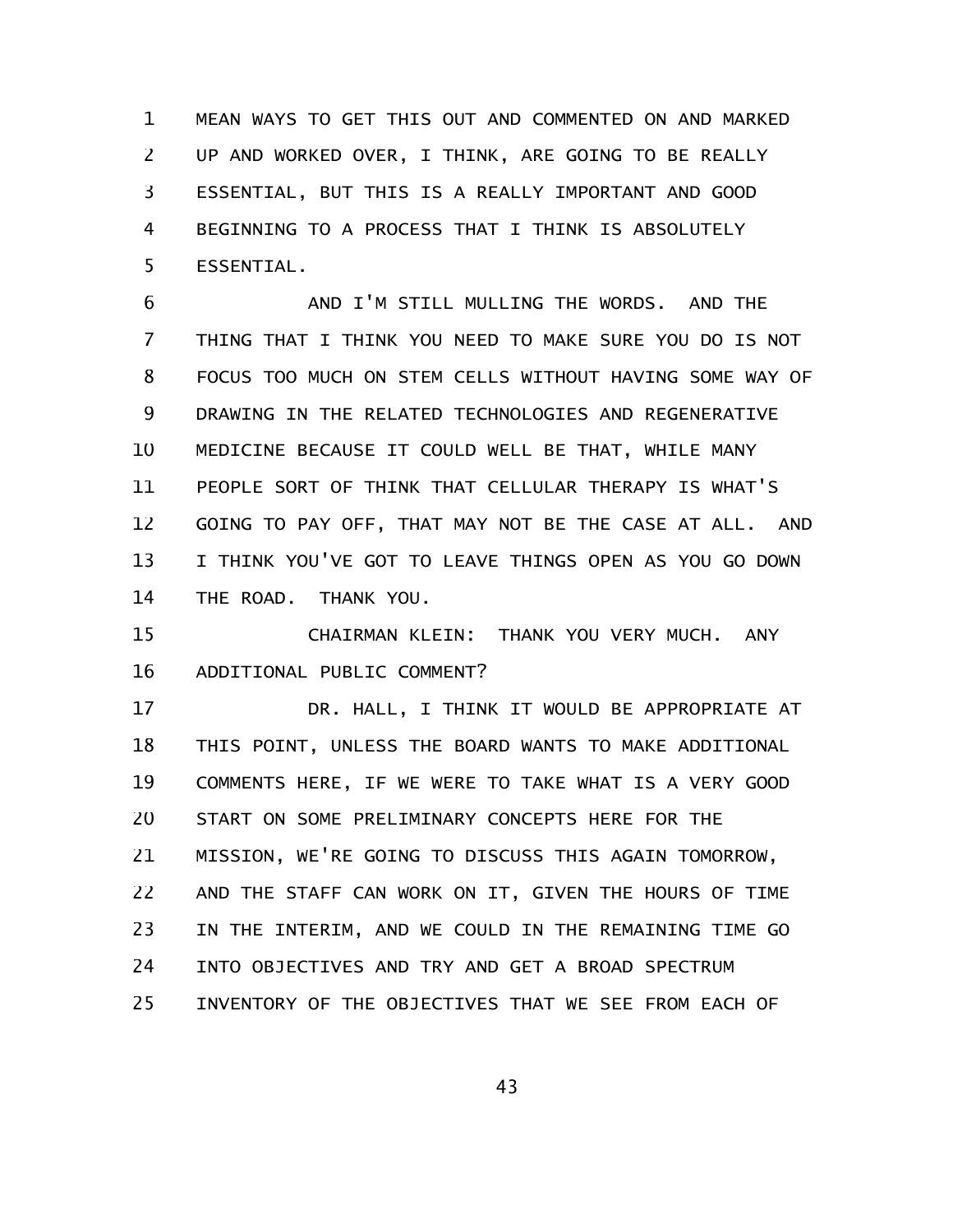OUR DIFFERENT AREAS OF TRAINING AND BACKGROUND. 1

DR. HALL: I THINK THAT'S TERRIFIC. LET'S GO AHEAD AND DO THAT. I'D LIKE TO SUGGEST A SLIGHTLY DIFFERENT WAY OF PROCEEDING IF IT'S ALL RIGHT WITH YOU. AND THAT IS, A MISSION STATEMENT IS A SHORT, CONCISE, AND WE'VE TALKED ABOUT AS SORT OF A CONDENSATION OR DISTILLING, DEPENDING UPON YOUR POINT OF VIEW, OF OUR THOUGHTS. AND SO THERE IS KIND OF WORDSMITHING OR BEING CAREFUL ABOUT WORDS. WITH THE LONG-TERM OBJECTIVES, THE INTENT IS NOT TO CAST A WIDER NET. THAT IS, WE DON'T WORDSMITH ANYTHING TONIGHT. WE DON'T NEED TO GET ANYTHING JUST RIGHT. 2 3 4 5 6 7 8 9 10 11 12

AND SO WHAT WE THOUGHT WE WOULD DO, IF THIS MEETS WITH YOUR APPROVAL, IS TO TALK ABOUT THE SORT OF EXAMPLES THAT WE HAVE, GET FURTHER SUGGESTIONS FROM YOU, AND THEN TO ASK YOU TO WRITE DOWN YOUR IDEAS. WE CAN COLLECT THOSE, AND OUR STAFF CAN HAVE THOSE READY FOR THE ICOC MEETING TOMORROW. 13 14 15 16 17 18

SO WE HAVE THE CHOICE. I SUGGEST RATHER THAN PUTTING EVERYTHING UP ON THE SCREEN WHERE THERE IS THIS TEMPTATION TO SAY I'D LIKE TO CHANGE THIS WORD AND CHANGE THAT WORD, PEOPLE TALK ABOUT IT, WRITE IT DOWN, TURN IT IN, AND THEN THE IDEA IS TO HAVE, THEN, A SORT OF COLLECTION OF THESE. AND THEN TO LOOK THEM OVER, TO ADD TO THEM AS WE GO ON, AND SOMETIME WE'LL PROBABLY 19 20 21 22 23 24 25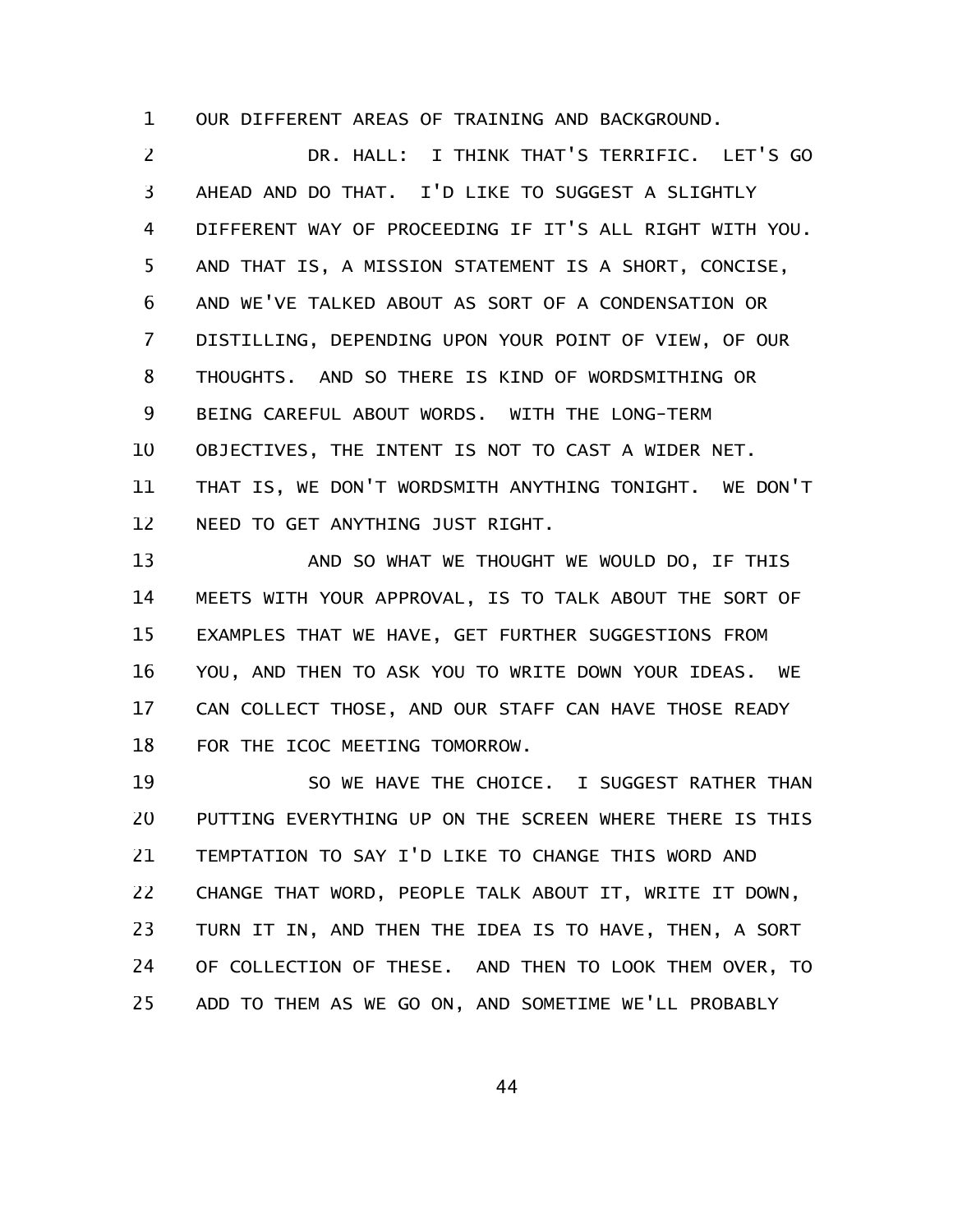WINNOW THEM DOWN, AND THEY WILL BE, IN SOME SENSE, WELL, I WAS GOING TO SAY, THEY WILL BE RELATED TO THE MISSION STATEMENT, BUT THIS, REMEMBER, IS TAKEN AT A POINT IN TIME; WHEREAS, THE MISSION STATEMENT, AS MARCY SAID, IS GOING TO BE SORT OF TIMELESS IN A CERTAIN SENSE. THIS IS A WAY OF SAYING WHAT DO WE WANT TO BE? WHAT KINDS OF THINGS DO WE WANT TO THINK ABOUT AS REASONABLE GOALS FOR TEN YEARS DOWN THE LINE? 1 2 3 4 5 6 7 8

SO THE FIRST ONE, IF WE COULD JUST LOOK AT, IS IN CLINICAL THE ARENA. I WILL JUST QUICKLY READ THE ONES THAT WE HAVE, AS I SAY, SORT OF CULLED FROM VARIOUS COMMENTS, FROM THE READING, FROM OUR INTERVIEWEES, THE ONES THAT WE'VE DONE SO FAR. AND AS YOU WILL HEAR TOMORROW, WE'RE ONLY STILL IN THE EARLY MIDSTAGES OF THAT. 9 10 11 12 13 14 15

SO THE FIRST ONE AND, I THINK, REALLY MOST IMPORTANT IN SOME WAYS IS TO HAVE EARLY STAGE CLINICAL TRIALS, NEW THERAPIES BASED ON STEM CELL RESEARCH FOR SEVERAL DISEASES TEN YEARS DOWN THE LINE. SO THAT IS AN ISSUE, AND I THINK ONE OF THESE THAT WE WILL MAYBE EVEN WANT TO TALK ABOUT AT SOME POINT IS HOW FAR IS IT REALISTIC TO EXPECT WE CAN BE IN TEN YEARS, BUT THAT WAS SORT OF A GO AT THAT ONE. 16 17 18 19 20 21 22 23

THE OTHER IS TO ESTABLISH PROOF OF PRINCIPLE FOR STEM CELL THERAPY IN HUMANS FOR SEVERAL DISEASES. 24 25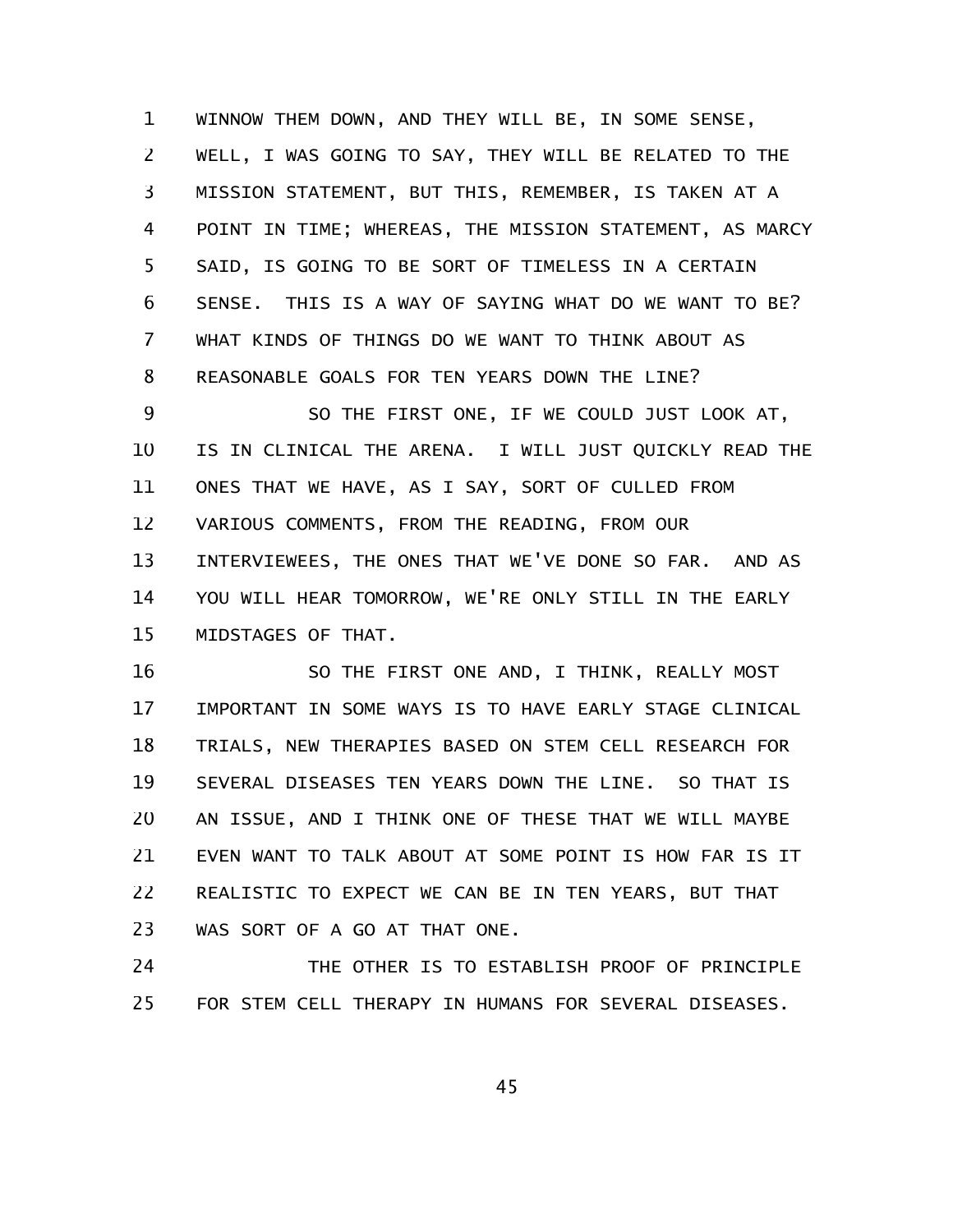AND THAT IS PERHAPS REPETITIVE. 1

TO DEMONSTRATE A LEVEL OF SUCCESSFUL STEM CELL THERAPY THAT WILL ATTRACT THE LARGE INVESTMENT FROM OTHERS THAT WILL BE NECESSARY TO BRING STEM CELL THERAPIES TO PATIENTS. THIS ACTUALLY CAME FROM ONE OF OUR INTERVIEWEES WHO SAID THAT, IN THIS CASE A HE, THAT IF WE AT THE END OF TEN YEARS WERE SUCCESSFUL ENOUGH TO INTEREST THE INVESTMENT AND PHARMACEUTICAL INDUSTRY TO ACTUALLY PUT THE MONEY IN TO MAKE THESE INTO AVAILABLE THERAPIES, THAT THIS WOULD BE, IN THIS PERSON'S OPINION, A SUBSTANTIAL ACHIEVEMENT. AND THEN A THIRD OR FOURTH, RATHER, WHICH IS TO DEVELOP APPROACHES THAT WILL ADDRESS IMMUNE REJECTION OF TRANSPLANTED TISSUE. THERE WAS A LOT OF DISCUSSION AT OUR MEETING LAST FALL. THERE ARE LOTS OF POSSIBILITIES FOR THIS. THIS INDEED CUTS ACROSS MANY DIFFERENT DISEASES, OF COURSE, USING CELL TRANSPLANTATION. AND I THINK THERE ARE AVENUES FOR EXPLORING THIS, BUT NO MATTER WHAT WE DO WITH CELL TRANSPLANTATION, IT'S A PROBLEM WE'RE GOING TO HAVE TO ADDRESS. 2 3 4 5 6 7 8 9 10 11 12 13 14 15 16 17 18 19 20 21

THESE WERE JUST FOUR THAT WE CHOSE. AND IF YOU HAVE OTHER SUGGESTIONS OR IF YOU HAVE COMMENTS ON ANY OF THESE, WE'D BE PLEASED TO HEAR THEM. MY INTENT IS NOT TO DIRECT THE DISCUSSION HERE OR ARRIVE AT ANY 22 23 24 25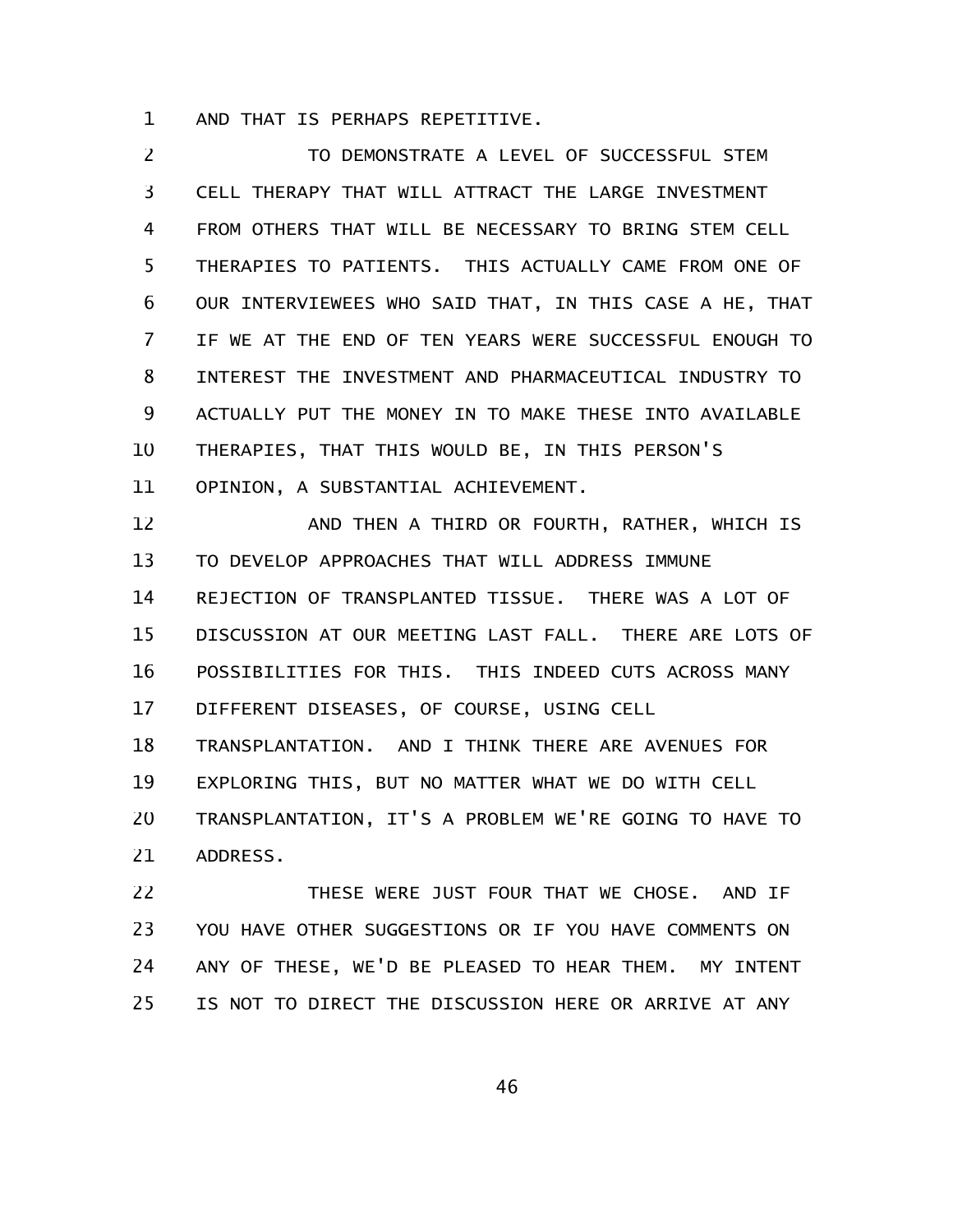CONCLUSIONS. WE ARE GATHERING INFORMATION VERY MUCH. CHAIRMAN KLEIN: FROM MEMBERS OF THE BOARD. DR. PRIETO: I THINK THE SECOND REALLY LEADS INTO THE THIRD, AND THE TWO TOGETHER ARE A VERY IMPORTANT GOAL. IF WE ESTABLISH THAT PROOF OF PRINCIPLE, THEN WE WILL CERTAINLY DRAW IN MORE INTEREST AND MORE INVESTMENT. 1 2 3 4 5 6 7

DR. HALL: IT'S A DIFFERENT WAY OF SAYING THE SAME THING. IT MAKES A SLIGHTLY DIFFERENT POINT, WHICH I THINK DOES EMPHASIZE THAT THIS WILL NEED TO BE -- THE THING WE'VE HEARD AGAIN AND AGAIN AND AGAIN IN THE IP DISCUSSIONS IS THAT \$3 BILLION SOUNDS LIKE A LOT OF MONEY IN TERMS OF DEVELOPMENT OF THERAPIES FOR PATIENTS. IT WILL NEED MASSIVE INVESTMENT BY OTHERS. AND SO IF WE COULD BE SUCCESSFUL ENOUGH TO ATTRACT THAT, I THINK THAT WILL SET THE COURSE. THAT'S A GOOD POINT. 8 9 10 11 12 13 14 15 16 17

OTHER COMMENTS OR ANY OTHER LONG-TERM OBJECTIVES IN THE CLINICAL ARENA? BY THE WAY, SOME OF THESE YOU SAY, WELL, WHY IS THIS A TRANSLATION OF CLINICAL? THAT DOESN'T MATTER. WE CAN SORT THAT OUT LATER. IT'S JUST A WAY OF DOING IT. BUT THERE ARE OTHER IDEAS. 18 19 20 21 22 23

DR. STEWARD: JUST ONE QUESTION, WHETHER WE WANT TO INCLUDE A MANPOWER BULLET THERE. THAT IS, TO 24 25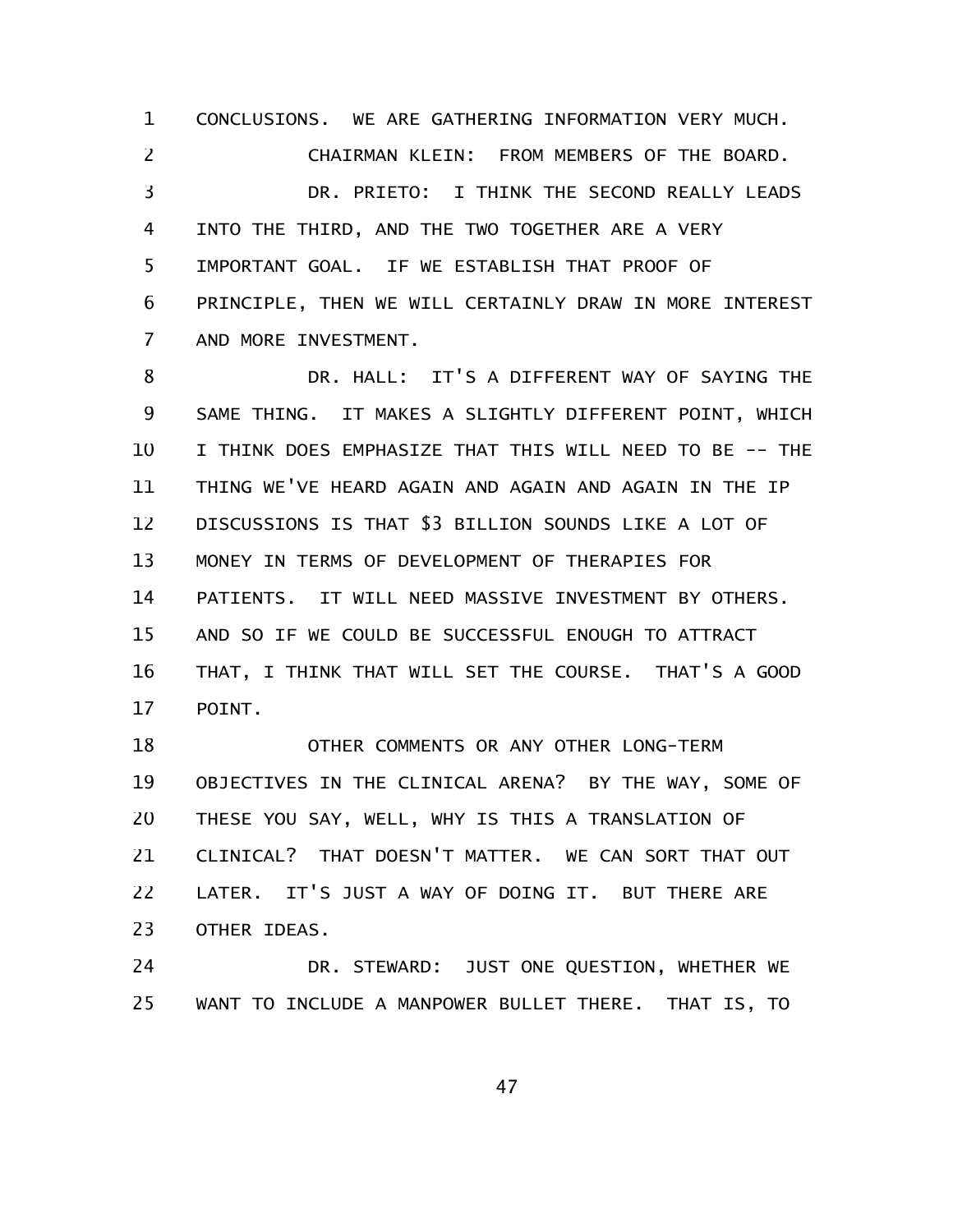DEVELOP A NEW GENERATION OF CLINICIANS WHO ARE SKILLED IN REGENERATIVE MEDICINE. 1 2

DR. HALL: WE HAVE IT UNDER A DIFFERENT ONE. IF YOU WANT TO WRITE SOMETHING, THAT WOULD BE GREAT. DR. BRYANT: WOULD THAT BE PART OF THE SECTION THAT WOULD BE OUR CORE VALUES? DR. HALL: THE MANPOWER, ACTUALLY WE VIEW THAT AS INFRASTRUCTURE, AND WE'LL LIST UNDER SPECIFICALLY. MAYBE WHAT WE SHOULD DO IS RUN THROUGH THESE QUICKLY, ALL FOUR, AND THEN FILL IT ALL OUT AND THEN WE CAN COME BACK, RATHER THAN DO IT LIKE THIS. SO THAT'S A SUGGESTION. CHAIRMAN KLEIN: UNDER CLINICAL, I'D LIKE TO GET BOARD COMMENT ON THE BASIC CONCEPT OF A GOAL OF EXPANDING THE APPLICATION OF EXISTING ADULT THERAPIES WHERE CURRENTLY, WHETHER IT'S LEUKEMIA, MULTIPLE MYELOMA, WE CAN ONLY REACH 50 PERCENT OF THE POTENTIAL BENEFIT. WE'RE DEALING WITH 50 PERCENT MATCHES BECAUSE WE LACK THE ABILITY TO CREATE ENOUGH IMMUNE TOLERANCE FOR THOSE THERAPIES TO BE SUCCESSFUL FOR MORE THAN 50 PERCENT OF THE BENEFIT GROUP. ONE OF OUR BASIC GOALS COULD BE TO EXPAND THE APPLICATION OF ADULT THERAPIES. RATHER THAN JUST FOCUSING ON NEW THERAPY DEVELOPMENT, WE COULD HAVE TREMENDOUS BENEFIT IN EXPANDING LEUKEMIA AND MULTIPLE MYELOMA, ADULT THERAPIES, FOR THE OTHER 50 3 4 5 6 7 8 9 10 11 12 13 14 15 16 17 18 19 20 21 22 23 24 25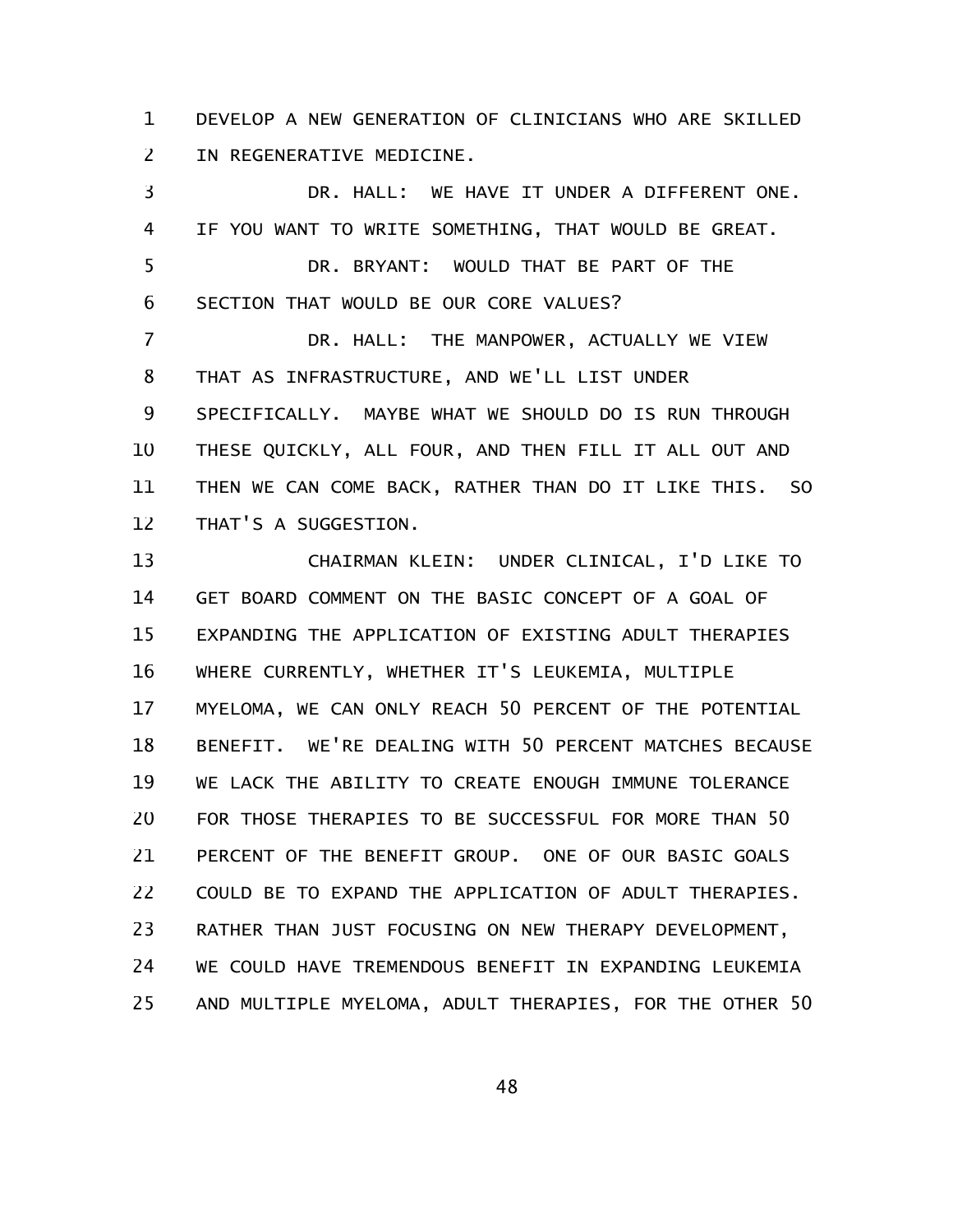PERCENT OF THE BENEFIT GROUP WHO, FOR LACK OF INTEREST AND COMPATIBILITY MATCHES, WE CANNOT ADDRESS NOW. OR IN THE CASE OF THE LUPUS RESULTS THAT DR. RICHARD BURKE RECENTLY PUBLISHED, HE CAN ONLY REACH 10 PERCENT OF HIS POTENTIAL BENEFIT GROUP WITH ADULT THERAPY BECAUSE HE NEEDS ALMOST AN EXACT COMPATIBILITY MATCH. SO HERE'S IDENTIFIED THERAPIES WITH ADULT STEM CELLS WHERE WE COULD PROVIDE A TREMENDOUS SERVICE BY EXPANDING THE APPLICATION OF THOSE THERAPIES. 1 2 3 4 5 6 7 8 9

HOW DO WE WEIGH THAT? IS THAT AN IMPORTANT PRINCIPLE? 10 11

DR. HALL: MY SUGGESTION IS LET'S ADD IT TO THE LIST. WRITE IT DOWN, ADD IT TO THE LIST. AS I SAY, I THINK OUR INTENT IS NOT TO EXCLUDE AT THIS POINT, BUT TO BRING IN AS MANY DIFFERENT POINTS OF VIEW AS WE CAN. WE'LL GET AS MUCH AS INFORMATION AS WE CAN. OTHER SUGGESTIONS? 12 13 14 15 16 17

MR. ROTH: ZACH, I'M GOING TO GIVE YOU MY DIRECT COMMENT FROM LOOKING AT THESE. I THINK THESE AREN'T NEARLY AMBITIOUS ENOUGH. I CAN MAKE THE CASE THAT SOME OF THESE THINGS ARE ALREADY DONE, IF YOU HAD TO CHECK THEM OFF. I THINK HERE'S A PLACE WHERE YOU SHOULD HAVE A VISION FOR TEN YEARS DOWN THE ROAD. TO HAVE SEVERAL THERAPIES AND CLINICAL TRIALS, I THINK, IS FAR TOO WEAK. I WOULD HOPE THERE ARE A DOZEN CLINICAL 18 19 20 21 22 23 24 25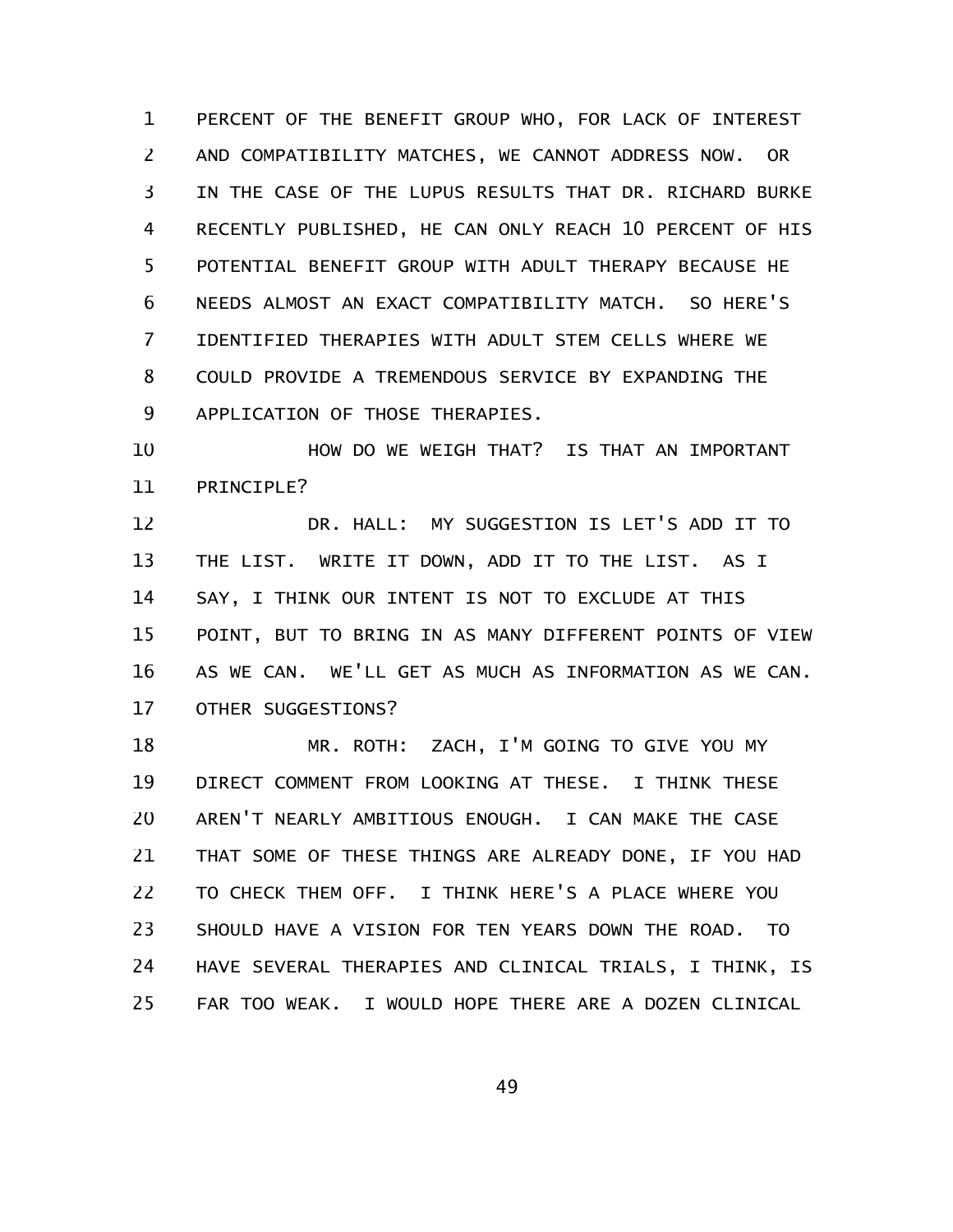TRIALS IN THAT TIME FRAME OR MORE. 1

PROOF OF CONCEPT IS ALREADY DONE. I MET WITH A MAJOR PHARMACEUTICAL COMPANY TODAY, AND THEIR COMMENT WAS WE DON'T THINK THAT YOU UNDERSTAND HOW QUICKLY THIS FIELD IS MOVING AND THAT THINGS ARE REALLY PROGRESSING. FOR US TO BE TIMID HERE WHEN WE WANT TO THROW OUT A BIG GOAL, I THINK, FOR THIS MONEY WOULD BE IMPORTANT. CHAIRMAN KLEIN: I THINK THAT IF YOU ARE GOING TO THE TRANSLATIONAL CATEGORY, SOME OF DUANE'S COMMENTS SPECIFICALLY IN THIS TRANSLATIONAL CATEGORY, WE CAN SAY THESE ARE WELL UNDERWAY IN TERMS OF ACCOMPLISHING THESE GOALS. LET'S LOOK AT THAT SPECIFICALLY TO DEVELOP THE USE OF STEM CELLS FOR TOXICITY TESTING AND DRUG DISCOVERY. THIS IS SOMETHING THAT WE CAN ACCELERATE POTENTIALLY OR EXPAND OR ENHANCE, BUT IT CERTAINLY IS A GOAL THAT IS A DOWNSTREAM ONE, THIS WHAT WE'RE TALKING ABOUT. DR. HALL: SO THE OTHER, TO ESTABLISH PROOF OF PRINCIPLE FOR STEM CELL THERAPY AND TREATMENT ON A VARIETY OF DISEASES AND TO DEVELOP USE OF STEM CELLS FOR TOXICITY TESTING AND DRUG DISCOVERY. THIS HAS COME UP IN DIFFERENT CONTEXT. TO DEMONSTRATE THE USEFULNESS OF DISEASE-SPECIFIC STEM CELLS AND TARGET IDENTIFICATION AND DISCOVERY OF THERAPEUTICS, TO DEVELOP PROCEDURES FOR LARGE-SCALE PRODUCTION OF STEM 2 3 4 5 6 7 8 9 10 11 12 13 14 15 16 17 18 19 20 21 22 23 24 25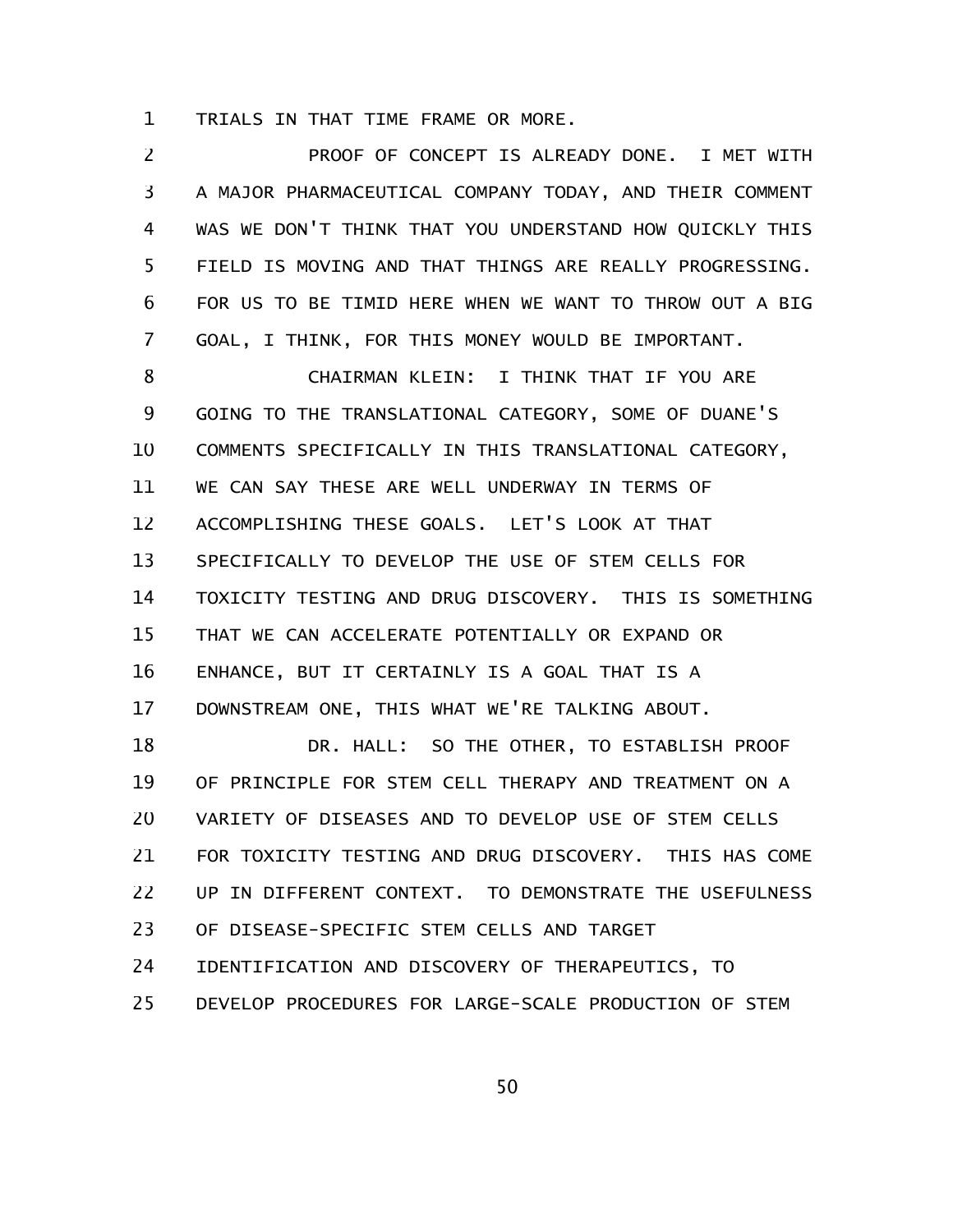CELLS AND THEIR DERIVATIVES THAT WILL ENSURE THEIR SAFETY AND EFFICACY. THERE MAY BE MANY OTHER TRANSLATIONAL ONES, SO WE WOULD ENCOURAGE. 1 2 3

CHAIRMAN KLEIN: ZACH, IN TERMS OF DUANE'S COMMENT, YOU MIGHT, FOR EXAMPLE, ON THE SECOND ONE, TALK ABOUT ACCELERATING DEVELOPMENT FOR USE OF STEM CELLS FOR TOXICITY, RECOGNIZING THAT MANY OF THE BASIC CONCEPTS ARE THERE AND IN PROCESS. 4 5 6 7 8

DR. HALL: I GUESS YOU MAY BE RIGHT, BUT I WOULD -- I THINK SPEAKING PERSONALLY NOW, I DON'T THINK I KNOW ENOUGH TO SAY WHAT THE CURRENT STATUS OF THAT IS. IT MAY BE WELL DEVELOPED AND BE ALREADY IN ROUTINE USE BY COMPANIES. I KNOW CERTAINLY PEOPLE ARE INTERESTED IN IT. I THINK WE JUST NEED TO FIND OUT WHAT THE STORY IS. 9 10 11 12 13 14 15

I THINK THE POINT IS THAT IT IS A POTENTIAL USE, IT IS AN IMPORTANT ONE, AND THAT CAN HAVE GREAT BENEFIT. SO IT WOULD SEEM TO US IT'S NOT A FAIT ACCOMPLI. AND IF THAT'S TRUE AT THE END OF TEN YEARS, THAT IT'S AN ESTABLISHED PROCEDURE, THEN I THINK THAT'S SOMETHING WE CAN POINT TO WITH PRIDE. 16 17 18 19 20 21

MR. ROTH: THAT'S THE KEY WORD, ESTABLISH A STANDARD OR SOMETHING THAT YOU CAN REALLY SAY. 22 23

DR. HALL: I GUESS WE'RE LOOKING FOR SOMETHING THAT WOULD SAY -- I GUESS WE DON'T REALLY 24 25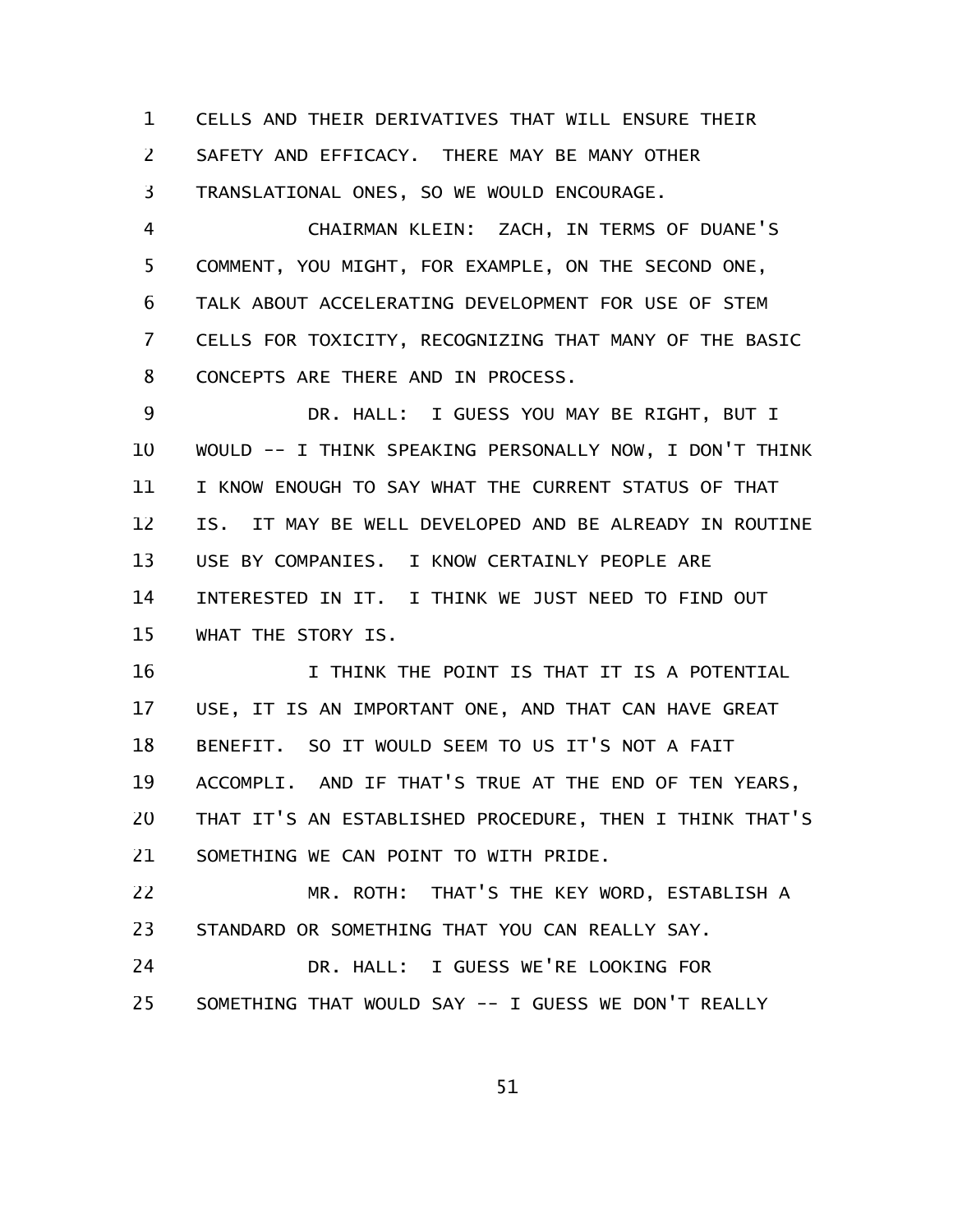KNOW IT'S GOING TO WORK YET. IF IT DOESN'T FOR SOME REASON -- ACTUALLY I WOULD SAY THERE IS A DIFFERENCE OF OPINION ON THIS. I MENTIONED TO BOB EARLIER WE, IN ONE OF OUR INTERVIEWS WITH SOMEBODY FROM A MAJOR DRUG COMPANY, SO THERE WAS NO QUESTION ABOUT THEIR PHARMACEUTICAL EMPHASIS, THEY POO-POOED THIS. SO IT'S SOMETHING I THINK WE WANT TO FIND OUT MORE ABOUT. I DON'T KNOW ENOUGH ABOUT IT MYSELF, BUT I THINK THAT'S SOMETHING WE DO WANT TO INVESTIGATE BOTH THE PROS AND CONS. 1 2 3 4 5 6 7 8 9 10

DR. REED: I THOUGHT, SORT OF TANGENTIALLY RELATED TO THIS PARTICULAR TOPIC, THAT THERE IS WORK GOING ON ATTEMPTING TO USE STEM CELLS IN THIS WAY. BUT IT STRUCK ME THAT SOME OF THESE GOALS MAY PROVIDE OPPORTUNITIES FOR US TO FIND ALLIES IN UNEXPECTED PLACES. AND WHEN YOU LOOK AT THAT GOAL AND YOU THINK ABOUT THE RAMIFICATIONS FOR REDUCING THE COST OF DRUG DEVELOPMENT POTENTIALLY BY ALLOWING MORE TO BE DONE WITH CULTURED CELLS AS OPPOSED TO WITH LIVING ANIMALS, IT ACTUALLY BECOMES A GOAL THAT ONE MIGHT BE ABLE TO ACTUALLY FIND COMMON GROUND WITH THE ANIMAL ACTIVISTS AND ASK ISN'T THIS LAUDABLE? ISN'T THIS THE DIRECTION YOU WANT TO SEE US GO? BECAUSE IF WE CAN HAVE BETTER SURROGATE MARKERS FOR TOXICITY BASED ON CULTURED CELLS DERIVED FROM HUMAN EMBRYONIC STEM CELLS THAT ARE BETTER 11 12 13 14 15 16 17 18 19 20 21 22 23 24 25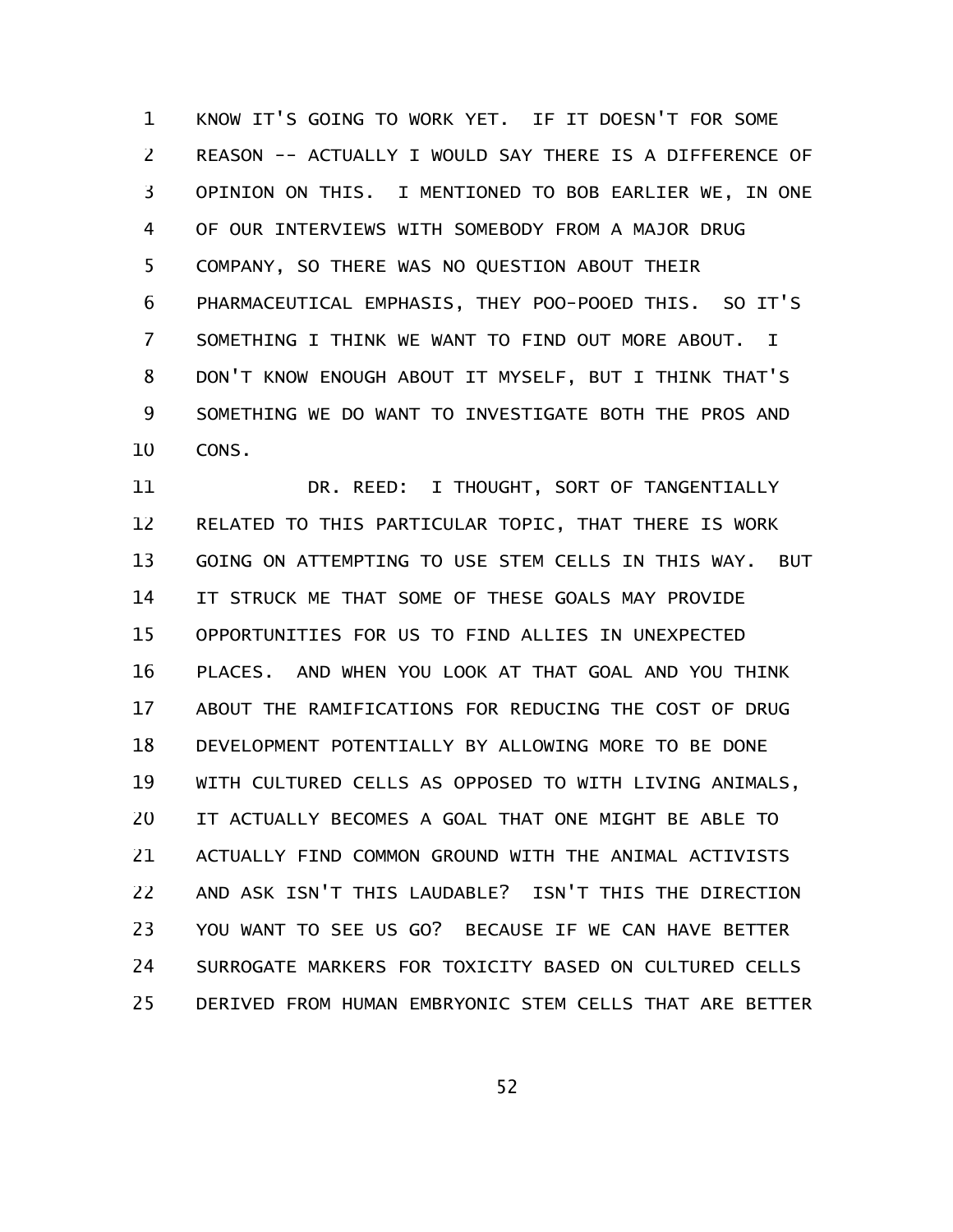INDICATORS OF TOXICITY THAN USING MICE OR DOGS OR MONKEYS, THEN WE HAVE MADE BOTH SIDES HAPPY. 1 2

DR. HALL: FROM A VARIETY OF POINTS OF VIEW, I THINK WE'D ALL AGREE THAT IF STEM CELLS TURN OUT TO BE USEFUL FOR THAT, IT WOULD BE A TREMENDOUS ADVANCE, AND IT WOULD BE VERY IMPORTANT. IF YOU COULD -- WELL, WE'VE ALL HEARD THIS, MAYBE MARY OR OTHERS WANT TO TALK ABOUT THIS IN TERMS OF THE IP DISCUSSIONS AND SOME OF YOUR OWN KNOWLEDGE AND EXPERIENCE. ONE OF THE BIG STUMBLING BLOCKS CERTAINLY IN GETTING FDA APPROVAL FOR DRUGS IS TO WEED OUT ALL THE ONES THAT HAVE UNFORTUNATE SIDE EFFECTS. AND WHETHER THAT'S TOXICITY OR SOMETHING MORE SUBTLE, ANYTHING THAT CAN HELP THAT, DERISK, AS THE PHRASE GOES, THE PROCESS IS, I THINK, TREMENDOUS. AND THEN, AS FRANCISCO SAID, IF YOU DO THAT, 3 4 5 6 7 8 9 10 11 12 13 14 15

THEN THAT HELPS ATTRACT CAPITAL AS WELL. ALL THESE ARE INTERRELATED IN A WAY. 16 17

ANY OTHER COMMENTS ON THE TRANSLATIONAL? LET ME GO THROUGH THE OTHERS, AND WE'LL COME BACK AND REVISIT ANY OF THESE. 18 19 20

DR. REED: ONE MORE THAT I REALLY THINK SHOULD BE ON THERE IS TO DEVELOP TECHNIQUES FOR DIFFERENTIATING STEM CELLS INTO CLINICALLY USEFUL TYPES OF CELLS. I THINK THAT THE BASIC RESEARCH, THERE'S A GOAL SIMILAR TO THAT, BUT THERE IT'S SPECIFICALLY 21 22 23 24 25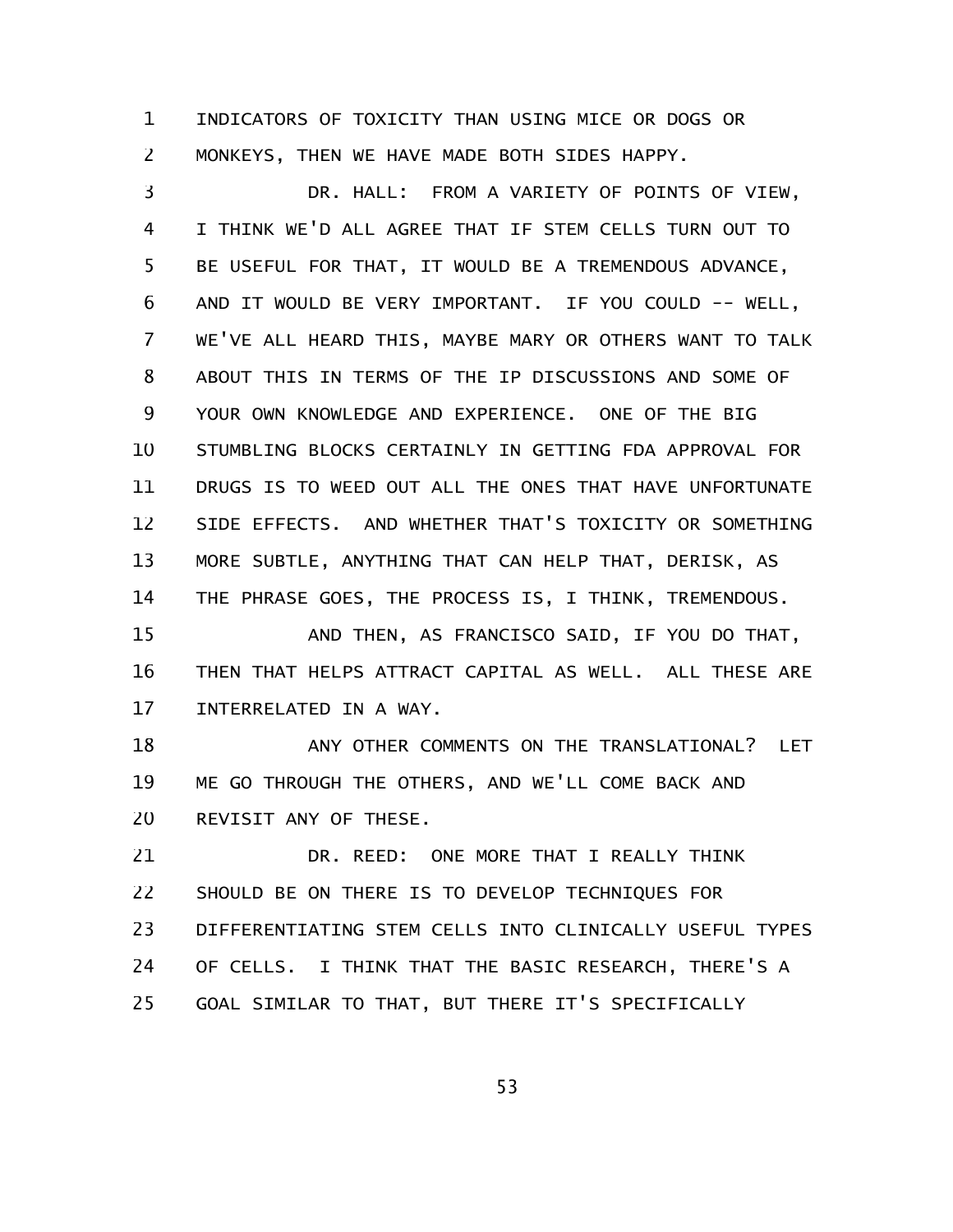DEFINED AS TO UNDERSTAND HOW TO DIFFERENTIATE. BUT FROM A MORE EMPIRICAL STANDPOINT, ONE COULD SIMPLY, FOR EXAMPLE, AS WE DO NOW, SCREEN LARGE COLLECTIONS OF CHEMICALS IN SEARCH OF MOLECULES THAT HAVE DESIRED EFFECT AND HAVE NO UNDERSTANDING OF ACTUALLY HOW THEY WORK. 1 2 3 4 5 6

DR. HALL: GOOD POINT. DEVELOP PROCEDURES EVEN FOR LARGE-SCALE ONE COULD SAY. 7 8

DR. BRYANT: I WOULD JUST LIKE TO SEE REGENERATIVE MEDICINE IN THAT FIRST ONE ALSO. STEM CELL THERAPY AND REGENERATIVE MEDICINE IN PRECLINICAL. DR. HALL: EXCELLENT. 9 10 11 12

CHAIRMAN KLEIN: THE OTHER THING WE NEED TO THINK ABOUT AS WE'RE GOING FORWARD HERE IS ZACH HAS TALKED TO US ABOUT THE TEN-YEAR GOALS. AN ISSUE FOR THE BOARD IS THAT THE EXTERNAL CONSTITUENTS, WHETHER THEY BE THE LEGISLATURE OR PATIENT GROUPS OR OTHER ORGANIZATIONS, ARE GOING TO WANT TO SEE SOME MILESTONE MARKERS OF WHAT WE'RE ACHIEVING. AND IF, FOR EXAMPLE, UNDER TRANSLATIONAL, YOU SAID TO ACCELERATE THE DEVELOPMENT OF STEM CELLS FOR TOXICITY TESTING, POTENTIALLY WE COULD HAVE A MILESTONE MARKER THERE WHERE WE COULD SHOW IN A SHORT-TERM BASIS, TWO TO FOUR YEARS, OR AN INTERMEDIATE TERM, THREE TO SEVEN, THAT WE WERE MAKING CONSTANT INCREMENTAL PROGRESS. FOR THIS 13 14 15 16 17 18 19 20 21 22 23 24 25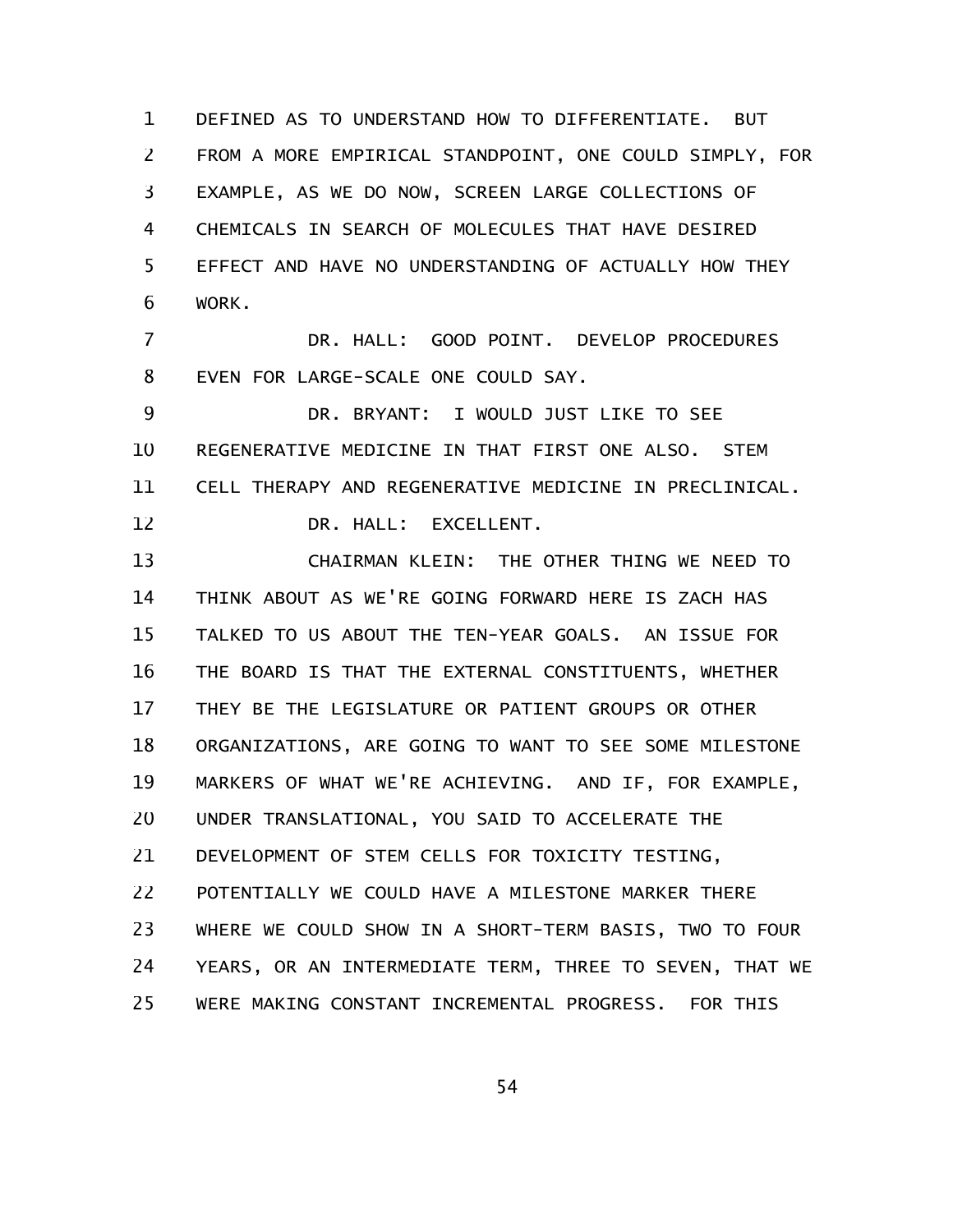INSTITUTION TO HAVE THE STABILITY IT NEEDS IN THE LARGER PUBLIC COMMUNITY IT LIVES IN, WE'RE GOING TO NEED TO PROVIDE COMMUNICATION INFORMATION ABOUT INCREMENTAL ADVANCES, INCREMENTAL ADVANCES OF KNOWLEDGE, THAT HELP IMPROVE EXISTING THERAPIES, EXISTING TREATMENT PROTOCOLS FOR PATIENTS WITH CERTAIN DISEASES THAT MIGHT LEAD TO THE DEVELOPMENT OF CERTAIN DRUGS, SLOW MOLECULE THERAPIES THAT SLOW DOWN DEVELOPMENT OF A DISEASE OR PROGRESSION OF A DISEASE. BUT IT SEEMS THAT WE DON'T WANT, I WOULD POSTULATE, THE OUTSIDE WORLD TO SUGGEST WHAT OUR SHORT-TERM GOALS ARE, TWO TO FOUR YEARS, OR OUR INTERMEDIATE TERM GOALS ARE IN THREE TO SEVEN YEARS. BUT IF WE LEAVE A VACUUM, THEY'RE GOING TO BE (INAUDIBLE) FOR US IN TERMS OF EXPECTATIONS. IF WE TRY AND CREATE SOME RESPONSIBLE MILESTONES THAT WE ARE PREPARED TO TRY AND REACH FOR, IT HELPS DEFINE OUR PATH, AND IT HELPS IN TERMS OF REPORTING. NOW, AS HAS BEEN STATED BY MARCY FEIT, THOSE OBJECTIVES ARE GOING TO BE DYNAMIC AND CHANGE OVER TIME; BUT IF WE DON'T HAVE SOME SHORT-TERM RANGE OF GOALS AND INTERMEDIATE RANGE OF GOALS, HOW ARE WE GOING TO LOOK AT OUR PATH IN THAT TIME FRAME? 1 2 3 4 5 6 7 8 9 10 11 12 13 14 15 16 17 18 19 20 21 22 23

DR. STEWARD: I'M GOING TO TAKE A LITTLE BIT OF A CONTRARY VIEW HERE. WE WILL HAVE SUCCESSES THAT 24 25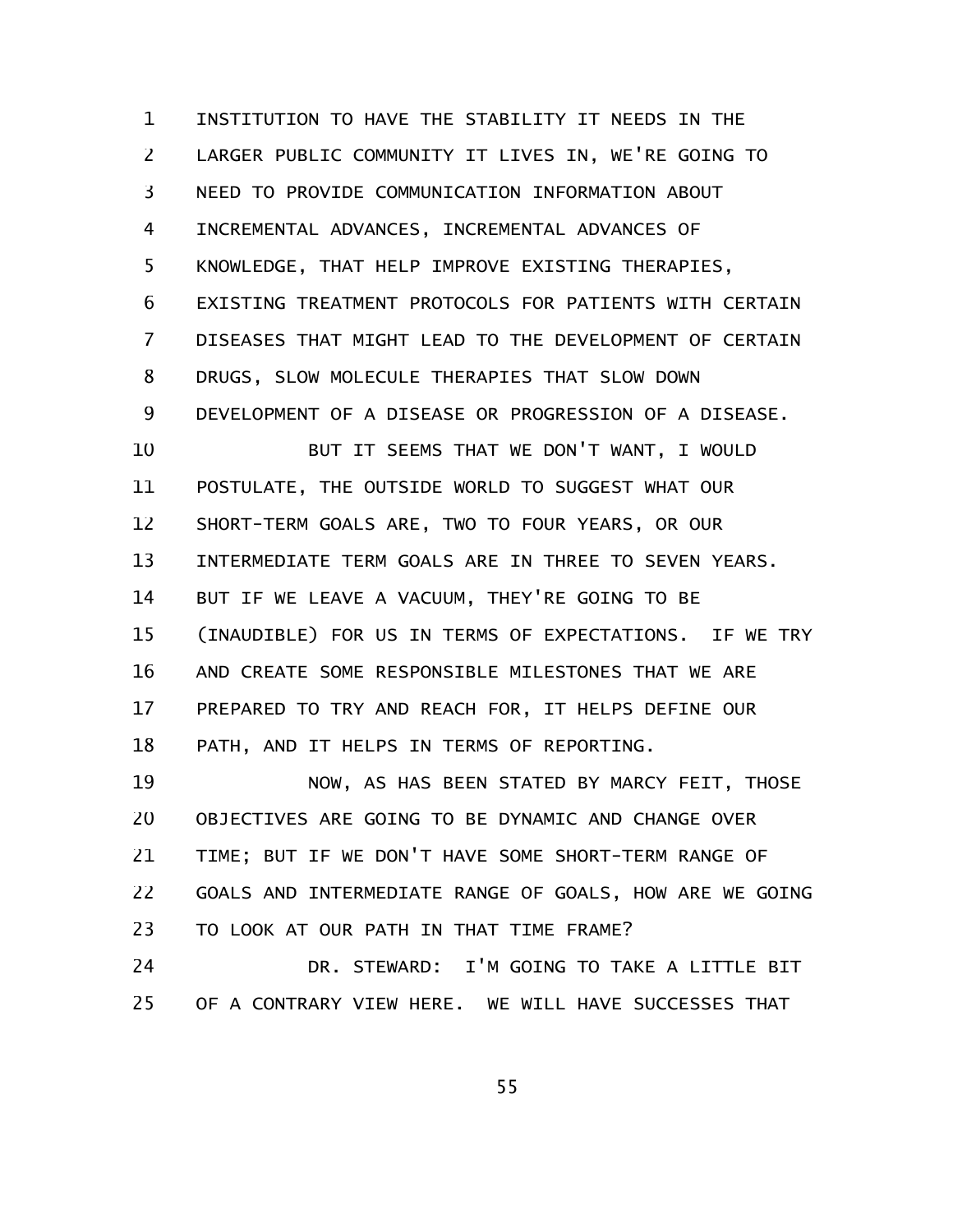WE CAN'T ANTICIPATE NOW, AND WE'LL ALSO FAIL IN THINGS THAT SEEM ALMOST CERTAIN. AND THERE'S A REAL DANGER IN MAKING PREDICTIONS ABOUT WHAT WE CAN AND CAN'T ACCOMPLISH. I THINK IF WE SET THOSE KINDS OF INTERMEDIATE GOALS AS MILESTONE GOALS, THEY SHOULD BE EXCEEDINGLY GENERAL AND IN A SENSE NONSPECIFIC SO THAT WE CAN TAKE ADVANTAGE AND TAKE FULL CREDIT FOR THE COMPLETELY UNEXPECTED ACCOMPLISHMENTS, AND AT THE SAME TIME NOT BE DINGED FOR THINGS THAT JUST DIDN'T TO HAPPEN TO WORK IN THE TIME FRAME WE HOPED THAT THEY MIGHT. 1 2 3 4 5 6 7 8 9 10 11

CHAIRMAN KLEIN: FROM A PATIENT PERSPECTIVE, THERE'S A DESIRE TO GET DEFINITION AND TO SEE THE ORGANIZATION REACH, NOT FROM THEIR EARLY DEFINED GOALS OR OBJECTIVES, BUT FOR OBJECTIVES WITH SOME DEFINITION TO THEM. FROM AN INSTITUTIONAL PERSPECTIVE, THE SAFEST THING IS NOT TO PUT OUT ANY SHORT-TERM OR INTERMEDIATE OBJECTIVES, BUT THAT'S A BALANCING ACT. 12 13 14 15 16 17 18

DR. HALL: LET ME JUST SAY A WORD ABOUT THAT. I THINK PART OF THE ART OF PUTTING TOGETHER THE STRATEGIC PLAN IS DOING THAT. WE NEED TO BE ABLE TO SAY IN THREE YEARS HOW WE'RE DOING. ARE THE BETS THAT WE PLACED GOOD ONES? WE COUNTED ON SCNT WORKING IN HUMANS, FOR EXAMPLE; AND HERE IT IS THREE YEARS LATER AND NOTHING HAS HAPPENED. IS THERE SOMETHING WRONG? 19 20 21 22 23 24 25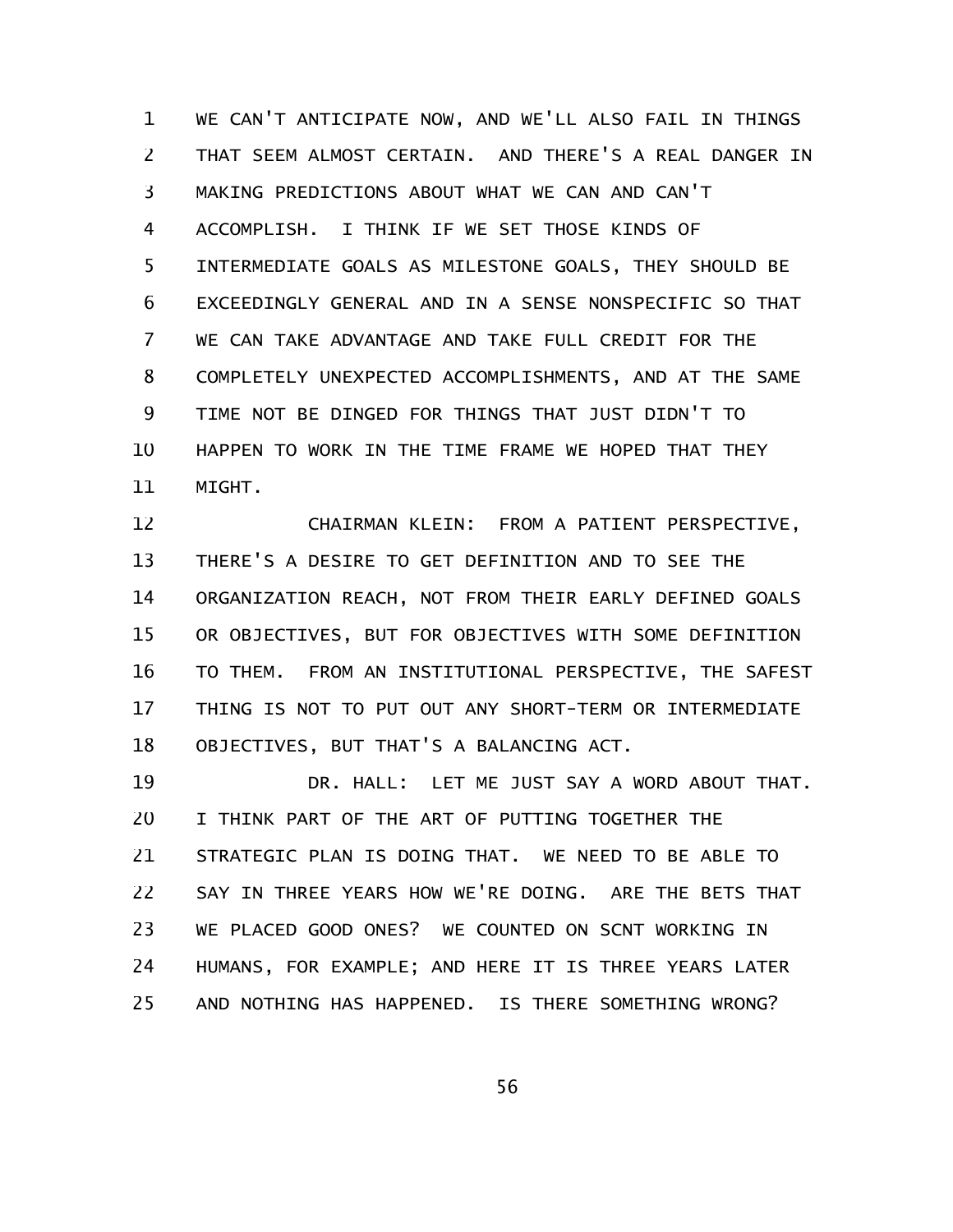MAYBE THERE'S A BIOLOGICAL BARRIER WE DON'T KNOW ABOUT. THERE MAY BE SCIENTIFIC REASONS, BUT I THINK WE WILL NEED TO PUT OUT THINGS THAT LET US EVALUATE OUR PROGRESS WITHOUT OFFERING OURSELVES AS A TARGET IN MAKING PROMISES. AND ALSO WE'LL HAVE TO BE NOT AFRAID IF WE TAKE CHANCES, WHICH WE WILL TALK ABOUT LATER IN OTHER WAYS. PART OF THAT IS FAKING IT, AND WE NEED TO NOT BE -- WE NEED TO SEEK UNDERSTANDING ON THAT ISSUE. AND I THINK WE WILL NEED TO BUILD IN SOME THINGS THAT WE OBVIOUSLY CAN ACHIEVE AND THEN SOME THINGS THAT ARE LONG SHOTS AND WE MAY OR MAY NOT ACHIEVE AND WE SAY AT THE BEGINNING THIS MAY NOT WORK. WE DON'T KNOW, BUT WE THINK THIS IS WORTH TRYING. 1 2 3 4 5 6 7 8 9 10 11 12 13

I THINK THE DANGER IS IN SAYING WE KNOW THIS IS GOING TO WORK OR THIS IS ALREADY WHATEVER, WHATEVER, WHATEVER, AND ALWAYS MAINTAIN OUR FLEXIBILITY. THAT'S GOING TO BE ONE OF THE CHALLENGES OF PUTTING THIS TOGETHER AS A WHOLE THING IS WORKING OUT THAT. AND WE'VE ALWAYS SAID THAT IT SHOULD BE, SHERRY LANSING'S WORDS HAVE BECOME A MANTRA AT THE CIRM NOW, AND THIS IS A WORK IN PROGRESS AND A LIVING DOCUMENT. AND CERTAINLY THE STRATEGIC PLAN WILL NEED TO BE A LIVING PLAN IN THAT WAY. THAT IS, THERE IS NO WAY WE CAN PUT A PLAN TOGETHER FOR TEN YEARS AND GO AWAY. WE WILL ALWAYS NEED TO BE REVISITING AND ADJUSTING. 14 15 16 17 18 19 20 21 22 23 24 25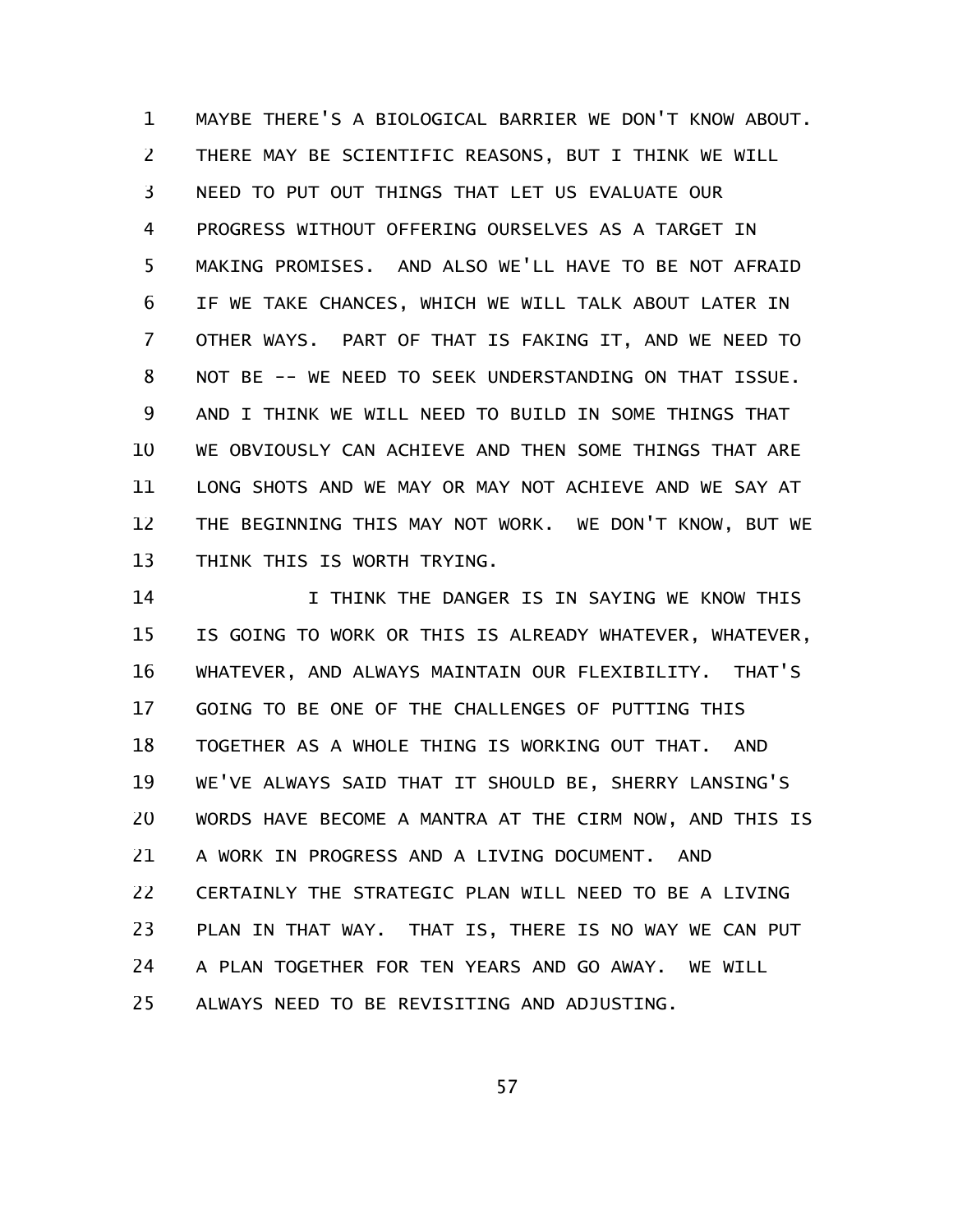DR. WRIGHT: AS I THINK ABOUT IT, I THINK IT PROBABLY FITS UNDER INFRASTRUCTURE, BUT I'LL MAKE THE COMMENT NOW. I THINK ONE OF OUR OBJECTIVES IS TO CONTRIBUTE TO THE KNOWLEDGE ABOUT STEM CELL RESEARCH EVEN AT A LAYPERSON LEVEL, THAT WE WANT TO CONTRIBUTE TO MEDICAL AND ETHICAL STANDARDS SETTING, TO THE INTERNATIONAL CONVERSATION ABOUT STEM CELL RESEARCH. AND WOULD THAT FIT UNDER INFRASTRUCTURE? 1 2 3 4 5 6 7 8

DR. HALL: SURE. WHAT WE'VE DONE IS JUST TO LIST SEVERAL THINGS, BUT I THINK THERE'S BEEN MORE AND MORE TALK ABOUT THAT AT VARIOUS LEVELS. AGAIN, AN INTERVIEWEE WAS TELLING US ABOUT A VERY NICE PROGRAM TODAY IN BOSTON OF EDUCATION. I THINK EDUCATION AT ALL LEVELS, NOT ONLY TO GENERATE A SKILLED WORKFORCE, BUT I THINK ALSO TO SERVE THE PUBLIC IN TERMS OF, I THINK, NOT ONLY EDUCATION, BUT BEING A RESOURCE AND A TRUSTED RESOURCE. THAT TO ME IS THE KEYWORD, A TRUSTED RESOURCE FOR INFORMATION ABOUT STEM CELLS. 9 10 11 12 13 14 15 16 17 18

I THINK WE'VE ALL RECOGNIZED FROM WHAT WE KNOW THAT THERE WILL BE THINGS THAT LOOK SPECTACULAR AND THEN TURN OUT NOT TO BE, OR THERE WILL BE RESULTS, THAT, BASED ON A FEW PATIENTS OR WHATEVER, THAT WILL RAISE PEOPLE'S HOPES. I THINK IT'S GOING TO BE VERY IMPORTANT FOR US TO CREATE, TO ESTABLISH THE TRUST OF THE PUBLIC, THAT THEY COME TO US FOR THE VERY BEST 19 20 21 22 23 24 25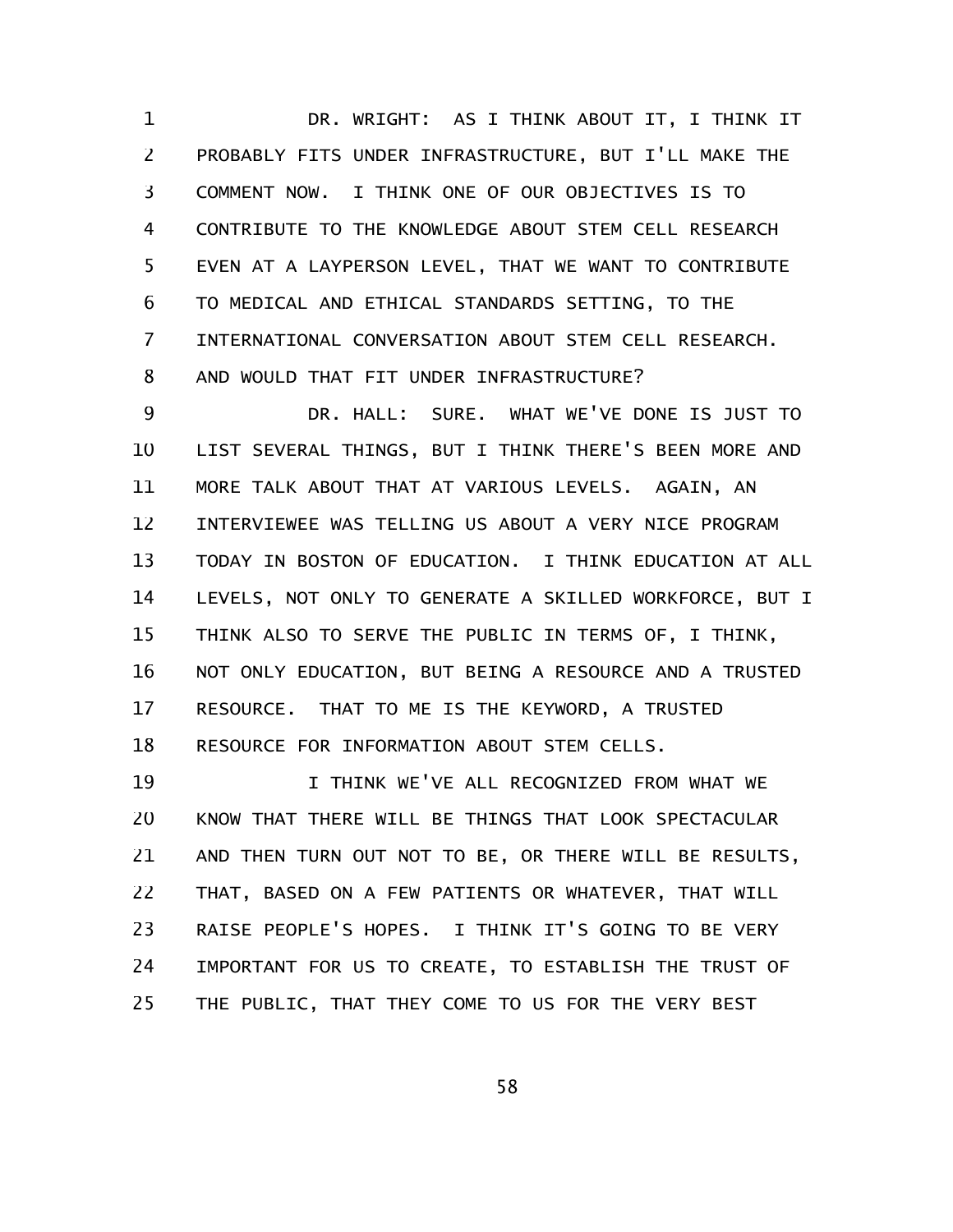INFORMATION. THEY CAN TRUST WHAT WE SAY, THAT WE'RE REALLY INTERESTED IN PROVIDING CAUTIOUS, SOLID INFORMATION AND NOT IN PROMOTING STEM CELL RESEARCH IN THAT POPULAR SENSE. SO I THINK THAT'S GOING TO BE A VERY IMPORTANT MISSION FOR US, AND WE WILL NEED TO WORK IT IN. AND I CERTAINLY AM MORE AND MORE AWARE OF THAT. DR. WRIGHT: IT'S AN OPPORTUNITY TO EDUCATE ABOUT WHAT SCIENCE IS AND WHAT SCIENCE DOES, HOW SCIENCE PROCEEDS. IT'S FITS AND STARTS. DR. KESSLER: SO I UNDERSTAND THESE ARE OBJECTIVES, AND I UNDERSTAND THE POINT OF TENSION BETWEEN WHAT ARE THE MILESTONES, BUT WHAT ARE THE OUTCOMES? THERE ARE OUTCOMES EVEN IF THEY'RE PROCESS OUTCOMES THAT WE CAN ASSURE. AND THESE ARE -- DR. HALL: ISN'T IT AN OUTCOME -- ISN'T IT AN OUTCOME TO HAVE, IF WE'VE TRAINED A LARGE NUMBER OF -- DR. KESSLER: THAT'S FINE. THAT'S A GENERAL STATEMENT. SO WHAT DO YOU WANT? WHAT'S THE OUTCOME IN THE FIRST THREE YEARS THAT YOU WANT TO ACHIEVE IN TRAINING A SKILLED WORKFORCE? WHAT'S THE OBJECTIVE HERE AND WHAT'S THE MILESTONE? AND WE CAN'T SAY WE'RE GOING TO TRAIN SIX PEOPLE WHO WILL GO ON TO WIN A NOBEL PRIZE, BUT WE CAN SAY WE'RE GOING TO SET UP X NUMBER OF TRAINING GRANTS A YEAR AND THERE WILL BE X PEOPLE TRAINED AND THEY'RE GOING TO BE FOCUSED ON -- WE ARE 1 2 3 4 5 6 7 8 9 10 11 12 13 14 15 16 17 18 19 20 21 22 23 24 25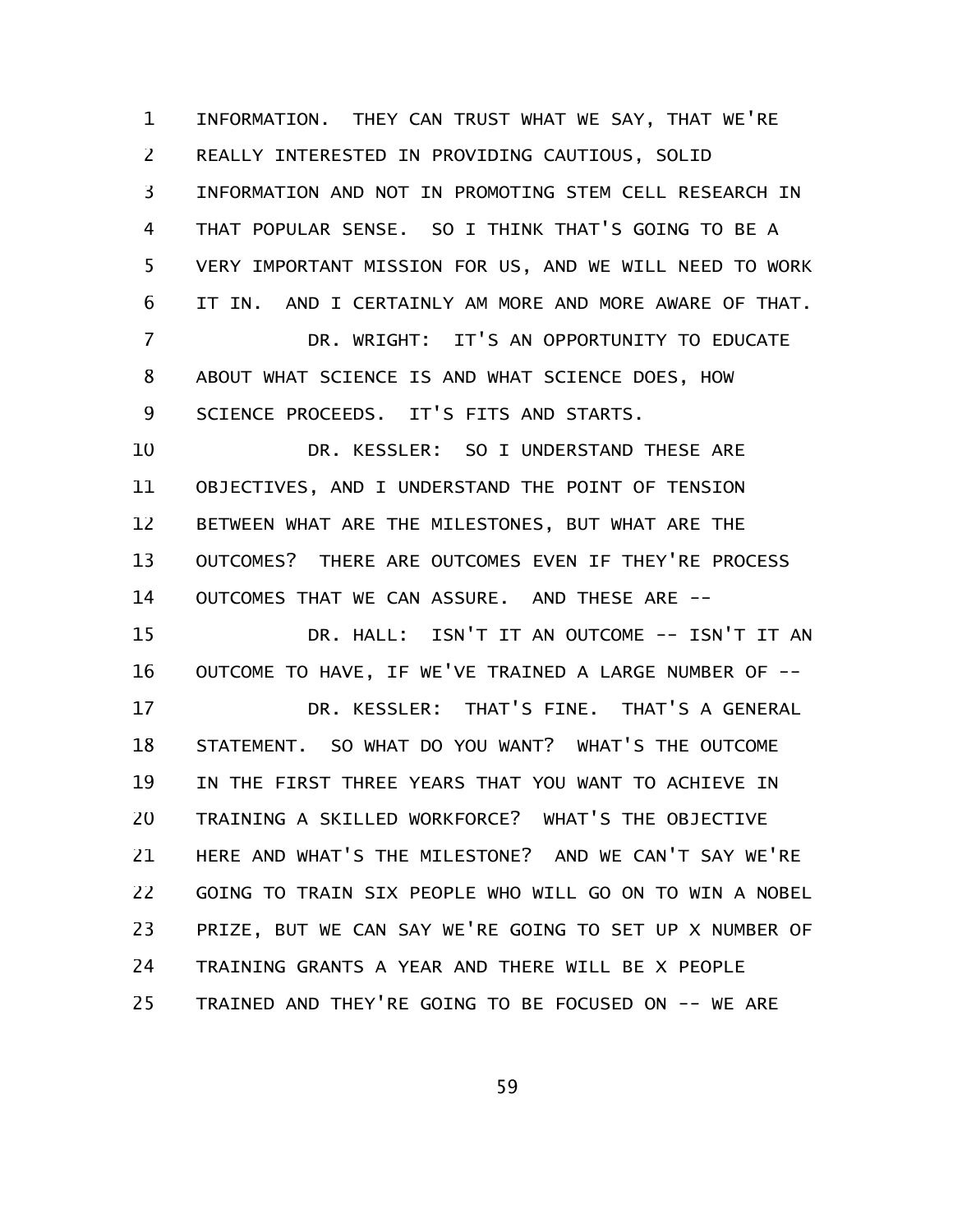GOING TO FUND -- 1

DR. HALL: I THINK AT THE END OF TEN YEARS, WE CAN PROVIDE THOSE FIGURES. DR. KESSLER: NO, YOU CAN'T. YOU CAN'T WAIT TEN YEARS TO PROVIDE -- DR. HALL: NO. NO. NO. CERTAINLY CUMULATIVELY WE CAN APPLY IT. AT THE END OF THIS YEAR, WE WILL HAVE 170 PEOPLE IN A TRAINING PROGRAM PAID BY IT. DR. KESSLER: THIS IS A STRATEGIC PLANNING DOCUMENT. A STRATEGIC PLANNING DOCUMENT HAS TO HAVE CERTAIN OUTCOMES AND THINGS WE CAN MEASURE AND ACHIEVE. DR. HALL: SUCH AS? I'M STILL STRUGGLING. I DON'T UNDERSTAND WHY THE FELLOWSHIPS DON'T COUNT. DR. KESSLER: THEY CERTAINLY COUNT, BUT I DON'T SEE WHAT THE OUTCOME IS THAT WE'RE AIMING FOR HERE. DR. HALL: THIS IS A TEN-YEAR OUTCOME. DR. KESSLER: IT'S NOT A TEN-YEAR. I'M NOT ARTICULATING. DR. BRYANT: I'M THINKING THAT -- THIS IS JUST TO BE A DEVIL'S ADVOCATE, THAT MAYBE HAVING MILESTONES IS NOT THE RIGHT WAY TO THINK ABOUT IT, BUT MAYBE WHAT THE INSTITUTE SHOULD DO IS PUT OUT A PROGRESS REPORT IN THESE AREAS EVERY YEAR SO THAT YOU 2 3 4 5 6 7 8 9 10 11 12 13 14 15 16 17 18 19 20 21 22 23 24 25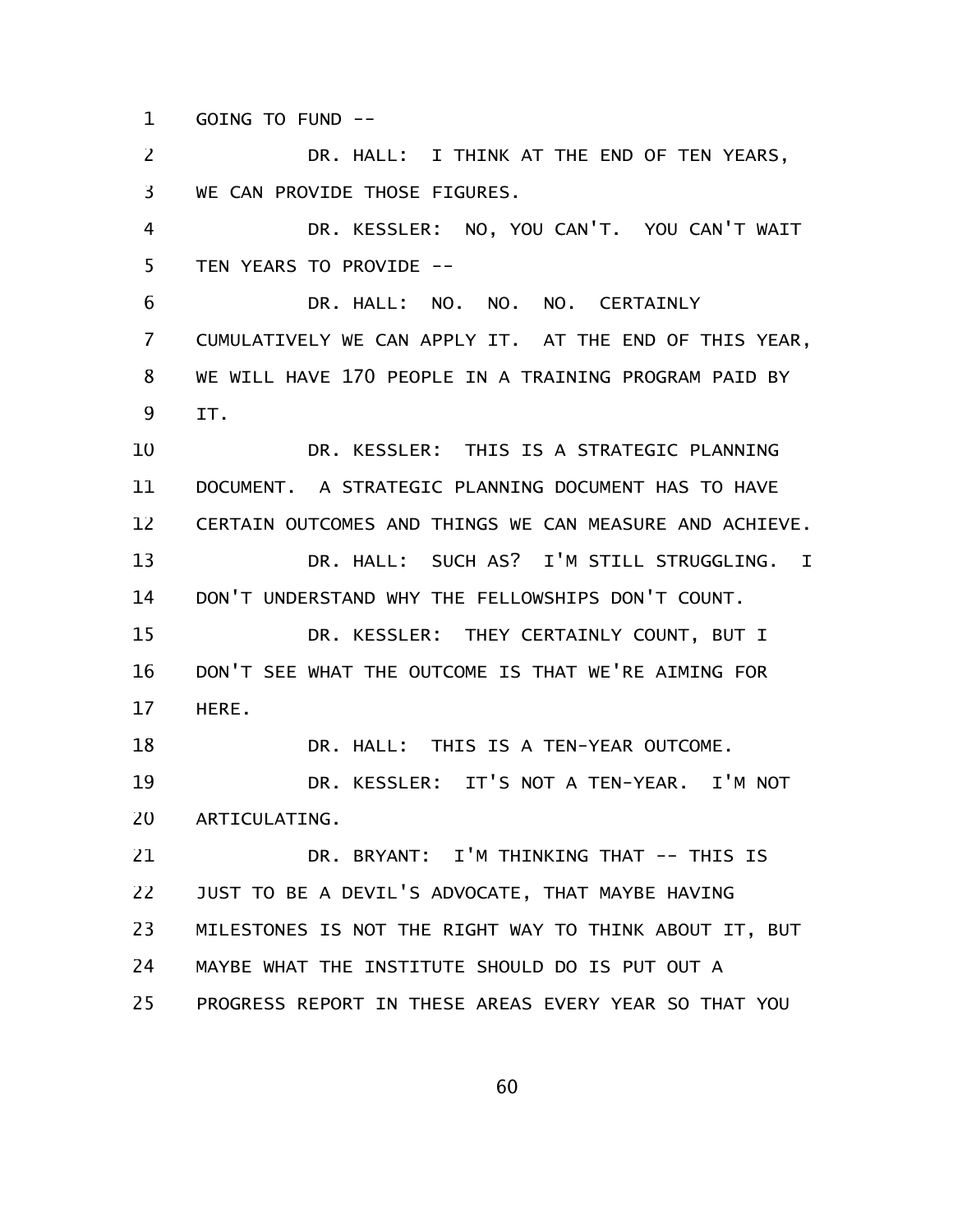CAN HAVE THESE OBJECTIVES IN THERE, BUT NOT BOUND BY THEM IF YOU MAKE IT A PROGRESS REPORT, AND YOU CAN REPORT ON THE BROAD AREAS BECAUSE SOMETHING NEW MIGHT COME UP. SAYING AHEAD OF TIME WHAT IT IS YOU'RE GOING TO DO IN THE NEXT FIVE YEARS, YOU KNOW, EVEN WHEN YOU'VE GOT A GRANT, YOU KNOW WHAT THE OUTCOME IS. YOU WORK ON WHAT WORKS. YOU MAY HAVE GOT THE GRANT TO DO ONE THING, BUT YOU FIND THIS IS WORKING SO MUCH BETTER, SO PINNING IT DOWN AT THIS POINT MIGHT BE A MISTAKE. MS. FEIT: STARTING FROM WHERE BOB MADE HIS COMMENT, THE GENERAL PUBLIC, I THINK, IS EXPECTING OUTCOMES. THEY'RE EXPECTING A REPORT, THEY'RE 1 2 3 4 5 6 7 8 9 10 11 12

EXPECTING SOMETHING. IT'S A LOT OF MONEY. 13

AND TO TAKE OFF WHERE DR. KESSLER WAS MAKING HIS POINT, WE CAN SET SOME VERY DEFINITIVE OUTCOMES BY SAYING IN THREE YEARS WE WILL HAVE TRAINED 160 NEW RESEARCHERS, PERIOD. THAT'S AN OUTCOME IF THAT'S WHAT WE PLAN TO DO. BUT THAT BELONGS MORE IN PART OF THE STRUCTURE OF THE STRATEGIC PLAN. THERE'S A GOAL THAT SAYS HOW ARE WE GOING TO PROMOTE RESEARCH? WE'RE GOING TO DO IT BY TRAINING RESEARCHERS, FIRST OF ALL. 14 15 16 17 18 19 20 21

I THINK CIRM'S RESPONSIBILITY IS TO REPORT ON THE PROGRESS OF THE RESEARCH OF THE INVESTMENTS THAT WE'RE MAKING, WHETHER IT'S IN TRAINING OR IN TECHNOLOGY OR IN FACILITIES OR IN CURRENT ADULT STEM CELL 22 23 24 25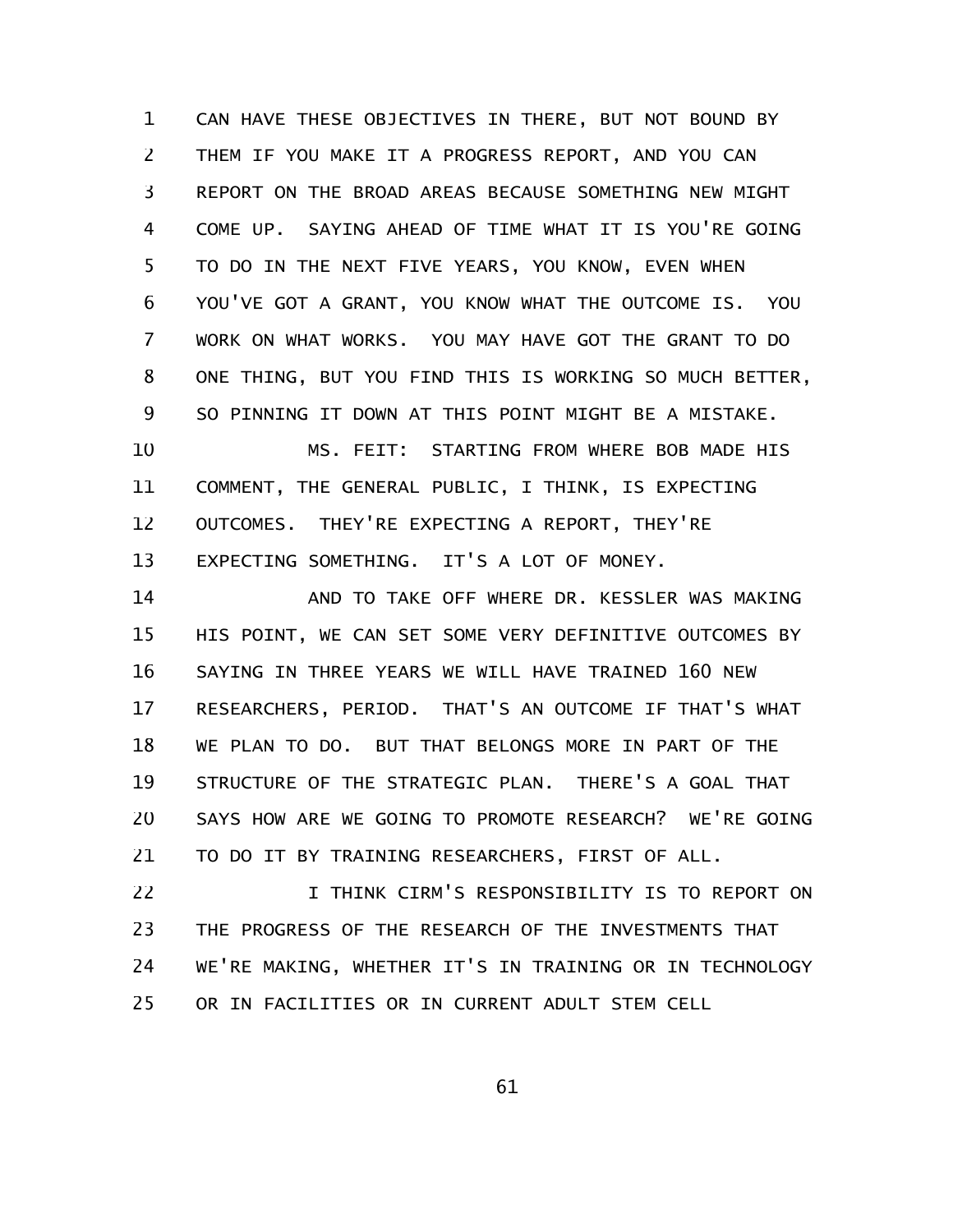THERAPIES, BUT WE HAVEN'T REALLY TALKED ABOUT HOW ARE WE ARE GOING TO ONGOINGLY COMMUNICATE WITH THE GENERAL PUBLIC WHAT IS THE PROGRESS. BECAUSE YOU'RE RIGHT. WE CAN'T JUST PROMISE ANYTHING, BUT WE HAVE A RESPONSIBILITY TO REPORT ON THE PROGRESS AND WHAT WE'VE DONE WITH THOSE FUNDS. AND THERE WILL BE PROGRESS. SOME OF IT MAY BE DISAPPOINTING. MAYBE WE EXPECTED SPINAL CORD INJURY PATIENTS TO BE WALKING IN FIVE YEARS AND WE WERE DISAPPOINTED BECAUSE THEY ARE NOT ABLE TO DO THAT, BUT THEY CAN MOVE ONE LEG. I'M JUST MAKING AN EXAMPLE. BUT THAT IS THE KIND OF THING THAT WE SHOULD REPORT ON THE PROGRESS OF THE RESEARCH. AND THERE ARE STEPS HAVING TO BE TAKEN BACKWARD IN THE RESEARCH, AN EXPLANATION WHY, WHAT HAS HAPPENED, BUT THAT IS THE RESPONSIBILITY I THINK CIRM HAS. 1 2 3 4 5 6 7 8 9 10 11 12 13 14 15

DR. KESSLER: AGAIN, I UNDERSTAND THIS PROGRESS REPORT. OF COURSE, THERE'S PROGRESS REPORTS, BUT WE'RE DOING A STRATEGIC PLAN. AND I DON'T SEE ANY -- I SEE SOME GENERAL STATEMENTS. I DON'T SEE ANY SPECIFICITY OR ANY REAL STRATEGY. 16 17 18 19 20

DR. HALL: DAVID, YOU CAME IN LATE ACTUALLY. THE POINT HERE IS TO LAY OUT THE OBJECTIVES. AND WHAT I HAD SAID AT THE BEGINNING IS ALL THE STUFF IN BETWEEN, THAT'S THE JOB THAT WE WILL DO. AND I CERTAINLY -- THE FACT THAT WE'RE NOT TALKING ABOUT THAT 21 22 23 24 25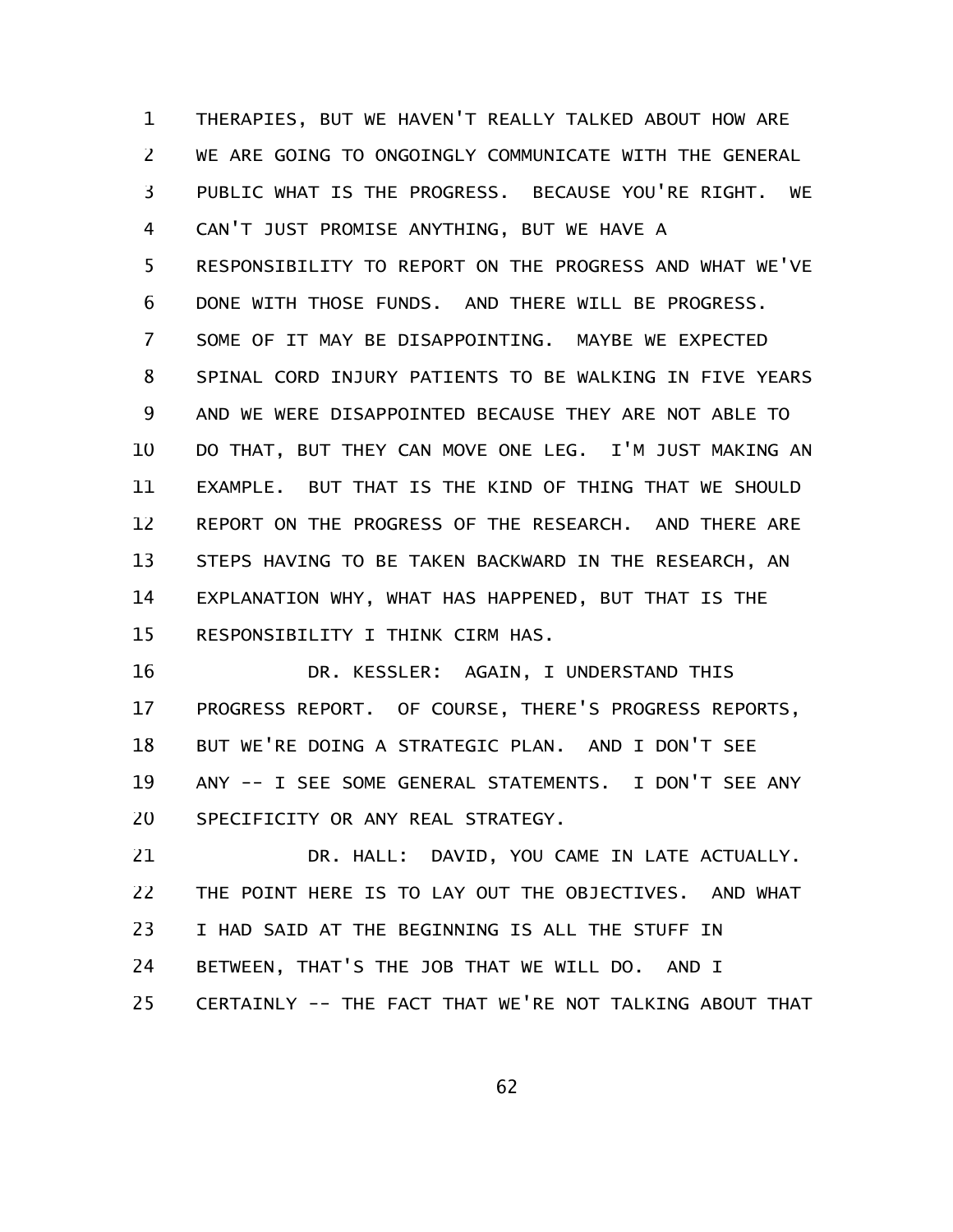DOESN'T MEAN THAT WE'RE NOT GOING TO DO IT. WE ABSOLUTELY WILL. 1 2

DR. KESSLER: AS LONG AS THERE'S SPECIFICITY TO THIS PLAN WITH DEFINABLE OUTCOMES AND OVER THE YEARS, THEN THAT'S FINE. 3 4 5

DR. HALL: OKAY. GOOD. 6

DR. PRIETO: I JUST WOULD LIKE TO ECHO WHAT MARCY SAID, AND I THOUGHT WHAT WE WERE WORKING ON HERE IS THE MISSION STATEMENT, WHICH WILL INFORM THE STRATEGIC PLAN. AND I THINK THE PLACE FOR THOSE SPECIFICS IS IN THE STRATEGIC PLAN ITSELF. AND WILL THIS -- 7 8 9 10 11 12

CHAIRMAN KLEIN: THIS PORTION OF THE DISCUSSION, THOUGH, ON THE OBJECTIVES IS TO INFORM THE STAFF AND THE CONSULTANTS IN THE STRATEGIC PLANNING PROCESS OF WHAT TYPE OF OUTCOMES AND OBJECTIVES WE'RE TRYING TO REACH FOR HERE. NOW, THEY'RE GOING TO HAVE TO BUILD AN ENTIRE STRUCTURE SKELETON OF WHICH THEY COME BACK TO US WITH RECOMMENDATIONS ON THE STRATEGY TO ACHIEVE OUTCOMES. BUT AT THIS POINT WE'RE TRYING TO AT LEAST INVENTORY THE RANGE OF OUTCOMES AND EXPECTATIONS OF THIS BOARD. 13 14 15 16 17 18 19 20 21 22

SO, DR. KESSLER, ANY SUGGESTIONS ON OUTCOMES THAT YOU'D LIKE TO USE AS MODELS FOR WHAT WE SHOULD BE REACHING FOR ARE VERY HELPFUL IN THIS PROCESS. WHETHER 23 24 25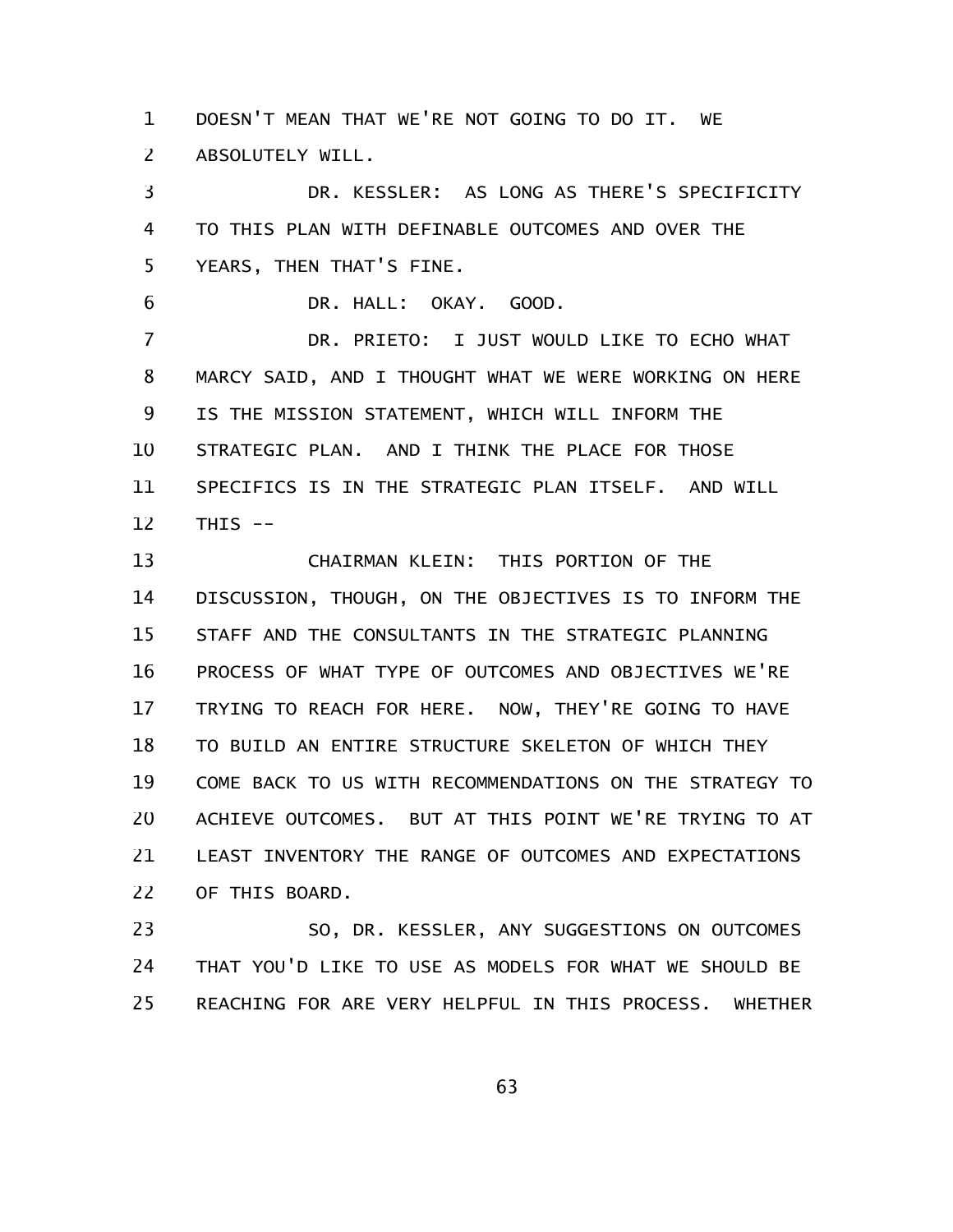YOU PRESENT THEM TODAY OR THINK ABOUT THEM AND WRITE THEM DOWN, THAT'S THE KIND OF INPUT THAT HOPEFULLY WE WILL CREATE FROM THIS SESSION. 1 2 3

DR. STEWARD: JUST TO BUILD ON ONE COMMENT. I THINK THAT YOUR WORD "PROCESS OUTCOMES" IS A REALLY GOOD ONE. THESE ARE ONES THAT YOU COULD FEEL VERY COMFORTABLE SETTING AS MILESTONES. BY THAT I MEAN WE WILL ESTABLISH A GRANT STRUCTURE THAT HAS THE FOLLOWING CHARACTERISTICS BY SUCH-AND-SUCH A DATE. THOSE ARE THINGS THAT CIRM HAS WITHIN ITS POWER TO DO AND ARE PERFECTLY REASONABLE GOALS, AT LEAST OVER THE FIRST COUPLE OF YEARS, THAT COULD BE IDENTIFIABLE. SO PROCESS OR WHATEVER. I LIKE THE WORD OR THE IDEA BEHIND IT. 4 5 6 7 8 9 10 11 12 13 14

MS. FEIT: ONE MORE COMMENT. YOU KNOW, I'M A LITTLE CONFUSED BECAUSE TO ME THESE ARE GOALS. THESE ARE STRATEGIC GOALS THAT WE'RE SETTING OUT. THEY'RE NOT REALLY OBJECTIVES AND INITIATIVES. I THINK UNDER EACH OF THESE GOALS WILL BE ITEMS LIKE TRAINING RESEARCHERS. IN ORDER TO ACHIEVE THIS GOAL, WHAT ARE WE GOING TO HAVE TO DO? THAT'S A LOT OF THE DIALOGUE WE'RE HAVING RIGHT NOW, AND I THINK THAT WOULD ADDRESS DR. KESSLER'S. WHERE ARE THE SPECIFICS? AND THE SPECIFICS WILL COME. HOW ARE WE GOING TO ACHIEVE THESE GOALS? AND THAT WILL BE BY DOING A NUMBER OF 15 16 17 18 19 20 21 22 23 24 25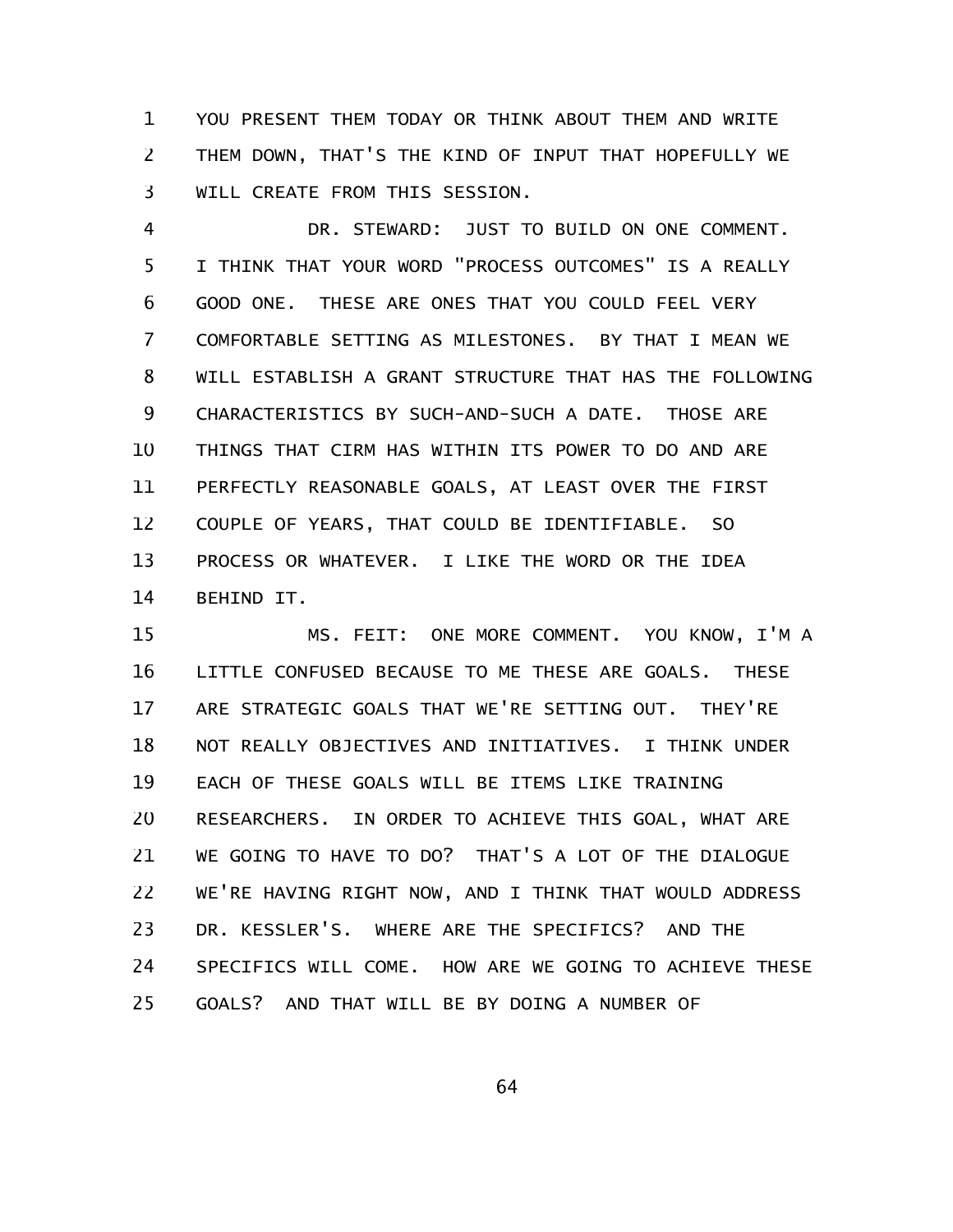ACTIVITIES AND INITIATIVES TO GET IT DONE. 1

DR. HALL: WOULD IT BE APPROPRIATE TO ASK FOR PUBLIC COMMENT, BOB? 2 3

CHAIRMAN KLEIN: WE'VE GONE THROUGH SEVERAL SECTIONS. IF WE CAN MAYBE COVER INFRASTRUCTURE, AND THEN WE'LL ASK FOR PUBLIC COMMENT ON ALL THE SECTIONS. 4 5 6

ON INFRASTRUCTURE I'D LIKE TO COMMENT THAT THE INITIATIVE IN THIS AREA VERY SPECIFICALLY STATES AN OBJECTIVE OF PROVIDING THE POLITICAL STABILITY FOR THE INSTITUTIONS OF HAVING FUNDED FACILITIES THAT THEY CAN USE AS A CORE FACILITY TO ORGANIZE THEIR RESEARCH EFFORTS IN. IT SUGGESTS THAT WE TRY AND PUT OUT \$300 MILLION IN THE FIRST FIVE YEARS AND, IN FACT, CREATES A PRIORITY FOR THOSE THAT CAN BE BUILT WITHIN TWO YEARS OF AN AWARD. 7 8 9 10 11 12 13 14 15

THE GOAL HERE WAS TO TAKE THE UNCERTAINTY OUT OF THE NATIONAL POLITICAL ARENA. WE HAVE A HISTORY THAT EVEN WHEN THE PRESIDENCY WAS DIFFERENT IN 1996, SEVERAL OF YOU HAVE HEARD MY EXAMPLE, THAT THE APPROPRIATED MONEY FOR THE NIH FOR EMBRYONIC STEM CELL RESEARCH, BUT IN THE FALL OF 1996, EVEN THOUGH PRESIDENT CLINTON HAD A COMMISSION GOING FOR THE ENTIRE YEAR TO SET UP MODEL MEDICAL AND ETHICAL STANDARDS WHICH WERE TO TRIGGER THE RELEASE OF THE NIH FUNDING, BECAUSE IN THE FALL OF THAT YEAR THE CONGRESSIONAL 16 17 18 19 20 21 22 23 24 25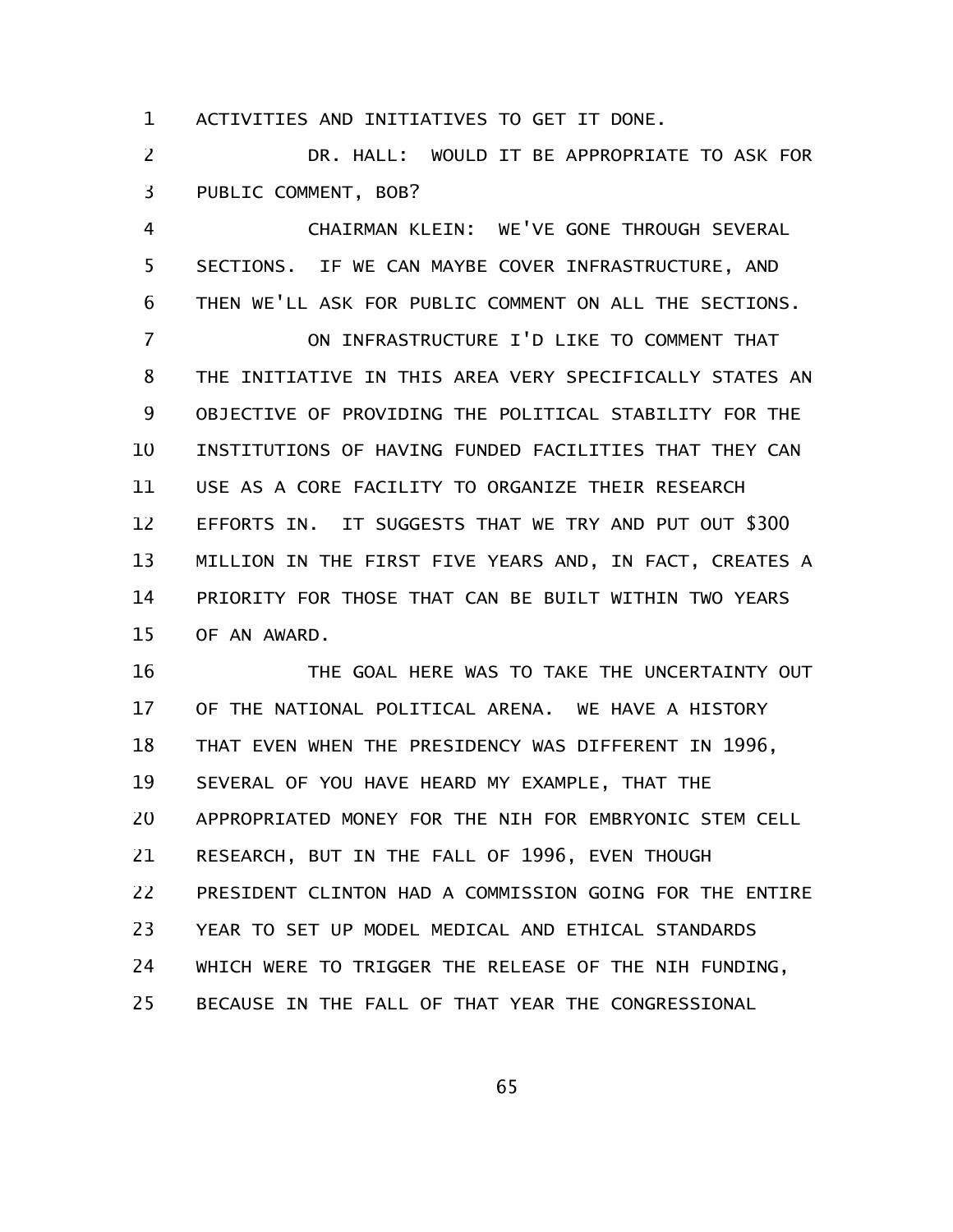ELECTIONS WENT AGAINST THE PRESIDENT, THE HISTORICAL RECORD SHOWS A LETTER FROM THE PRESIDENT WITHDRAWING THE STANDARDS ON THE DAY THEY WERE SUBMITTED TO THE PUBLIC SO THAT MONEY COULD NOT FLOW BECAUSE THAT'S THE ONLY WAY HE COULD GET HIS NIH FUNDING THROUGH. 1 2 3 4 5

SO THE HISTORICAL RECORD SUGGESTS LOTS OF VOLATILITY EVEN IF THE PRESIDENCY CHANGES BECAUSE YOU CAN GET HELD UP AND HELD HOSTAGE IN THE HOUSE OR THE SENATE. AND WE PROVIDE THE LONG-TERM FUNDING STABILITY, WHICH IS ONE COMPONENT, BUT LONG-TERM STABILITY OF FACILITIES IS CRITICAL BECAUSE THE OMB CIRCULAR THAT WE CAN BE RELIED ON TODAY CAN BE CHANGED BY EXECUTIVE ORDER TOMORROW. SO THAT IN THIS AREA OF FACILITIES, WE CAN BE VERY SPECIFIC ABOUT OUR STRATEGIC GOAL AND THE PURPOSES OF THAT STRATEGIC GOAL. 6 7 8 9 10 11 12 13 14 15

AND I WOULD REMIND THE BOARD THAT IF YOU LOOK AT OUR ORIGINAL BUSINESS PLAN SUBMITTED TO THE LEGISLATIVE ANALYST'S OFFICE, YOU SEE THAT IN THE RAMP-UP OF FUNDING THAT PART OF THE STRATEGIC FINANCE PLAN WAS THAT IN FUNDING SIGNIFICANT INCREMENTS FOR FACILITIES EARLY, SINCE WE ARE LIMITED TO A 3-PERCENT GENERAL OVERHEAD AND 3-PERCENT RESEARCH OVERSIGHT OVERHEAD, THAT 5.9 PERCENT, ONE IS FIGURED ON 97 PERCENT, A 100, 5.9 PERCENT, IT IS CRITICAL TO HAVE SOME FACILITIES FUNDED WITH THESE LARGE BLOCKS OF FUNDS 16 17 18 19 20 21 22 23 24 25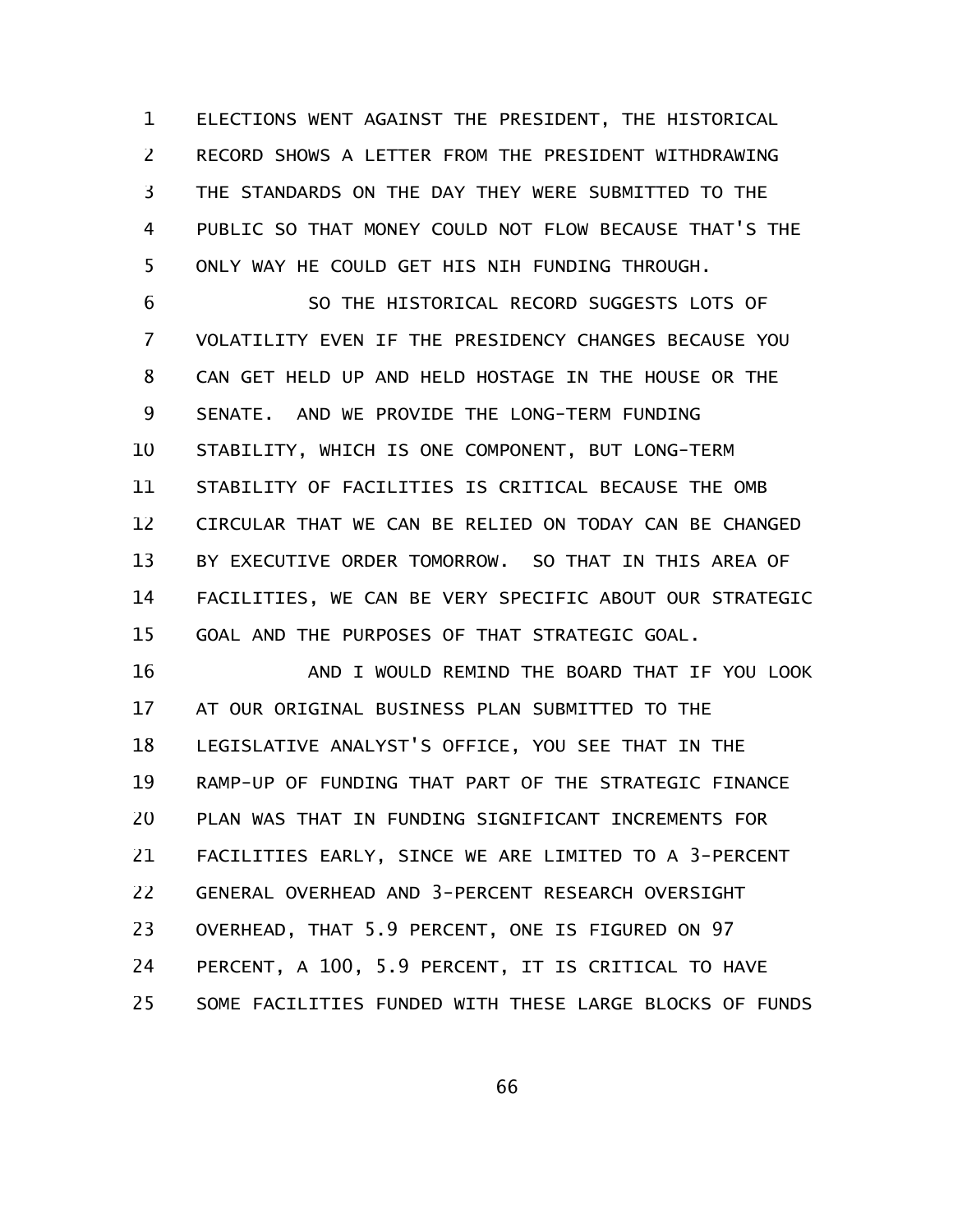IN THE EARLY YEARS BECAUSE THAT ALLOWS YOU TO PULL DOWN ENOUGH OVERHEAD TO THEN BUILD YOUR SCIENTIFIC STRUCTURE FOR LARGER VOLUMES OF GRANTS TO BE PROCESSED. 1 2 3

YOU LOOK AT THE STRATEGIC CASH FLOWS WITH SMALL AMOUNTS OF STAFF, RELATIVELY SMALL AMOUNT, YOU CAN PUT OUT RELATIVELY LARGE AMOUNTS OF MONEY FOR FACILITIES, WHICH GIVES YOU THE ECONOMIC ENGINE TO BUILD AN AGENCY STAFF TO HANDLE JUMPS AND INCREASE IN GRANT PROCESSING CAPACITY. SO THERE'S A STRATEGIC INTERFACE BETWEEN THE SEPARATE OBJECTIVE OF PROVIDING FACILITIES AND THE ABILITY TO GET THE OVERHEAD FOR STAFFING TO PROCESS SCIENTIFIC GRANTS. 4 5 6 7 8 9 10 11 12

DR. HALL: I THINK ACTUALLY WE CAN MAKE A VERY STRONG SCIENTIFIC CASE. WE NEED TO GET THOSE FACILITIES READY AS SOON AS POSSIBLE. WE'VE GOT THE CRYING NEED THAT I THINK ALMOST EVERY PLACE WE TALK TO AND HEAR, AND IT'S NOT JUST A MATTER OF SPACE, ALTHOUGH THAT'S A VERY, VERY IMPORTANT PART OF IT. PART OF IT IS JUST GETTING SOME CORE FACILITIES. I THINK THERE'S A PRACTICAL RATIONALE, AS BOB SAYS, BUT I THINK THERE'S ALSO A VERY STRONG SCIENTIFIC ONE. AND I THINK THAT'S THE ONE, AT LEAST FOR THE SCIENTIFIC STRATEGIC PLAN, WE WILL DEAL WITH THAT. 13 14 15 16 17 18 19 20 21 22 23

CHAIRMAN KLEIN: I WAS NOT MEANING TO DEEMPHASIZE THE CRITICAL NATURE OF FACILITIES TO 24 25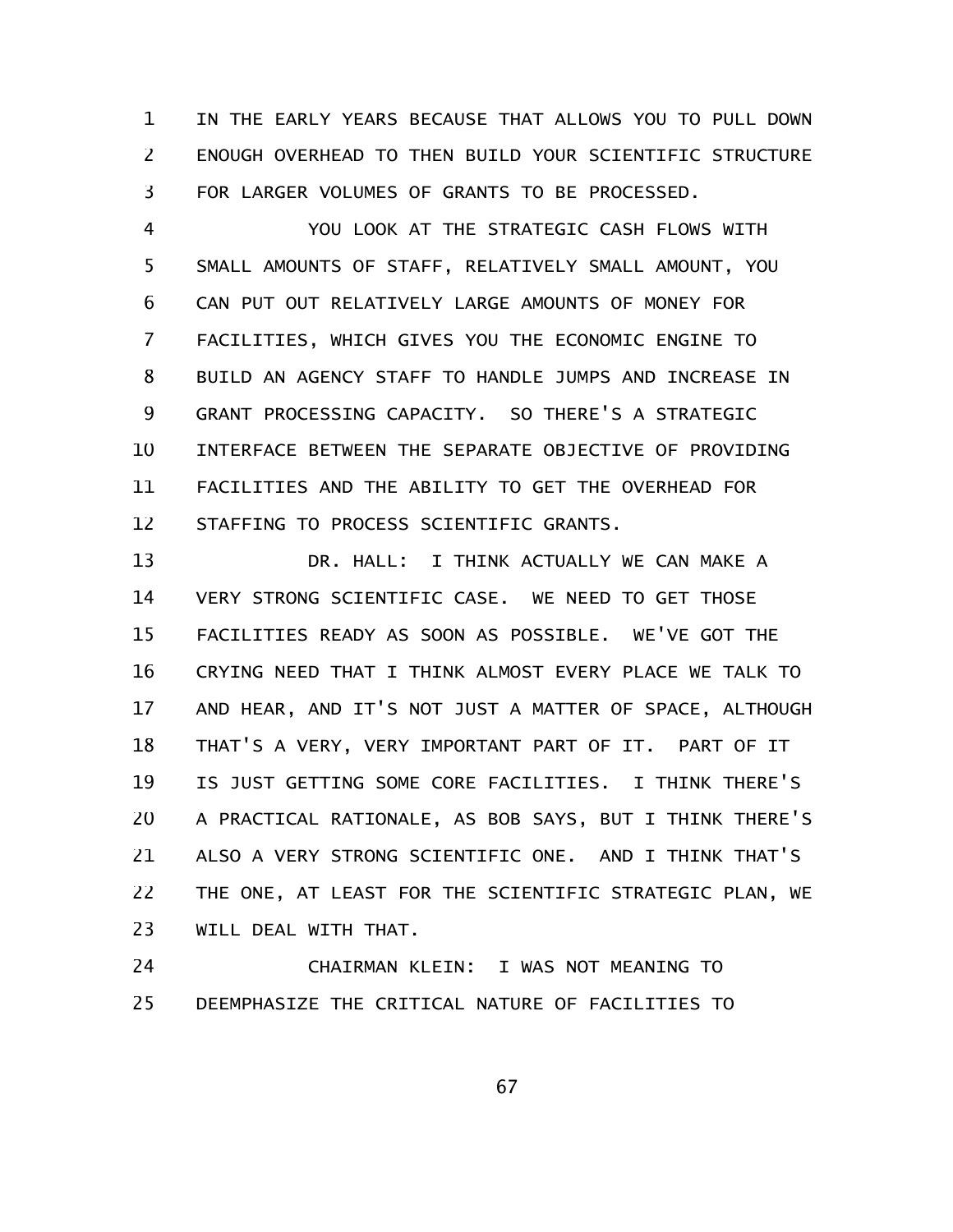CONDUCT THE SCIENCE, BUT INDICATE THAT IT HAS STRATEGIC PURPOSES THAT GO FURTHER THAN THIS INTO THE FINANCIAL STRATEGIC PLAN, AND THE PURPOSES OF THE INITIATIVE PROVIDE STRATEGIC STABILITY FOR THE SCIENTIFIC RESEARCH. 1 2 3 4 5

DR. KESSLER: ZACH, YOU USED THE WORD HERE ON INFRASTRUCTURE FACILITIES, CORES, NETWORKS, AND INFRASTRUCTURE. I DON'T SEE THE WORD "TEAMS" ANYWHERE. IS THAT WHAT NETWORKS MEAN? 6 7 8 9

DR. HALL: WELL, AS I SAID, THE POINT WAS NOT TO SORT OF WORK ON THE WORDING, BUT THE INTENT WAS TO IMPLY THAT THERE MAY BE CLINICAL NETWORKS THAT WE SET UP THAT WE WOULD WANT TO HAVE ESTABLISHED AND ON POINT. THERE MAY BE OTHER TEAMS OF SCIENTISTS ORGANIZED IN VARIOUS WAYS. IT WAS MEANT TO INCLUDE BOTH BASIC, MEDICAL, AND THE TWO TOGETHER. IT WOULD ALSO INCLUDE THINGS LIKE STEM CELL BANKS. IF WE ARE TO DO SOMETHING WITH GNP FACILITIES, IT WOULD INCLUDE THAT. SO WE CAN CERTAINLY IMPROVE THE WORDING, BUT IT WAS REALLY MEANT TO BE ALL THOSE MATERIAL AND ORGANIZATIONAL AND ADMINISTRATIVE THINGS, MAYBE EVEN WAS SUGGESTED AT OUR MEETINGS, CLINICAL TRIAL INFRASTRUCTURE, ALL THOSE THINGS THAT SUPPORT THE ENTERPRISE. 10 11 12 13 14 15 16 17 18 19 20 21 22 23

DR. KESSLER: AGAIN, IT MAY BE TOO EARLY AND WE'RE NOT CAPABLE, AND YOU DON'T WANT IT -- IT WILL 24 25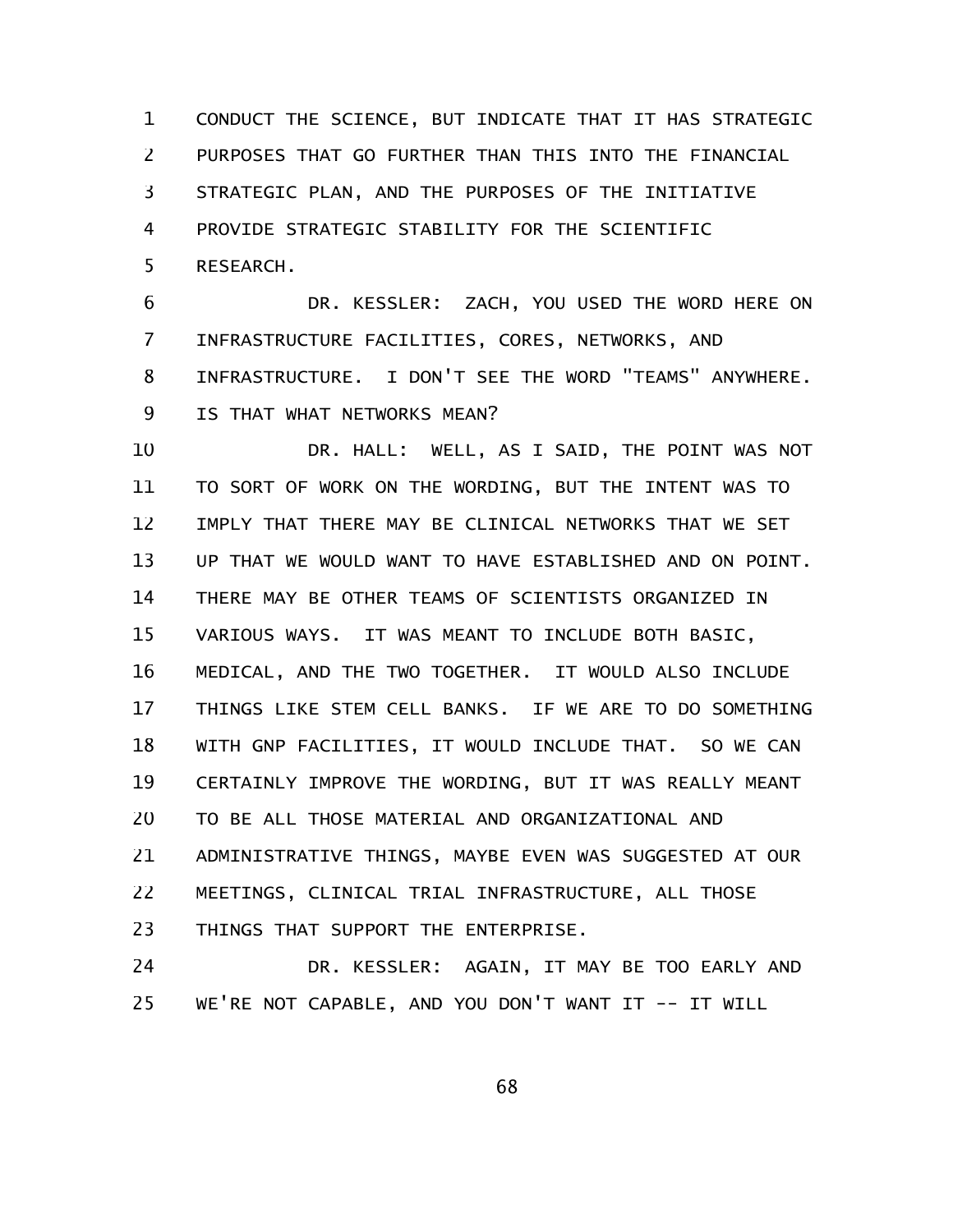COME. I'M NOT SURE WHAT EACH IS HERE. I'M NOT SURE -- I DO THINK, AS YOUR POINT, WE DO NEED HOW MANY, BUT WHAT'S THE END HERE? WHAT ARE WE BUILDING HERE? DO WE KNOW WHAT WE'RE BUILDING HERE WHEN WE USE THE WORD -- IF THESE ARE GOALS, ARE WE BUILDING? 1 2 3 4 5

DR. HALL: MAY I SUGGEST YOU MAKE A SUGGESTION, DAVID? WE'RE HAPPY TO ADD TO IT. 6 7

DR. KESSLER: ARE WE BUILDING A CLINICAL NETWORK? 8 9

DR. HALL: WE HAVE NOT DECIDED THAT SPECIFIC THING, BUT WHATEVER THE PLAN -- WHATEVER WE DECIDE TO DO. IT'S NOT SOMETHING WE'RE READY TO PROPOSE. WE'RE NOT READY TO SAY LET'S DO STEM CELL BANKS OR LET'S DO X NUMBER OF THESE. THOSE WILL EMERGE AS WE GO THROUGH THE PLAN. THAT'S WHAT WE'RE GOING TO BE WORKING ON, ALL OF THESE DIFFERENT THINGS. I THINK THIS IS SIMPLY MEANT TO SAY IN TERMS OF PERSONNEL, IN TERMS OF MATERIAL, IN TERMS OF FACILITIES, IN TERMS OF ORGANIZATIONAL STRUCTURE, WHATEVER IS NEEDED TO SUPPORT THE RESEARCH IN AN ONGOING WAY. 10 11 12 13 14 15 16 17 18 19 20

THE POINT THAT BOB JUST MADE, THE IMPORTANCE OF PROVIDING STABILITY OF INFRASTRUCTURE THAT WILL SEE THIS RESEARCH NOT ONLY THROUGH THE TEN YEARS, BUT BEYOND, I THINK SHOULD BE ONE OF OUR LONG-TERM OBJECTIVES. IT IS AN IMPORTANT THING THAT WE BUILD 21 22 23 24 25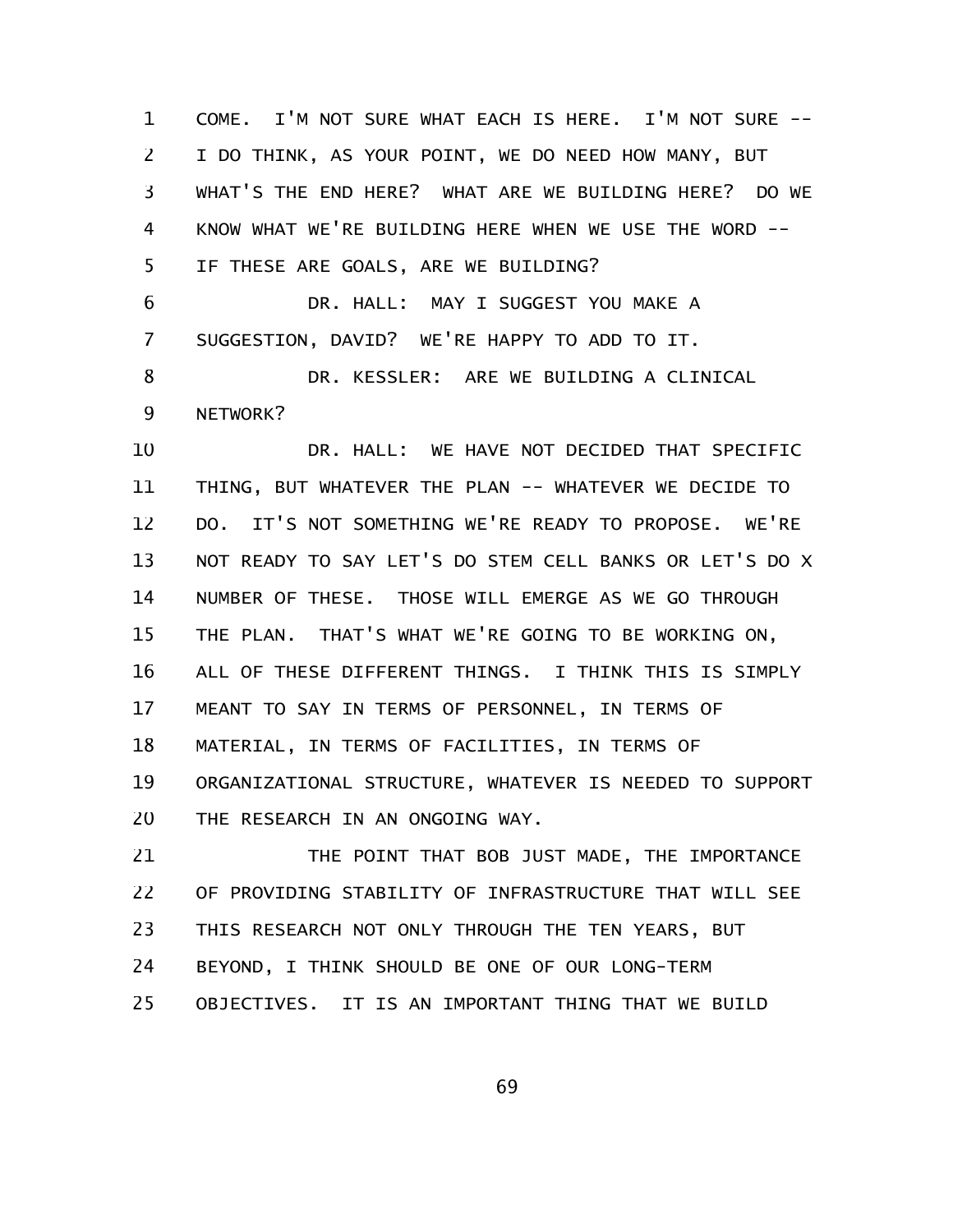BASICALLY AN ENTERPRISE IN THE STATE. AND WE CAN SORT OF CERTAINLY PUT FLESH AND BONES ON THOSE WORDS. WE'RE HAPPY -- MAKE SOME SUGGESTIONS. WE'RE HAPPY TO TAKE INFORMATION TOGETHER. WE'RE GATHERING SUGGESTIONS HERE. SO WHATEVER YOU THINK SHOULD BE IN THERE, PLEASE SUGGEST. WE WOULD BE HAPPY TO HEAR. 1 2 3 4 5 6

DR. KESSLER: I THINK ONE OF THE QUESTIONS, HOW WE'RE GOING TO CONDUCT CLINICAL RESEARCH? WHAT'S THE VISION FOR HOW WE'RE GOING TO CONDUCT CLINICAL RESEARCH? 7 8 9 10

DR. HALL: WE'RE ASKING YOU, THE ICOC, TO PROVIDE US WITH IDEAS AND SUGGESTIONS. 11 12

CHAIRMAN KLEIN: I THINK DR. KESSLER WAS SUGGESTING THAT TEAMS, FOR EXAMPLE, MIGHT BE A CORNERSTONE OBJECTIVE TO BE CONSIDERED. 13 14 15

DR. PRIETO: I JUST THINK COLLABORATIVE NETWORKS MIGHT CAPTURE A LOT OF WHAT WE'RE THINKING OF HERE BECAUSE AS IMPORTANT AS I THINK THE CLINICAL WORK IS AND CLINICAL TEAMS, THE KIND OF NETWORK THAT'S BEING ESTABLISHED FOR RESEARCH HERE IN SAN DIEGO, I THINK, IS ONE EXAMPLE. TO TAKE ADVANTAGE OF THE FUNDING THAT WE HOPE TO PROVIDE IS ONE EXAMPLE OF WHAT WE HOPE TO CREATE. 16 17 18 19 20 21 22 23

DR. KESSLER: ARE THOSE DISEASE-ORIENTED TEAMS? 24 25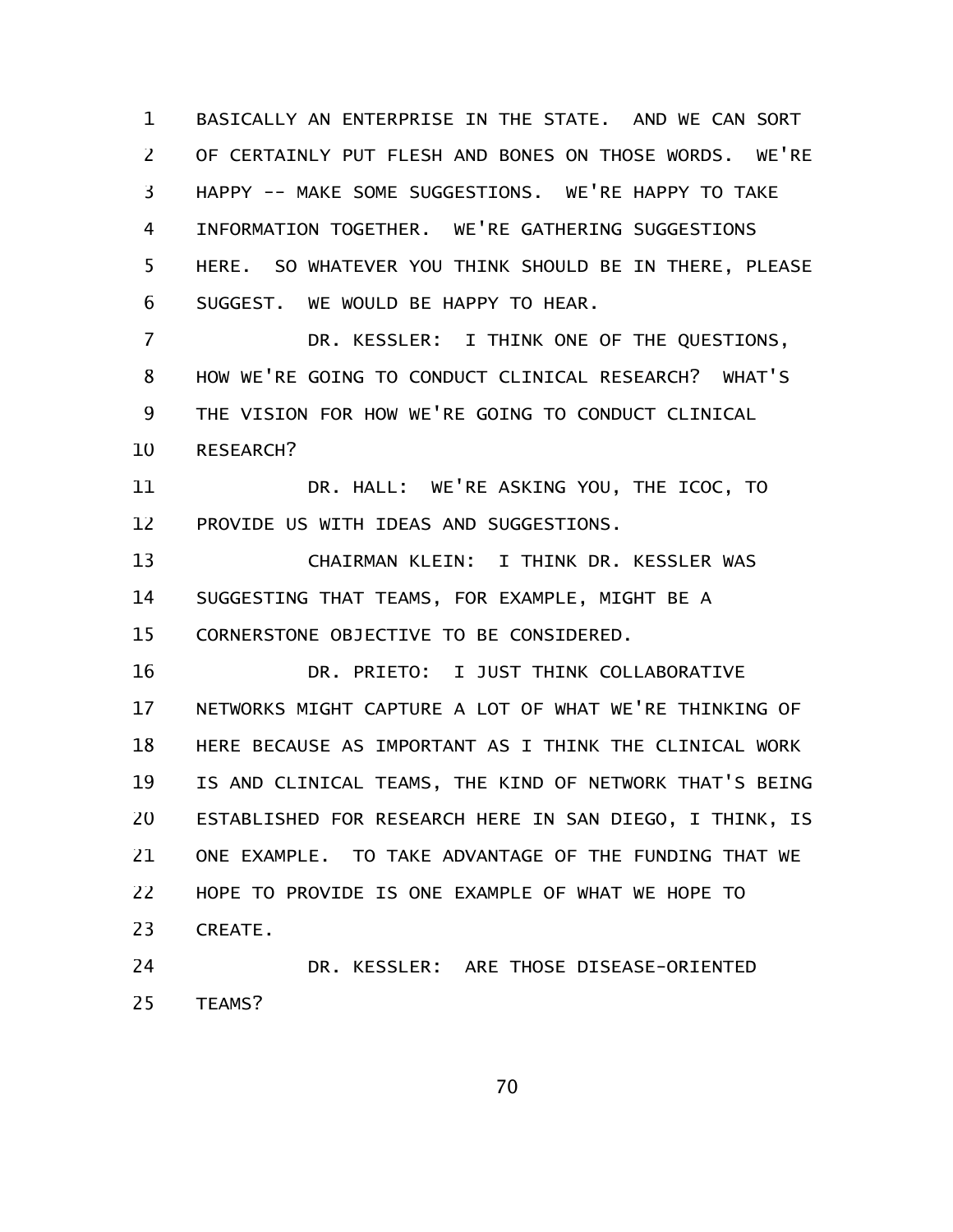DR. PRIETO: CERTAINLY -- DR. KESSLER: THESE ARE COLLABORATIVE NETWORKS? DR. PRIETO: WELL, HERE, THE EXAMPLE IN SAN DIEGO IS A RESEARCH-ORIENTED ONE, BUT I THINK THAT WE WANT TO BUILD SEVERAL TYPES, THAT WE DON'T WANT TO BUILD PURELY RESEARCH OR PURELY CLINICAL, BUT ALL OF THESE. DR. KESSLER: ZACH, AS YOU'VE TALKED TO  $PEOPLE$  --DR. HALL: WE'RE AT THE EARLY STAGES. WE'RE NOT TRYING TO BRING ANY SORT OF FINAL DOCUMENT OR ANY SORT OF COMPREHENSIVE DOCUMENT. THE PURPOSE OF TONIGHT IS TO GENERATE IDEAS, AND SO WE WANT THAT. I'M NOT PREPARED TO DEFEND EACH ONE OF THESE BECAUSE IT'S AT AN EARLY STAGE. SO PLEASE HELP US OUT. DRESS IT UP. DR. KESSLER: IN ORDER TO GET TO THE FIRST OBJECTIVE WHERE YOU TALK ABOUT BEING ABLE TO HAVE CERTAIN THINGS IN EARLY CLINICAL STAGE TRIALS, IF THAT EVER IS TO BE, AND WE ACTUALLY CAN GET THERE, I GUESS THE QUESTION IS WHAT ARE OUR OPTIONS? WHAT ARE THE DIFFERENT MECHANISMS THAT WE CAN USE IN ORDER TO BE ABLE TO GET THERE? AND WHICH ARE ONES ARE WE AS A BOARD GOING TO, AS PART OF A STRATEGY DOCUMENT BASICALLY -- 1 2 3 4 5 6 7 8 9 10 11 12 13 14 15 16 17 18 19 20 21 22 23 24 25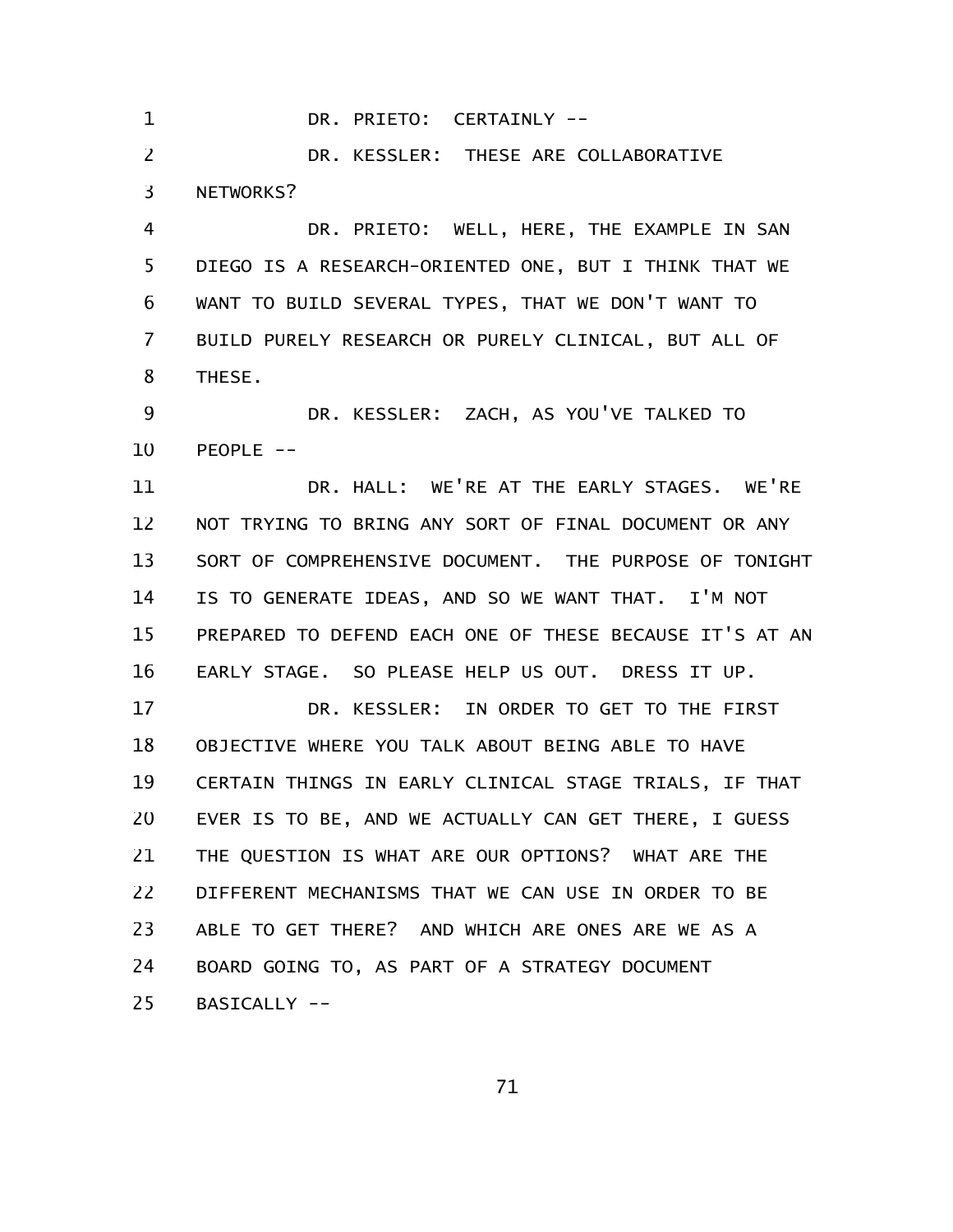DR. HALL: THAT'S OUR JOB TO TRY TO COME UP WITH THE THINGS THAT WILL GET US TO THE PLACE. THEN WE'RE GOING TO SAY WHERE WE'RE TRYING TO GET TO. WHAT WE'LL TRY TO DO IS TO FILL IN ALL THOSE THINGS OF HOW WE ARE GOING TO GET THERE, AND THAT'S WHAT WE'RE WORKING ON. ACTUALLY OUR MEETING LAST WEEK WAS DEVOTED IN PART TO THAT AND ONE ASPECT OF THAT. THAT IS, HOW DO WE STRUCTURE OUR FUNDING? WE TALKED ABOUT WHETHER WE HAVE DISEASE-ORIENTED ORGANIZATIONS OR DO WE TRY TO DO THINGS THAT CUT ACROSS DISEASES? WE BEGAN THAT CONVERSATION. THIS IS A VERY IMPORTANT PART. SO WE ARE -- WE'RE A MONTH INTO WHAT WILL BE PROBABLY A SIX-MONTH PROCESS, AND SO WE VERY MUCH WANT TO ADDRESS THE KINDS OF ISSUES THAT YOU ARE DISCUSSING. I DON'T THINK WE HAVE ANY ANSWERS AT THIS POINT. 1 2 3 4 5 6 7 8 9 10 11 12 13 14 15

DR. REED: I HAD ANOTHER THOUGHT ABOUT SOMETHING THAT MIGHT CLASSIFY AS INFRASTRUCTURE, AND THAT HAS TO DO WITH OUR GOAL TO SET GUIDELINES FOR PROPER ETHICAL CONDUCT OF STEM CELL RESEARCH. I'M WONDERING IF IN A WAY THAT ALSO CONSTITUTES INFRASTRUCTURE BECAUSE THAT SORT OF PROVIDES THE ETHICAL AND LEGAL FRAMEWORK IN WHICH THIS WORK CAN TAKE PLACE. THERE'S A VERITABLE VACUUM THERE IN MANY WAYS, AND SOMEONE HAS TO FILL THAT IN ORDER FOR THIS TO MOVE FORWARD. I'D LIKE TO SEE SOMETHING TO THAT EFFECT ON 16 17 18 19 20 21 22 23 24 25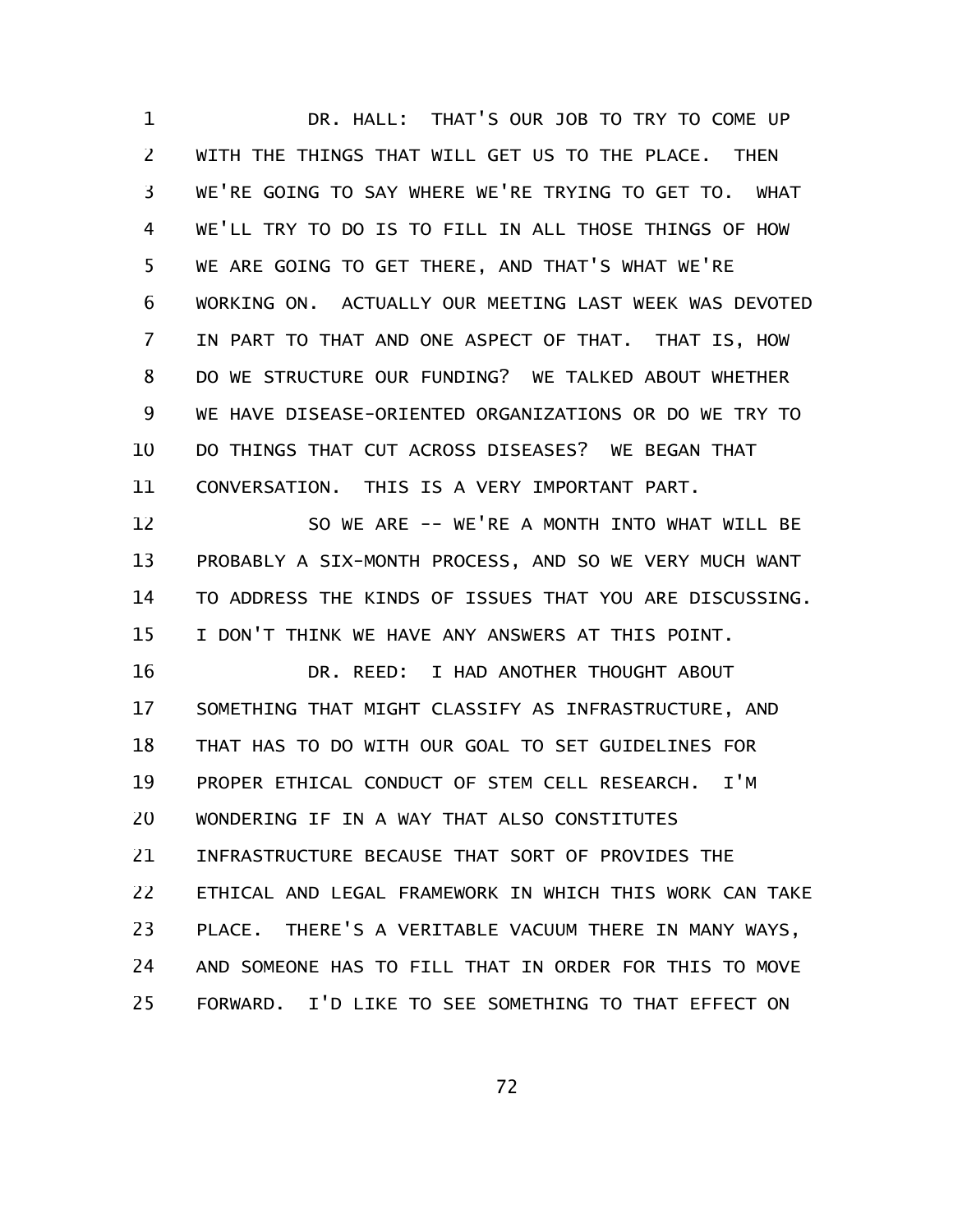THERE THAT WILL BE GUIDELINES FOR IRB APPROVAL OF BASIC AND CLINICAL STEM CELL RESEARCH AS ONE OF THE ELEMENTS OF AN INFRASTRUCTURE THAT HAS TO BE THERE. 1 2 3

CHAIRMAN KLEIN: I THINK AT ONE POINT THE BOARD LOOKED AT AND DISCUSSED FOLLOWING THE HUMAN GENOME PROJECT AND COMMITTING SOME PERCENTAGE TO ETHICAL AND ENVIRONMENTAL-TYPE ISSUES RELATED TO THE RESEARCH AS PART OF THE INFRASTRUCTURE. 4 5 6 7 8

AS A SEPARATE INFRASTRUCTURE ITEM OF MORE PARTICULARITY, I WOULD HOPE AS WELL WE'LL EXAMINE AND VET AND TEST THE CONCEPT THAT POTENTIALLY TO ADVANCE THE TRANSLATIONAL MEDICINE, THAT WE'LL LOOK AT THE FRONT-END ISSUE OF WHETHER WE NEED GNP FACILITIES TO CREATE GNP BIOLOGICALS SO THAT IF HAVE A MAJOR DISCOVERY DOWNSTREAM, WE DON'T HAVE TO BACKTRACK WITH FDA AND LOSE YEARS REPEATING PART OF THAT DISCOVERY PROCESS WITH GNP WITH BIOLOGICALS. 9 10 11 12 13 14 15 16 17

NOW, IT WOULD BE A SHOCK TO ALL OF YOU THAT I WOULD COME UP WITH THIS IDEA, BUT IT IS ONE OF THOSE ISSUES IN THE INFRASTRUCTURE AREA I HOPE WE CAN ADDRESS AS PART OF THE STRATEGIC PLAN ANALYSIS OF INFRASTRUCTURE THAT CONTRIBUTES TO REDUCING THE DRUG DEVELOPMENT OR THERAPEUTIC DEVELOPMENT TIMETABLE. 18 19 20 21 22 23

DR. HALL: WE CERTAINLY ARE INTERESTED IN THAT. YOU WILL BE PLEASED TO KNOW THAT WE TALKED TO A 24 25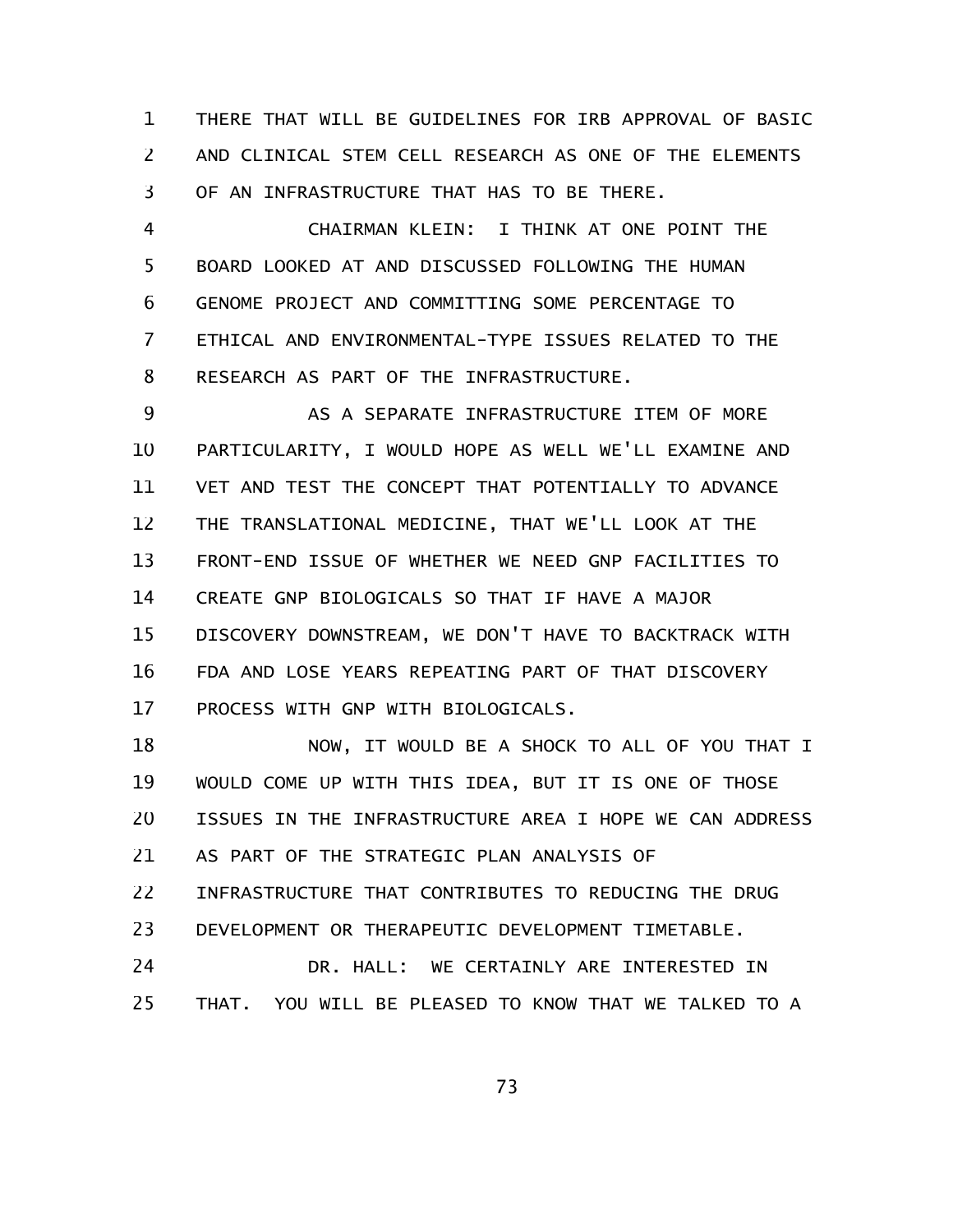NUMBER OF INTERVIEWEES, INCLUDING ONE TODAY, ON JUST THAT ISSUE. AND, AGAIN, WE HAVE DIFFERENT OPINIONS, AND WE'RE STILL SORT OF DATA COLLECTING. ONE OF THE THINGS WE'RE FINDING OUT IS GOOD EXAMPLES OF PLACES THAT HAVE THEM AND HOW THEY'RE USING THEM. AND WE'RE TRYING TO GET BETTER INFORMED ABOUT HOW OTHER PEOPLE ARE GOING ABOUT IT, AND WE WILL CERTAINLY COME BACK WITH A RECOMMENDATION ON THAT. 1 2 3 4 5 6 7 8

AND, AGAIN, THAT'S GOING TO BE ONE OF THE REAL ISSUES THAT WE FACE. STEM CELL BANK IS GOING TO BE ANOTHER ONE. WE'VE ALREADY ALSO BEEN DISCUSSING THE POSSIBILITY OF REPOSITORIES OF INFORMATION. TURNS OUT THAT WE WANT TO SAY WHAT'S KNOWN ABOUT THE STEM CELL LINES THAT ARE AVAILABLE NOW. FIRST OF ALL, IT'S HARD -- IN FACT, FOR THOSE WHO ARE INTERESTED, IF YOU LOOK AT OUR STRATEGIC PLAN ADVISORY COMMITTEE MEETING ON THE WEBSITE, THERE'S A DOCUMENT ASSOCIATED WITH THAT THAT HAS INFORMATION ABOUT EXISTING STEM CELL LINES IN THE WORLD. TURNS OUT IT'S NOT SO EASY TO GET THAT INFORMATION. SO ONE THING THAT WE'VE BEEN TALKING ABOUT IS HAVING A REPOSITORY TO PULL IT ALTOGETHER. IF ANYBODY WANTS TO FIND OUT WHAT THE AVAILABLE LINES ARE, WHAT THEIR CHARACTERISTICS ARE, AND ALL THE REST, THAT'S ANOTHER ITEM. 9 10 11 12 13 14 15 16 17 18 19 20 21 22 23 24

25

SO WE HAVE ANY NUMBER OF THINGS TO PROCESS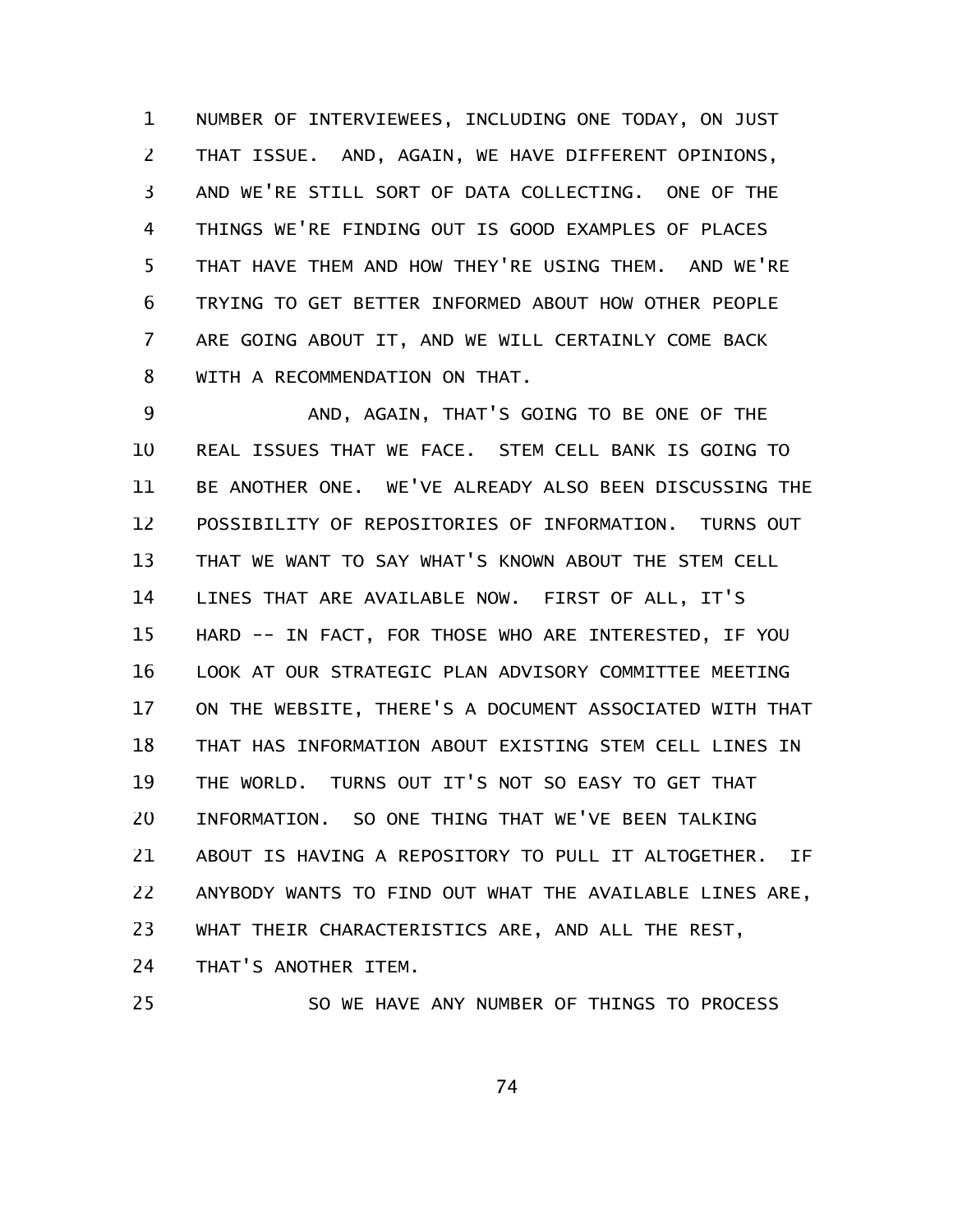THAT ARE SORT OF IN THE MIDDLE PART OF THE PLAN. HOW DO WE GET FROM HERE TO HERE? I THINK WHAT'S BEEN USEFUL ABOUT THE DISCUSSION TONIGHT IS TO THINK ABOUT WHERE WE'RE GOING AS WE TRY TO PUT THESE THINGS TOGETHER AND FIT IT ALL INTO AN INTERLOCKING STRUCTURE THAT WILL LEAD US TO WHERE WE WANT TO GO. 1 2 3 4 5 6

DR. STEWARD: JUST ONE COMMENT. IT'S SOMETHING YOU ARE DOING ANYWAY, WHICH IS TO CREATE AN INFRASTRUCTURE FOR A STATE AGENCY TO FUND BIOMEDICAL RESEARCH. WOULDN'T HURT JUST TO SAY THAT. 7 8 9 10

DR. HALL: WELL, YOU KNOW, IT'S A SCIENTIFIC STRATEGIC PLAN. AND MY THOUGHT ABOUT IT IS THAT IT'S NOT A PLAN FOR THE AGENCY SO MUCH. IT'S A PLAN FOR RESEARCH IN THE STATE OF CALIFORNIA. MAYBE AT THE END OF TEN YEARS, THE AGENCY WILL GO ON. THERE WILL BE ANOTHER TEN YEARS OR ANOTHER TWENTY YEARS. WHO KNOWS? MAYBE THE SITUATION WILL BE DIFFERENT AT THAT POINT. 11 12 13 14 15 16 17

I DON'T WANT TO SEE US MAKING -- HOW TO PUT IT -- THE POINT OF THIS PLAN SHOULD NOT BE SELF-SERVING FOR THE INSTITUTE. THIS PLAN SHOULD BE DIRECTED TO ADVANCING RESEARCH IN THE STATE OF CALIFORNIA. AND IT'S THE PRODUCTS OF THE INSTITUTE, I THINK, THAT WE WANT TO FOCUS ON. BUT THAT'S SOMETHING TO DISCUSS LATER. 18 19 20 21 22 23 24

25

WE CERTAINLY PUT A LOT OF WORK IN. THERE'S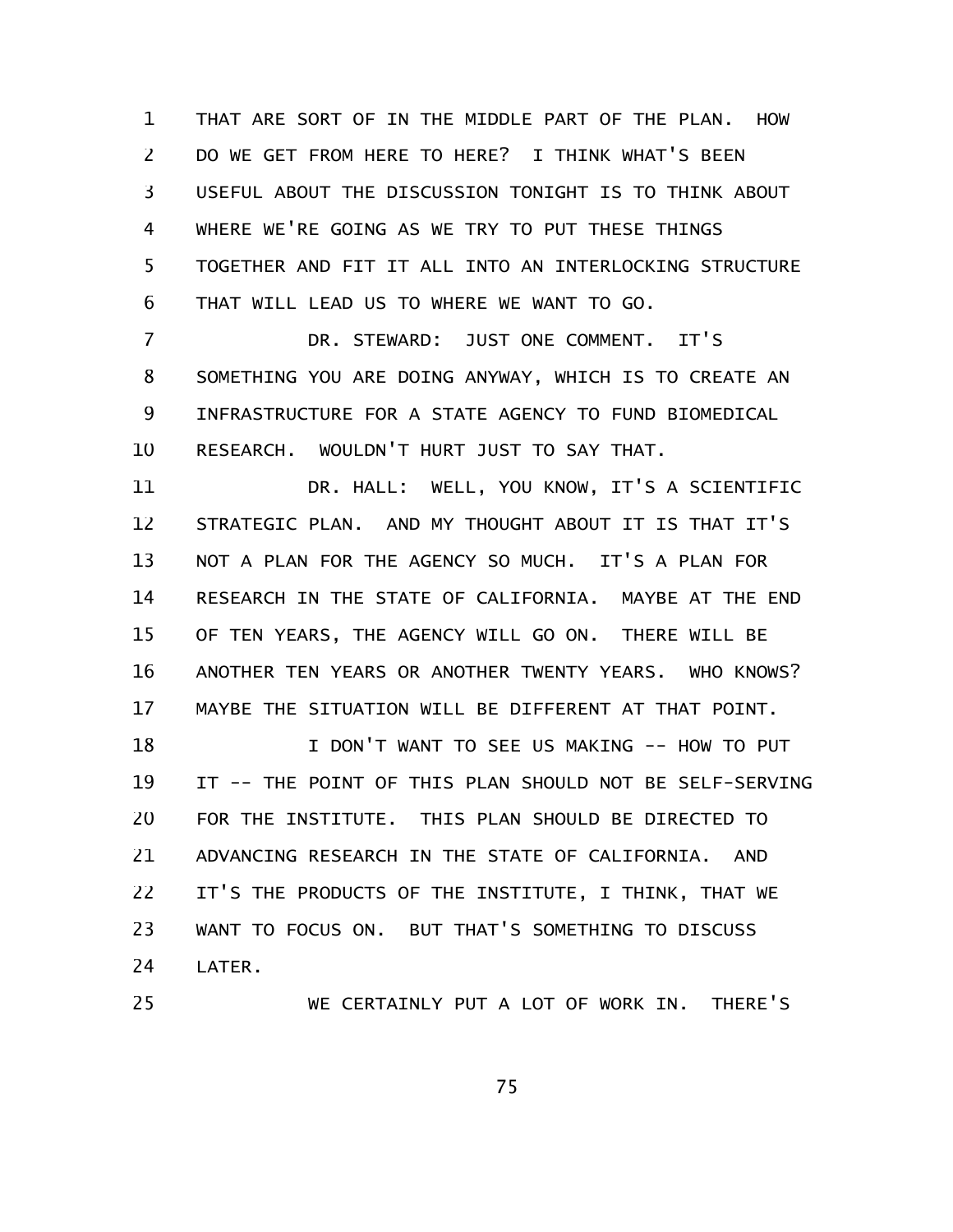NO QUESTION ABOUT THAT. WE'VE MADE A LOT OF PROGRESS IN SETTING UP A FRAMEWORK OR THE INFRASTRUCTURE FOR STEM CELL RESEARCH IN CALIFORNIA IN THAT WAY. MAYBE THAT WOULD BE A WAY TO FRAME IT, NOT SO MUCH IN TERMS OF THE INSTITUTE, BUT IN TERMS OF THE STANDARDS, THE IP POLICIES, AND PARTICULARLY THE WAYS IN WHICH THEY GO BEYOND ACCEPTED STANDARDS, TRYING TO OPEN THINGS UP A LITTLE BIT. I THINK ANYPLACE THAT WE BREAK NEW GROUND IS IMPORTANT. 1 2 3 4 5 6 7 8 9

DR. KESSLER: ZACH, HOW HAVE YOU THOUGHT ABOUT HOW YOU ARE GOING TO DEAL WITH ALL THE DISEASE-SPECIFIC CONSTITUENCIES AND THE PUSH? CHAIRMAN KLEIN: I DON'T THINK ZACH COULD 10 11 12 13

HEAR YOU. 14

DR. KESSLER: THE QUESTION WAS WHAT'S THE STRATEGIC PLAN FOR DEALING WITH ALL THE SPECIFIC DISEASE CONSTITUENCIES? 15 16 17

DR. HALL: WELL, WE DISCUSSED THAT A LITTLE BIT AT OUR MEETING LAST THURSDAY, AND IT WAS VERY INTERESTING. WE HEARD FROM THE CANADIAN STEM CELL NETWORK THAT THEY STARTED OUT BY CHOOSING SIX DISEASE AREAS THAT THEY WERE GOING TO FOCUS ON. AFTER SEVERAL YEARS, THEY ABANDONED THAT. AND THEY THEN FUNDED WHAT THEY CALL ENABLING TECHNOLOGIES THAT WOULD CUT ACROSS DISEASE AREAS. 18 19 20 21 22 23 24 25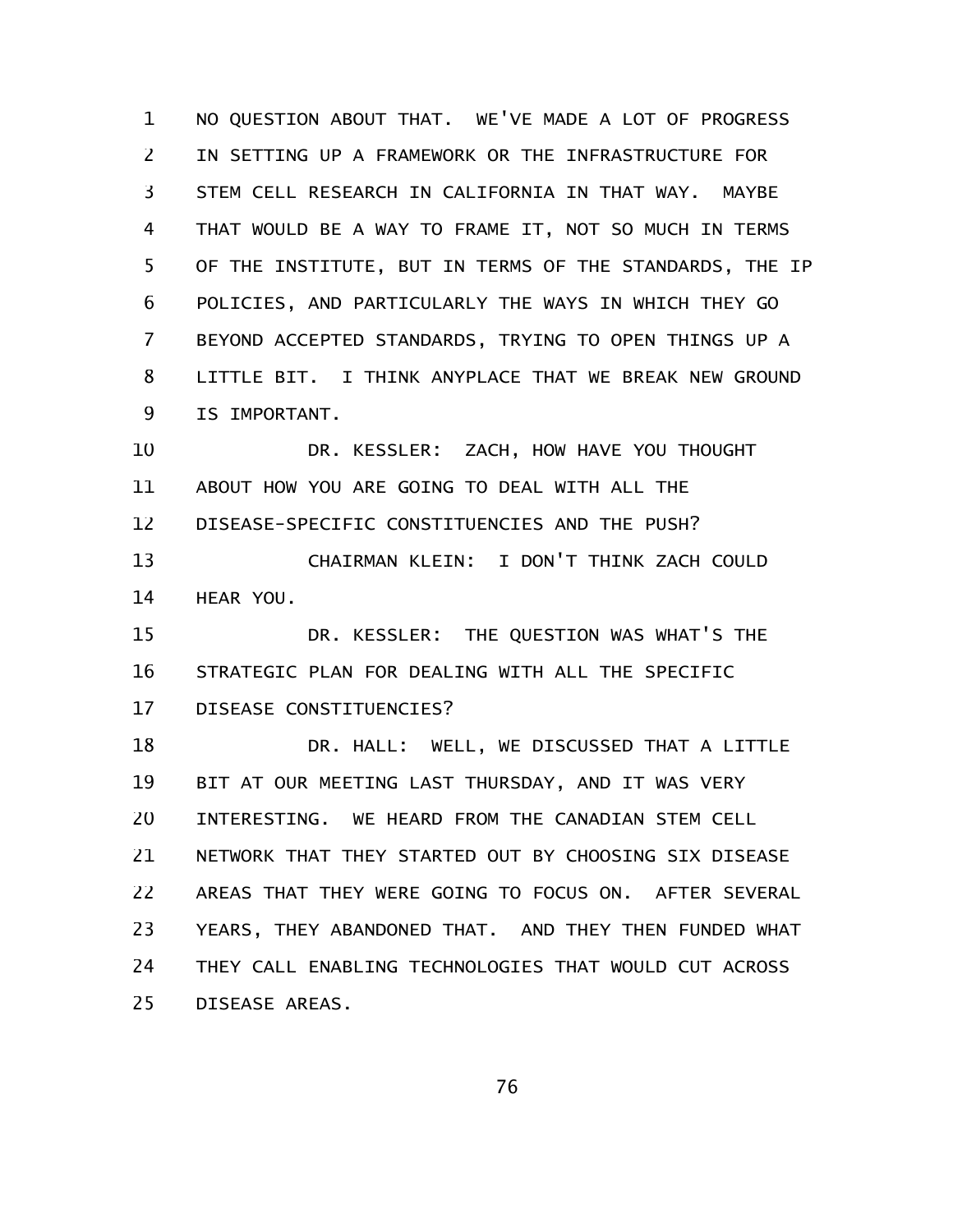NOW, IT DIDN'T MEAN THEY DIDN'T FUND DISEASE PROJECTS. AND MIKE RUDNICKI, WHO IS THE PRESIDENT OF THAT, WAS VERY CLEAR ABOUT THAT. MANY OF THESE PROJECTS ARE ASSOCIATED WITH DISEASES, BUT THE POINT WAS THE TECHNOLOGY THAT WAS BEING DEVELOPED WITH RESPECT TO THAT DISEASE THAT WOULD BE APPLICABLE TO OTHERS. AND SO THE QUESTION IS WHETHER YOU SAY WE'RE GOING TO PICK SEVERAL DISEASES, WE'RE GOING TO DEDICATE SO MANY DOLLARS TO THEM, AND WE'RE GOING TO ASK FOR GRANTS IN THIS DISEASE AREA, OR WHETHER YOU SET UP BROADER OBJECTIVES. YOU MIGHT SAY WE WOULD LIKE TO FUND CLINICAL TRIALS USING STEM CELL THERAPY AT SOME POINT. AND IF YOU HAVE A CLINICAL TRIAL YOU WANT TO PERFORM ON WHATEVER DISEASE YOU LIKE, YOU MAKE APPLICATION TO US. IF WE THINK IT'S GOOD, WE'RE GONG TO FUND IT. AND IT'S A WAY OF THEN SAYING WHEREVER -- THE TECHNOLOGY IS SO NEW, ONE ARGUMENT IS THAT WHAT YOU NEED TO DO IS PUSH IT FORWARD WHEREVER IT CAN BE PUSHED FORWARD, AND THEN THAT SERVES AS AN EXAMPLE FOR OTHERS. AND SO WE'RE STILL VERY MUCH IN DISCUSSION. THAT'S ONE OF THE INTERVIEW QUESTIONS: HOW SHOULD WE 1 2 3 4 5 6 7 8 9 10 11 12 13 14 15 16 17 18 19 20 21

GO ABOUT THIS? WHAT DO YOU THINK? AND WE WILL BRING TO YOU A FULLER DISCUSSION OF THAT ONE LATER ON. WE MIGHT WANT TO EVEN DISCUSS IT IN JULY. WE HAVEN'T PUT TOGETHER THE EXACT AGENDA FOR THAT MEETING YET, 22 23 24 25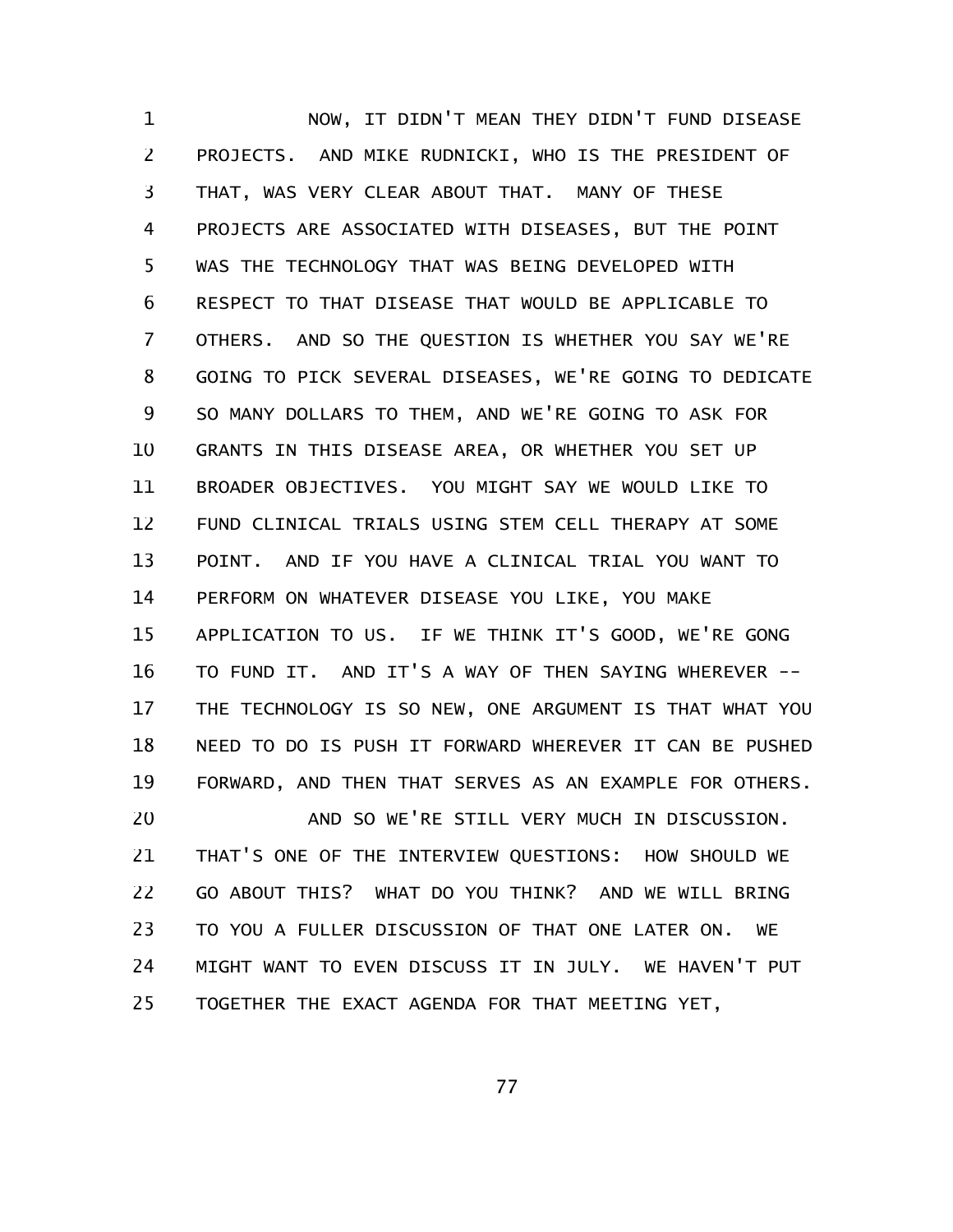ALTHOUGH WE HAVE SEVERAL OUTSTANDING SPEAKERS. 1

MR. SERRANO-SEWELL: THE TOPIC THAT DAVID RAISES IS AN IMPORTANT ONE. I KNOW THAT THE LAST FOCUS GROUP, AS YOU SAY, TOUCHED ON THAT TOPIC AS WELL. AND WHETHER WE DECIDE DISEASE-SPECIFIC OR ENABLING TECHNOLOGIES, THAT'S A DECISION WE'LL ALL COLLECTIVELY HAVE TO MAKE. IT'S GOING TO HAVE TO BE DONE RIGHT, WHATEVER THAT DECISION IS, BECAUSE I KNOW THAT'S AN AREA IN WHICH THE PUBLIC IS CERTAINLY, ANY DISEASE-SPECIFIC ORGANIZATION IS GOING TO LOOK AT. IS MY DISEASE ON THE LIST OR NOT OR SOMETHING LIKE THAT. THAT'S TO BE EXPECTED FROM THOSE ORGANIZATIONS. THAT'S SORT OF WHAT THEY'RE -- PART OF WHAT THEY DO. I THINK IT'S PART OF WHAT WE DO IN ENDORSING WHATEVER APPROACH WILL BE IMPORTANT. AND WHEN WE HAVE OUR FOCUS GROUP, ZACH, THAT'S A TOPIC I HOPE WE CAN DISCUSS AS WELL BECAUSE I THINK IT'S IMPORTANT. AND WE SHOULD BE UP FRONT WITH PEOPLE AT THE VERY BEGINNING, THAT HERE ARE SOME OF THE ISSUES THAT WE'RE CONSIDERING. 2 3 4 5 6 7 8 9 10 11 12 13 14 15 16 17 18 19 20

DR. HALL: HERE ARE THE THINGS, THE PROBLEMS WE'RE WORKING OUR WAY THROUGH. 21 22

DR. BRYANT: I WAS JUST WONDERING WHETHER WE WANT TO MAKE A DECISION BETWEEN THOSE TWO, OR WHETHER WE WANT TO HAVE A FUNDING OPPORTUNITY FOR 23 24 25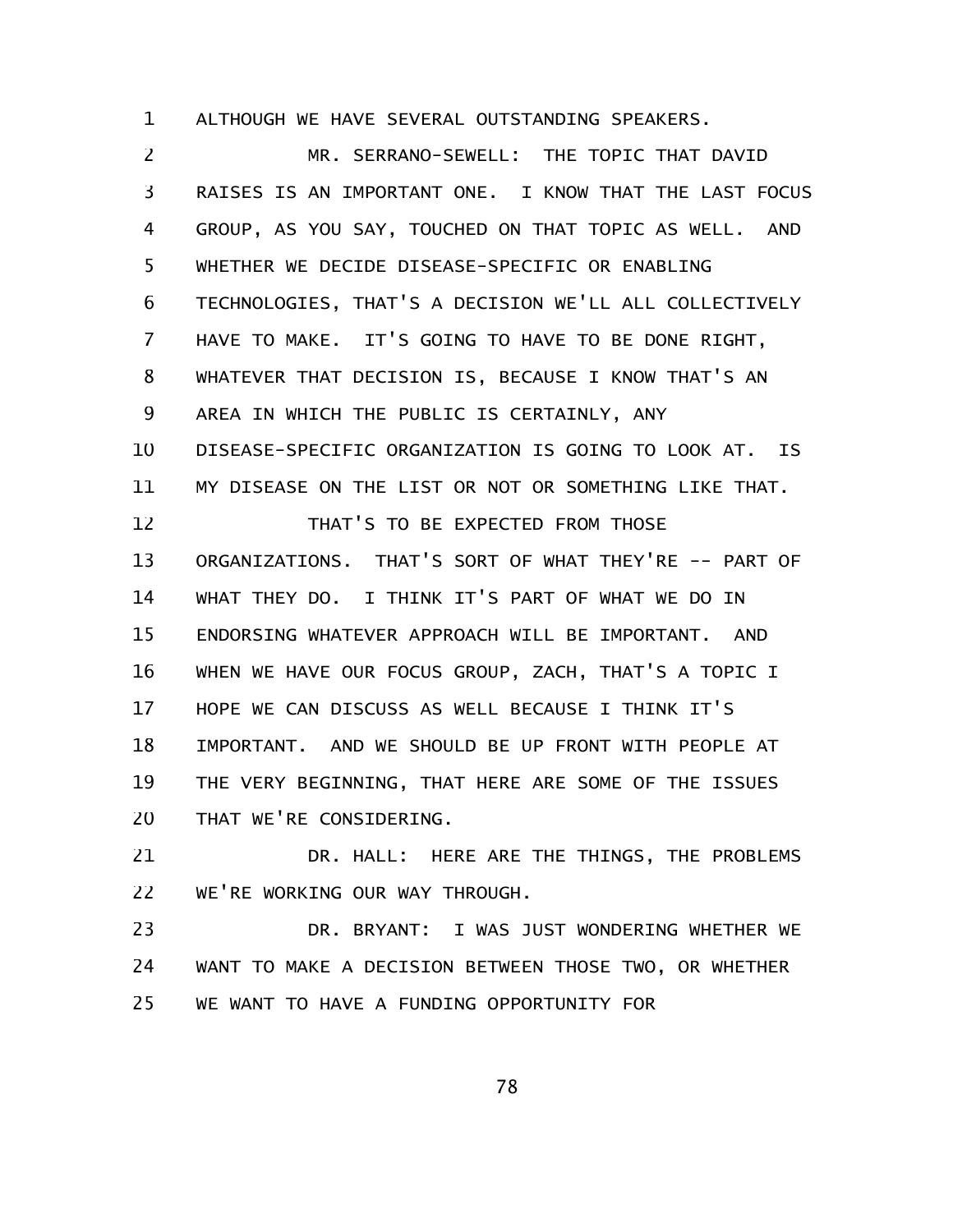DISEASE-SPECIFIC PROPOSALS AND A FUNDING OPPORTUNITY FOR CROSSCUTTING TECHNOLOGIES? WHY WOULD WE CHOOSE BETWEEN THEM? 1 2 3

DR. HALL: I AGREE WITH YOU. I DIDN'T MEAN TO IMPLY WE WOULD DO ONE OR THE OTHER. THE APPOSITION I WAS TRYING TO SET UP, NOT VERY SUCCESSFULLY, I DIDN'T MAKE MYSELF CLEAR, IS ONE WAY TO GO ABOUT IT IS TO SAY WE'RE GOING TO -- WE'VE DECIDED THAT HEART DISEASE IS IMPORTANT, SO WE'RE GOING TO ALLOCATE \$55 MILLION TO HEART DISEASE OVER THIS PERIOD OF TIME. AND SO IN THAT SENSE THEY BECOME PART OF OUR PRIORITIES IN TERMS OF PICKING PARTICULAR STRATEGIC AREAS. 4 5 6 7 8 9 10 11 12

ANOTHER WAY WOULD BE TO SAY JUST WHAT YOU SAID. YOU'RE INTERESTED IN HAVING GOOD GROUPS THAT WOULD WORK OVER A PERIOD OF TIME ON A PARTICULAR DISEASE. IF YOU CAN PUT TOGETHER A REALLY GOOD GROUP THAT WOULD INCLUDE BASIC, PRECLINICAL, AND CLINICAL AND HAVE TOPNOTCH PEOPLE, BEST IN THE STATE OR OUT-OF-THE-STATE, IF YOU CAN GET SOMEBODY ELSE TO PAY FOR IT, THEN WE WOULD LOOK AT IT AND TAKE THE ONES THAT SEEM TO US THE MOST PROMISING AND THE ONES THAT ARE MOST LIKELY TO SUCCEED. SO THAT WOULD BE A DIFFERENT WAY, OR TO SAY WE LOOK FOR CROSSCUTTING ENABLING TECHNOLOGY. 13 14 15 16 17 18 19 20 21 22 23 24

```
25
```
BUT I SEE THE VERTICAL AND HORIZONTAL, IF YOU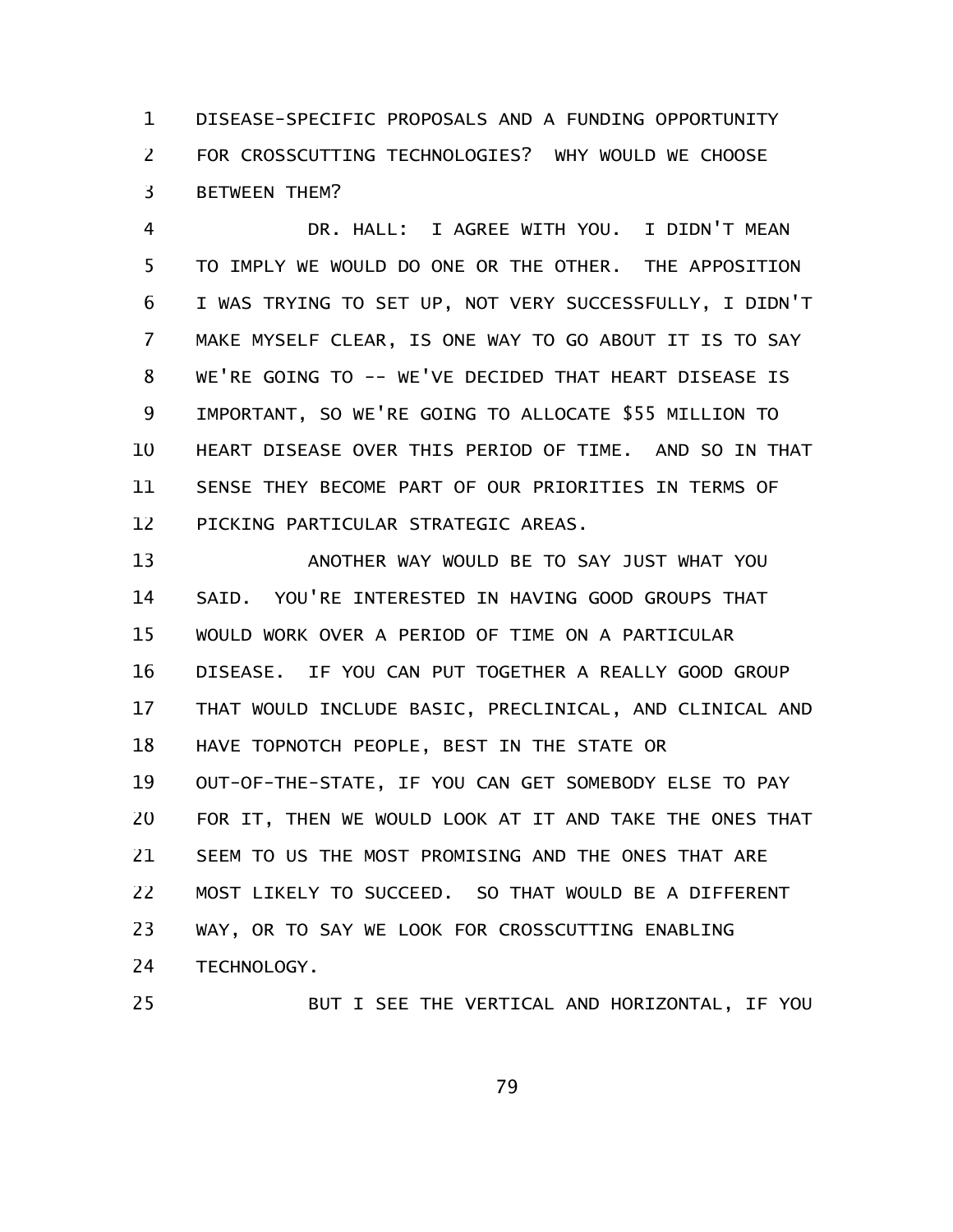WILL. MY GUESS IS WE'LL END UP DOING BOTH. I DIDN'T MEAN TO IMPLY WE'D DO ONE OR THE OTHER. 1 2

CHAIRMAN KLEIN: DR. HALL HAS PUT A VERY BASIC CONCEPT HERE ON THE TABLE, WHICH IS, AS I UNDERSTAND, ZACH, WHAT YOU'VE SAID IS YOU'RE CREATING A STRATEGIC PLAN FOR CALIFORNIA AS VERSUS FOR THE AGENCY. AND THE QUESTION IS IS THAT WHAT YOU SAID? DR. HALL: I SAID THAT IN RESPONSE TO SOMETHING OSSIE SAID. CHAIRMAN KLEIN: THE QUESTION IS IS IT YOUR GOAL TO CREATE A RESEARCH STRATEGIC PLAN FOR CALIFORNIA 3 4 5 6 7 8 9 10 11

OR FOR THE AGENCY? 12

DR. HALL: NO. NO. FOR THE WORK THE AGENCY FUNDS, BUT I DIDN'T -- IT SEEMED TO ME, AT LEAST IN MY THINKING ABOUT IT, THE POINT OF WHAT WE DO IS THE SCIENCE WE FUND. SO WE WANT TO SAY WHAT DO WE WANT TO GET OUT OF THAT SCIENTIFIC PROGRAM? I THINK IF WE SAY AS PART OF THE STRATEGIC PLAN, WE WANT TO MAKE SURE THAT WE SURVIVE, MAYBE THAT'S NOT WHAT YOU WERE SAYING, BUT I JUST WANT TO MAKE CLEAR I DON'T THINK THAT'S WHAT WE CARE ABOUT HERE. WE WANT TO GET THIS ENTERPRISE GOING, AND WE WANT TO BUILD STRUCTURES THAT LAST BEYOND THE TEN-YEAR PERIOD OF OUR STRATEGIC PLAN. 13 14 15 16 17 18 19 20 21 22 23

WE HOPE THAT STEM CELL RESEARCH WILL CONTINUE IN CALIFORNIA FOR DECADES. THAT'S WHAT, I THINK, WE 24 25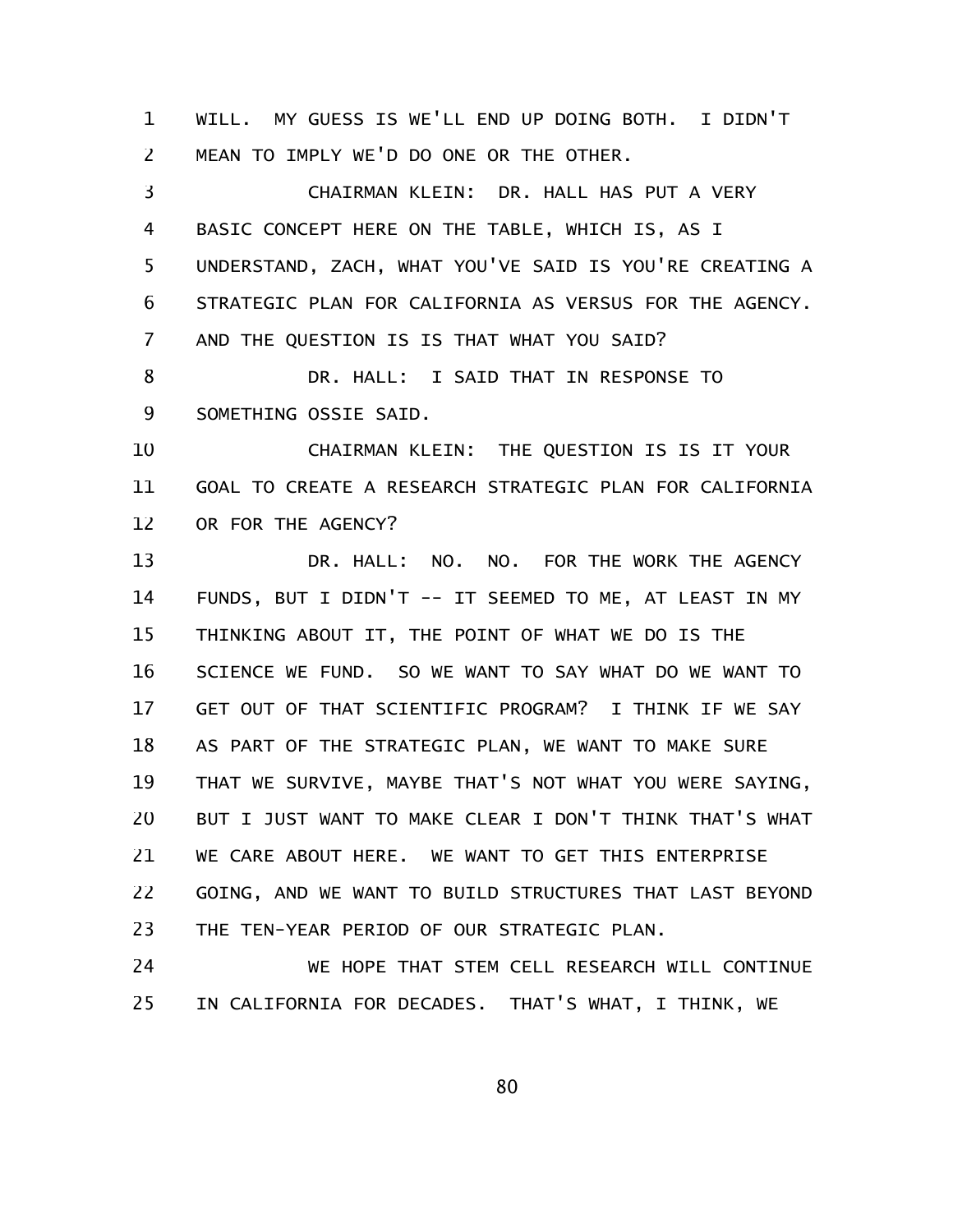SHOULD WANT TO SUPPORT. 1

CHAIRMAN KLEIN: THANK YOU VERY MUCH FOR THAT CLARIFICATION. I THINK IF WE CAN GET THE PUBLIC COMMENT AT THIS POINT. AND ANYONE CAN START. MR. SIMPSON: JOHN SIMPSON FROM THE FOUNDATION FOR TAXPAYER AND CONSUMERS RIGHTS. I'D JUST LIKE TO GO BACK TO THE POINT THAT DUANE ROTH MADE. I'M VERY MINDFUL OF THE DANGER OF OVERHYPING THE POTENTIAL RESULTS OF STEM CELL RESEARCH, BUT IT DOES SEEM TO ME THAT YOU NEED TO INCORPORATE AT LEAST A FEW SORT OF STRETCH GOALS THAT YOU'D LIKE TO ACHIEVE, YOU HOPE TO ACHIEVE, BUT MIGHT NOT ACHIEVE. FOR INSTANCE, I'M PUZZLED THAT IN THE CLINICAL AREA YOUR GOAL IS TO HAVE THERAPIES AND CLINICAL TRIALS. I WOULD THINK THAT AT THIS STAGE OF THE GAME, A GOAL, MAYBE NOT A REALISTIC GOAL, BUT AN ASPIRATIONAL GOAL, WOULD BE TO HAVE SEVERAL AFFORDABLE CURES AND NEW THERAPIES BASED ON STEM CELL RESEARCH FOR SEVERAL DISEASES. THAT SEEMS TO ME TO BE AN ASPIRATIONAL GOAL THAT YOU'RE REACHING FOR. AND WHILE YOU NEED TO HAVE -- IN A SPECIFIC STRATEGIC PLAN, YOU HAVE TO HAVE BENCHMARKS AND SPECIFICS THAT YOU CAN MEASURE YOUR PROGRESS AGAINST, YOU STILL WANT TO HAVE SOMETHING OUT THERE THAT YOU'RE REACHING FOR AND WHAT'S THE -- YOUR REACH SHOULD EXCEED YOUR GRASP OR WHAT ELSE IS HEAVEN FOR, OR SOMETHING 2 3 4 5 6 7 8 9 10 11 12 13 14 15 16 17 18 19 20 21 22 23 24 25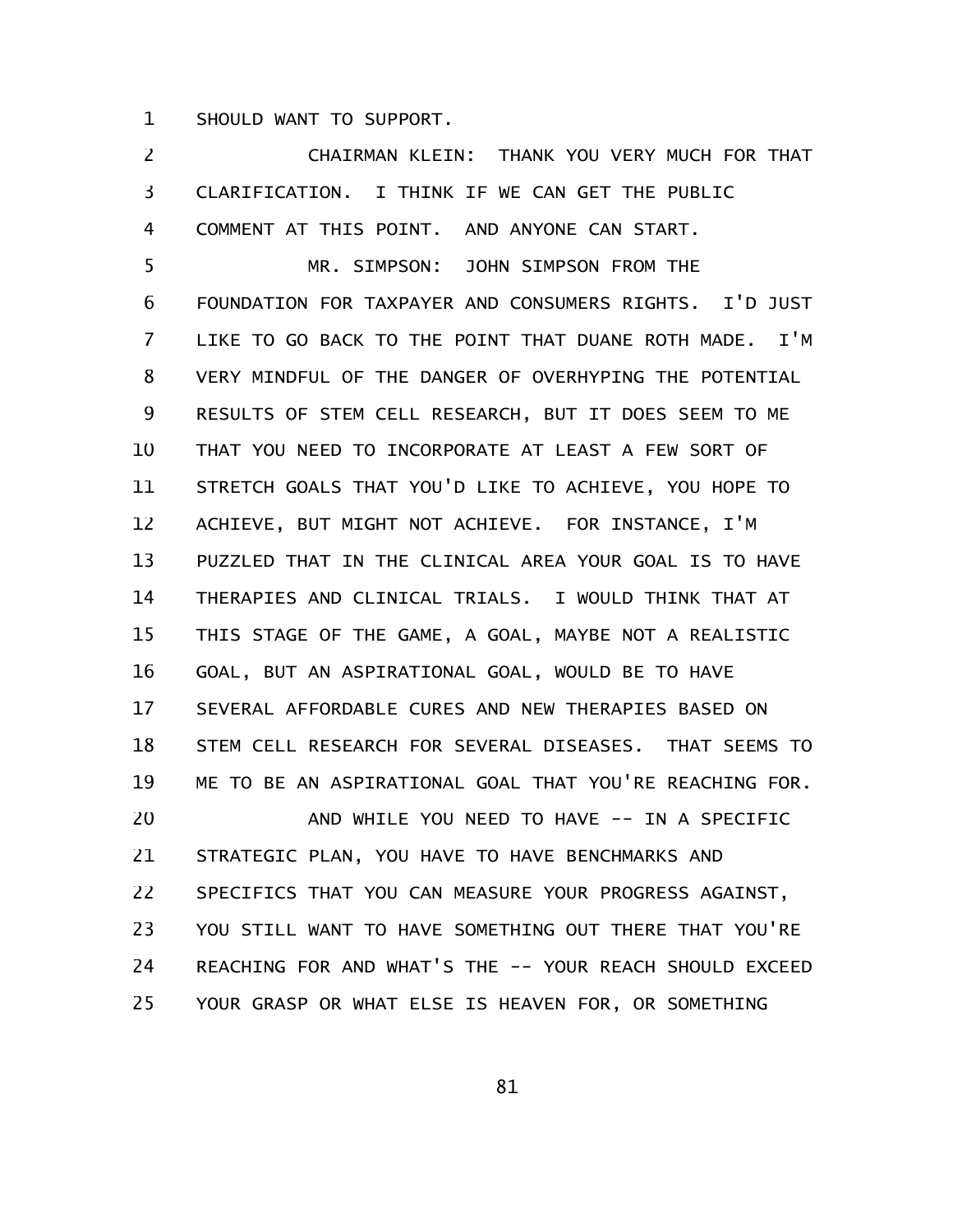LIKE THAT. I THINK THAT'S MILTON, I DON'T KNOW, BUT YOU NEED SOME OF THOSE KIND OF GOALS IN THERE. DR. HALL: BROWNING. 1 2 3

MR. SIMPSON: BROWNING. THANK YOU. CHAIRMAN KLEIN: THANK YOU VERY MUCH. 4 5

MS. DELAURENTIS: HI. I JUST WANT TO SAY TWO QUICK THINGS. SUSAN DELAURENTIS FROM THE ALLIANCE FOR STEM CELL RESEARCH. FIRST, I WANTED TO COMMEND YOU AND THANK YOU FOR GETTING THE MATERIALS POSTED ON THE WEB SO QUICKLY. IT'S BEEN SO HELPFUL TO THOSE OF US THAT HAVE NOT BEEN ABLE TO ATTEND ALL THE MEETINGS. AND IT'S REALLY WONDERFUL. SO THANK YOU TO ALL OF YOU WHO HAVE HAD A PART OF THAT. 6 7 8 9 10 11 12 13

I JUST WANTED -- REALLY, MY FAVORITE COMMENT OF THE NIGHT WAS MR. ROTH SAYING WE NEED TO BE MORE AMBITIOUS AND MORE AGGRESSIVE. SO I JUST WANTED TO SORT OF SECOND WHAT JOHN SIMPSON WAS SAYING, AND I HOPE THAT YOU KEEP THAT IN MIND AS YOU DO YOUR GOAL SETTING AND YOUR OBJECTIVES, THAT YOU ARE AS AMBITIOUS AS POSSIBLE. THANKS. 14 15 16 17 18 19 20

CHAIRMAN KLEIN: ANY ADDITIONAL COMMENTS? MR. BAETGE: ED BAETGE. ONE GOAL THAT I DIDN'T SEE MAYBE IN THE CLINICAL SIDE NOR THE TRANSLATIONAL SIDE, AND IT WAS MENTIONED, I THINK, BY ZACH, WHICH IS THIS BIG FAILURE OF SOMATIC CELL NUCLEAR 21 22 23 24 25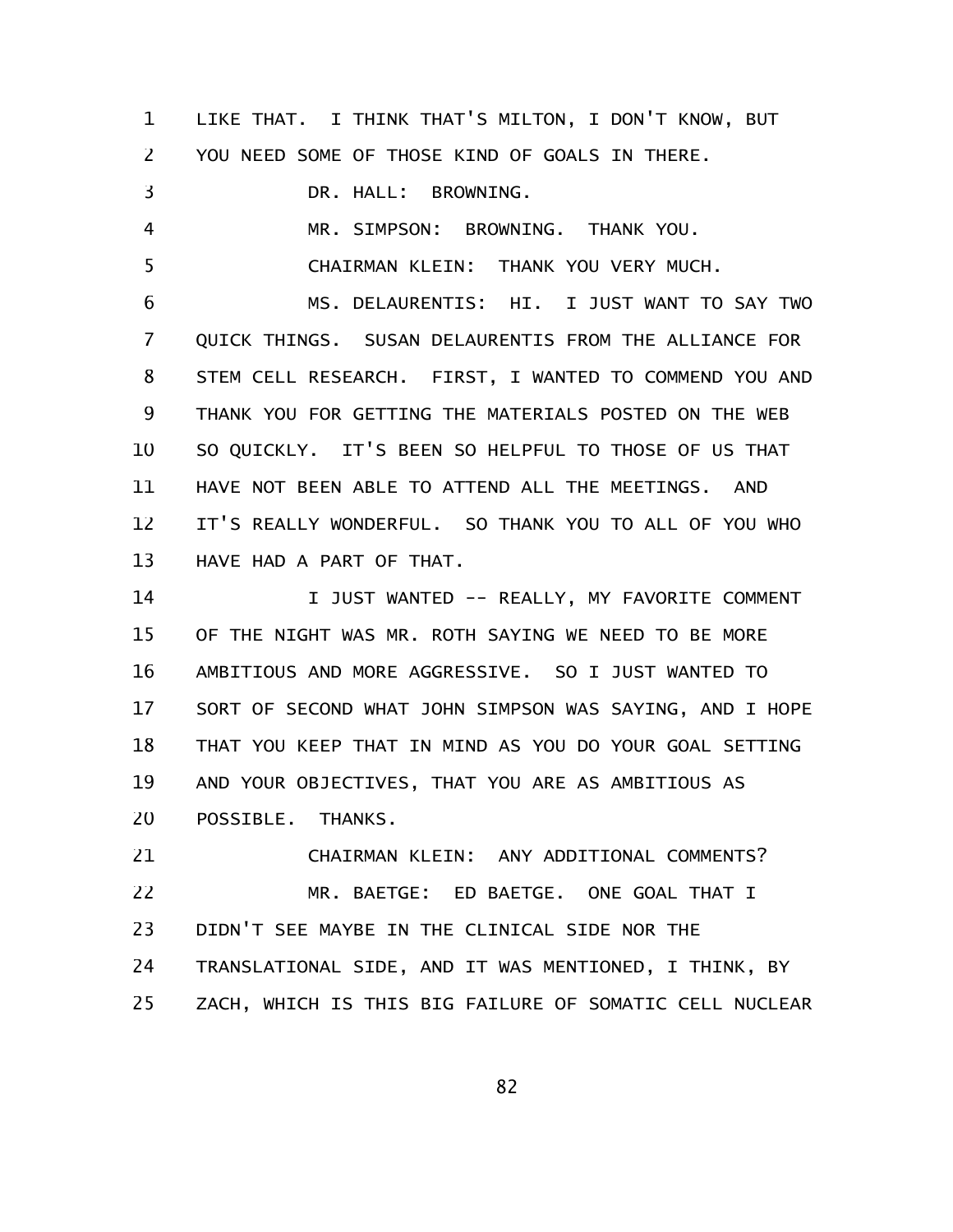TRANSFER. AND I DIDN'T SEE A SPECIFIC GOAL TOWARDS THAT. AND MY THOUGHT ABOUT SOMATIC CELL NUCLEAR TRANSFER IS THAT OR SOME RELATED TECHNOLOGY TO THAT BECAUSE EVENTUALLY THAT'S GOING TO LEAD TO PERSONALIZED MEDICINE, AND PERSONALIZED MEDICINE IS WHERE THINGS ARE GOING FOR THE FUTURE. I THINK FOR STEM CELLS, YOU WANT TO HAVE, JUST AS THEY TAKE CORD BLOOD CELLS NOW, YOU'D LIKE TO HAVE YOUR OWN PERSONAL STEM CELL, CREATE YOUR OWN PERSONAL TISSUES AND REPAIRS FOR YOUR BODY. AT THE SAME TIME YOU CAN USE THOSE STEM CELLS FOR DRUG SCREENING THAT WOULD BE SPECIFIC FOR YOU. SO IN THE END, I THINK IN THE FUTURE, YOU WANT TO HAVE PERSONALIZED STEM CELL MEDICINE. CHAIRMAN KLEIN: THANK YOU VERY MUCH. MS. CARPENTER: MELISSA CARPENTER FROM CYTHERA. GOING BACK TO SOME OF THE COMMENTS THAT WERE MADE PREVIOUSLY ABOUT THE LONG-TERM OBJECTIVES, THE THINGS THAT COME TO MIND FOR ME ARE THAT, YES, PROOF OF CONCEPT WOULD BE TERRIFIC IN MULTIPLE DISEASE STATES. WHEN YOU ARE TALKING ABOUT DELIVERING A THERAPY TO MANY PEOPLE, THOUSANDS OF PEOPLE, WHICH I THINK IS REALLY ONE OF THE OBJECTIVES, ONE OF THE THINGS THAT YOU NEED TO DO IS PROOF OF CONCEPT IS REALLY THE TIP OF THE ICEBERG IN TERMS OF DELIVERING OF THERAPIES. SO I THINK TO HAVE A FOCUS ON DEVELOPING MANUFACTURING 1 2 3 4 5 6 7 8 9 10 11 12 13 14 15 16 17 18 19 20 21 22 23 24 25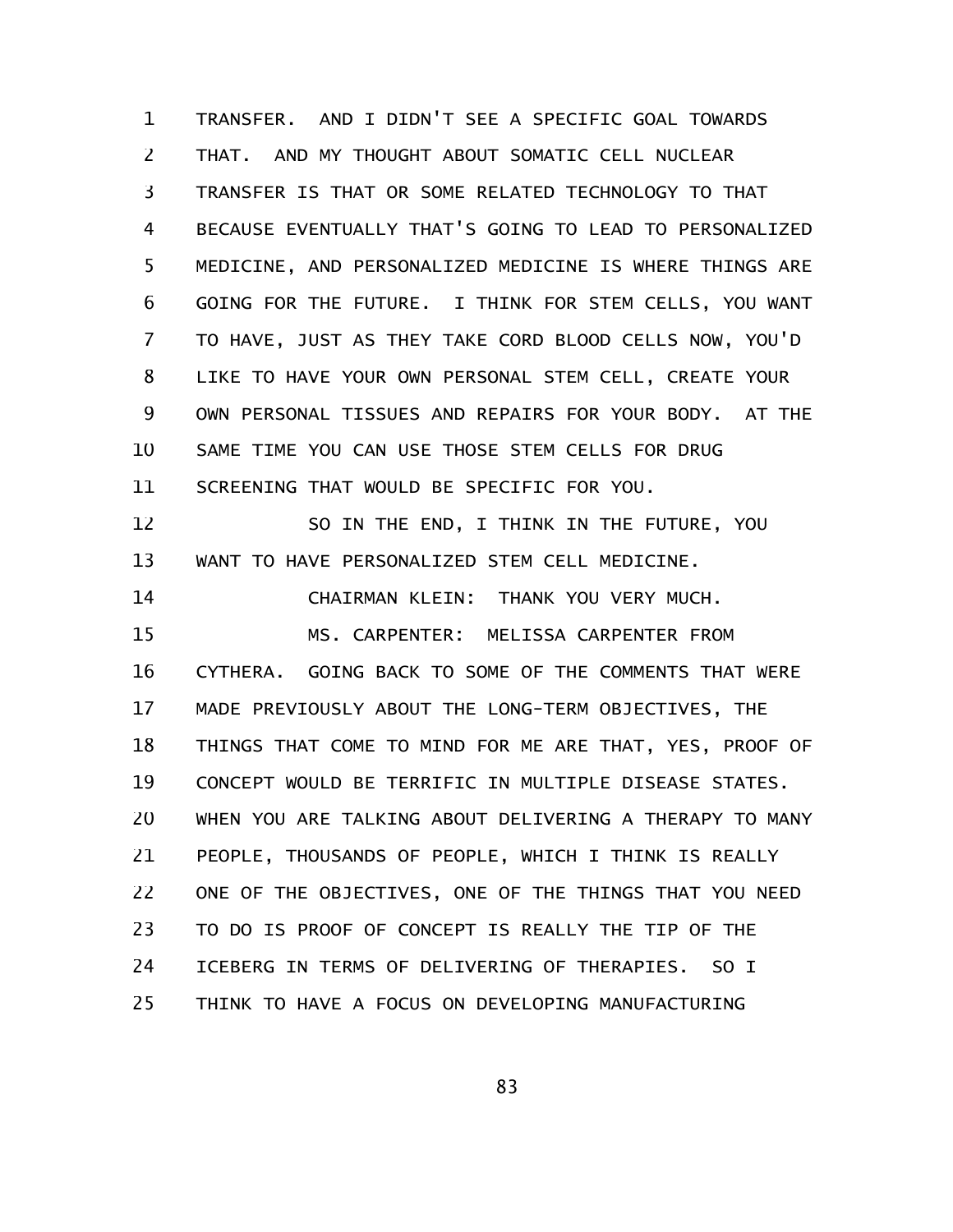PROCESSES THAT WILL DELIVER THE CELLS WILL BE REALLY CRITICAL GOING FORWARD. 1 2

CHAIRMAN KLEIN: ANY ADDITIONAL COMMENTS? ONE OF THE POINTS THAT WAS RAISED EARLIER BY DR. WRIGHT WAS THIS WHOLE ISSUE OF THE INTERNATIONAL ASSETS, RESEARCH ASSETS, AND COLLABORATION STRUCTURES TO BRING IN THOSE INTERNATIONAL ASSETS INTO OUR RESEARCH PROCESS. AND MAYBE THERE'S A WHOLE DIFFERENT -- THERE'S A WHOLE FOCUSED TOPIC AREA THAT DR. KESSLER'S COMMENTS OR SOME OF THEM FIT UNDER AS WELL IS THE RESEARCH PROCESS, WHETHER IT'S THE INTERNATIONAL SIDE OF THE RESEARCH PROCESS OR BUILDING INTERDISCIPLINARY TEAMS. I THINK WE'VE HEARD COMMENTS FROM A NUMBER OF SOURCES ABOUT ADDRESSING THE RESEARCH PROCESS WHERE WE'RE GOING TO OPTIMIZE OUR ABILITY AND OUR ALTERNATIVE METHODOLOGIES TO GET THE BEST RESULTS, BUT CERTAINLY A LOT OF THOUGHTFUL CONSIDERATION OF HOW TO INTEGRATE, WITHOUT DUPLICATING AND MAKING REDUNDANT DECISIONS WITH THE INTERNATIONAL SOURCES OF COLLABORATIONS AND POTENTIALLY HAVING AN INFORMATIONAL SYSTEM TO TRY AND KEEP US ON THE CUTTING EDGE OF THAT INTERNATIONAL STATUS OF DISEASE RESEARCH SO THAT, IN FACT, IF WE KNOW WHERE OTHER PEOPLE ARE HEADING WITH THEIR RESOURCE ALLOCATIONS, WE CAN MAKE MORE ACUTE DECISIONS TO ALLOCATE TO FILL GAPS OR TO DEAL WITH 3 4 5 6 7 8 9 10 11 12 13 14 15 16 17 18 19 20 21 22 23 24 25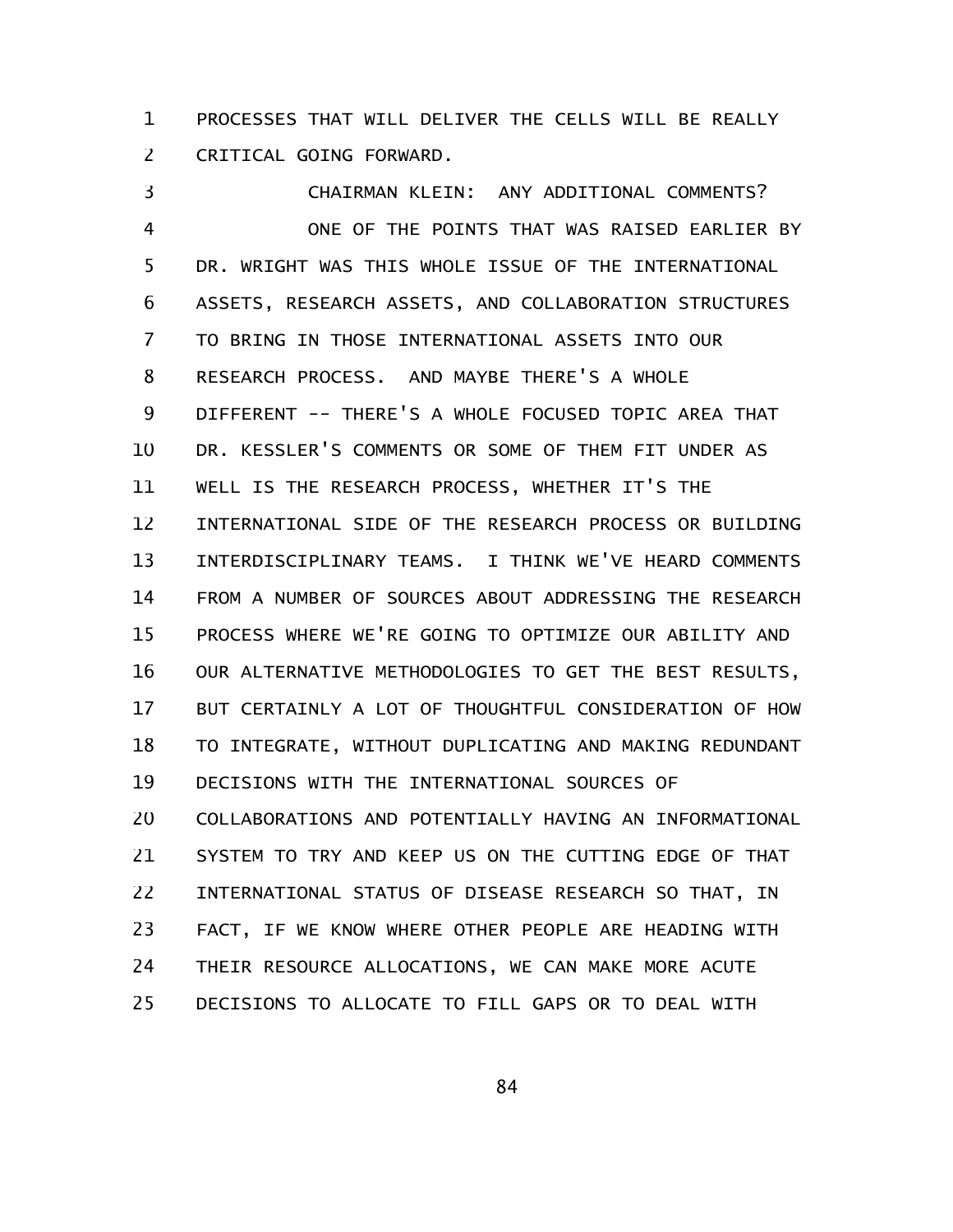LEAD-TIME ISSUES IF OTHER PEOPLE HAVE COMPETITIVE 1

ADVANTAGE IN SOME PORTIONS OF THE PROCESS. THAT WHOLE TOPIC SOMEHOW NEEDS TO BE ADDRESSED. 2 3

MR. ROTH: AND I THINK THE RIGHT TERMS HAVE BEEN DISCUSSED HERE TONIGHT: SYSTEMS, NETWORKS, COLLABORATIONS IS THE THIRD BULLET. YOU'VE GOT PEOPLE AND PLACE, AND THEN YOU NEED SYSTEMS, NETWORKS, COLLABORATIONS AS A PART OF INFRASTRUCTURE. AND THEY'RE GOALS THAT MANY GOOD SUGGESTIONS MADE AROUND THE TABLE WOULD FIT UNDER THAT. 4 5 6 7 8 9 10

DR. HALL: YES. I THINK ONE OF THE MESSAGES THAT CAME OUT OF THE MEETING LAST THURSDAY WAS THAT WE HAVE MANY POTENTIAL PARTNERS ACTUALLY, NOT ONLY INTERNATIONALLY, BUT WE HAVE DISEASE ORGANIZATIONS THAT I THINK WOULD BE DELIGHTED TO PARTNER WITH US ON PARTICULAR PROJECTS. WE NEED TO THINK ABOUT HOW WE WANT TO STRUCTURE THOSE. THERE ARE, I'M SURE, OTHER STATES, OTHER COUNTRIES, MAYBE EVEN OUR OWN COUNTRY SOMEDAY, JUST TO HAVE A LITTLE DREAM THERE. AND SO I THINK WE WILL DEFINITELY WANT TO BUILD IN WAYS IN WHICH WE CAN FACILITATE AND WELCOME THOSE COLLABORATIONS AND HELP LEVERAGE, IF YOU WANT TO, OUR OWN RESOURCES AND OUR OWN WORK, BUT I THINK MOST OF ALL THE WORK IN PARTNERSHIP IN NONCOMPETITION WITH ALL THESE OTHER EFFORTS GOING ON WORLDWIDE. 11 12 13 14 15 16 17 18 19 20 21 22 23 24 25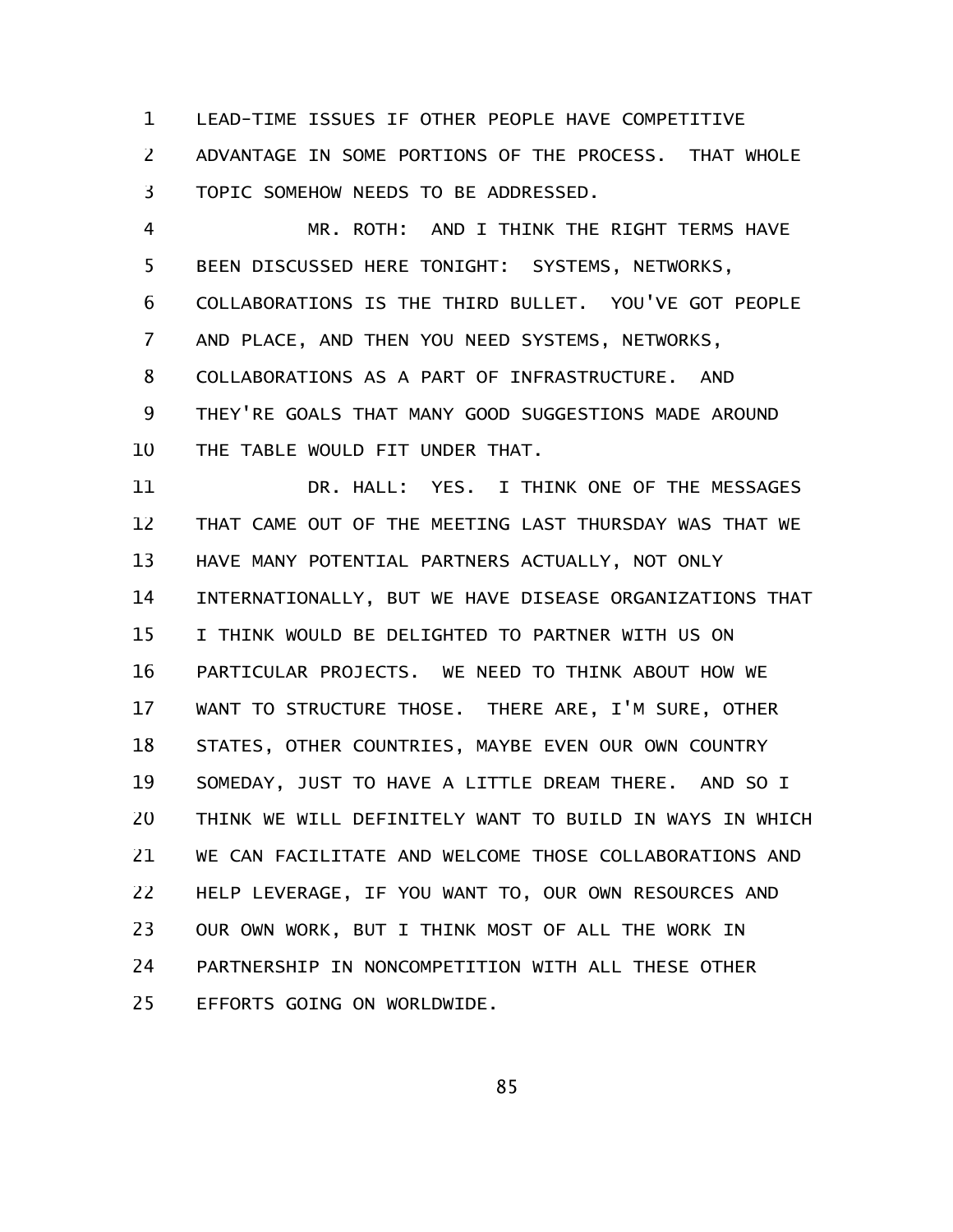CHAIRMAN KLEIN: ANY ADDITIONAL COMMENT FROM EVERYONE, REALIZING THIS AN ATTEMPT TO INVENTORY IDEAS, PUT THEM ON THE TABLE AT THE FRONT END OF THIS PROCESS, ANY ADDITIONAL BOARD COMMENTS? ANY ADDITIONAL STAFF COMMENTS? DR. CHIU, WOULD YOU LIKE TO MAKE ANY COMMENTS? DR. HALL, WOULD YOU LIKE TO HAVE ANY OF THE CONSULTANTS MAKE ANY COMMENTS OR IDEAS? 1 2 3 4 5 6 7

DR. HALL: NO. MEMBERS OF THE PUBLIC, ANY FINAL COMMENTS? IF NOT, I'D JUST LIKE TO SAY THANKS TO EVERYBODY. THIS HAS BEEN, AS FAR AS I'M CONCERNED, A TERRIFIC SESSION. WE APPRECIATE ATTENDANCE OF THE BOARD MEMBERS, AND WE APPRECIATE THE MEMBERS OF THE PUBLIC WHO CAME TONIGHT TO SIT WITH US, THINK WITH US, AND SIT WITH US, TALK WITH US, AND MAKE SOME COMMENTS FOR US. THANKS, EVERYBODY. WE LOOK FORWARD TO CONTINUING TO WORK WITH YOU ON THIS AMBITIOUS PLAN. CHAIRMAN KLEIN: WE WILL SEE EVERYONE BRIGHT AND EARLY AT BREAKFAST. (THE MEETING WAS THEN ADJOURNED.) 8 9 10 11 12 13 14 15 16 17 18 19 20 21 22 23 24 25